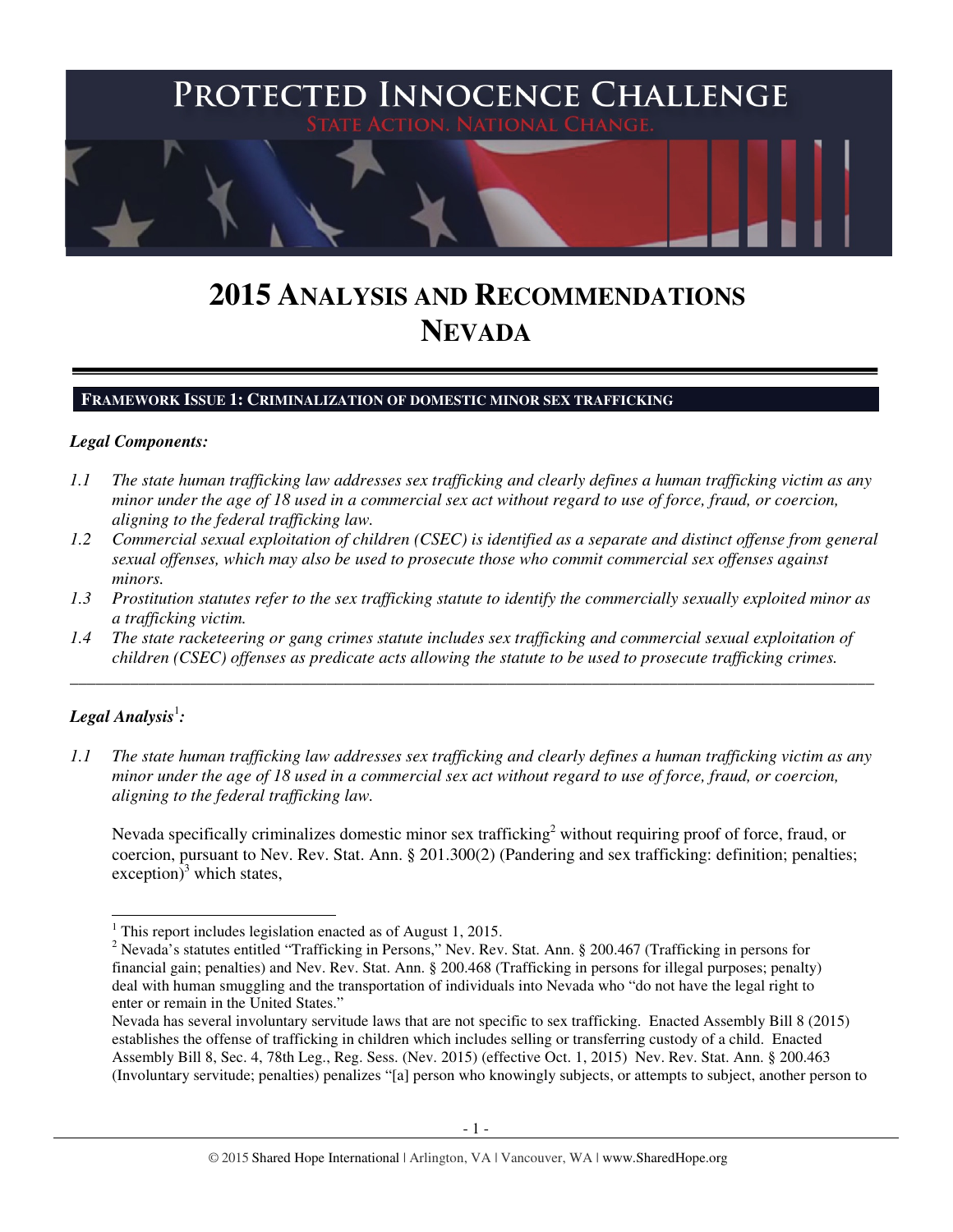A person:

-

(a) Is guilty of sex trafficking if the person:

(1) Induces, $4$  causes, recruits, harbors, transports, $5$  provides, obtains or maintains a child to engage in prostitution,<sup>6</sup> or to enter any place within this State in which prostitution is practiced, encouraged or allowed for the purpose of sexual conduct<sup>7</sup> or prostitution;

(2) Induces, recruits, harbors, transports, provides, obtains or maintains a person by any means, knowing, or in reckless disregard of the fact, that threats, violence, force, intimidation, fraud, duress or coercion will be used to cause the person to engage in prostitution, or to enter any place within this State in which prostitution is practiced, encouraged or allowed for the purpose of sexual conduct or prostitution;

(3) By threats, violence, force, intimidation, fraud, duress, coercion, by any device or scheme, or by abuse of any position of confidence or authority, or having legal charge, takes, places, harbors, induces, causes, compels or procures a person to engage in prostitution, or to enter any place within this State in which prostitution is practiced, encouraged or allowed for the purpose of sexual conduct or prostitution; or

forced labor or services," but "labor and services" is not defined to clearly apply to sex trafficking of minors. Nev. Rev. Stat. Ann. § 200.4631 states,

 A person who has physical custody of a minor, allows a minor to reside in his or her residence, . . . or provides care for any length of time to a minor and who knowingly:

(a) Obtains labor or services from the minor by . . . engaging in a pattern of conduct that results in . . . sexual abuse<sup>2</sup> of the minor or sexual assault of the minor pursuant to NRS 200.366 [Sexual assault: definition; penalties]; or

(b) Benefits, financially or by receiving anything of value other than sexual gratification from the labor or services obtained by the conduct specified in paragraph (a), is guilty of holding a minor in involuntary servitude.

Nev. Rev. Stat. Ann. § 200.464 (Recruiting, enticing, harboring, transporting, providing or obtaining another person to be held in involuntary servitude; benefiting from another person being held in involuntary servitude; penalty), penalizes a person who

1. Recruits, entices, harbors, transports, provides or obtains by any means, or attempts to recruit, entice, harbor, transport, provide or obtain by any means, another person, intending or knowing that the person will be held in involuntary servitude; or

2. Benefits, financially or by receiving anything of value, from participating in a violation of NRS 200.463 [Involuntary servitude; penalties] or section 2 of this act . . . .

3 Under Nev. Rev. Stat. Ann. § 201.350,

It shall not be a defense to a prosecution for any of the acts prohibited in NRS 201.300 [Pandering and sex trafficking: definition; penalties; exception]. . . that any part of such act or acts shall have been committed outside this state, and the offense shall in such case be deemed and alleged to have been committed, and the offender tried and punished, in any county in which the prostitution was consummated, or any overt act in furtherance of the offense shall have been committed.

<sup>4</sup> Pursuant to Nev. Rev. Stat. Ann. § 201.295(3), "'[i]nduce' means to persuade, encourage, inveigle or entice." <sup>5</sup> Pursuant to Nev. Rev. Stat. Ann. § 201.295(7), "Transports' means to transport or cause to be transported, by any means of conveyance, into, through or across this State, or to aid or assist in obtaining such transportation."  $6$  Pursuant to Nev. Rev. Stat. Ann. § 201.295(5), "Prostitution' means engaging in sexual conduct with another person in return for a fee, monetary consideration or other thing of value."

<sup>7</sup> Pursuant to Nev. Rev. Stat. Ann. § 201.295(4), (6), "Sexual conduct" means engaging "in sexual intercourse, oralgenital contact or any touching of the sexual organs or other intimate parts of a person for the purpose of arousing or gratifying the sexual desire of either person."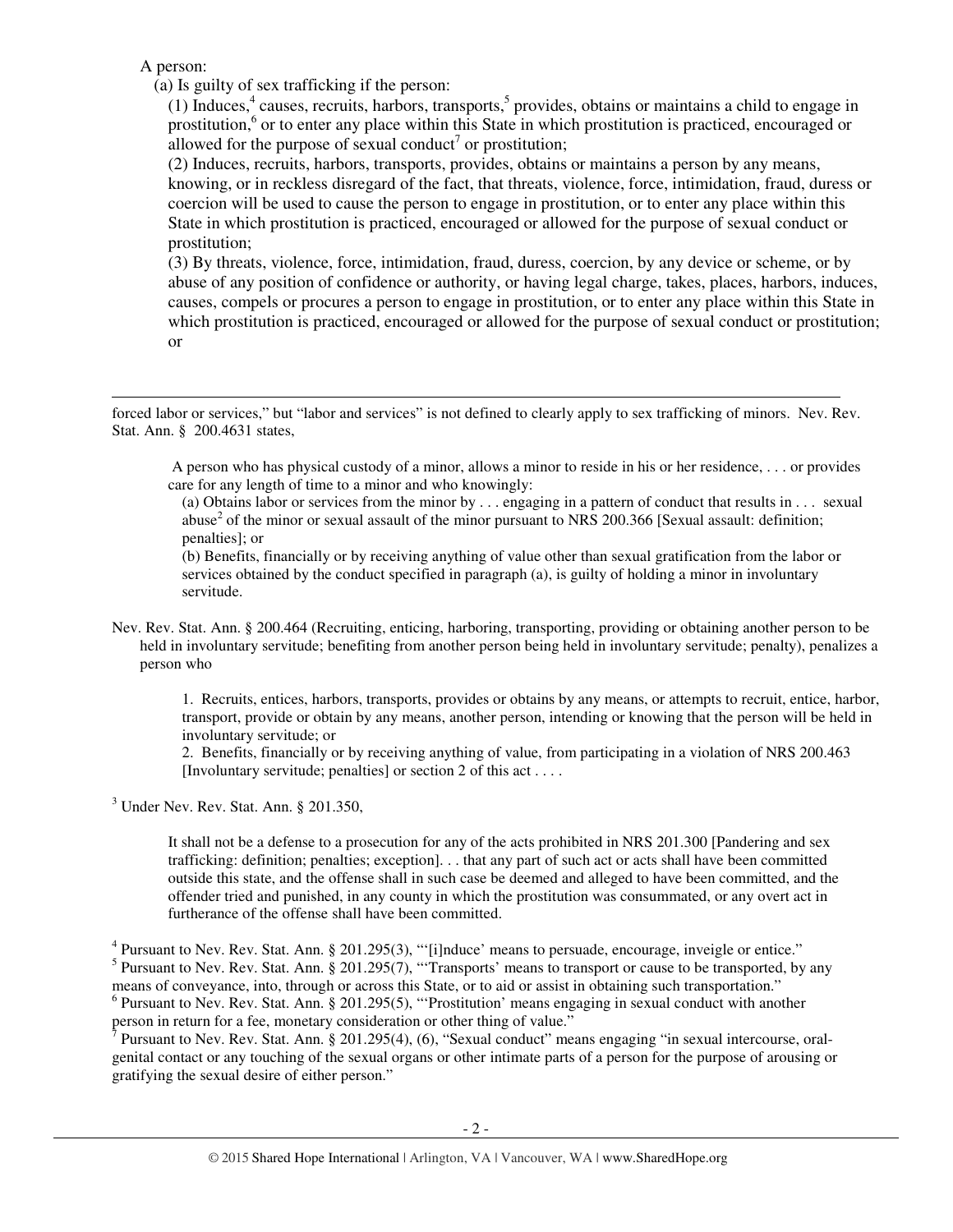(4) Takes or detains a person with the intent to compel the person by force, violence, threats or duress to marry him or her or any other person.

. . . .

A person who is found guilty of sex trafficking a child is subject to penalties pursuant to Nev. Rev. Stat. Ann. § 201.300(2)(b)(2) (Pandering and sex trafficking: definition; penalties; exception) which states,

(I) If the child is less than 14 years of age when the offense is committed, is guilty of a category A felony and shall be punished by imprisonment in the state prison for life with the possibility of parole, with eligibility for parole beginning when a minimum of 15 years has been served, and may be further punished by a fine of not more than \$ 20,000.

(II) If the child is at least 14 years of age but less than 16 years of age when the offense is committed, is guilty of a category A felony and shall be punished by imprisonment in the state prison for life with the possibility of parole, with eligibility for parole beginning when a minimum of 10 years has been served, and may be further punished by a fine of not more than \$ 10,000.

(III) If the child is at least 16 years of age but less than 18 years of age when the offense is committed, is guilty of a category A felony and shall be punished by imprisonment in the state prison for life with the possibility of parole, with eligibility for parole beginning when a minimum of 5 years has been served, and may be further punished by a fine of not more than \$ 10,000.

3. A court shall not grant probation to or suspend the sentence of a person convicted of sex trafficking a child pursuant to subsection 2.

. . . .

Nevada law also creates separate penalties for conspiracy to commit certain crimes, including NRS 201.300 (Pandering and sex trafficking: definition; penalties; exception), offenses pursuant to Nev. Rev. Stat. Ann. § 199.480(1) (Penalties)  $.^8$ 

*1.2 Commercial sexual exploitation of children (CSEC) is identified as a separate and distinct offense from general sexual offenses, which may also be used to prosecute those who commit commercial sex offenses against minors.*

The following laws criminalize CSEC in Nevada:

1. Pursuant to Nev. Rev. Stat. Ann.  $\S 201.354^9$  (Engaging in prostitution or solicitation for prostitution: Penalty; exception), it is a crime to "engage in prostitution or solicitation therefor, except in a licensed house of prostitution."<sup>10</sup> Nev. Rev. Stat. Ann. § 201.354(1). If a child under 18 is solicited, a first violation is a category E felony punishable by imprisonment for 1–4 years and a fine up to \$5,000. Nev. Rev. Stat. Ann. §§ 201.354(3)(a), 201.295(2), 193.130(2)(e). The court "shall suspend the execution of the sentence and grant probation to the person upon such conditions as the court deems

<sup>&</sup>lt;sup>8</sup> Pursuant to Nev. Rev. Stat. Ann. § 199.480(1) (Penalties), "whenever two or more persons conspire to commit . . . sex trafficking in violation of NRS 201.300 (Pandering and sex trafficking: definition; penalties; exception) . . . each person is guilty of a category B felony and shall be punished . . . by imprisonment in the state prison for a minimum term of not less than 1 year and a maximum term of not more than 6 years."

 $9$  The text of Nev. Rev. Stat. Ann. § 201.354 included here and elsewhere in this report includes amendments made by the enactment of Assembly Bill 214 during the 2015 Regular Session of the 78th Nevada Legislature (effective May 25, 2015).

 $10$  The state allows counties to control the licensing of houses of prostitution if the county population is less than 700,000. Pursuant to Nev. Rev. Stat. Ann. § 244.345(8) (Dancing halls, escort services, entertainment by referral services and gambling games or devices; limitation on licensing of houses of prostitution), "In a county whose population is 700,000 or more, the license board shall not grant any license to a petitioner for the purpose of operating a house of ill fame or repute or any other business employing any person for the purpose of prostitution."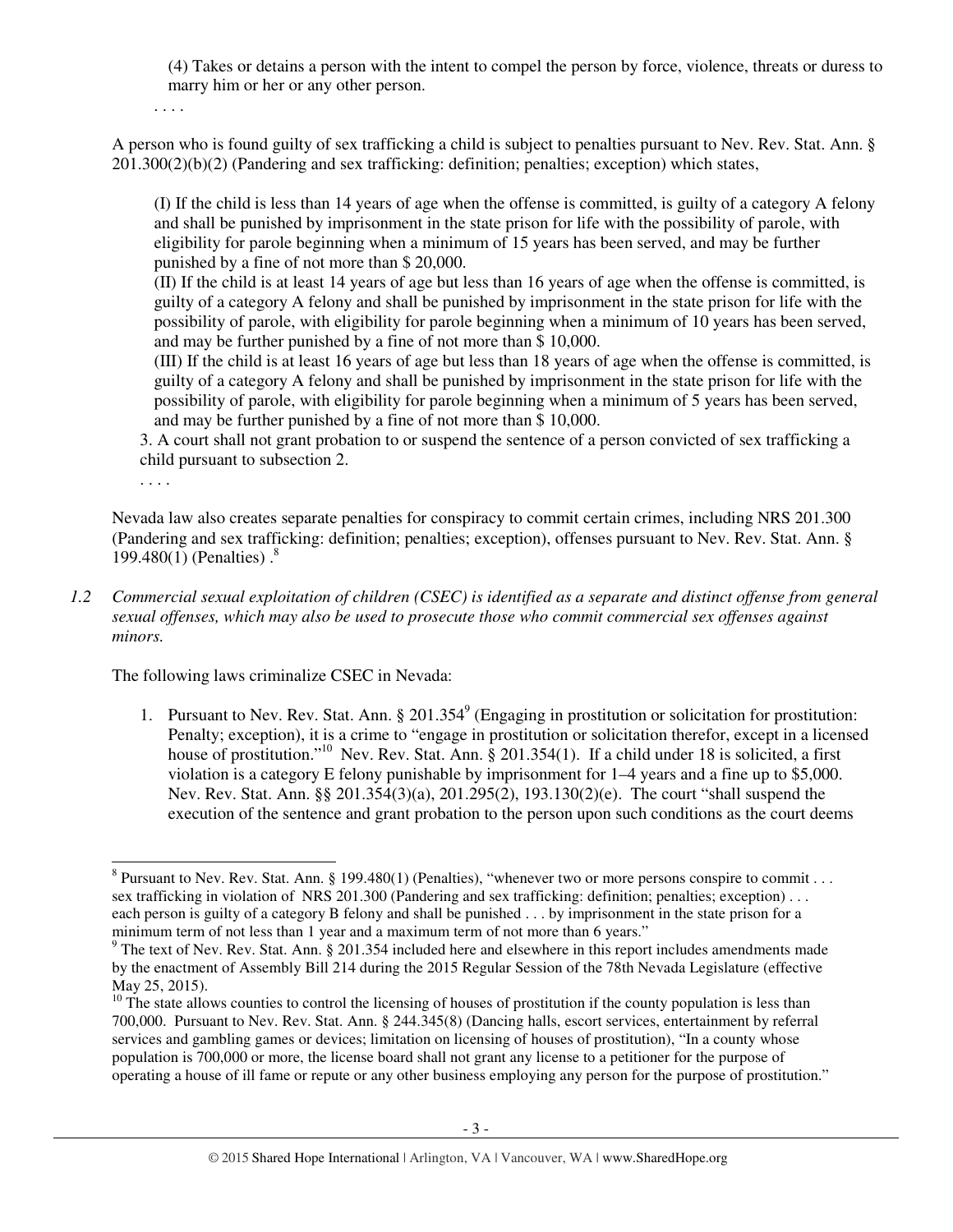appropriate," unless barred by Nev. Rev. Stat. Ann.  $\S 176A.100(1)(b)$ .<sup>11</sup> Nev. Rev. Stat. Ann.  $\S$ 193.130(2)(e). A second violation of Nev. Rev. Stat. Ann. § 201.354(3)(b) with a child is a category D felony and is punishable 1-4 years and a possible fine up to \$5,000. Nev. Rev. Stat. Ann. §§ 201.354(3)(b), 193.130(2)(d). "[A] third or subsequent" violation of Nev. Rev. Stat. Ann. § 201.354(3) with a child is a category C felony, punishable by imprisonment for 1-5 years and a fine up to \$10,000,

1. Except as otherwise provided in this section and NRS 176A.110 [Persons convicted of certain offenses required to be certified as not representing high risk to reoffend before court suspends sentence or grants probation; immunity]; and 176A.120, if a person is found guilty in a district court upon verdict or plea of:

A category E felony, except as otherwise provided in this paragraph, the court shall suspend the execution of the sentence imposed and grant probation to the person. The court may, as it deems advisable, decide not to suspend the execution of the sentence imposed and grant probation to the person if, at the time of sentencing, it is established that the person:

(1) Was serving a term of probation or was on parole at the time the crime was committed, whether in this State or elsewhere, for a felony conviction;

(2) Had previously had the person's probation or parole revoked, whether in this State or elsewhere, for a felony conviction;

(3) Had previously been assigned to a program of treatment and rehabilitation pursuant to NRS 453.580 and failed to successfully complete that program; or

(4) Had previously been two times convicted, whether in this State or elsewhere, of a crime that under the laws of the situs of the crime or of this State would amount to a felony.

If the person denies the existence of a previous conviction, the court shall determine the issue of the previous conviction after hearing all relevant evidence presented on the issue by the prosecution and the person. At such a hearing, the person may not challenge the validity of a previous conviction. For the purposes of this paragraph, a certified copy of a felony conviction is prima facie evidence of conviction of a prior felony.

Pursuant to Nev. Rev. Stat. Ann. § 176A.110 (Persons convicted of certain offenses required to be certified as not representing high risk to reoffend before court suspends sentence or grants probation; immunity), unless a person has undergone a psychosexual evaluation and it has been certified that the person does not have a high risk to reoffend, a court cannot grant probation to or suspend the sentence of a person convicted under

(a) Attempted sexual assault of a person who is 16 years of age or older pursuant to NRS 200.366.

(b) Statutory sexual seduction pursuant to NRS 200.368.

(c) Battery with intent to commit sexual assault pursuant to NRS 200.400.

(d) Abuse or neglect of a child pursuant to NRS 200.508.

(e) An offense involving pornography and a minor pursuant to NRS 200.710 to 200.730, inclusive.

(f) Incest pursuant to NRS 201.180.

-

(g) Open or gross lewdness pursuant to NRS 201.210.

(h) Indecent or obscene exposure pursuant to NRS 201.220.

(i) Sexual penetration of a dead human body pursuant to NRS 201.450.

(j) Sexual conduct between certain employees of a school or volunteers at a school and a pupil pursuant to NRS 201.540.

(k) Sexual conduct between certain employees of a college or university and a student pursuant to NRS 201.550.

(l) Luring a child or a person with mental illness pursuant to NRS 201.560, if punished as a felony.

(m) A violation of NRS 207.180.

(n) An attempt to commit an offense listed in paragraphs (a) to (k), inclusive.

(o) Coercion or attempted coercion that is determined to be sexually motivated pursuant to NRS 207.193.

The text of Nev. Rev. Stat. Ann. § 176A.110 included here and elsewhere in this report includes amendments made by the enactment of Senate Bill 192 during the 2015 Regular Session of the 78th Nevada Legislature (effective October 1, 2015).

<sup>&</sup>lt;sup>11</sup> Pursuant to Nev. Rev. Stat. Ann. § 176A.100(1)(b) (Authority and discretion of court to suspend sentence and grant probation; persons eligible; factors considered; intensive supervision; submission of report of presentence investigation),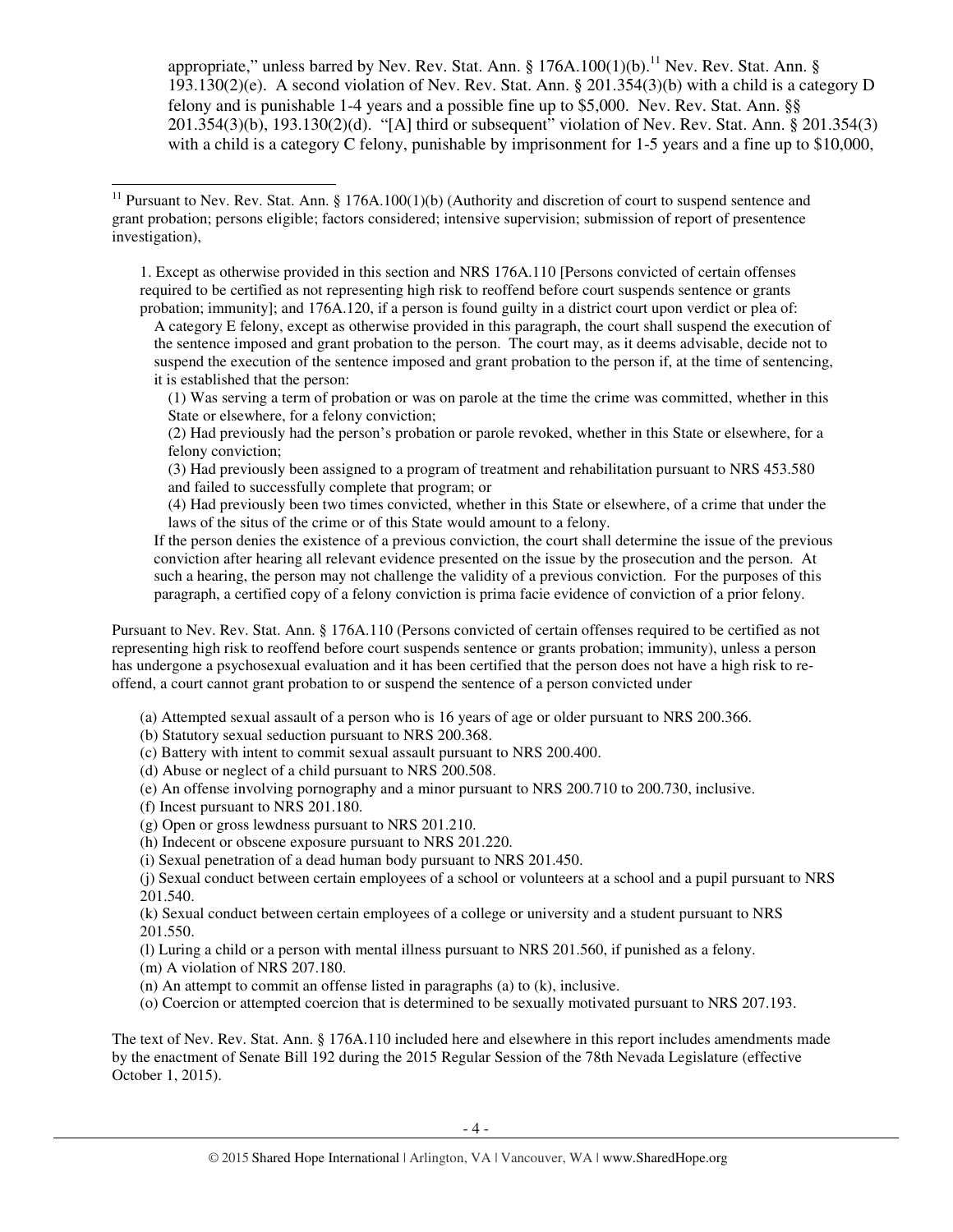and "[t]he court shall not grant probation to or suspend the sentence of a person punished pursuant to this paragraph." Nev. Rev. Stat. Ann. §§ 201.354(3)(c); 193.130(2)(c).

2. Pursuant to Nev. Rev. Stat. Ann. § 609.210 (Employing or exhibiting minor in certain injurious, immoral or dangerous activities: criminal penalty), a person is guilty of a misdemeanor when the person

employs, or causes to be employed, exhibits or has in his or her custody for exhibition or employment, any minor, and every parent, relative, guardian, employer or other person having the care, custody or control of any minor, who in any way procures or consents to the employment of the minor: . . . .

2. In any indecent or immoral exhibition or practice;

. . . .

j

A violation is punishable by imprisonment in the county jail for up to 6 months, a fine not to exceed \$1,000, or both. Nev. Rev. Stat. Ann. § 193.150(1). Alternatively, the court may sentence an offender to community service. Nev. Rev. Stat. Ann. § 193.150(2).

3. Under Nev. Rev. Stat. Ann. § 200.710(1) (Unlawful to use minor in producing pornography or as subject of sexual portrayal in performance), it is a category A felony when a person "knowingly uses, encourages, entices or permits a minor to simulate or engage in or assist others to simulate or engage in sexual conduct to produce a performance . . . ." Additionally, Nev. Rev. Stat. Ann. § 200.710(2) states that it is a category A felony when a person "knowingly uses, encourages, entices, coerces or permits a minor to be the subject of a sexual portrayal in a performance . . . regardless of whether the minor is aware that the sexual portrayal is part of a performance . . . ." When the minor is 14 or older, a violation is punishable by a possible fine not to exceed \$100,000 and life imprisonment with possibility of parole beginning after the offender has served 5 five years. Nev. Rev. Stat. Ann. § 200.750(1). When the minor is under 14, violations are punishable by imprisonment "for life with the possibility of parole, with eligibility for parole beginning when a minimum of 10 years has been served, and shall be further punished by a fine of not more than \$100,000." Nev. Rev. Stat. Ann. § 200.750(2).

Although not specific to commercial sex offenses, the following offenses may also apply to commercial sexual exploitation of children cases:

1. Pursuant to Nev. Rev. Stat. Ann. § 200.368<sup>12</sup> (Statutory sexual seduction: penalties), "statutory sexual seduction" is a crime. Nev. Rev. Stat. Ann.  $\S 200.364(6)$ ,  $\frac{13}{13}$  defines "statutory sexual seduction" as

ordinary sexual intercourse, anal intercourse, or sexual penetration committed by a person 18 years of age or older with a person who is 14 or 15 years of age and is at least 4 years younger than the perpetrator.

If the offender is 21or older, Nev. Rev. Stat. Ann. § 200.368 is a category B felony punishable by imprisonment for 1–10 years and a possible fine not to exceed \$10,000. Nev. Rev. Stat. Ann. §§ 200.368(1), 193.130(2)(c). If the offender is under 21, a violation is a gross misdemeanor punishable by up to 364 days of imprisonment in the county jail, a fine not to exceed \$2,000, or both. Nev. Rev. Stat. Ann. §§ 200.368(2), 193.140.

 $12$  The text of Nev. Rev. Stat. Ann. § 200.368 included here and elsewhere in this report includes amendments made by the enactment of Assembly Bill 49 during the 2015 Regular Session of the 78th Nevada Legislature (effective October 1, 2015).

 $13$  The text of Nev. Rev. Stat. Ann. § 200.364 included here and elsewhere in this report includes amendments made by the enactment of Assembly Bill 49 during the 2015 Regular Session of the 78th Nevada Legislature (effective October 1, 2015).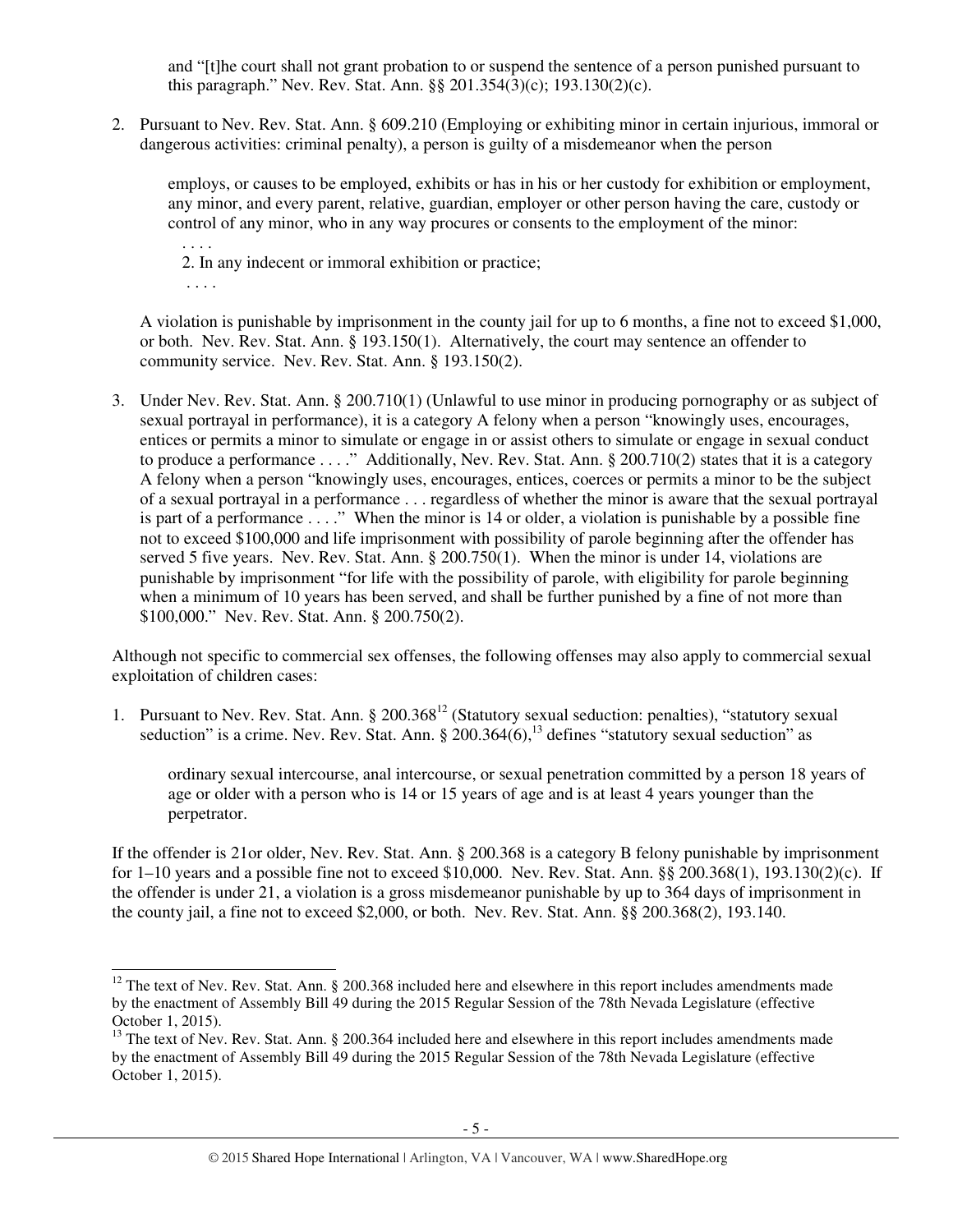2. Pursuant to Nev. Rev. Stat. Ann.  $\S 201.230(1)^{14}$  (Lewdness with child; penalties), a person is guilty of lewdness with a child if that person

(a)Is 18 years of age or older and willfully and lewdly commits any lewd or lascivious act, other than acts constituting the crime of sexual assault, upon or with the body, or any part or member thereof, of a child under the age of 16 years, with the intent of arousing, appealing to, or gratifying the lust or passions or sexual desires of that person or of that child; or

(b) Is under the age of 18 years and willfully and lewdly commits any lewd or lascivious act, other than acts constituting the crime of sexual assault, upon or with the body, or any part or member thereof, of a child under the age of 14 years, with the intent of arousing, appealing to, or gratifying the lust or passions or sexual desires of that person or of that child.

A violation against a child under the age of 14 is a category A felony punishable by a possible fine not to exceed \$10,000 and life imprisonment with eligibility for parole beginning when the offender has served 10 years. Nev. Rev. Stat. Ann. § 201.230(2). A violation against a child who is 14 or 15 years old is a category B felony, punishable by imprisonment for 1-10 years and a fine up to \$10,000.

However, if the person has been previously convicted of "lewdness with a child pursuant to this section or any other sexual offense against a child" or a crime in another jurisdiction that could be classified as one of these crimes in Nevada, the crime is a category A felony punishable by life imprisonment without the possibility of parole. Nev. Rev. Stat. Ann. § 201.230(3).

*1.3 Prostitution statutes refer to the sex trafficking statute to identify the commercially sexually exploited minor as a trafficking victim.* 

Nevada's prostitution statute, Nev. Rev. Stat. Ann. § 207.030(1)(b) (Prohibited acts; penalty) does not refer to Nev. Rev. Stat. Ann. § 201.300(2) (Pandering and sex trafficking: definition; penalties; exception) in order to identify commercially sexually exploited minors as victims of trafficking.

- 1.3.1 Recommendation: Amend Nev. Rev. Stat. Ann. § 207.030(1)(b) (Prohibited acts; penalty), when the person engaged in prostitution is a minor, to refer to Nev. Rev. Stat. Ann. § 201.300(2) (Pandering and sex trafficking: definition; penalties; exception) to ensure that minor victims of prostitution are properly identified as human trafficking victims.
- *1.4 The state racketeering or gang crimes statute includes sex trafficking and commercial sexual exploitation of children (CSEC) offenses as predicate acts allowing the statute to be used to prosecute trafficking crimes.*

Pursuant to Nev. Rev. Stat. Ann. § 207.400(1) (Unlawful acts; penalties), Nevada's racketeering law,

It is unlawful for a person:

(a) Who has with criminal intent received any proceeds derived, directly or indirectly, from racketeering activity to use or invest, whether directly or indirectly, any part of the proceeds, or the proceeds derived from the investment or use thereof, in the acquisition of:

- (1) Any title to or any right, interest or equity in real property; or
- (2) Any interest in or the establishment or operation of any enterprise.<sup>15</sup>

l  $14$  The text of Nev. Rev. Stat. Ann. § 201.230 included here and elsewhere in this report includes amendments made by the enactment of Assembly Bill 49 during the 2015 Regular Session of the 78th Nevada Legislature (effective October 1, 2015).

<sup>&</sup>lt;sup>15</sup> "Enterprise" is defined as "1. Any natural person, sole proprietorship, partnership, corporation, business trust or other legal entity; and 2. Any union, association or other group of persons associated in fact although not a legal entity. The term includes illicit as well as licit enterprises and governmental as well as other entities." Nev. Rev. Stat. Ann. § 207.380.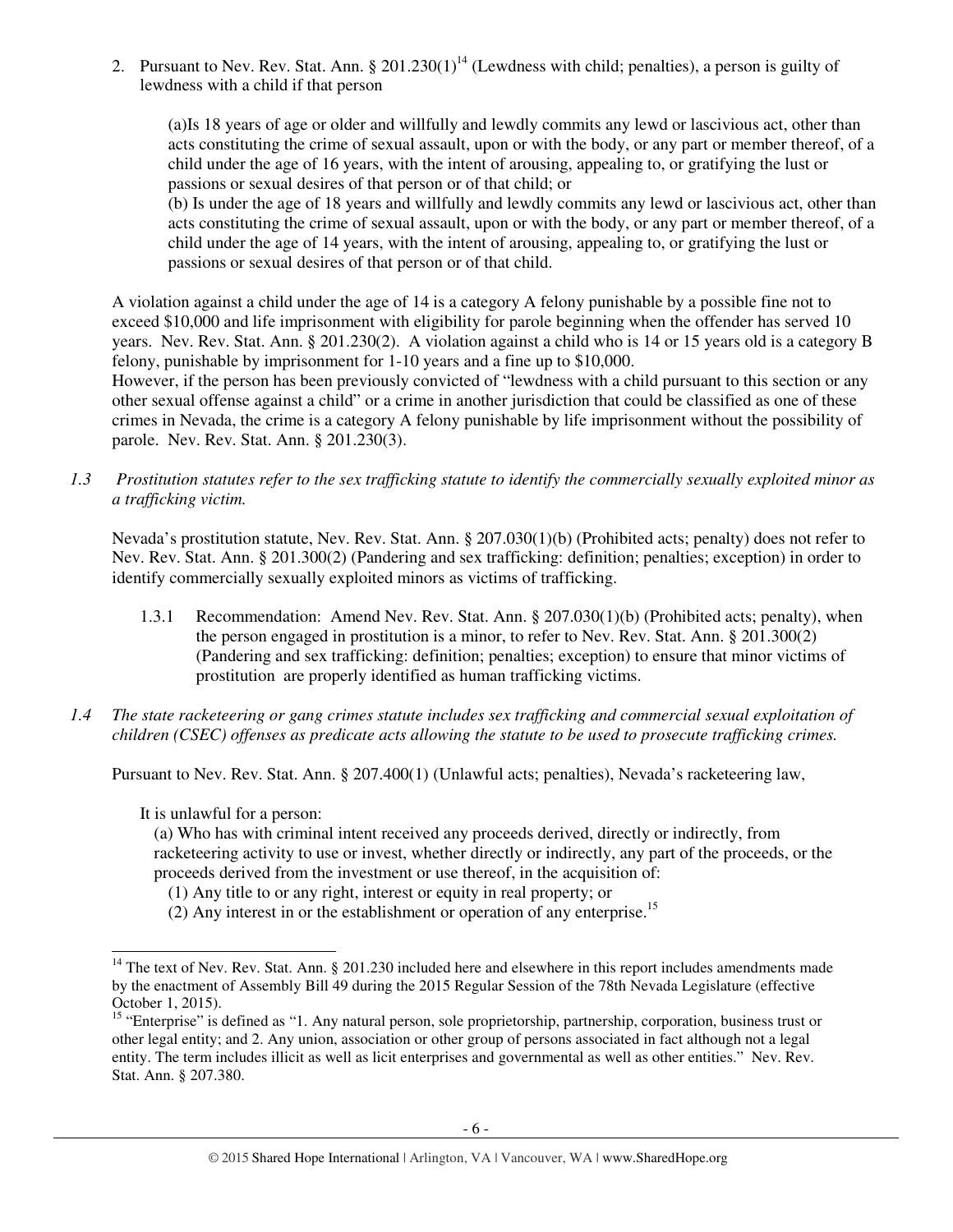(b) Through racketeering activity to acquire or maintain, directly or indirectly, any interest in or control of any enterprise.

(c) Who is employed by or associated with any enterprise to conduct or participate, directly or indirectly, in:

(1) The affairs of the enterprise through racketeering activity; or

(2) Racketeering activity through the affairs of the enterprise.

(d) Intentionally to organize, manage, direct, supervise or finance a criminal syndicate.

(e) Knowingly to incite or induce others to engage in violence or intimidation to promote or further the criminal objectives of the criminal syndicate.

(f) To furnish advice, assistance or direction in the conduct, financing or management of the affairs of the criminal syndicate with the intent to promote or further the criminal objectives of the syndicate.

(g) Intentionally to promote or further the criminal objectives of a criminal syndicate by inducing the commission of an act or the omission of an act by a public officer or employee which violates his or her official duty.

(h) To transport property, to attempt to transport property or to provide property to another person knowing that the other person intends to use the property to further racketeering activity.

(i) Who knows that property represents proceeds of, or is directly or indirectly derived from, any unlawful activity<sup>16</sup> to conduct or attempt to conduct any transaction involving the property:

(1) With the intent to further racketeering activity; or

(2) With the knowledge that the transaction conceals the location, source, ownership or control of the property.

(j) To conspire to violate any of the provisions of this section.

Pursuant to Nev. Rev. Stat. Ann. § 207.390, "racketeering activity" is defined as

engaging in at least two crimes related to racketeering that have the same or similar pattern, intents, results, accomplices, victims or methods of commission, or are otherwise interrelated by distinguishing characteristics and are not isolated incidents, if at least one of the incidents occurred after July 1, 1983, and the last of the incidents occurred within 5 years after a prior commission of a crime related to racketeering.

Furthermore, under Nev. Rev. Stat. Ann. § 207.360,

"Crime related to racketeering" means the commission of, attempt to commit or conspiracy to commit any of the following crimes:

. . . . 5. Kidnapping; 6. Sexual assault; . . . .

11. Statutory sexual seduction;

. . . .

29. Any violation of NRS 201.300 [Pandering and sex trafficking: definition; penalties; exception], 201.320 [Living from earnings of prostitute; penalty] or 201.360 [Placing person in house of prostitution; penalties];

. . . .

34. Involuntary servitude in violation of any provision of NRS 200.463 [Involuntary servitude; penalties] or 200.464 [Recruiting, enticing, harboring, transporting, providing or obtaining another

<sup>-</sup><sup>16</sup> "Unlawful activity" is defined in Nev. Rev. Stat. Ann. § 207.400(3) by referring to Nev. Stat. Ann. § 207.195, which defines the term in part as "any crime related to racketeering as defined in NRS 207.360 or any offense punishable as a felony pursuant to state or federal statute." Nev. Rev. Stat. Ann. §§ 207.400(3), 207.195(5)(c).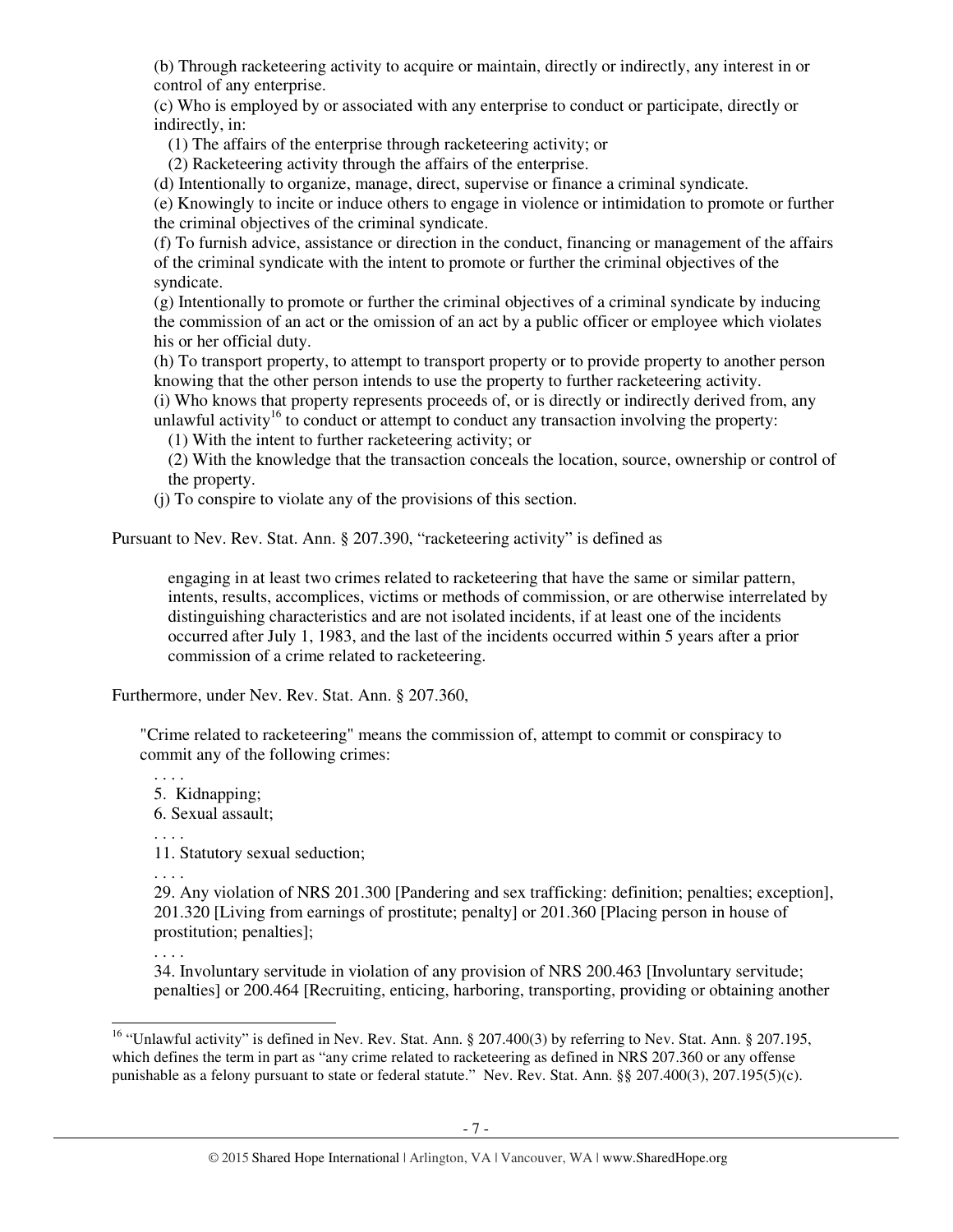person to be held in involuntary servitude; benefiting from another person being held in involuntary servitude; penalty] or a violation of any provision of NRS 200.465 [Assuming rights of ownership over another person; purchase or sale of person; penalty]; or

35. Trafficking in persons in violation of any provision of NRS 200.467 [Trafficking in persons for financial gain; penalties] or 200.468 [Trafficking in persons for illegal purposes; penalty].

Based on this definition of racketeering, acts of commercial sexual exploitation of children constitute predicate crimes under the racketeering law, making it available for combatting criminal enterprises that engage in domestic minor sex trafficking. A violation of Nev. Rev. Stat. Ann. § 207.400 is a category B felony punishable by imprisonment for 5–20 years and a possible fine not to exceed \$25,000. Nev. Rev. Stat. Ann. § 207.400(2). Under Nev. Rev. Stat. Ann. § 207.410 (Alternate fine for unlawful acts), a fine may be imposed not exceeding the greater of 3 times "1. Any gross pecuniary value the convicted person gained; or 2. Any gross loss the convicted person caused, including property damage and personal injury, but excluding any pain and suffering."

Additionally, for a conviction under Nev. Rev. Stat. Ann. § 207.400, the offender will face mandatory criminal forfeiture. Pursuant to Nev. Rev. Stat. Ann. § 207.420<sup>17</sup> (Criminal forfeiture: Property subject to forfeiture; substitution for unreachable property),

1. If the indictment or information filed regarding a violation of NRS 207.400 alleges that real or personal property was derived from, realized through, or used or intended for use in the course of the unlawful act and the extent of that property:

(a) The jury; or

-

(b) If the trial is without a jury, the court, shall upon a conviction, determine at a separate hearing the extent of the property to be forfeited. If the indictment or information does not include such an allegation, the property is not subject to criminal forfeiture.

Discretionary civil forfeiture is also available. Nev. Rev. Stat. Ann. § 207.400.

 $17$  The text of Nev. Rev. Stat. Ann. § 207.420 included here and elsewhere in this report includes amendments made by the enactment of Senate Bill 138 during the 2015 Regular Session of the 78th Nevada Legislature (effective October 1, 2015).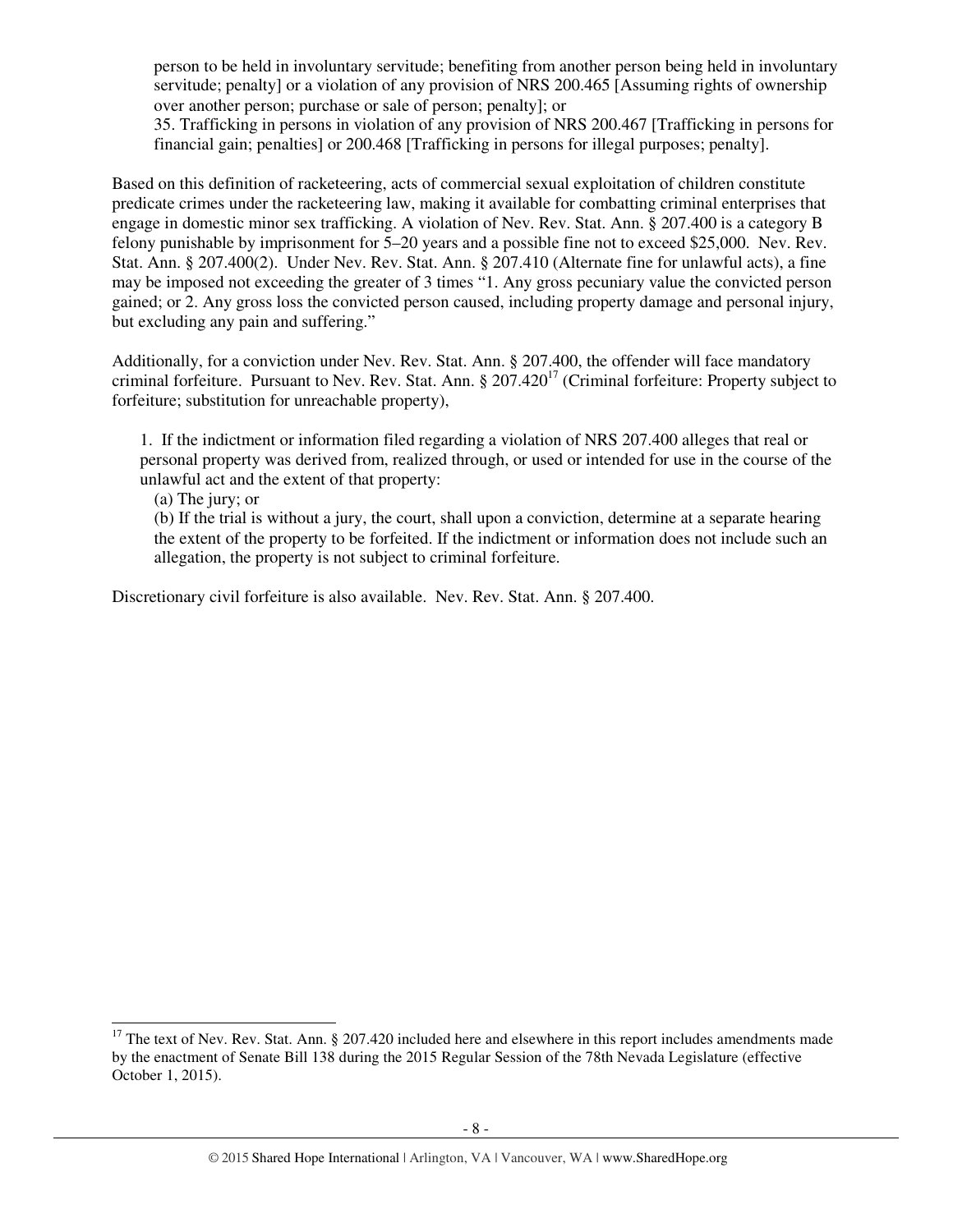#### **FRAMEWORK ISSUE 2: CRIMINAL PROVISIONS FOR DEMAND**

#### *Legal Components:*

- *2.1 The state sex trafficking law can be applied to buyers of commercial sex acts with a victim of domestic minor sex trafficking.*
- *2.2 Buyers of commercial sex acts with a minor can be prosecuted under commercial sexual exploitation of children (CSEC) laws.*
- *2.3 Solicitation of prostitution laws differentiate between buying sex acts with an adult and buying sex acts with a minor under 18.*
- *2.4 Penalties for buyers of commercial sex acts with minors are as high as federal penalties.*
- *2.5 Using the Internet or electronic communications to lure, entice, or purchase, or attempt to lure, entice, or purchase commercial sex acts with a minor is a separate crime or results in an enhanced penalty for buyers.*
- *2.6 No age mistake defense is permitted for a buyer of commercial sex acts with any minor under 18.*
- *2.7 Base penalties for buying sex acts with a minor under 18 are sufficiently high and not reduced for older minors. 2.8 Financial penalties for buyers of commercial sex acts with minors are sufficiently high to make it difficult for*
- *buyers to hide the crime.*
- *2.9 Buying and possessing child pornography carries penalties as high as similar federal offenses.*
- *2.10 Convicted buyers of commercial sex acts with minors and child pornography are required to register as sex offenders.*

\_\_\_\_\_\_\_\_\_\_\_\_\_\_\_\_\_\_\_\_\_\_\_\_\_\_\_\_\_\_\_\_\_\_\_\_\_\_\_\_\_\_\_\_\_\_\_\_\_\_\_\_\_\_\_\_\_\_\_\_\_\_\_\_\_\_\_\_\_\_\_\_\_\_\_\_\_\_\_\_\_\_\_\_\_\_\_\_\_\_\_\_\_\_

## *Legal Analysis:*

*2.1 The state sex trafficking law can be applied to the buyers of commercial sex acts with a victim of domestic minor sex trafficking.*

Nevada's sex trafficking statute may apply to buyers of sex with minors following federal precedent through the term "obtain." Under Nev. Rev. Stat. Ann. § 201.300(2)(a)(1) (Pandering: definition; penalties; exception), "A person. . . [i]s guilty of sex trafficking if the person. . . [i]nduces,  $^{18}$  causes, recruits, harbors, transports,<sup>19</sup> provides, obtains<sup>20</sup> or maintains a child to engage in prostitution,<sup>21</sup> or to

<sup>21</sup> *See supra* note 6.

<sup>-</sup><sup>18</sup> *See supra* note 4.

<sup>19</sup> *See supra* note 5.

<sup>&</sup>lt;sup>20</sup> See United States v. Jungers, 702 F.3d 1066 (8th Cir. 2013). In this case, the Eighth Circuit held that the federal sex trafficking law, 18 U.S.C. § 1591 (Sex trafficking of children or by force, fraud, or coercion) applies to buyers of sex with minors. Reversing a District of South Dakota ruling that Congress did not intend the string of verbs constituting criminal conduct under 18 U.S.C. § 1591(a)(1) ("recruits, entices, harbors, transports, provides, obtains, or maintains") to reach the conduct of buyers (United States v. Jungers, 834 F. Supp. 2d 930, 931 (D.S.D. 2011)), the Eighth Circuit concluded that 18 U.S.C. § 1591 does not contain "a latent exemption for purchasers" because buyers can "engage in at least some of the prohibited conduct." Jungers, 702 F. 3d 1066, 1072. Congress codified Jungers clarifying that the federal sex trafficking law is intended to apply to buyers in the Justice for Victims of Trafficking Act (JVTA) of 2015 Pub. L. No. 114-22, 129 Stat 227), enacted on May 29, 2015. The JVTA adds the terms "patronize" and "solicit" to the list of prohibited conduct and expressly states, "section 108 of this title amends section 1591 of title 18, United States Code, to add the words 'solicits or patronizes' to the sex trafficking statute making absolutely clear for judges, juries, prosecutors, and law enforcement officials that criminals who purchase sexual acts from human trafficking victims may be arrested, prosecuted, and convicted as sex trafficking offenders when this is merited by the facts of a particular case." Id. at Sec. 109. The Eighth Circuit decision in United States v. Jungers and the federal sex trafficking law as amended by the Justice for Victims of Trafficking Act establish persuasive authority when state courts interpret the string of verbs constituting prohibited conduct in state sex trafficking laws (in particular the term "obtains") to the extent such interpretation does not conflict with state case law.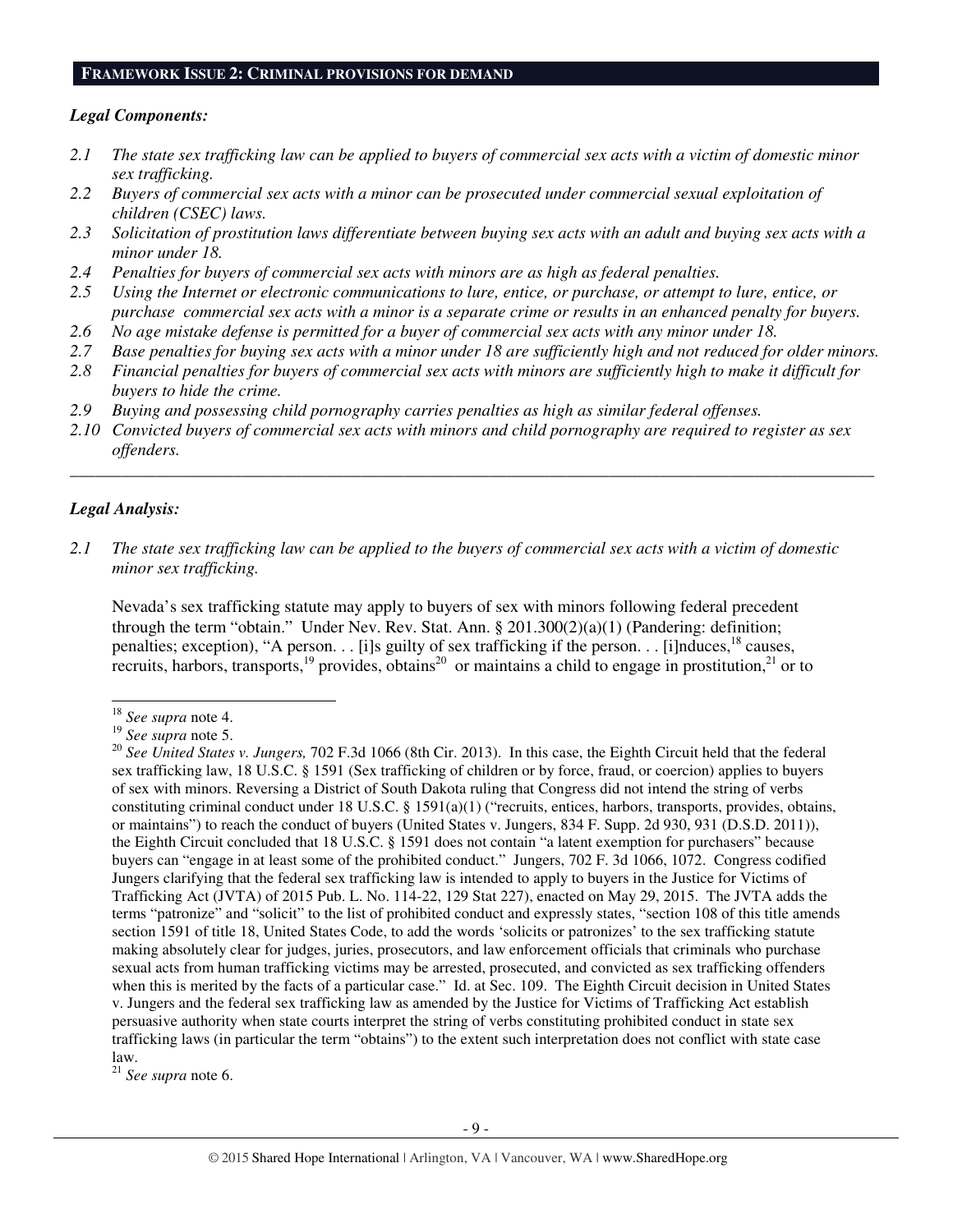enter any place within this State in which prostitution is practiced, encouraged or allowed for the purpose of sexual conduct<sup>22</sup> or prostitution."

- 2.1.1 Recommendation: Amend Nev. Rev. Stat. Ann. § 201.300 (Pandering: definition; penalties; exception) to clarify that buyer conduct is included as a violation of Nev. Rev. Stat. Ann. §  $201.\overline{3}00$  (Pandering: definition; penalties; exception).<sup>23</sup>
- *2.2 Buyers of commercial sex acts with a minor can be prosecuted under commercial sexual exploitation of children (CSEC) laws.*<sup>24</sup>

Nev. Rev. Stat. Ann. § 201.354 (Engaging in prostitution or solicitation for prostitution: Penalty; exception) criminalizes buying sex with minors under 18. Nev. Rev. Stat. Ann. § 201.354(1) states, "It is unlawful for any person to engage in prostitution or solicitation therefor, except in a licensed house of prostitution." When the person solicited is under 18, the crime is a category E felony for a first violation, punishable by imprisonment for1–4 years and a fine up to \$5,000, but the court may suspend the sentence and sentence an offender to probation.<sup>25</sup> Nev. Rev. Stat. Ann. §§ 201.354(3)(a)<sup>26</sup>, 193.130(2)(e). A second violation of Nev. Rev. Stat. Ann. § 201.354(3)(b) with a child is a category D felony and is punishable 1–4 years and a possible fine up to \$5,000. Nev. Rev. Stat. Ann. §§ 201.354(3)(b), 193.130(2)(d). "[A] third or subsequent" violation of Nev. Rev. Stat. Ann. § 201.354(3) with a child is a category C felony, punishable by imprisonment for 1–5 years and a fine up to \$10,000, and "[t]he court shall not grant probation to or suspend the sentence of a person punished pursuant to this paragraph." Nev. Rev. Stat. Ann. §§ 201.354(3)(c); 193.130(2)(c).

*2.3 Solicitation of prostitution laws differentiate between buying sex acts with an adult and buying sex acts with a minor under 18.* 

Nev. Rev. Stat. Ann. § 201.354<sup>27</sup> (Engaging in prostitution or solicitation for prostitution; Penalty; exception) has different penalties for the solicitation of an adult and the solicitation of a minor. If the person solicited was 18 or older, the crime is a misdemeanor. Nev. Rev. Stat. Ann. § 201.354(2). If the person solicited was under 18, the crime is a category E felony for a first violation, a category D felony for a second violation and a category C felony for a third or subsequent violation, at which point suspension of a sentence or probation is not allowed. Nev. Rev. Stat. Ann. § 201.354(3)(a)-(c).<sup>28</sup>

Nev. Rev. Stat. Ann. § 207.030(1) (Prohibited acts; penalty), which states, "It is unlawful to: . . . (b) Offer or agree to engage in, engage in or aid and abet any act of prostitution," does not differentiate penalties based on the age of the person solicited. Each violation is a misdemeanor with increased penalties based on the number of charges within the previous 3 years. Nev. Rev. Stat. Ann. § 207.030(2).

<sup>-</sup><sup>22</sup> *See supra* note 7.

<sup>&</sup>lt;sup>23</sup> See generally SHARED HOPE INTERNATIONAL, "Eliminating the Third Party Control Barrier to Identifying Juvenile Sex Trafficking Victims," JuST Response Policy Paper (2015), http://sharedhope.org/wpcontent/uploads/2015/08/Policy-Paper\_Eliminating-Third-Party-Control\_Final1.pdf (discussing need to include buyer conduct in core sex trafficking offense regardless of whether victim is under control of a third party and explaining negative impact on victims and victim-identification when buyers are excluded as sex trafficking offenders).

 $^{24}$  In Nevada, counties also regulate prostitution laws and have additional offenses that could apply to buyers of commercial sex with minors. Some counties also allow for the operation of licensed houses of prostitution. *See infra* Appendix A for a list of some county and city ordinances applicable to buyers.

<sup>25</sup> *See supra* note 11.

<sup>26</sup> *See supra* note 9.

<sup>27</sup> *See supra* note 9.

<sup>28</sup> *See supra* note 9.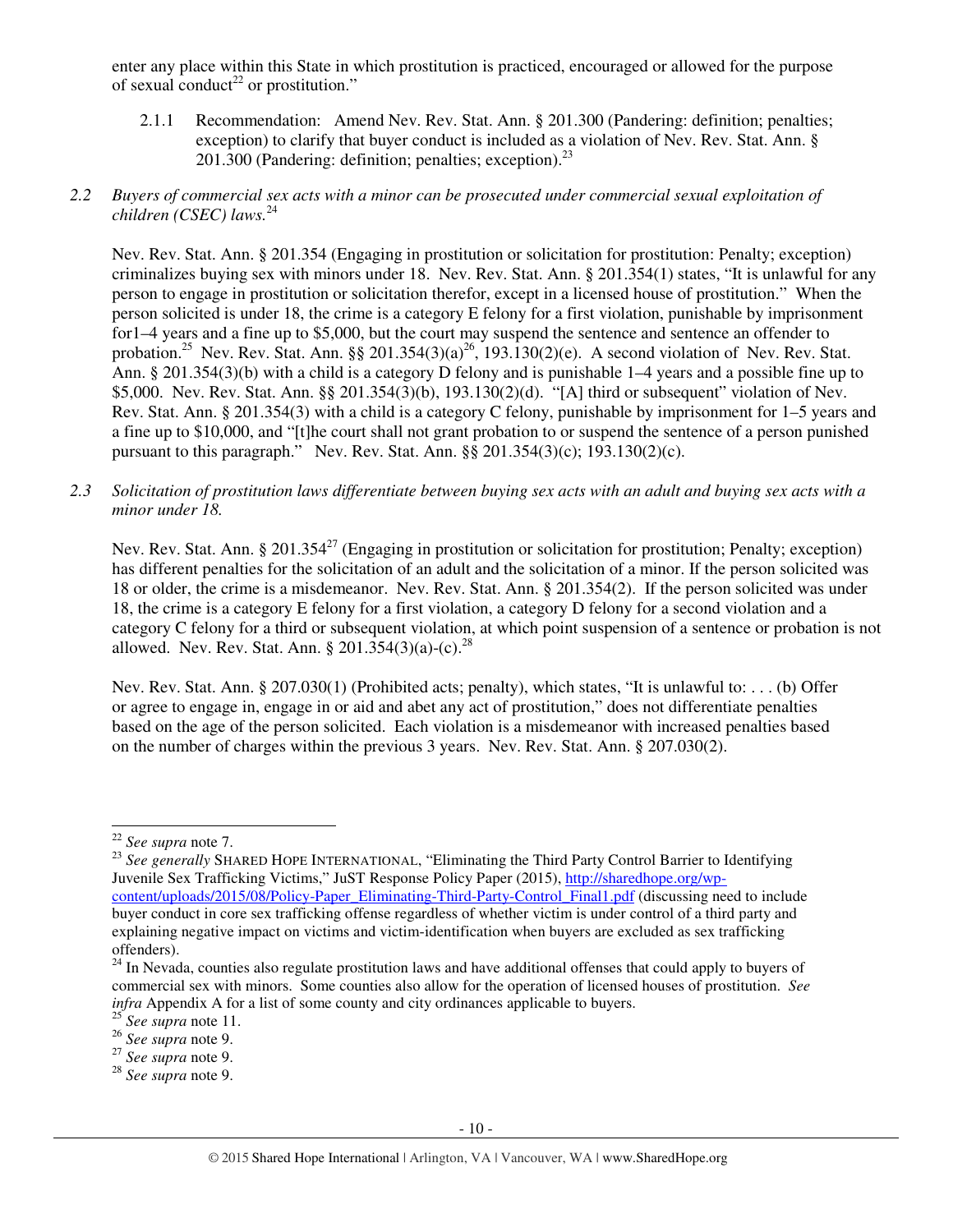# *2.4 Penalties for buyers of commercial sex acts with minors are as high as federal penalties.*

Under Nev. Rev. Stat. Ann. § 201.300(2)(b)(2) (Pandering and sex trafficking: definition; penalties; exception), "A person. . . [w]ho is found guilty of sex trafficking. . . [a] child:

(I) If the child is less than 14 years of age when the offense is committed, is guilty of a category A felony and shall be punished by imprisonment in the state prison for life with the possibility of parole, with eligibility for parole beginning when a minimum of 15 years has been served, and may be further punished by a fine of not more than \$ 20,000.

(II) If the child is at least 14 years of age but less than 16 years of age when the offense is committed, is guilty of a category A felony and shall be punished by imprisonment in the state prison for life with the possibility of parole, with eligibility for parole beginning when a minimum of 10 years has been served, and may be further punished by a fine of not more than \$ 10,000.

(III) If the child is at least 16 years of age but less than 18 years of age when the offense is committed, is guilty of a category A felony and shall be punished by imprisonment in the state prison for life with the possibility of parole, with eligibility for parole beginning when a minimum of 5 years has been served, and may be further punished by a fine of not more than \$ 10,000.

In addition, pursuant to Nev. Rev. Stat. Ann. § 201.352 (Additional fine for pandering child and conspiring to pander child), if the victim is a child at the time of a violation of Nev. Rev. Stat. Ann. § 201.300 and "physical force or violence or the immediate threat of physical force or violence is used upon the child, the court may . . . impose a fine of not more than \$500,000."

There are also heightened penalties for acts of conspiracy. If a person is convicted of sex trafficking or living from the proceeds of a prostitute, as well as conspiracy to commit those offenses, and the victim of the offense was a child at the time, the court may impose a fine of not more than \$500,000 in addition to other fines prescribed by statute. Nev. Rev. Stat. Ann. § 201.352(1)(a).

Furthermore, pursuant to Nev. Rev. Stat. Ann. § 201.300(2)(b)(2) (Pandering and sex trafficking: definition; penalties; exception), "[a] court shall not grant probation to or suspend the sentence of a person convicted of sex trafficking a child pursuant to subsection 2."

For a violation of Nev. Rev. Stat. Ann. § 201.354<sup>29</sup> (Engaging in prostitution or solicitation for prostitution: Penalty; exception), when the person solicited was under 18, a first violation is a category E felony punishable by imprisonment for 1–4 years and a fine up to \$5,000, but the court may suspend the sentence and sentence an offender to probation.<sup>30</sup> Nev. Rev. Stat. Ann. §§ 201.354(3)(a), § 193.130(2)(e). A second violation of Nev. Rev. Stat. Ann. § 201.354(3)(b) with a child is a category D felony and is punishable 1–4 years and a possible fine up to \$5,000. Nev. Rev. Stat. Ann. §§ 201.354(3)(b), 193.130(2)(d).<sup>31</sup> "[A] third or subsequent" violation of Nev. Rev. Stat. Ann. § 201.354(3) with a child is a category C felony, punishable by imprisonment for 1–5 years and a fine up to \$10,000, and "[t]he court shall not grant probation to or suspend the sentence of a person punished pursuant to this paragraph." Nev. Rev. Stat. Ann. §§ 201.354(3)(c); 193.130(2)(c).

A violation of Nev. Rev. Stat. Ann. § 207.030(1) (Prohibited acts; penalty) is a misdemeanor punishable by imprisonment in the county jail for up to 6 months, a fine not to exceed \$1,000, or both. Nev. Rev. Stat. Ann. §§ 207.030(2)(a), 193.150(1). Second violations occurring within 3 years of a first violation will result in imprisonment in the county jail between 30 days and 6 months and a fine of \$250–\$1,000. Nev. Rev. Stat. Ann. § 207.030(2)(b). A third or subsequent violation "occurring within 3 years after the first violation" are punishable by imprisonment in the county jail for 6 months and a fine of \$250–\$1,000. Nev. Rev. Stat. Ann.  $$207.030(2)(c).$ 

<sup>-</sup><sup>29</sup> *See supra* note 9.

<sup>30</sup> *See supra* note11.

<sup>31</sup> *See supra* note11.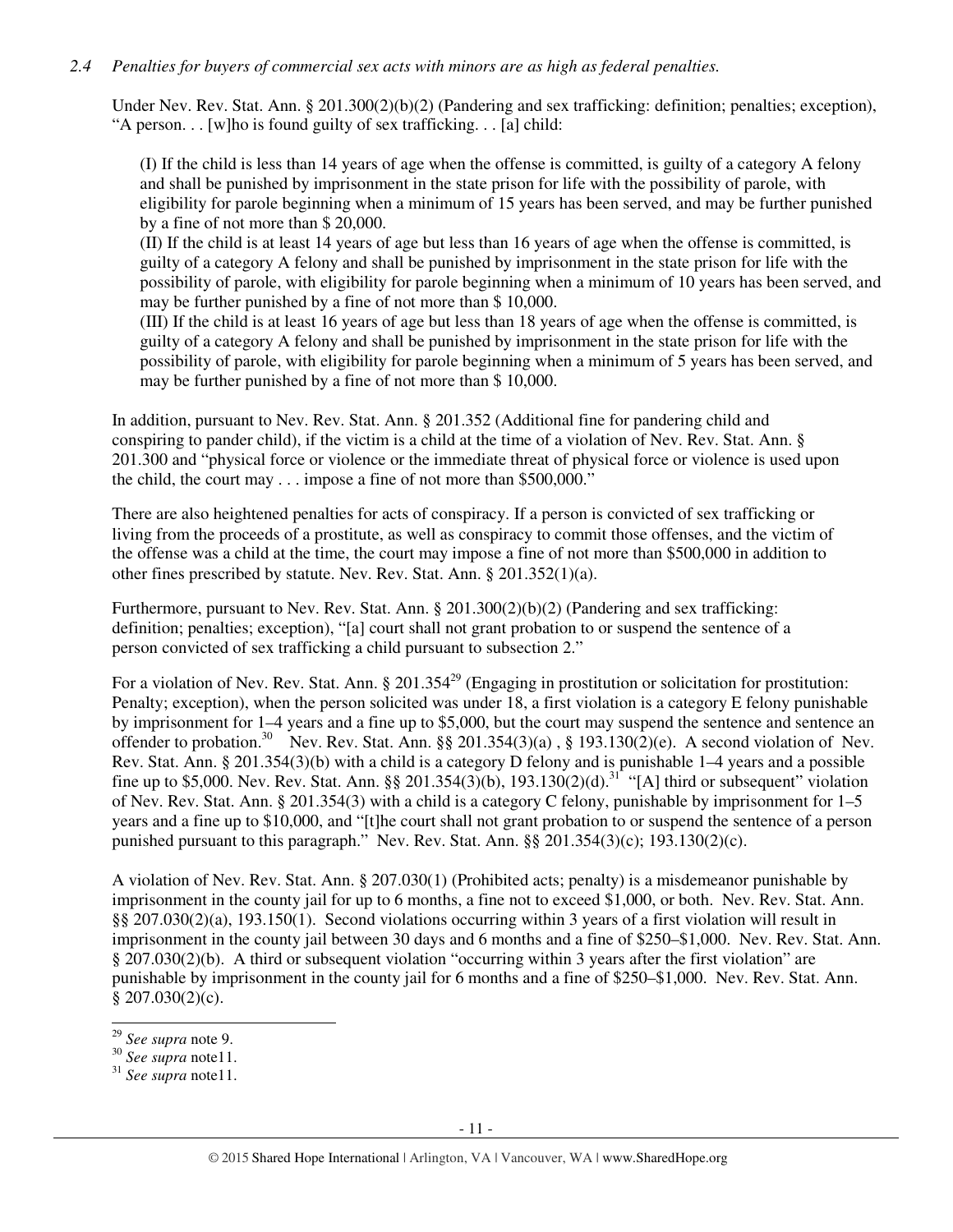In comparison, if the victim is under the age of 14, a conviction under the Trafficking Victims Protection Act  $(TVPA)^{32}$  for child sex trafficking is punishable by 15 years to life imprisonment and a fine not to exceed \$250,000. 18 U.S.C. §§ 1591(b)(1),  $3559(a)(1)$ ,  $3571(b)(3)$ . If the victim is between the ages of 14–17, a conviction is punishable by 10 years to life imprisonment and a fine not to exceed \$250,000. 18 U.S.C. §§ 1591(b)(2),  $3559(a)(1)$ ,  $3571(b)(3)$ . A conviction is punishable by mandatory life imprisonment, however, if the buyer has a prior conviction for a federal sex offense<sup>33</sup> against a minor. 18 U.S.C. § 3559(e)(1). To the extent buyers can be prosecuted under other federal CSEC laws,  $34$  a conviction is punishable by penalties ranging from a fine not to exceed \$250,000 to life imprisonment and a fine not to exceed \$250,000.<sup>35</sup>

*2.5 Using the Internet or electronic communications to lure, entice, or purchase, or attempt to lure, entice, or purchase commercial sex acts with a minor is a separate crime or results in an enhanced penalty for buyers.* 

Although Nevada does not have a statute specifically criminalizing using the Internet or other electronic communication to purchase commercial sex acts, such action can fall under Nev. Rev. Stat. Ann. § 201.560 (Definitions; exception; penalties). Pursuant to Nev. Rev. Stat. Ann. § 201.560,

1. Except as otherwise provided in subsection  $3<sup>36</sup>$  a person commits the crime of luring a child if the person knowingly contacts or communicates with or attempts to contact or communicate with:

. . . .

(b) Another person whom he or she believes to be a child who is less than 16 years of age and at least 5 years younger than he or she is, regardless of the actual age of that other person, with the intent to solicit, persuade or lure the person to engage in sexual conduct.

. . . .

l

4. A person who violates or attempts to violate the provisions of this section through the use of a computer, system or network:

an offense under section 1591 [18 USCS § 1591] (relating to sex trafficking of children), 2241 [18 USCS § 2241] (relating to aggravated sexual abuse), 2242 [18 USCS § 2242] (relating to sexual abuse),  $2244(a)(1)$  [18 USCS § 2244(a)(1)] (relating to abusive sexual contact), 2245 [18 USCS § 2245] (relating to sexual abuse resulting in death), 2251 [18 USCS § 2251] (relating to sexual exploitation of children), 2251A [18 USCS § 2251A] (relating to selling or buying of children), 2422(b) [18 USCS § 2422(b)] (relating to coercion and enticement of a minor into prostitution), or 2423(a) [18 USCS § 2423(a)] (relating to transportation of minors).

 $34$  18 U.S.C. §§ 2251A(b) (Selling or buying of children), 2251(a) (Sexual exploitation of children), 2423(a) (Transportation of a minor with intent for minor to engage in criminal sexual activity), 2422(a) (Coercion and enticement), 2252(a)(2), (a)(4) (Certain activities relating to material involving the sexual exploitation of minors).  $35$  18 U.S.C. §§ 2251A(b) (conviction punishable by imprisonment for 30 years to life and a fine), 2251(e) (conviction punishable by imprisonment for 15–30 years and a fine), 2423(a) (conviction punishable by imprisonment for 10 years to life and a fine), 2422(a) (conviction punishable by a fine, imprisonment up to 20 years, or both),  $2252(a)(2)$ , (4) (stating that a conviction under subsection (a)(2) is punishable by imprisonment for 5–20 years and a fine, while a conviction under subsection (a)(4) is punishable by imprisonment up to 10 years, a fine, or both); *see also* 18 U.S.C. §§ 3559(a)(1) (classifying all of the above listed offenses as felonies), 3571(b)(3) (providing a fine up to \$250,000 for any felony conviction).

 $36$  Nev. Rev. Stat. Ann. § 201.560(3) states, "The provisions of this section do not apply if the contact or communication is made or attempted with the intent to prevent imminent bodily, emotional or psychological harm to the child, person believed to be a child or person with mental illness."

 $32$  Trafficking Victims Protection Act (TVPA) of 2000, Pub. L. No. 106-386, 114 Stat. 1464, 1466 (codified in scattered sections of 18 and 22 U.S.C.).

<sup>&</sup>lt;sup>33</sup> Pursuant to 18 U.S.C. § 3559 $(e)(2)$ , "federal sex offense" is defined as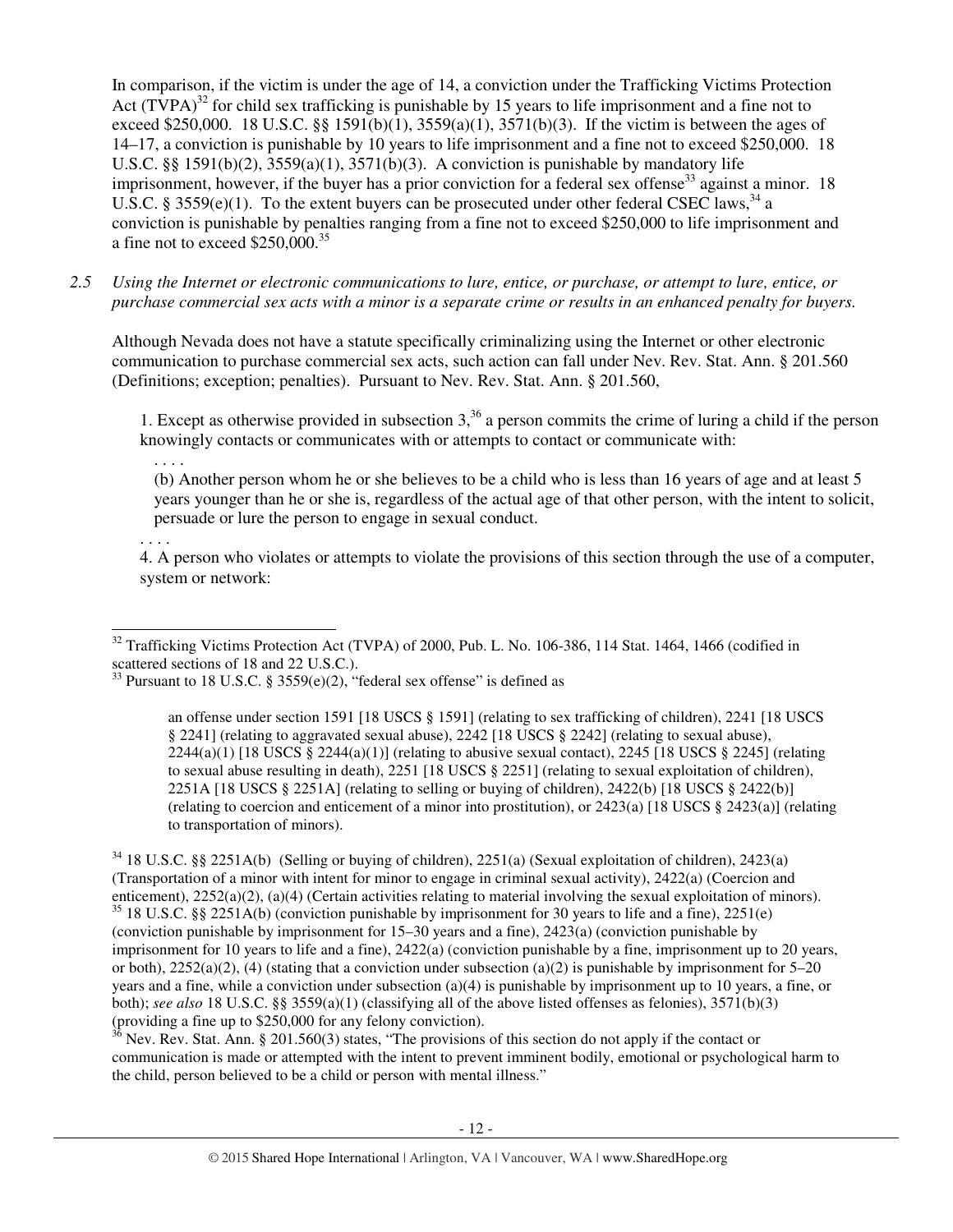(a) With the intent to engage in sexual conduct<sup>37</sup> with the child, person believed to be a child or person with mental illness or to cause the child, person believed to be a child or person with mental illness to engage in sexual conduct, is guilty of a category B felony and shall be punished by imprisonment in the state prison for a minimum term of not less than 1 year and a maximum term of not more than 10 years and may be further punished by a fine of not more than \$10,000;

. . . .

-

## *2.6 No age mistake defense is permitted for a buyer of commercial sex acts with any minor under 18.*

A mistake of age defense in not allowed for a buyer convicted of sex trafficking a minor under Nev. Rev. Stat. Ann. § 201.300 (Pandering: definition; penalties; exception) which states,

4. Consent of a victim of pandering or sex trafficking to an act of prostitution is not a defense to a prosecution for any of the acts prohibited by this section.

5. In a prosecution for sex trafficking a child pursuant to subsection 2, it is not a defense that the defendant did not have knowledge of the victim's age, nor is reasonable mistake of age a valid defense to a prosecution conducted pursuant to subsection 2.

Nev. Rev. Stat. Ann. § 201.354 (Engaging in prostitution or solicitation for prostitution: Penalty; exception) is silent on the availability of a defense based on age mistake.

2.6.1 Recommendation: Amend Nev. Rev. Stat. Ann. § 201.354 (Engaging in prostitution or solicitation for prostitution: Penalty; exception) to prevent a buyer from exercising a mistake of age defense.

## *2.7 Base penalties for buying sex acts with a minor under 18 are sufficiently high and not reduced for older minors.*

A buyer convicted under Nev. Rev. Stat. Ann. § 201.300 (Pandering and sex trafficking: definition; penalties; exception) faces the possibility of life imprisonment for offenses involving all minors. The law also imposes heightened penalties for offenses involving younger minors. Specifically, Nev. Rev. Stat. Ann. §  $201.300(2)(b)(2)$  states, "A person... [w]ho is found guilty of sex trafficking... [a] child:

(I) If the child is less than 14 years of age when the offense is committed, is guilty of a category A felony and shall be punished by imprisonment in the state prison for life with the possibility of parole, with eligibility for parole beginning when a minimum of 15 years has been served, and may be further punished by a fine of not more than \$ 20,000.

(II) If the child is at least 14 years of age but less than 16 years of age when the offense is committed, is guilty of a category A felony and shall be punished by imprisonment in the state prison for life with the possibility of parole, with eligibility for parole beginning when a minimum of 10 years has been served, and may be further punished by a fine of not more than \$ 10,000.

(III) If the child is at least 16 years of age but less than 18 years of age when the offense is committed, is guilty of a category A felony and shall be punished by imprisonment in the state prison for life with the

 $37$  For the purpose of Nev. Rev. Stat. Ann. § 201.560, "sexual conduct" is defined by referring to Nev. Rev. Stat. § 201.520, which defines the term as "1. Ordinary sexual intercourse 2. Anal intercourse; 3. Fellatio, cunnilingus or other oral-genital contact; 4. Physical contact by a person with the unclothed genitals or pubic area of another person for the purpose of arousing or gratifying the sexual desire of either person; 5. Penetration, however slight, by a person of an object into the genital or anal opening of the body of another person for the purpose of arousing or gratifying the sexual desire of either person; 6. Masturbation or the lewd exhibition of unclothed genitals; 7. Sadomasochistic abuse; or 8. Any lewd or lascivious act upon or with the body, or any part or member thereof, of another person." Nev. Rev. Stat. Ann. §§ 201.520, 201.560(6)(f).

The text of Nev. Rev. Stat. Ann. § 201.520 included here and elsewhere in this report includes amendments made by the enactment of Assembly Bill 49 during the 2015 Regular Session of the 78th Nevada Legislature (effective October 1, 2015).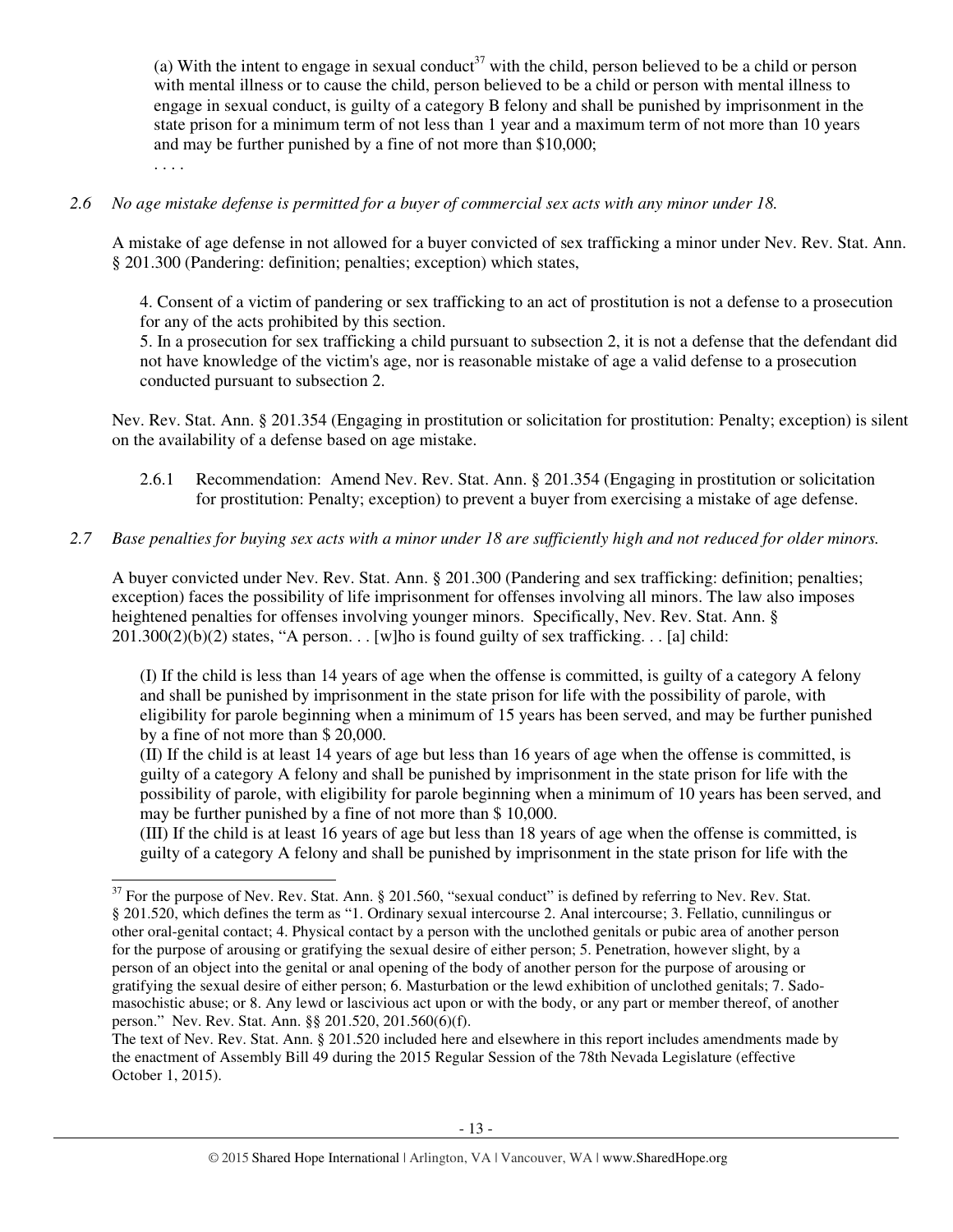possibility of parole, with eligibility for parole beginning when a minimum of 5 years has been served, and may be further punished by a fine of not more than \$ 10,000.

In addition, under Nev. Rev. Stat. Ann. § 201.35 (Additional fine for pandering child and conspiring to pander child), if the victim is a child at the time of a violation of Nev. Rev. Stat. Ann. § 201.300 and "physical force or violence or the immediate threat of physical force or violence is used upon the child, the court may . . . impose a fine of not more than \$500,000" regardless of the minor's age.

The penalty for buying sex with any minor does not vary based on the age of the victim under 18. For a first violation of Nev. Rev. Stat. Ann. § 201.354 (Engaging in prostitution or solicitation for prostitution: Penalty; exception), when a child is solicited is a category E felony punishable by imprisonment for 1–4 years with a \$5,000 fine, but the court may suspend the sentence and sentence an offender to probation. Nev. Rev. Stat. Ann. §§ 201.354(3)(a),<sup>38</sup> 193.130(2)(e).<sup>39</sup> And a second violation of a Nev. Rev. Stat. Ann. § 201.354(3) is a category D felony, and a third or subsequent violation of Nev. Rev. Stat. Ann. § 201.354(3) is a category C felony. Nev. Rev. Stat. Ann. § 201.354(3)(b)-(c). Additionally, the penalty for a conviction under Nev. Rev. Stat. Ann. § 207.030(1) (Prohibited acts; penalty) does not vary based on the age of the person solicited. A violation is a misdemeanor punishable by imprisonment in the county jail not to exceed 6 months, a fine not to exceed \$1,000, or both. Nev. Rev. Stat. Ann. §§ 207.030(2)(a), 193.150(1). A second conviction occurring within 3 years of a first conviction will result in imprisonment in the county jail between 30 days and 6 months and a fine of \$250–\$1,000. Nev. Rev. Stat. Ann. § 207.030(2)(b). Third and subsequent convictions "occurring within 3 years after the first violation" are punishable by imprisonment in the county jail for 6 months and a fine of \$250–\$1,000. Nev. Rev. Stat. Ann. § 207.030(2)(c).

*2.8 Financial penalties for buyers of commercial sex acts with minors are sufficiently high to make it difficult for buyers to hide the crime.* 

A buyer convicted of sex trafficking under Nev. Rev. Stat. Ann. § 201.300 (Pandering and sex trafficking: definition; penalties; exception) may be punished by a fine of not more than \$20,000 if the minor is under 14 years old at the time of the offense and a fine of not more than \$10,000 if the minor is at least 14 years old but less than 18 years old at the time of the offense. Nev. Rev. Stat. Ann. § 201.300(2)(b)(2). In addition, under Nev. Rev. Stat. Ann. § 201.35 (Additional fine for pandering child and conspiring to pander child), the court may impose a fine of not more than \$500,000 for a violation of Nev. Rev. Stat. Ann. § 201.300 if the victim is a child at the time of the offense and "physical force or violence or the immediate threat of physical force or violence is used upon the child."

Financial penalties are also available under Nevada's solicitation law. When the person solicited was under 18, a first violation of Nev. Rev. Stat. Ann. § 201.354<sup>40</sup> (Engaging in prostitution or solicitation for prostitution: Penalty; exception) is a category E felony punishable by a fine not to exceed \$5,000. Nev. Rev. Stat. Ann. §§ 201.354(3)(a), 193.130(2)(e). A second violation of Nev. Rev. Stat. Ann. § 201.354 when the person solicited was a child is a category D felony punishable by a possible fine up to \$5,000, and a third or subsequent violation of Nev. Rev. Stat. Ann. § 201.354 with a child is a category C felony punishable by a possible fine up to \$10,000. A violation of Nev. Rev. Stat. Ann. § 207.030(1)(b) (Prohibited acts; penalty) is a misdemeanor punishable by a possible fine not to exceed \$1,000 for the first violation and a fine of \$250–\$1,000 for subsequent violations occurring within 3 years of the first violation. Nev. Rev. Stat. Ann. §§ 207.030(2), 193.150(1).

-

<sup>38</sup> *See supra* note 9.

<sup>39</sup> *See supra* note11.

<sup>40</sup> *See supra* note 9.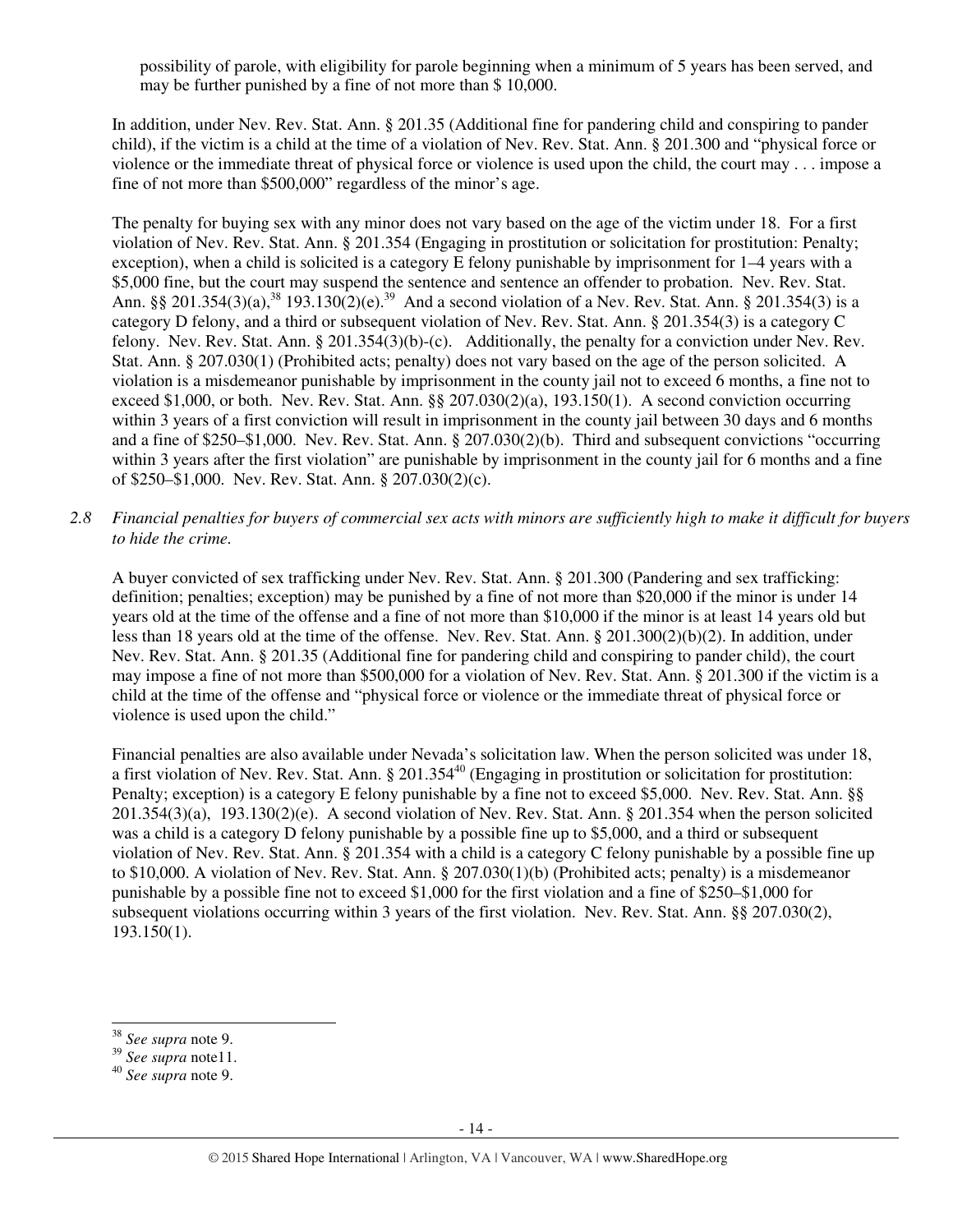A buyer may also be ordered to pay restitution for violations of Nev. Rev. Stat. Ann. § 201.300 (Pandering and sex trafficking: definition; penalties; exception), pursuant to Nev. Rev. Stat. Ann. § 201.325 (Power of court to order restitution), which states in part,  $41$ 

[r]estitution ordered pursuant to this section may include, without limitation:

(a) The cost of medical and psychological treatment, including, without limitation, physical and occupational therapy and rehabilitation;

(b) The cost of transportation, temporary housing and child care;

(c) The return of property, the cost of repairing damaged property or the full value of the property if it is destroyed or damaged beyond repair;

(d) Expenses incurred by a victim in relocating away from the defendant or his or her associates, if the expenses are verified by law enforcement to be necessary for the personal safety of the victim;

- (e) The cost of repatriation of the victim to his or her home country, if applicable; and
- (f) Any and all other losses suffered by the victim as a result of the violation of any provision of NRS 201.300 or 201.320 [Living from earnings of prostitute; penalty].

Generally, a court must award restitution where appropriate. Nev. Rev. Stat. Ann. § 176.033(1)(c). Specifically, pursuant to Nev. Rev. Stat. Ann. § 176.033(1)(c) (Sentence of imprisonment required or permitted by statute: Definite period for misdemeanor or gross misdemeanor; minimum and maximum term for felony unless definite term required by statute; restitution; modification of sentence), "[i]f a sentence of imprisonment is required or permitted by statute, the court shall: . . . . [i]f restitution is appropriate, set an amount for each victim of the offense . . . ."

Buyers are subject to asset forfeiture for violations of sex trafficking under Nev. Rev. Stat. Ann. § 201.300 (Pandering and sex trafficking: definition; penalties; exception). Pursuant to Nev. Rev. Stat. Ann. § 201.351 (Forfeiture of assets derived from or relating to pandering child; temporary restraining order to preserve property subject to forfeiture; use of proceeds derived from forfeiture), "All assets derived from or relating to any violation of NRS 201.300 [Pandering and sex trafficking: definition; penalties; exception] [including 201.320 [Living from earnings of prostitute; penalty] to 201.340 [Pandering: Furnishing transportation; penalties], inclusive are subject to forfeiture pursuant to NRS 179.121 [Forfeiture of personal property and conveyances used in the commission of crime] and a proceeding for their forfeiture may be brought pursuant to NRS 179.1156 to 179.121, inclusive."

Nev. Rev. Stat. Ann. § 179.121(a),(e) establishes forfeiture of "[a]ll personal property, including, without limitation, any tool, substance, weapon, machine, computer, money or security, which is used as an instrumentality in any of the following crimes" which includes Nev. Rev. Stat. Ann. §§ 201.300 (Pandering and sex trafficking: Definitions; penalties; exception) and 201.320 (Living from the earnings of a prostitute). Nev. Rev. Stat. Ann. § 179.121 (Forfeiture of personal property and conveyances used in the commission of crime) also provides, with certain limited exceptions, that "all conveyances, including aircraft, vehicles or vessels, which are used or intended for use during the commission of a felony . . . are subject to forfeiture."

In addition, pursuant to Nev. Rev. Stat. Ann. § 200.760 (Forfeiture) and § 179.121 (Forfeiture of personal property and conveyances used in the commission of crime), buyers face civil asset forfeiture for possession of child pornography or forfeiture of proceeds attributable to commission of a felony. Pursuant to Nev. Rev. Stat. Ann. § 200.760, "[a]ll assets derived from or relating to any violation of NRS . . . 200.710 to 200.730 [including 200.727(1) (Use of Internet to control visual representation depicting sexual conduct of person under 16 years of age; penalties) and 200.730 (Possession of visual representation depicting sexual conduct of person under 16 years of age unlawful;

l

 $41$  Pursuant to Nev. Rev. Stat. Ann. § 200.4631(4), "victim' means any person: (a) Against whom a violation of any provision of [Nev. Rev. Stat. Ann. §§ 201.300 [Pandering and sex trafficking: definition; penalties; exception] or 201.320 [Living from earnings of prostitute; penalty] has been committed; or (b) Who is the surviving child of such a person."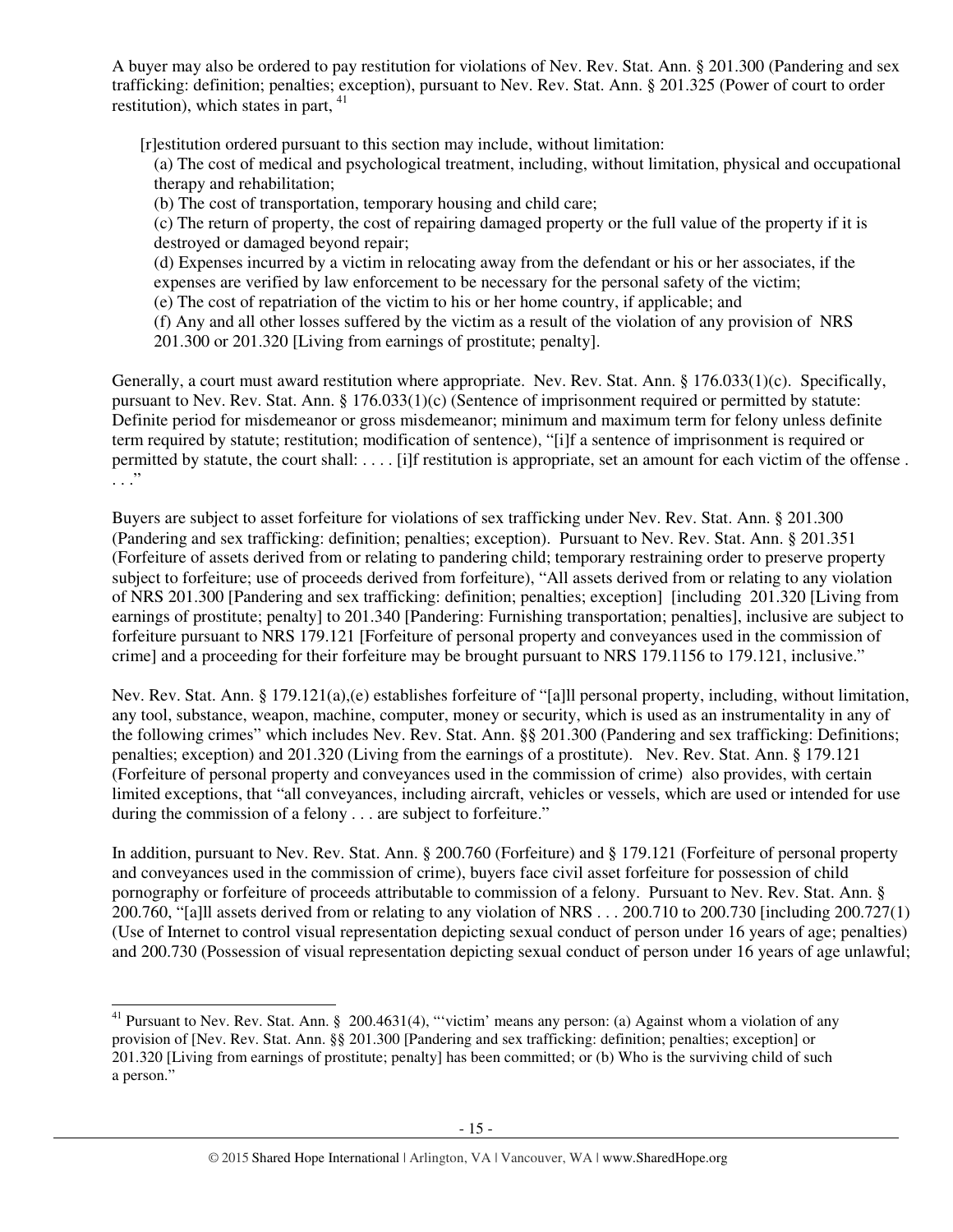penalties)], inclusive . . . are subject to forfeiture. A proceeding for their forfeiture may be brought pursuant to NRS 179.1156 to 179.119, inclusive."

# *2.9 Buying and possessing child pornography carries penalties as high as similar federal offenses.*

Pursuant to Nev. Rev. Stat. Ann. § 200.730 (Possession of visual representation depicting sexual conduct of person under 16 years of age unlawful; penalties), a person is guilty of a felony "who knowingly and willfully has in his or her possession for any purpose any film, photograph or other visual presentation depicting a person under the age of 16 years as the subject of a sexual portrayal<sup>42</sup> or engaging in or simulating, or assisting others to engage in or simulate, sexual conduct."<sup>43</sup> A first violation is a category B felony punishable by imprisonment for 1–6 years and a possible fine not to exceed \$5,000. Nev. Rev. Stat. Ann. § 200.730(1). Second and subsequent violations are category A felonies punishable by imprisonment for 1 year to life imprisonment, with the possibility of parole, and a possible fine of \$5,000. Nev. Rev. Stat. Ann. § 200.730(2).

Additionally, pursuant to Nev. Rev. Stat. Ann. § 200.727(1) (Use of Internet to control visual representation depicting sexual conduct of person under 16 years of age; penalties),

1. Any person who, knowingly, willfully and with the specific intent to view any film, photograph or other visual presentation depicting a person under the age of 16 years engaging in or simulating sexual conduct.<sup>44</sup> uses the Internet to control such a film, photograph or other visual presentation is guilty of:

(a) For the first offense, a category C felony and shall be punished as provided in NRS 193.130 [Categories and punishment of felonies].

(b) For any subsequent offense, a category B felony and shall be punished by imprisonment in the state prison for a minimum term of not less than 1 year and a maximum term of not more than 6 years, and may be further punished by a fine of not more than \$5,000.

As a category C felony, the first violation is punishable by imprisonment for 1–5 years and a possible fine not to exceed \$10,000. Nev. Rev. Stat. Ann. § 193.130(2)(c).

Additionally, asset forfeiture exists for a violation of this provision. Nev. Rev. Stat. Ann. § 200.760. Pursuant to Nev. Rev. Stat. Ann. § 200.760 (Forfeiture), "All assets derived from or relating to any violation of . . . 200.710 to 200.730 [Unlawful to use minor in producing pornography or as subject of sexual portrayal in performance; Promotion of sexual performance of minor unlawful; Preparing, advertising or distributing materials depicting pornography involving minor unlawful; Use of Internet to control visual presentation depicting sexual conduct of person under 16 years of age; Possession of visual presentation depicting sexual conduct of person under 16 years of age unlawful], inclusive . . . are subject to forfeiture."

Domestic minor sex trafficking victims under 16 who "appeared in any film, photograph or other visual presentation engaging in sexual conduct and who suffered personal or psychological injury as a result," also have a civil cause of action against buyers. Nev. Rev. Stat. Ann. § 41.1396(1). Pursuant to Nev. Rev. Stat. Ann. § 41.1396(1) (Action for damages for injury suffered by victim of pornography involving

l  $42$  "Sexual portrayal" is defined as "the depiction of a person in a manner which appeals to the prurient interest in sex and which does not have serious literary, artistic, political or scientific value." Nev. Rev. Stat. Ann. § 200.700(4)

 $43$  "Sexual conduct" is defined as "sexual intercourse, lewd exhibition of the genitals, fellatio, cunnilingus, bestiality, anal intercourse, excretion, sado-masochistic abuse, masturbation, or the penetration of any part of a person's body or of any object manipulated or inserted by a person into the genital or anal opening of the body of another." Nev. Rev. Stat. Ann. § 200.700(3).

<sup>44</sup> Nev. Rev. Stat. Ann. § 700.727(2) states, "As used in this section, 'sexual conduct' means sexual intercourse, fellatio, cunnilingus, bestiality, anal intercourse, excretion, sado-masochistic abuse, masturbation, or the penetration of any object manipulated or inserted by a person into the genital or anal opening of the body of another."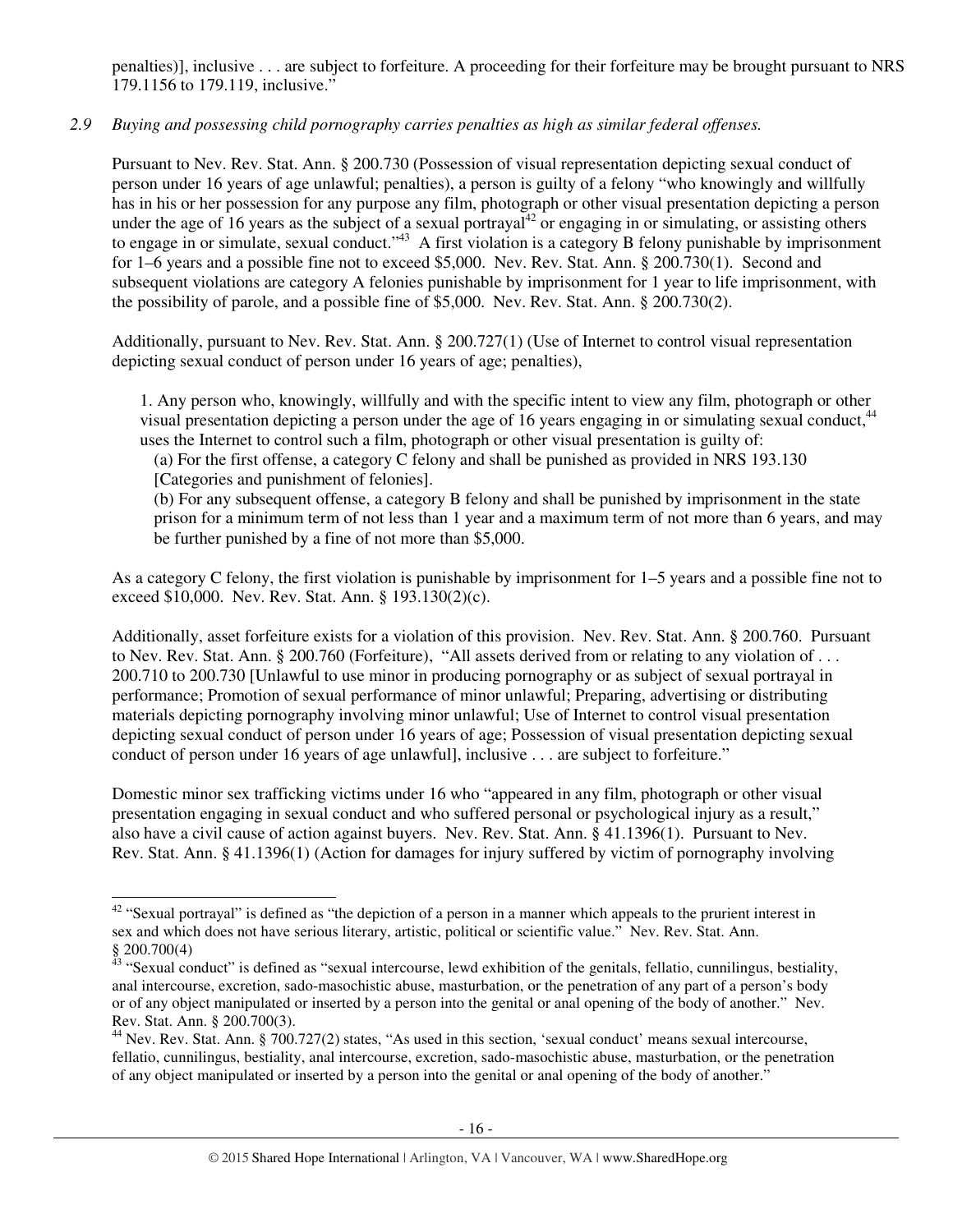minors; presumed statutory damages; attorney's fees and costs; protection of victim's identity; limitation on defenses),

 1. Any person who, while under the age of 16 years, appeared in any film, photograph or other visual presentation engaging in sexual conduct<sup>45</sup> and who suffered personal or psychological injury as a result may bring an action against any person who, while over the age of 18 years, knowingly and willfully:

- (a) Promoted the film, photograph or other visual presentation;
- (b) Possessed the film, photograph or other visual presentation; or
- (c) Used the Internet to control the film, photograph or other visual presentation, with the specific intent to view the film, photograph or other visual presentation.

In this civil action, a successful plaintiff is entitled to "recover the plaintiff's actual damages, which shall be deemed to be at least \$150,000, plus attorney's fees and costs." Nev. Rev. Stat. Ann. § 41.1396(2).

In comparison, a federal conviction for possession of child pornography<sup>46</sup> is generally punishable by imprisonment for 5–20 years and a fine not to exceed  $$250,000.<sup>47</sup>$  Subsequent convictions, however, are punishable by imprisonment up to 40 years and a fine not to exceed  $$250,000.<sup>48</sup>$ 

*2.10 Convicted buyers of commercial sex acts with minors and child pornography are required to reg ister as sex offenders*.

Any person convicted of "a crime against a child" or deemed a "sex offender" must register as a sex offender. Nev. Rev. Stat. Ann. § 179D.441(1). Under Nev. Rev. Stat. Ann. § 179D.0357 ("Crime against a child" defined), a

"Crime against a child" means any of the following offenses if the victim of the offense was less than 18 years of age when the offense was committed:**. . . .**3. Involuntary servitude of a child … unless the offender is the parent or guardian of the victim.

4. An offense involving sex trafficking pursuant to subsection 2 of NRS 201.300 [Pandering and sex trafficking: definition; penalties; exception] or prostitution pursuant to NRS 201.320 [Living from earnings of prostitute; penalty].

5. An attempt to commit an offense listed in this section.

-

 $45$  Nev. Rev. Stat. Ann. § 41.1396(5)(b) states, "Sexual conduct' means sexual intercourse, fellatio, cunnilingus, bestiality, anal intercourse, excretion, sado-masochistic abuse, masturbation, or the penetration of any object manipulated or inserted by a person into the genital or anal opening of the body of another."

<sup>&</sup>lt;sup>46</sup> 18 U.S.C. §§ 2252(a)(2), (a)(4) (Certain activities relating to material involving the sexual exploitation of minors),  $2252A(a)(2)$ –(3) (Certain activities relating to material constituting or containing child pornography), 1466A(a), (b) (Obscene visual representations of the sexual abuse of children).

<sup>&</sup>lt;sup>47</sup> 18 U.S.C. §§ 2252(b) (stating that a conviction under subsection (a)(2) is punishable by imprisonment for 5–20 years and a fine, while a conviction under subsection (a)(4) is punishable by imprisonment up to 10 years, a fine, or both),  $2252A(b)(1)$  (a conviction is punishable by imprisonment for 5–20 years and a fine),  $1466A(a)$ , (b) (stating that a conviction under subsection (a) is "subject to the penalties provided in section  $2252A(b)(1)$ ," imprisonment for 5–20 years and a fine, while a conviction under subsection (b) is "subject to the penalties provided in section 2252A(b)(2)," imprisonment up to 10 years, a fine, or both); *see also* 18 U.S.C. §§ 3559(a)(1) (classifying all of the above listed offenses as felonies), 3571(b)(3) (providing a fine up to \$250,000 for any felony conviction). <sup>48</sup> 18 U.S.C. §§ 2252(b) (stating if a person has a prior conviction under subsection (a)(2), or a list of other statutes, a conviction is punishable by a fine and imprisonment for 15–40 years, but if a person has a prior conviction under subsection (a)(4), or a list of other statutes, a conviction is punishable by a fine and imprisonment for  $10-20$  years),  $2252A(b)(1)$  (stating if a person has a prior conviction under subsection (a)(2), (a)(3), or a list of other statutes, a conviction is punishable by a fine and imprisonment for  $15–40$  years),  $1466A(a)$ , (b) (stating that the penalty scheme for section 2252A(b) applies); *see also* 18 U.S.C. §§ 3559(a)(1) (classifying all of the above listed offenses as felonies), 3571(b)(3) (providing a fine up to \$250,000 for any felony conviction).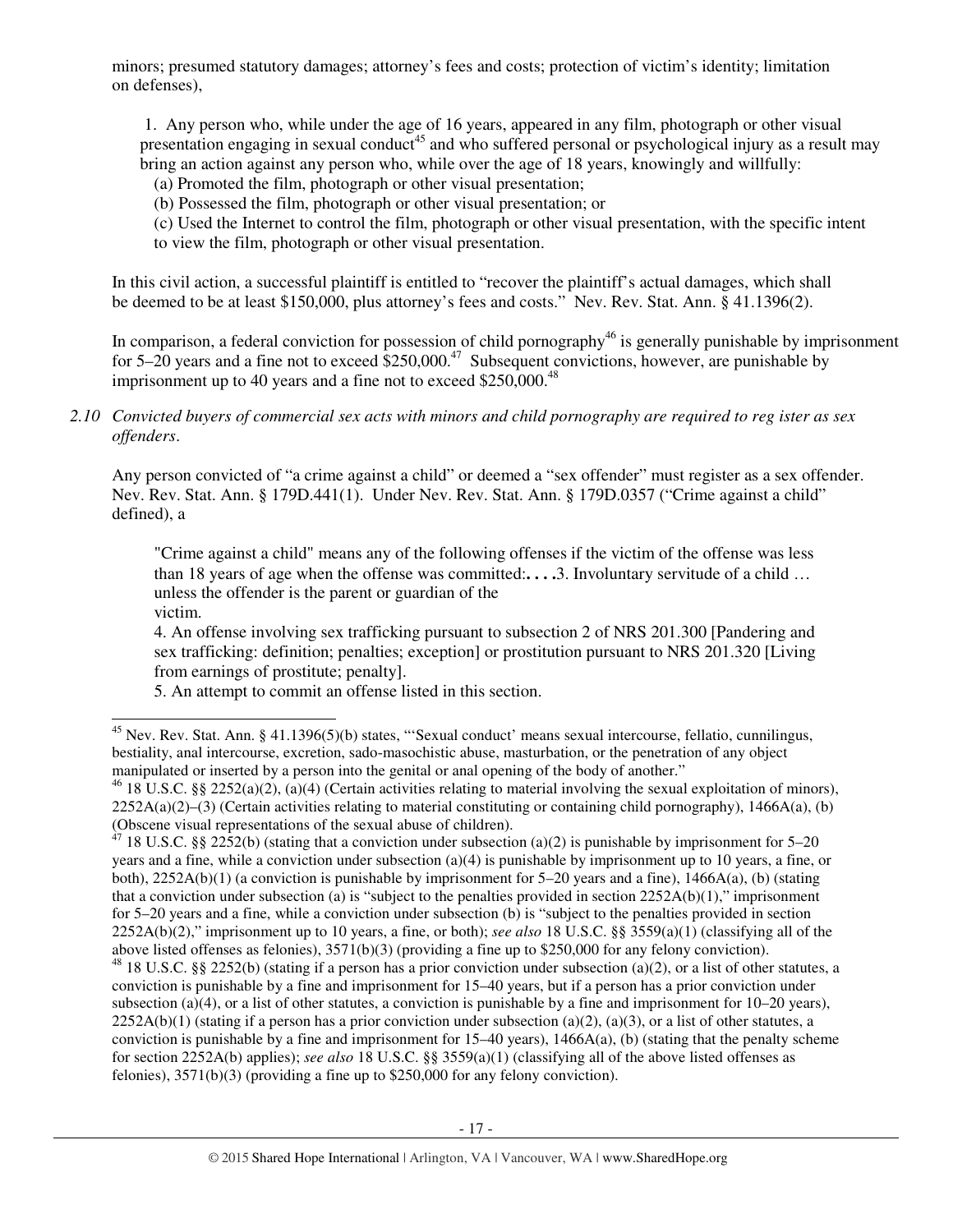. . . .

A "sex offender" is defined to include "a person who, after July 1, 1956, is or has been: (a) Convicted of a sexual offense listed in NRS 179D.097 ["Sexual offense" defined] ...." Nev. Rev. Stat. Ann. § 179D.095. Pursuant to Nev. Rev. Stat. Ann. § 179D.097 $(1)^{49}$  a "sexual offense" is defined to include the following offenses:

(c) Statutory sexual seduction pursuant to NRS 200.368.

. . . .

(g) Abuse of a child pursuant to NRS 200.508, if the abuse involved sexual abuse or sexual exploitation. (h) An offense involving pornography and a minor pursuant to NRS 200.710 to 200.730 [Unlawful to use minor in producing pornography or as subject of sexual portrayal in performance, Promotion of sexual performance of minor unlawful, Preparing, advertising or distributing materials depicting pornography involving minor unlawful; penalty, Use of Internet to control visual presentation depicting sexual conduct of person under 16 years of age, Possession of visual presentation depicting sexual conduct of person under 16 years of age unlawful; penalties] , inclusive.

(i) Incest pursuant to NRS 201.180.

. . . .

(l) Lewdness with a child pursuant to NRS 201.230.

. . . .

 (n) Sexual conduct between certain employees of a school or volunteers at a school and a pupil pursuant to NRS 201.540(p) Luring a child . . . if punished as a felony.

(q) Sex trafficking pursuant to NRS 201.300 [Pandering and sex trafficking: definition; penalties; exception].

(r) Any other offense that has an element involving a sexual act or sexual conduct with another.

. . . .

-

Therefore, a buyer could potentially be required to register as a sex offender either for a conviction of sex trafficking pursuant to Nev. Rev. Stat. Ann. § 201.300 (Pandering and sex trafficking: definition; penalties; exception) or for a conviction under Nev. Rev. Stat. Ann. § 201.354(3) (Engaging in prostitution or solicitation for prostitution: Penalty; exception) and Nev. Rev. Stat. Ann. § 207.030(b) (Prohibited acts; penalty) since both of these offenses that have "an element involving a sexual act or sexual conduct with another." Nev. Rev. Stat. Ann. § 179D.097(1).

However, notably, under Nev. Rev. Stat. Ann. § 179D.097(2) ("Sexual offense" defined),

2. Except for the offenses described in paragraphs (n) and (o) of subsection 1, the term does not include an offense involving consensual sexual conduct if the victim was:

(a) An adult, unless the adult was under the custodial authority of the offender at the time of the offense; or

(b) At least 13 years of age and the offender was not more than 4 years older than the victim at the time of the commission of the offense.

Therefore, since a court may view a domestic minor sex trafficking victim as consenting to the sexual conduct, some buyers who are not more than 4 years older than the victim may not be required to register as a "sex offender" under Nev. Rev. Stat. Ann. § 179D.097, but would be required to register for having committed a "crime against a child" under Nev. Rev. Stat. Ann. § 179D.0357.

<sup>&</sup>lt;sup>49</sup> The text of Nev. Rev. Stat. Ann. § 179D.097 included here and elsewhere in this report includes amendments made by the enactment Senate Bill 192 during the 2015 Regular Session of the 78th Nevada Legislature (effective October 1, 2015).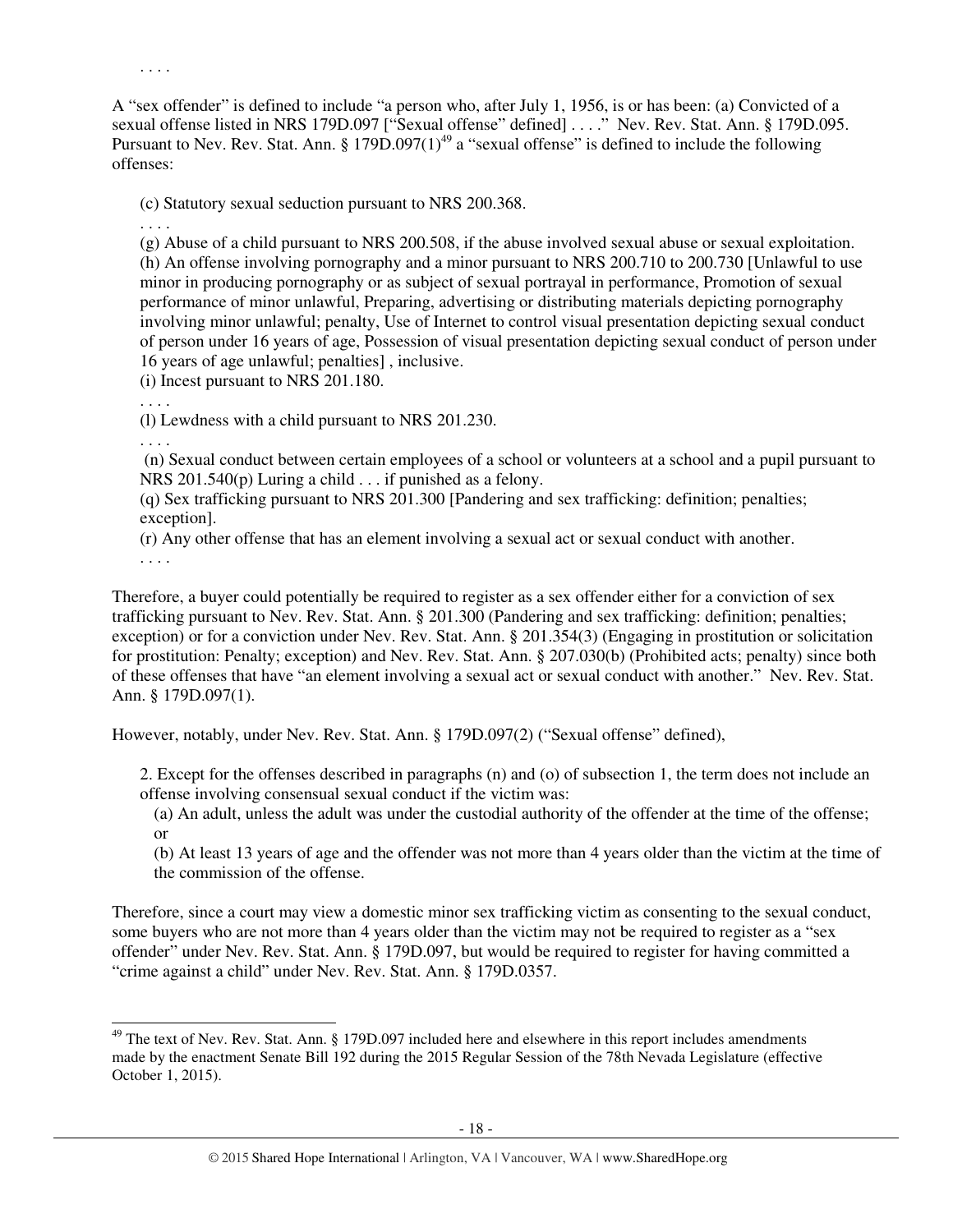"Tier II offender" means an offender convicted of a crime against a child or a sex offender, other than a Tier III offender, whose crime against a child is punishable by imprisonment for more than 1 year or whose sexual offense:

1. If committed against a child, constitutes:

(a) Luring a child pursuant to NRS 201.560 [Definitions; exception; penalties], if punishable as a felony; (b) Abuse of a child pursuant to NRS 200.508 [Abuse, neglect or endangerment of child: penalties;

definitions], if the abuse involved sexual abuse or sexual exploitation;

(c) An offense involving pandering sex trafficking pursuant to NRS 201.300 [Pandering and sex trafficking: Definition; penalties; exception] or prostitution pursuant to NRS 201.320 [Living from earnings of prostitute; penalty];

(d) An offense involving pornography and a minor pursuant to NRS 200.710 to  $200.730$ ,<sup>50</sup> inclusive; or (e) Any other offense that is comparable to or more severe than the offenses described in 42 U.S.C. Section 16911(3) [Relevant definitions, including Amie Zyla expansion of sex offender definition and expanded inclusion of child predators];

2. Involves an attempt or conspiracy to commit any offense described in subsection 1;

3. If committed in another jurisdiction, is an offense that, if committed in this State, would be an offense listed in this section. This subsection includes, without limitation, an offense prosecuted in:

(a) A tribal court; or

j

(b) A court of the United States or the Armed Forces of the United States; or

4. Is committed after the person becomes a Tier I offender if any of the person's sexual offenses constitute an offense punishable by imprisonment for more than 1 year.

 $50$  Nev. Rev. Stat. Ann. §§ 200.710 (Unlawful to use minor in producing pornography or as subject of sexual portrayal in performance), 200.720 (Promotion of sexual performance of minor unlawful), 200.725 (Preparing, advertising or distributing materials depicting pornography involving minor unlawful; penalty), 200.727 (Use of Internet to control visual presentation depicting sexual conduct of person under 16 years of age; penalties), and 200.730 (Possession of visual presentation depicting sexual conduct of person under 16 years of age unlawful; penalties).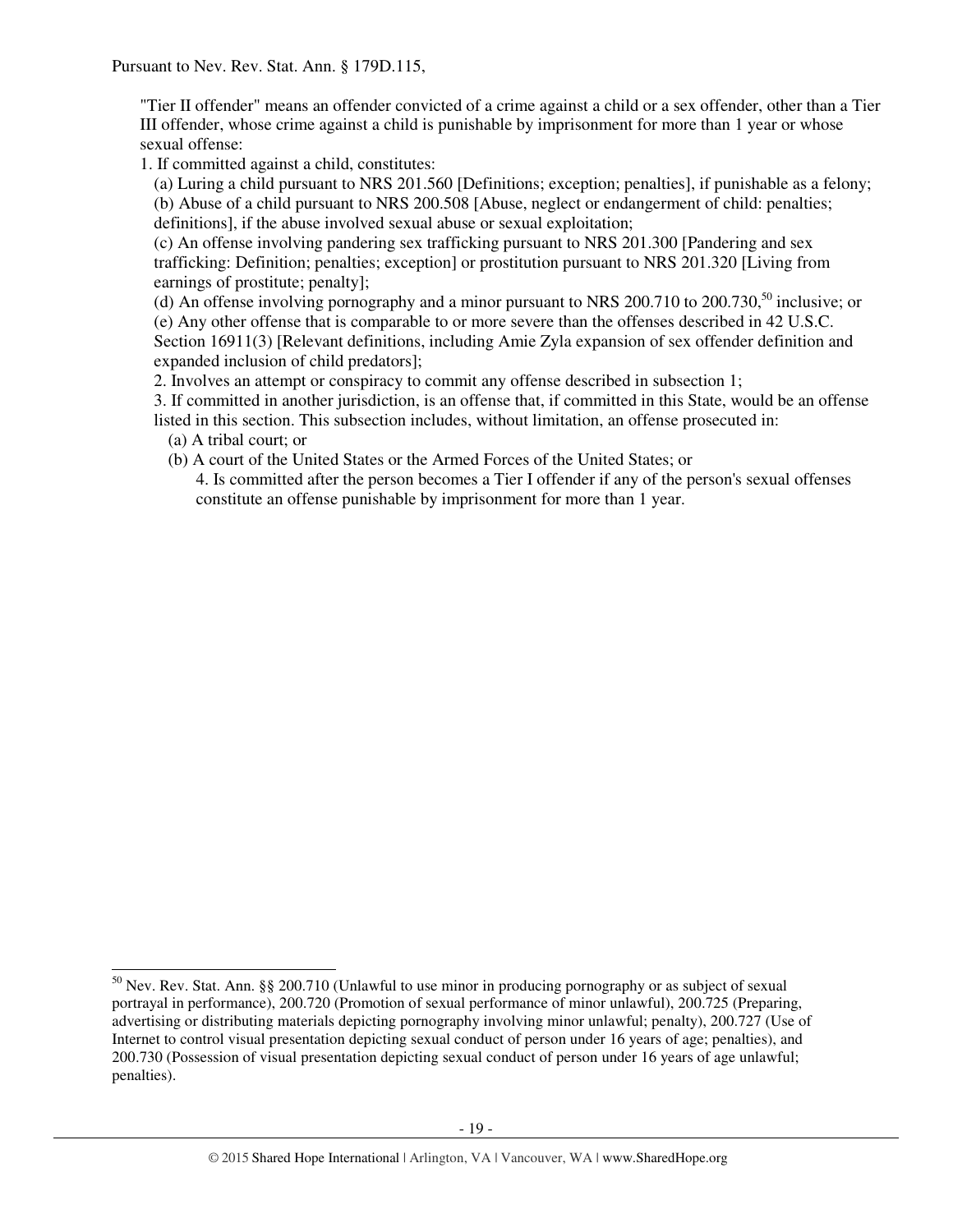#### **FRAMEWORK ISSUE 3: CRIMINAL PROVISIONS FOR TRAFFICKERS**

## *Legal Components:*

- *3.1 Penalties for trafficking a child for sexual exploitation are as high as federal penalties.*
- *3.2 Creating and distributing child pornography carries penalties as high as similar federal offenses.*
- *3.3 Using the Internet or electronic communications to lure, entice, recruit, or sell commercial sex acts with a minor is a separate crime or results in an enhanced penalty for traffickers.*
- *3.4 Financial penalties for traffickers, including asset forfeiture, are sufficiently high.*
- *3.5 Convicted traffickers are required to register as sex offenders.*
- *3.6 Laws relating to termination of parental rights for certain offenses include sex trafficking or commercial sexual exploitation of children (CSEC) offenses in order to remove the children of traffickers from their control and potential exploitation.*

*\_\_\_\_\_\_\_\_\_\_\_\_\_\_\_\_\_\_\_\_\_\_\_\_\_\_\_\_\_\_\_\_\_\_\_\_\_\_\_\_\_\_\_\_\_\_\_\_\_\_\_\_\_\_\_\_\_\_\_\_\_\_\_\_\_\_\_\_\_\_\_\_\_\_\_\_\_\_\_\_\_\_\_\_\_\_\_\_\_\_\_\_\_\_* 

# *Legal Analysis:*

-

3.1 Penalties for trafficking a child for sexual exploitation are as high as federal penalties. <sup>51</sup>

A trafficker<sup>52</sup> who is found guilty of sex trafficking a child is subject to penalties pursuant to Nev. Rev. Stat. Ann. § 201.300(2)(b) (Pandering and sex trafficking: definition; penalties; exception) which states,

2. A child:

(I) If the child is less than 14 years of age when the offense is committed, is guilty of a category A felony and shall be punished by imprisonment in the state prison for life with the possibility of parole, with eligibility for parole beginning when a minimum of 15 years has been served, and may be further punished by a fine of not more than \$ 20,000.

(II) If the child is at least 14 years of age but less than 16 years of age when the offense is committed, is guilty of a category A felony and shall be punished by imprisonment in the state prison for life with the possibility of parole, with eligibility for parole beginning when a minimum of 10 years has been served, and may be further punished by a fine of not more than \$ 10,000.

(III) If the child is at least 16 years of age but less than 18 years of age when the offense is committed, is guilty of a category A felony and shall be punished by imprisonment in the state prison for life with the possibility of parole, with eligibility for parole beginning when a minimum of 5 years has been served, and may be further punished by a fine of not more than \$ 10,000.

3. A court shall not grant probation to or suspend the sentence of a person convicted of sex trafficking a child pursuant to subsection 2.

In addition, a trafficker could be convicted of living from earnings of a prostitute under Nev. Rev. Stat. Ann. § 201.320 (Living from earnings of prostitute; penalty), if the trafficker "knowingly accepts, receives, levies or appropriates any money or other valuable thing, without consideration, from the proceeds of any prostitute." "Any such acceptance, receipt, levy or appropriation of money or valuable thing upon any proceedings or trial for violation of this section is presumptive evidence of lack of consideration." Nev. Rev. Stat. Ann. § 201.320(2). A violation of Nev. Rev. Stat. Ann. § 201.320 is a

<sup>51</sup> *See supra* Sections 1.1, 1.2 for full discussion of the substantive provisions of the Nevada statutes listed. In Nevada, counties also regulate prostitution laws and have additional offenses that could apply to traffickers of commercial sex with minors. Some counties also allow for the operation of licensed houses of prostitution. *See infra* Appendix A for some county and city ordinances applicable to traffickers.

<sup>&</sup>lt;sup>52</sup> *See supra* note 2 for Nevada's involuntary servitude laws.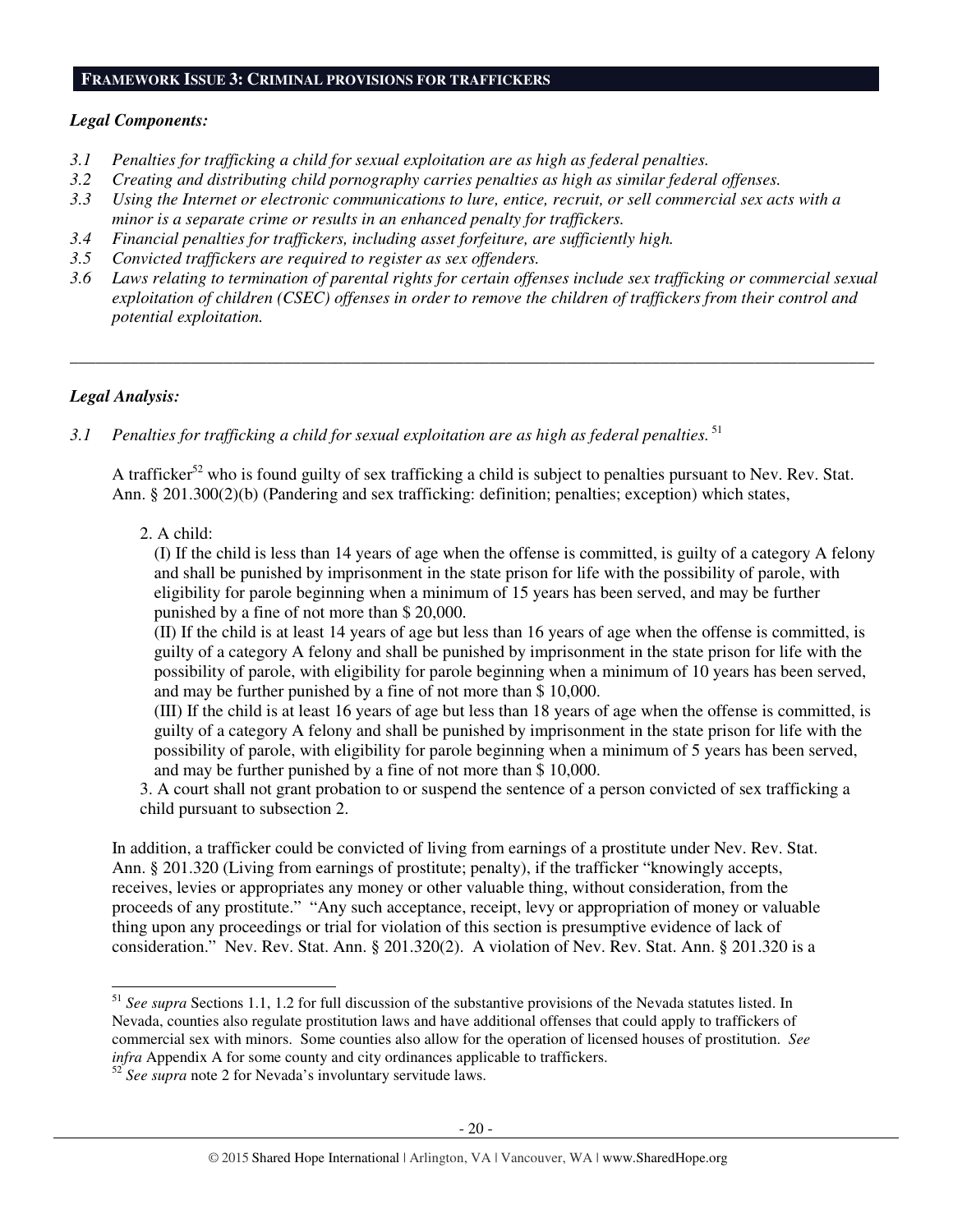Class D felony punishable by imprisonment for 1–4 years and a possible fine not to exceed \$5,000. Nev. Rev. Stat. Ann. §§ 201.320(1), 193.130(2)(d).

Furthermore, pursuant to Nev. Rev. Stat. Ann. § 201.352 (Additional fine for pandering child and conspiring to pander child), if the victim is a child at the time of an offense and "physical force or violence or the immediate threat of physical force or violence is used upon the child," a trafficker who is convicted of subsection 2 of Nev. Rev. Stat. Ann. § 201.300 (Pandering and sex trafficking: definition; penalties; exception) or Nev. Rev. Stat. Ann. § 201.320 (Living from earnings of prostitute; penalty) may be fined \$500,000. There are also heightened penalties for acts of conspiracy. If a person is convicted of sex trafficking or living from the proceeds of a prostitute, as well as conspiracy to commit those offenses, and the victim of the offense was a child at the time, the court may impose a fine of not more than \$500,000 in addition to other fines prescribed by statute. Nev. Rev. Stat. Ann. § 201.352(2).

In addition, conspiracy to commit certain crimes, including "sex trafficking in violation of NRS 201.300" renders traffickers subject to penalties pursuant to Nev. Rev. Stat. Ann. § 199.480(1) (Penalties).<sup>53</sup>

When the minor victim is under 14 years of age, a violation of Nev. Rev. Stat. Ann. § 200.710(1)(Unlawful to use minor in producing pornography or as subject of sexual portrayal in performance) is a Category A felony punishable by imprisonment for life with possibility of parole after 10 years and a fine not to exceed \$100,000. Nev. Rev. Stat. Ann. §§ 200.710(1), 200.750(2). When the minor victim is 14 years of age or older, a violation of Nev. Rev. Stat. Ann. § 200.710(1) is a Category A felony punishable by imprisonment for life, with parole eligibility after serving 5 years and a fine not to exceed \$100,000. Nev. Rev. Stat. Ann. §§ 200.710(1), 200.750(2).

Similarly, Nev. Rev. Stat. Ann. § 609.210(2) (Employing or exhibiting minor in certain injurious, immoral or dangerous activities: Criminal penalty) is a misdemeanor punishable by up to 6 months in prison, a fine not to exceed \$1,000, or both. Nev. Rev. Stat. Ann. §§ 609.210, 193.150(1).

A trafficker could be found guilty of money laundering under Nev. Rev. Stat. Ann. § 207.195 (Use of monetary instrument proceeding or derived from unlawful activity), which states,

1. If a monetary instrument represents the proceeds of or is directly or indirectly derived from any unlawful activity, it is unlawful for a person, having knowledge of that fact:

(a) To conduct or attempt to conduct a financial transaction involving the instrument:

(1) With the intent to further any unlawful activity;

(2) With the knowledge that the transaction conceals the location, source, ownership or control of the instrument; or

(3) With the knowledge that the transaction evades any provision of federal or state law that requires the reporting of a financial transaction.

(b) To transport or attempt to transport the monetary instrument:

(1) With the intent to further any unlawful activity;

. . . .

A violation of Nev. Rev. Stat. Ann. § 207.195 is a Class D felony punishable by imprisonment for 1–4 years and a possible fine not to exceed \$5,000. Nev. Rev. Stat. Ann. §§ 207.195(3), 193.130(2)(d).

In comparison, if the victim is under the age of 14, a conviction under the Trafficking Victims Protection Act  $(TVPA)<sup>54</sup>$  for child sex trafficking is punishable by 15 years to life imprisonment and a fine not to exceed \$250,000. 18 U.S.C. §§ 1591(b)(1), 3559(a)(1), 3571(b)(3). If the victim is between the ages of 14–17, a

<sup>-</sup><sup>53</sup> *See supra* note 8.

<sup>54</sup> *See supra* note 37.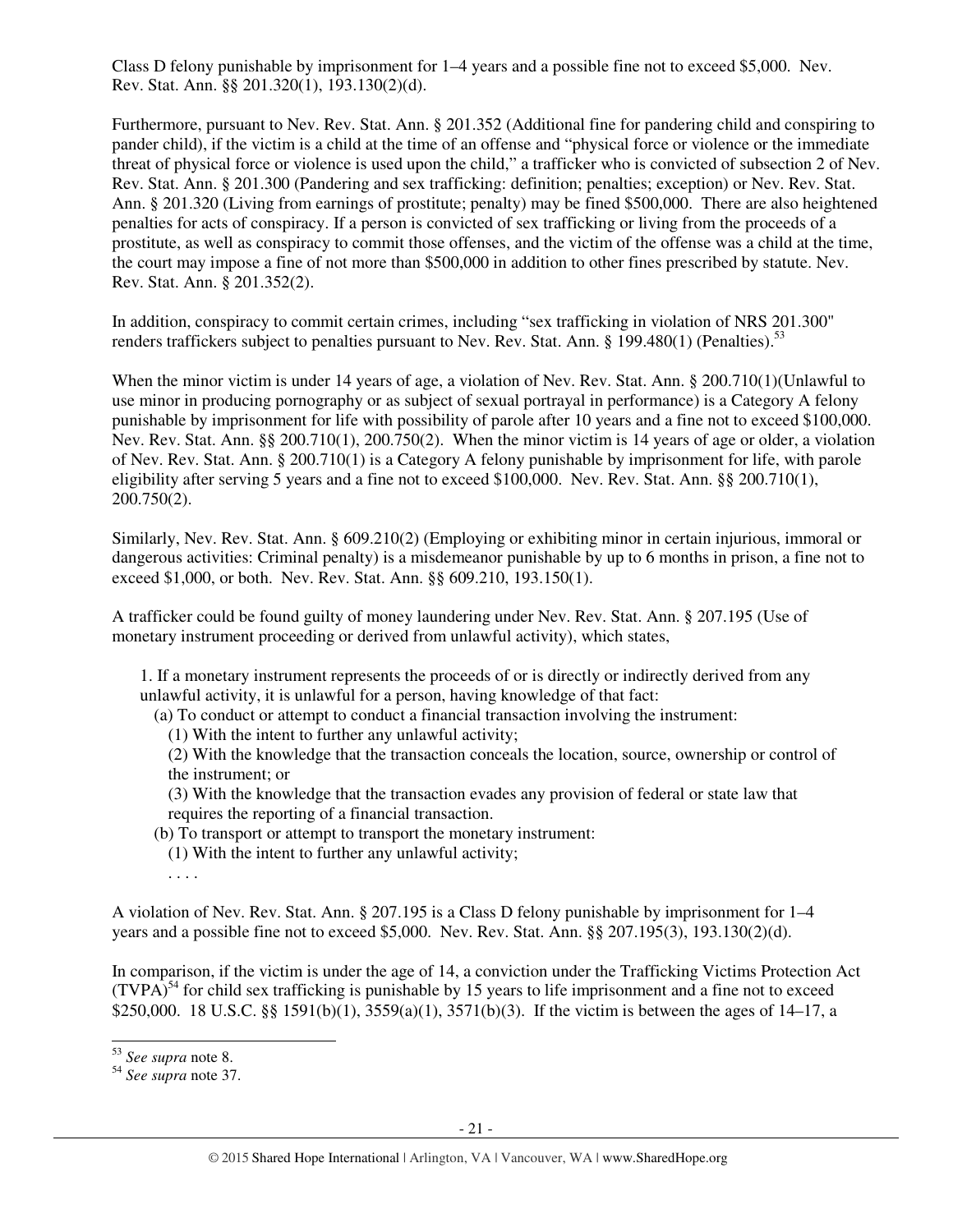conviction is punishable by 10 years to life imprisonment and a fine not to exceed \$250,000. 18 U.S.C. §§ 1591(b)(2), 3559(a)(1), 3571(b)(3). A conviction is punishable by mandatory life imprisonment, however, if the trafficker has a prior conviction for a federal sex offense<sup>55</sup> against a minor.

# *3.2 Creating and distributing child pornography carries penalties as high as similar federal offenses*.

Pursuant to Nev. Rev. Stat. Ann. § 200.725 (Preparing, advertising or distributing materials depicting pornography involving minor unlawful; penalty), it is a category B felony when a person "knowingly prepares, advertises or distributes any item or material that depicts a minor engaging in, or simulating, or assisting others to engage in or simulate, sexual conduct<sup>56</sup>...." The crime is punishable by imprisonment for  $1-15$  years, a fine not to exceed \$15,000, or both. Nev. Rev. Stat. Ann. § 200.725.

Under Nev. Rev. Stat. Ann. § 200.710(1) (Unlawful to use minor in producing pornography or as subject of sexual portrayal in performance), it is a category A felony when a person "knowingly uses, encourages, entices or permits a minor to simulate or engage in or assist others to simulate or engage in sexual conduct to produce a performance." Additionally, under Nev. Rev. Stat. Ann. § 200.710(2), it is a category A felony when a person "knowingly uses, encourages, entices, coerces or permits a minor to be the subject of a sexual portrayal in a performance . . . regardless of whether the minor is aware that the sexual portrayal is part of a performance."

Violations of any of these statutes subjects "[a]ll assets derived from or relating to any violation . . . to forfeiture." Nev. Rev. Stat. Ann. § 200.760.

Pursuant to Nev. Rev. Stat. Ann. § 41.1396(1) (Action for damages for injury suffered by victim of pornography involving minors; presumed statutory damages; attorney's fees and costs; protection of victim's identity; limitation on defenses),

1. Any person who, while under the age of 16 years, appeared in any film, photograph or other visual presentation engaging in sexual conduct<sup>57</sup> and who suffered personal or psychological injury as a result may bring an action against any person who, while over the age of 18 years, knowingly and willfully:

(a) Promoted<sup>58</sup> the film, photograph or other visual presentation;

(b) Possessed the film, photograph or other visual presentation; or

(c) Used the Internet to control the film, photograph or other visual presentation, with the specific intent to view the film, photograph or other visual presentation.

In this civil action, a successful plaintiff is entitled to "recover the plaintiff's actual damages, which shall be deemed to be at least \$150,000, plus attorney's fees and costs." Nev. Rev. Stat. Ann. § 41.1396(2).

In comparison, if the victim is under the age of 14, a conviction under the TVPA for child sex trafficking is punishable by 15 years to life imprisonment and a fine not to exceed \$250,000. 18 U.S.C. §§ 1591(b)(1),  $3559(a)(1)$ ,  $3571(b)(3)$ . If the victim is between the ages of  $14-17$ , a conviction is punishable by 10 years to life imprisonment and a fine not to exceed \$250,000. 18 U.S.C. §§ 1591(b)(2), 3559(a)(1), 3571(b)(3). A conviction is punishable by mandatory life imprisonment, however, if the trafficker has a prior conviction for a federal sex offense<sup>59</sup> against a minor. Additionally, a federal conviction for distribution of child pornography<sup>60</sup>

-

<sup>55</sup> *See supra* note 33.

<sup>56</sup> *See supra* note 43.

<sup>57</sup> *See supra* note 45.

<sup>&</sup>lt;sup>58</sup> "Promote" means "to produce, direct, procure, manufacture, sell, give, lend, publish, distribute, exhibit, advertise or possess for the purpose of distribution." Nev. Rev. Stat. Ann. §§ 41.1396(5)(a), 200.700(2).

<sup>59</sup> *See supra* note 33.

<sup>&</sup>lt;sup>60</sup> 18 U.S.C. §§ 2252(a)(1), (a)(2), (a)(3) (Certain activities relating to material involving the sexual exploitation of minors), 2252A(a)(2), (a)(3) (Certain activities relating to material constituting or containing child pornography), 1466A(a) (Obscene visual representations of the sexual abuse of children).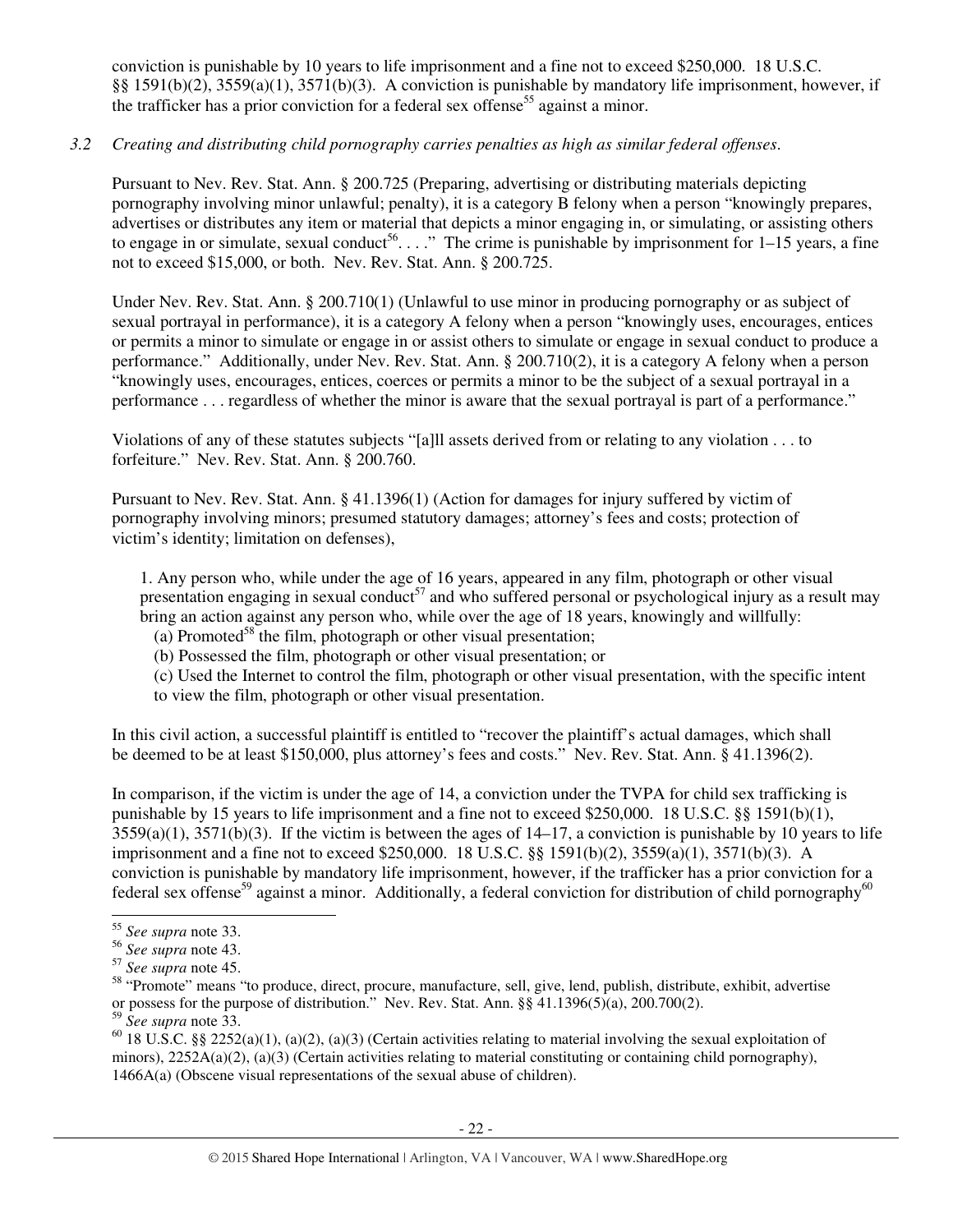is generally punishable by imprisonment for  $5-20$  years and a fine not to exceed \$250,000.<sup>61</sup> Subsequent convictions, however, are punishable by imprisonment up to 40 years and a fine not to exceed \$250,000.<sup>62</sup>

*3.3 Using the Internet or electronic communications to lure, entice, recruit, or sell commercial sex acts with a minor is a separate crime or results in an enhanced penalty for traffickers.* 

Although Nevada law does not specifically criminalize using the Internet or other electronic communication to sell commercial sex acts, the crime can fall within Nev. Rev. Stat. Ann. § 201.560 (Definitions; exception; penalties). Pursuant to Nev. Rev. Stat. Ann. § 201.560(1),

1. Except as otherwise provided in subsection  $3<sup>63</sup>$  a person commits the crime of luring a child if the person knowingly contacts or communicates with or attempts to contact or communicate with:

(a) A child who is less than 16 years of age and who is at least 5 years younger than the person with the intent to persuade, lure or transport the child away from the child's home or from any location known to the child's parent or guardian or other person legally responsible for the child to a place other than where the child is located, for any purpose:

(1) Without the express consent of the parent or guardian or other person legally responsible for the child; and

(2) With the intent to avoid the consent of the parent or guardian or other person legally responsible for the child; or

(b) Another person whom he or she believes to be a child who is less than 16 years of age and at least 5 years younger than he or she is, regardless of the actual age of that other person, with the intent to solicit, persuade or lure the person to engage in sexual conduct.

. . . .

4. A person who violates or attempts to violate the provisions of this section through the use of a computer, system or network:

(a) With the intent to engage in sexual conduct<sup>64</sup> with the child, person believed to be a child or person with mental illness or to cause the child, person believed to be a child or person with mental illness to engage in sexual conduct, is guilty of a category B felony and shall be punished by imprisonment in the state prison for a minimum term of not less than 1 year and a maximum term of not more than 10 years and may be further punished by a fine of not more than \$10,000;

*3.4 Financial penalties for traffickers, including asset forfeiture, are sufficiently high*.

Traffickers convicted of sex trafficking under Nev. Rev. Stat. Ann. § 201.300 (Pandering and sex trafficking: definition; penalties; exception) may be punished by a fine of not more than \$20,000 if the minor is under 14

<sup>63</sup> *See supra* note 36.

<sup>64</sup> *See supra* note 43.

<sup>. . . .</sup> 

<sup>-</sup><sup>61</sup> 18 U.S.C. §§ 2252(b) (stating that a conviction under subsection (a)(1), (a)(2), or (a)(3) is punishable by imprisonment for  $5-20$  years and a fine),  $2252A(b)(1)$  (a conviction is punishable by imprisonment for  $5-20$  years and a fine), 1466A(a), (b) (stating that a conviction under subsection (a) is "subject to the penalties provided in section 2252A(b)(1)," imprisonment for 5–20 years and a fine, while a conviction under subsection (b) is "subject to the penalties provided in section 2252A(b)(2)," imprisonment up to 10 years, a fine, or both); *see also* 18 U.S.C. §§ 3559(a)(1) (classifying all of the above listed offenses as felonies),  $3571(b)(3)$  (providing a fine up to \$250,000 for any felony conviction).

<sup>&</sup>lt;sup>62</sup> 18 U.S.C. §§ 2252(b) (stating if a person has a prior conviction under subsection (a)(1), (a)(2), or (a)(3) or a list of other statutes, a conviction is punishable by a fine and imprisonment for 15–40 years), 2252A(b)(1) (stating if a person has a prior conviction under subsection (a)(2), (a)(3), or a list of other statutes, a conviction is punishable by a fine and imprisonment for 15–40 years), 1466A(a), (b) (stating that the penalty scheme for section 2252A(b) applies); *see also* 18 U.S.C. §§ 3559(a)(1) (classifying all of the above listed offenses as felonies), 3571(b)(3) (providing a fine up to \$250,000 for any felony conviction).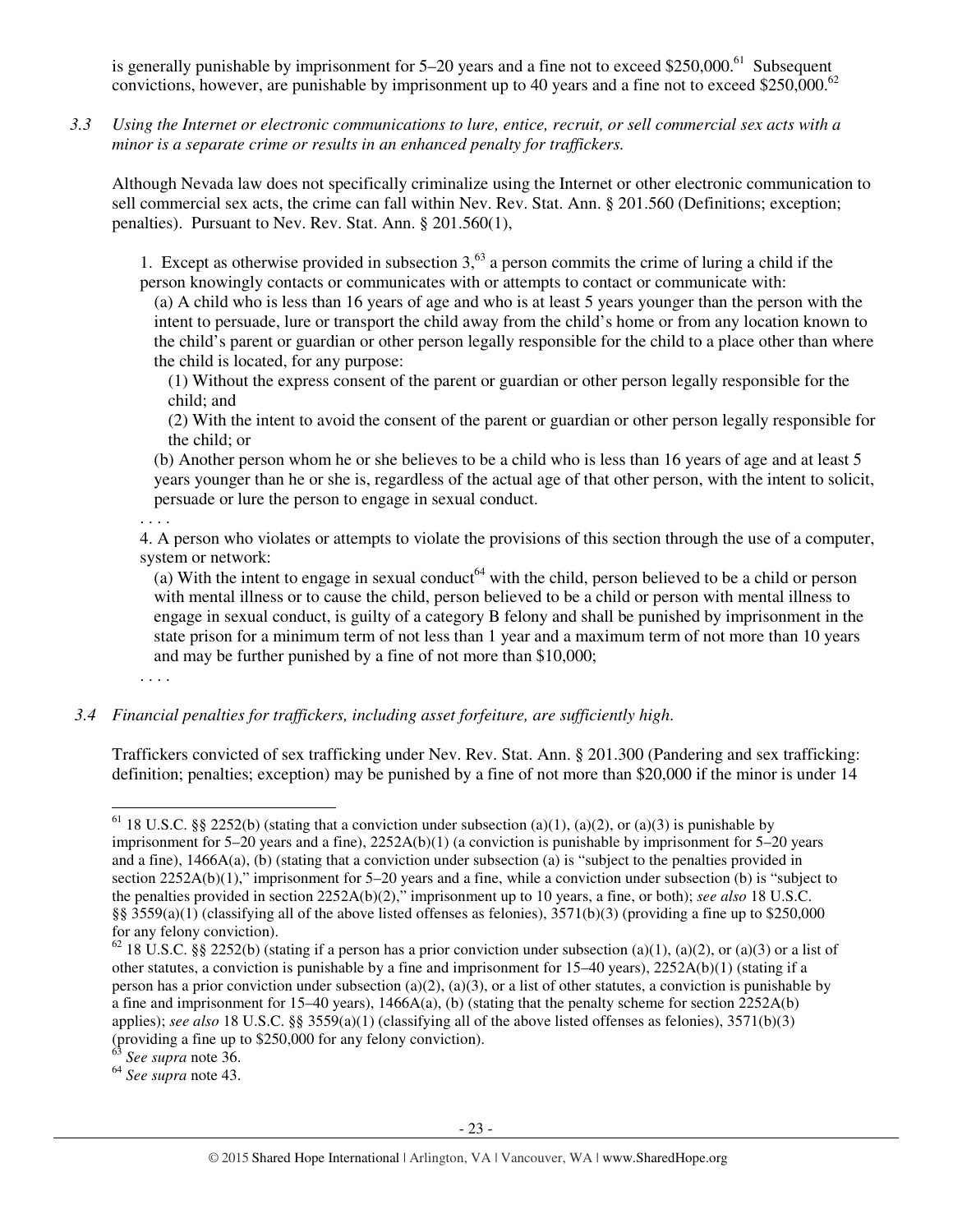years old at the time of the offense and a fine of not more than \$10,000 if the minor is at least 14 years old but less than 18 years old at the time of the offense. Nev. Rev. Stat. Ann. § 201.300(2)(b)(2).

A trafficker who is convicted under Nev. Rev. Stat. Ann. § 201.320 (Living from earnings of prostitute) is subject to a possible fine not to exceed \$5,000. Nev. Rev. Stat. Ann. §§ 201.320(1), 193.130(2)(d).

Pursuant to Nev. Rev. Stat. Ann. § 201.352 (Additional fine for pandering child and conspiring to pander child), if the victim is a child at the time of the offense and "physical force or violence or the immediate threat of physical force or violence is used upon the child," a trafficker who is convicted of Nev. Rev. Stat. Ann. § 201.300(2) (Pandering and sex trafficking: definition; penalties; exception) or Nev. Rev. Stat. Ann. § 201.320 (Living from earnings of prostitute; penalty) may be fined \$500,000. An additional \$500,000 fine may be levied if a trafficker is convicted of conspiracy to commit sex trafficking or living from the earnings of a prostitute, if the victim is a child. Nev. Rev. Stat. Ann. § 201.352(3).

Convictions under Nev. Rev. Stat. Ann. § 207.030(b), (c) (Prohibited acts; penalty) or Nev. Rev. Stat. Ann. § 609.210 (Employing or exhibiting minor in certain injurious, immoral or dangerous activities: Criminal penalty) can result in fines not to exceed \$1,000. Nev. Rev. Stat. Ann. §§ 207.030, 609.210(2)(a), 193.150(1). Subsequent violations of Nev. Rev. Stat. Ann. § 207.030 that occur within 3 years of the first violation can result in fines of \$250–\$1,000. Nev. Rev. Stat. Ann. § 207.030(2)(b), (c).

Traffickers may be subject to civil, discretionary asset forfeiture pursuant to Nev. Rev. Stat. Ann. § 179.121 if they commit pandering/sex trafficking offenses in violation of Nev. Rev. Stat. Ann §§ 201.300 or 201.320. Nev. Rev. Stat. Ann. § 179.121(e) provides for forfeiture of "[a]ll personal property, including, without limitation, any tool, substance, weapon, machine, computer, money or security, which is used as an instrumentality in" violations of Nev. Rev. Stat. Ann. §§ 201.300 or 201.320.Nev. Rev. Stat. Ann. § 179.121 (Forfeiture of personal property and conveyances used in the commission of crime)<sup>65</sup> also provides, with certain limited exceptions, that "all conveyances, including aircraft, vehicles or vessels, which are used or intended for use during the commission of a felony . . . are subject to forfeiture."

Additionally, pursuant to Nev. Rev. Stat. Ann. § 179.1164(1)(a) (Property subject to seizure and forfeiture; exceptions), "[a]ny proceeds attributable to the commission or attempted commission of any felony," are subject to forfeiture. "Proceeds" is defined as "any property, or that part of an item of property, derived directly or indirectly from the commission or attempted commission of a crime." Nev. Rev. Stat. Ann. § 179.1161. "Property" includes the following: "1. Real property or interest in real property. 2. Fixture or improvement to real property. 3. Personal property, whether tangible or intangible, or interest in personal property. 4. Conveyance, including any aircraft, vehicle or vessel. 5. Money, security or negotiable instrument. 6. Proceeds." Nev. Rev. Stat. Ann. § 179.1162.

- (a) Any proceeds attributable to the commission or attempted commission of any felony. (b) Any property or proceeds otherwise subject to forfeiture pursuant to NRS 179.121, 200.760, 202.257,
- 370.419, 453.301 or 501.3857.

-

3. Unless the owner of real property or a mobile home:

(b) Shows the court that the owner had good cause not to evict the tenant summarily pursuant to NRS 40.254,

 $<sup>65</sup>$  Pursuant to Nev. Rev. Stat. Ann. § 179.1164 (Property subject to seizure and forfeiture; exceptions),</sup>

<sup>1.</sup> Except as otherwise provided in subsection 2, the following property is subject to seizure and forfeiture in a proceeding for forfeiture:

<sup>2.</sup> Property may not, to the extent of the interest of any claimant, be declared forfeited by reason of an act or omission shown to have been committed or omitted without the knowledge, consent or willful blindness of the claimant.

<sup>(</sup>a) Has given the tenant notice to surrender the premises pursuant to NRS 40.254 within 90 days after the owner receives notice of a conviction pursuant to subsection 2 of NRS 453.305; or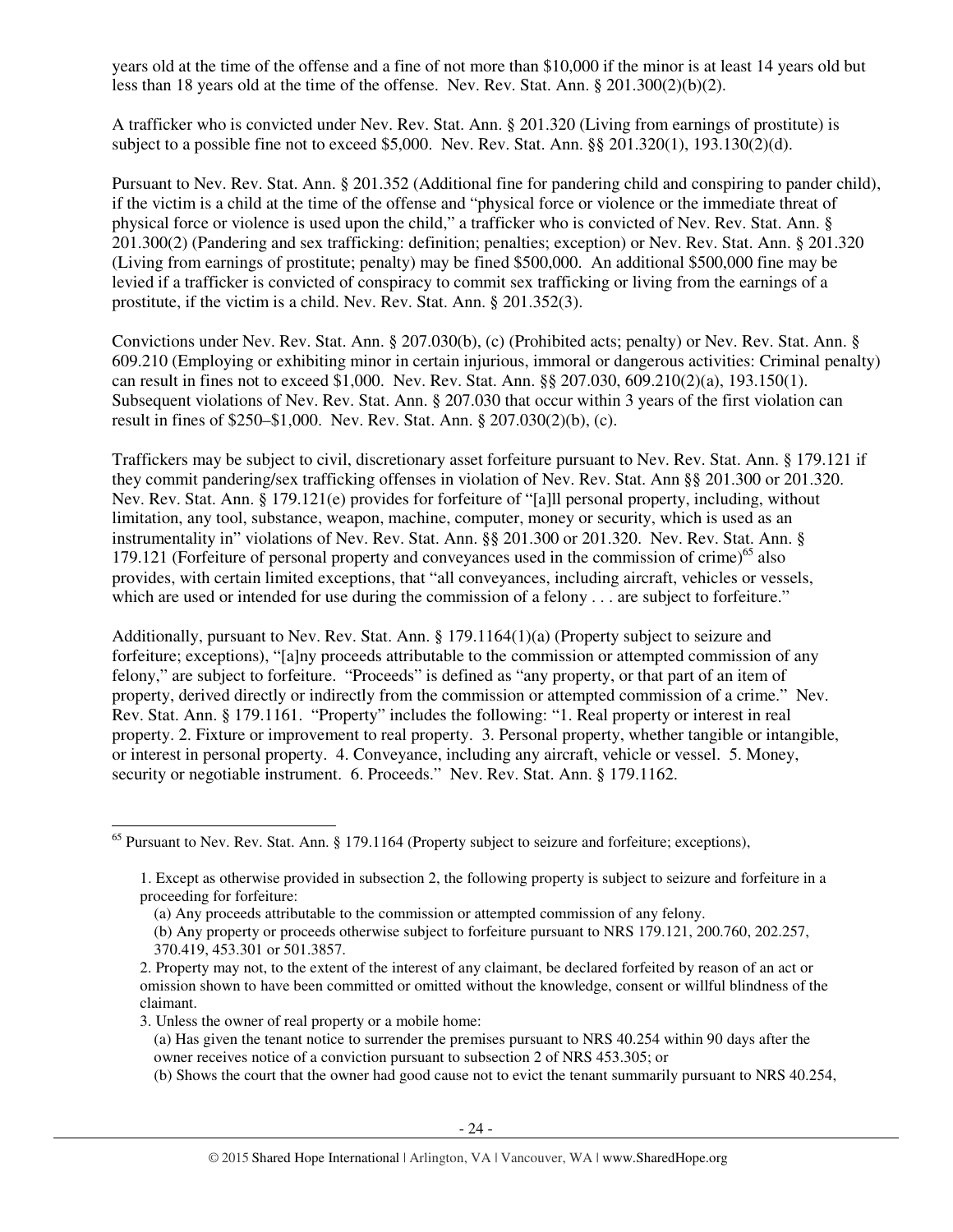Seizure of forfeitable property is governed by Nev. Rev. Stat. Ann § 179.1165, which provides for seizure upon process issued by a magistrate or without process if

(a) The seizure is incident to:

- (1) An arrest;
- (2) A search pursuant to a search warrant; or
- (3) An inspection pursuant to a warrant for an administrative inspection;
- (b) The property is the subject of a final judgment in a proceeding for forfeiture;

(c) The law enforcement agency has probable cause to believe that the property is directly or indirectly dangerous to health or safety; or

(d) The law enforcement agency has probable cause to believe that the property is subject to forfeiture.

Following an order of forfeiture, the seizing agency may retain the property for official use, "sell any of it which is neither required to be destroyed nor harmful to the public", or "remove it for disposition in accordance with [other statutes]." Nev. Rev. Stat. Ann. § 179.1175.

In addition to any other penalty, pursuant to Nev. Rev. Stat. Ann. § 201.325 (Power of court to order restitution), the court may order a trafficker convicted of a violation of or 201.300 (Pandering: definition; penalties; exception) or 201.320 (Living from earnings of prostitute; penalty) to pay restitution to the victim.<sup>66</sup> Nev. Rev. Stat. Ann. § 201.325 states,

[r]estitution ordered pursuant to this section may include, without limitation:

(a) The cost of medical and psychological treatment, including, without limitation, physical and occupational therapy and rehabilitation;

(b) The cost of transportation, temporary housing and child care;

(c) The return of property, the cost of repairing damaged property or the full value of the property if it is destroyed or damaged beyond repair;

(d) Expenses incurred by a victim in relocating away from the defendant or his or her associates, if the expenses are verified by law enforcement to be necessary for the personal safety of the victim;

(e) The cost of repatriation of the victim to his or her home country, if applicable; and

(f) Any and all other losses suffered by the victim as a result of the violation of any provision of 201.300 (Pandering and sex trafficking: definition; penalties; exception), or 201.320 (Living from earnings of prostitute; penalty).

Generally, traffickers are subject to a mandatory order of restitution where appropriate. Nev. Rev. Stat. Ann. § 176.033(1)(c). Pursuant to Nev. Rev. Stat. Ann. § 176.033(1)(c) (Sentence of imprisonment required or permitted by statute: Definite period for misdemeanor or gross misdemeanor; minimum and maximum term for felony unless definite term required by statute; restitution; modification of sentence), "[i]f a sentence of imprisonment is required or permitted by statute, the court shall: . . . . [i]f restitution is appropriate, set an amount for each victim of the offense . . . ."

Finally, a trafficker may face a possible fine up to \$5,000 for a violation of Nev. Rev. Stat. Ann. § 207.195 (Use of monetary instrument proceeding or derived from unlawful activity). Nev. Rev. Stat. Ann. §§ 207.195(3), 193.130(2)(d).

# *3.5 Convicted traffickers are required to register as sex offenders.*

Traffickers convicted of a "crime against a child" and "sex offenders" must register as sex offenders. Nev. Rev. Stat. Ann. § 179D.441(1). Pursuant to Nev. Rev. Stat. Ann. § 179D.0357 ("Crime against a child" defined), a "crime against a child" includes

l

<sup>66</sup> *See supra* note 41.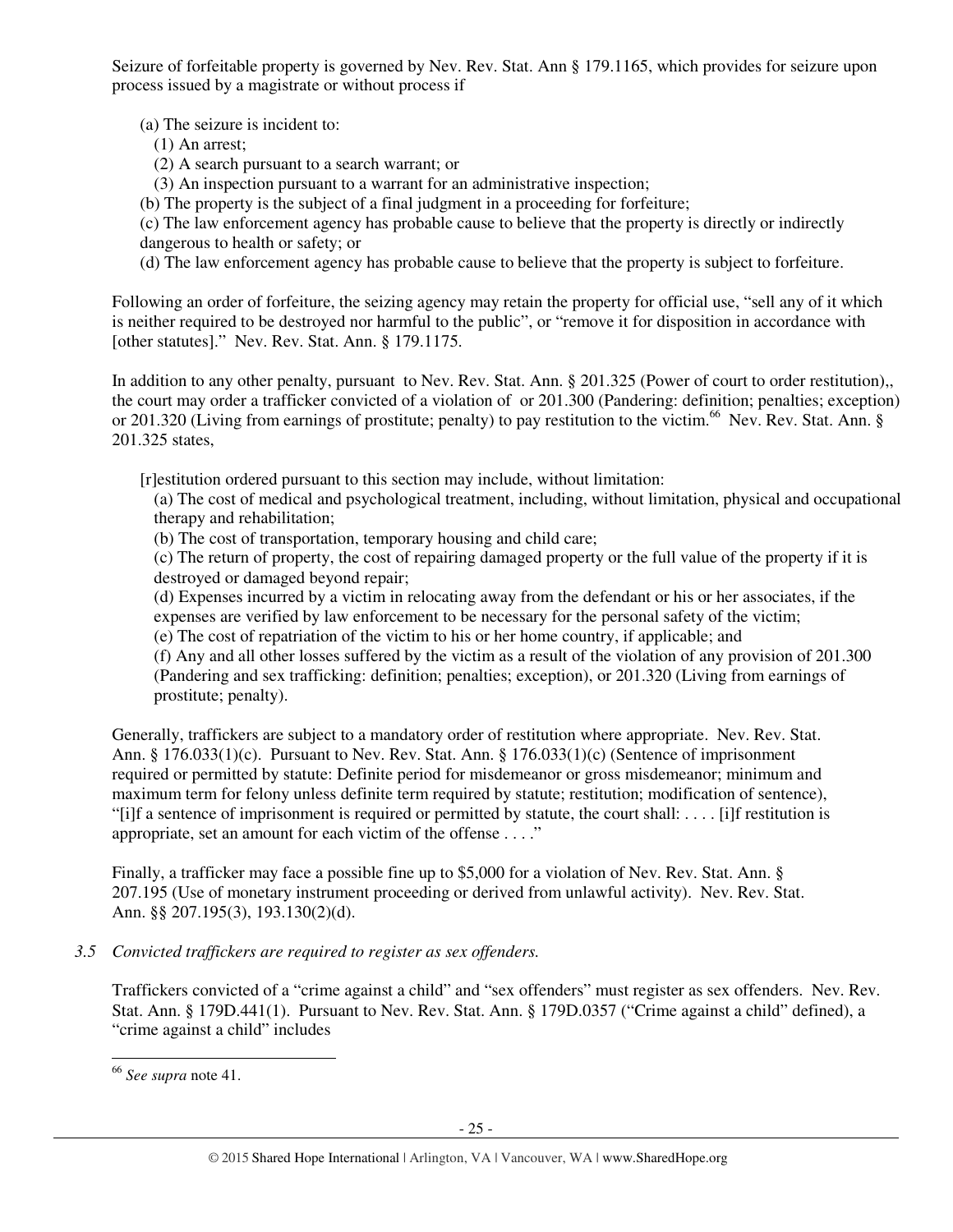"Crime against a child" means any of the following offenses if the victim of the offense was less than 18 years of age when the offense was committed:

. . . 4. An offense involving sex trafficking pursuant to subsection 2 of NRS 201.300 [Pandering and sex trafficking: definition; penalties; exception] or prostitution pursuant to NRS 201.320 [Living from earnings of prostitute; penalty].

5. An attempt to commit an offense listed in this section.

A "sex offender" is defined to include "a person who, after July 1, 1956, is or has been: (a) convicted of a sexual offense listed in NRS 179D.097 ["Sexual offense" defined] . . . ." Nev. Rev. Stat. Ann. § 179D.095(1)(a). Pursuant to Nev. Rev. Stat. Ann. § 179D.097(1),<sup>67</sup> a "sexual offense" is defined to include the following offenses:

(g) Abuse of a child pursuant to NRS 200.508, if the abuse involved sexual abuse or sexual exploitation. (h) An offense involving pornography and a minor pursuant to NRS 200.710 to 200.730 [Unlawful to use minor in producing pornography or as subject of sexual portrayal in performance; Promotion of sexual performance of minor unlawful; Preparing, advertising or distributing materials depicting pornography involving minor unlawful; Use of Internet to control visual presentation depicting sexual conduct of person under 16 years of age; Possession of visual presentation depicting sexual conduct of person under 16 years of age unlawful], inclusive.

. . . .

(n) Sexual conduct between certain employees of a school or volunteers at a school and a pupil pursuant to NRS 201.540.

. . .

(p) Luring a child or a person with mental illness pursuant to NRS 201.560, if punished as a felony.

(q) Sex trafficking pursuant to NRS 201.300 [Pandering and sex trafficking: definition; penalties; exception].

(r) Any other offense that has an element involving a sexual act or sexual conduct with another. . . . .

However, notably, under Nev. Rev. Stat. Ann. § 179D.097(2),

2. Except for the offenses described in paragraphs (n) and (o) of subsection 1, the term does not include an offense involving consensual sexual conduct if the victim was:

(a) An adult, unless the adult was under the custodial authority of the offender at the time of the offense; or

(b) At least 13 years of age and the offender was not more than 4 years older than the victim at the time of the commission of the offense.

Therefore, since a court may view a domestic minor sex trafficking victim as consenting to the sexual conduct, some traffickers who are 4 or fewer years older than the victim may not be required to register. However, traffickers who commit "[a]n offense involving pandering or prostitution pursuant to NRS 201.300 to 201.340" would still be required to register for committing a "crime against a child."

l <sup>67</sup> *See supra* note 49.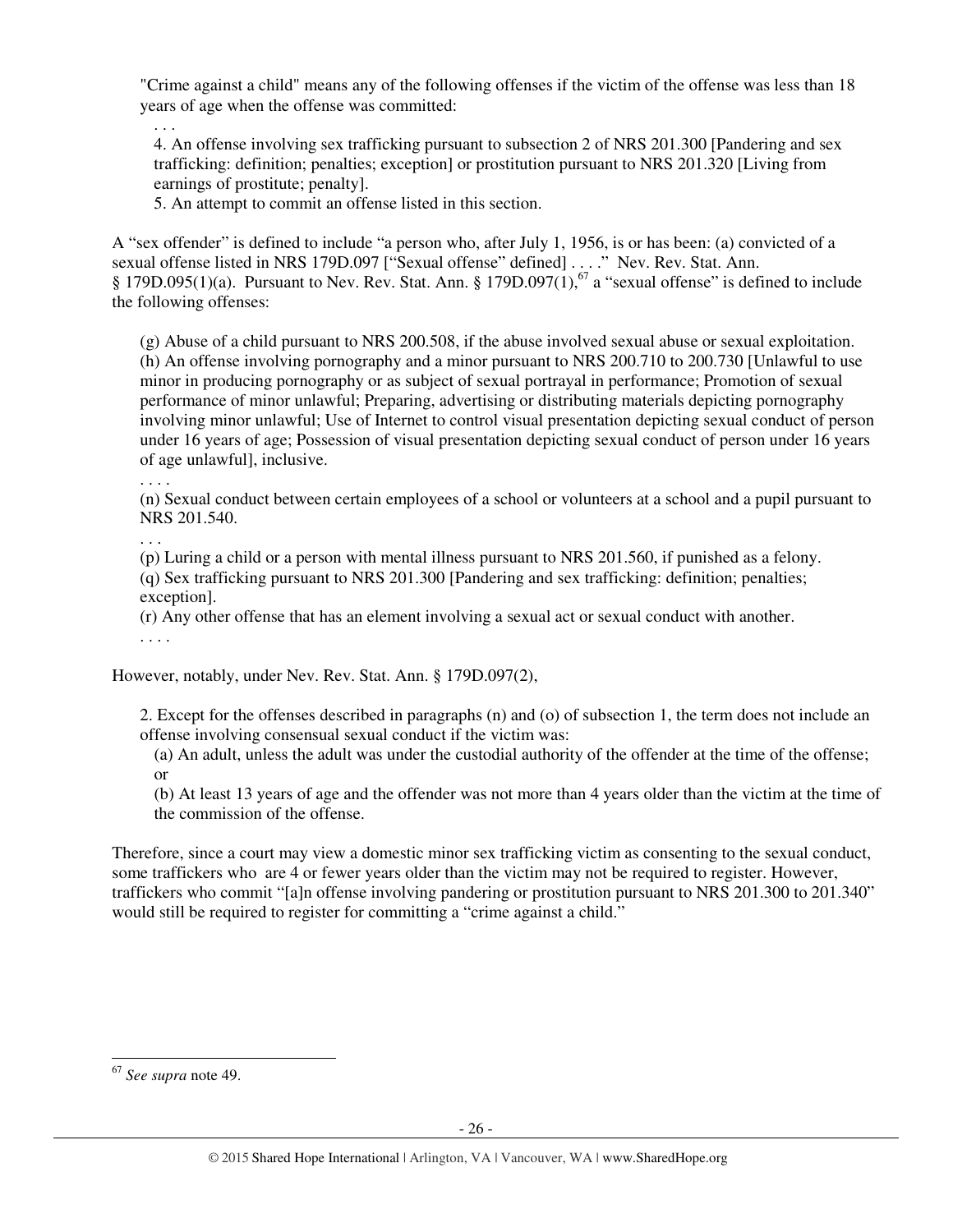*3.6 Laws relating to termination of parental rights for certain offenses include sex trafficking or commercial sexual exploitation of children (CSEC) offenses in order to remove the children of traffickers from their control and potential exploitation.* 

Pursuant to Nev. Rev. Stat. Ann. § 128.105<sup>68</sup> (Grounds for terminating parental rights: considerations; required findings),

1. The primary consideration in any proceeding to terminate parental rights must be whether the best interests of the child will be served by the termination. An order of the court for the termination of parental rights must be made in light of the considerations set forth in this section and NRS 128.106 to 128.109, inclusive, and based on evidence and include a finding that:

(a). The best interests of the child would be served by the termination of parental rights; and (b)The conduct of the parent or parents was the basis for a finding made pursuant to subsection 3 of NRS 432B.393 [Preservation and reunification of family of child to prevent or eliminate need for removal from home before placement in foster care and to make safe return to home possible; determining whether reasonable efforts have been made] or demonstrated at least one of the following:

(1) Abandonment of the child;

(2) Neglect of the child;

(3) Unfitness of the parent;

(4) Failure of parental adjustment;

(5) Risk of serious physical, mental or emotional injury to the child if the child were returned to, or remains in, the home of his or her parent or parents;

(6) Only token efforts by the parent or parents:

(I) To support or communicate with the child;

(II) To prevent neglect of the child;

(III) To avoid being an unfit parent; or

(IV) To eliminate the risk of serious physical, mental or emotional injury to the child; or

(7) With respect to termination of the parental rights of one parent, the abandonment by that parent.

2. Before making a finding pursuant to subparagraph (5) of paragraph (b) of subsection 1, if the child has been out of the care of his or her parent or guardian for at least 12 consecutive months, the court shall consider, without limitation:

(a) The placement options for the child;

(b) The age of the child; and

(c) The developmental, cognitive and psychological needs of the child.

Pursuant to Nev. Rev. Stat. Ann. § 128.106<sup>69</sup> (Specific considerations in determining neglect by or unfitness of parent),

In determining neglect by or unfitness of a parent, the court shall consider, without limitation, the following conditions which may diminish suitability as a parent:

<sup>. . . .</sup> 

j  $68$  The text of Nev. Rev. Stat. Ann. § 128.105 included here and elsewhere in this report includes amendments made by the enactment of Senate Bill 303 during the 2015 Regular Session of the 78th Nevada Legislature (effective July 1, 2015).

 $69$ The text of Nev. Rev. Stat. Ann. § 128.106 included here and elsewhere in this report includes amendments made by the enactment of Senate Bill 303 during the 2015 Regular Session of the 78th Nevada Legislature (effective July 1, 2015).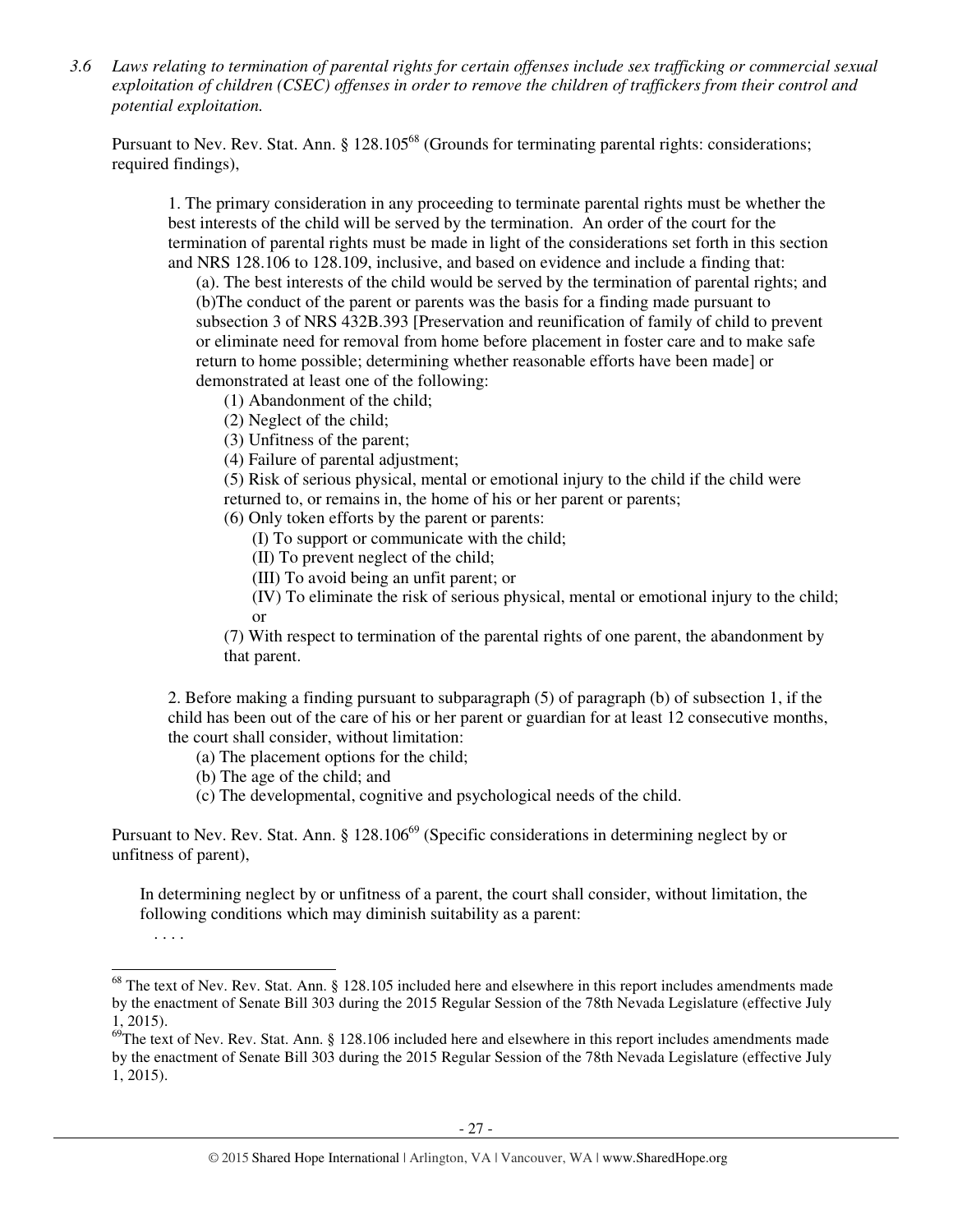2. Conduct toward a child of a physically, emotionally or sexually cruel or abusive nature. 3. Conduct that violates any provision of NRS 200.463 [Involuntary servitude; penalties], 200.4631 [Involuntary servitude of minors; penalties], 200.464 [Recruiting, enticing, harboring, transporting, providing or obtaining another person to be held in involuntary servitude; benefiting from another person being held in involuntary servitude; penalty] or 200.465 [Assuming rights of ownership over another person; purchase or sale of person; penalty].<sup>70</sup>

. . . .

6. Conviction of the parent for commission of a felony, if the facts of the crime are of such a nature as to indicate the unfitness of the parent to provide adequate care and control to the extent necessary for the child's physical, mental or emotional health and development.

. . . .

Nev. Rev. Stat. Ann. § 432B.393(3) (Preservation and reunification of family of child to prevent or eliminate need for removal from home before placement in foster care and to make safe return to home possible; determining whether reasonable efforts have been made) provides that an agency is not required to make reasonable efforts to reunify a parent and child, if the court finds that

(a) A parent or other person responsible for the child's welfare has:

(1) Committed, aided or abetted in the commission of, or attempted, conspired or solicited to commit murder or voluntary manslaughter;

(2) Caused the abuse or neglect of the child, or of another child of the parent or other person responsible for the child's welfare, which resulted in substantial bodily harm to the abused or neglected child;

(3) Caused the abuse or neglect of the child, a sibling of the child or another child in the household, and the abuse or neglect was so extreme or repetitious as to indicate that any plan to return the child to the home would result in an unacceptable risk to the health or welfare of the child; . . .

. . . . . . . .

l

(g) The child, a sibling of the child or another child in the household has been sexually abused or has been subjected to neglect by pervasive instances of failure to protect the child from sexual abuse; or (h) A parent of the child is required to register as a sex offender pursuant to the provisions of chapter 179D of NRS or the provisions of the federal Adam Walsh Child Protection and Safety Act of 2006, 42 U.S.C. Sections 16901 et seq.

3.6.1 Recommendation: Amend Nev. Rev. Stat. Ann. § 128.106 (Specific considerations in determining neglect by or unfitness of parent) to include violations of Nev. Rev. Stat. Ann. § 201.300(2) (Pandering and sex trafficking: definition; penalties; exception) and Nev. Rev. Stat. Ann. § 201.320 (Living from earnings of prostitute; penalty).

<sup>70</sup> *See supra* Section 1.1 for substantive provision of section 2 of enacted Assembly Bill 146.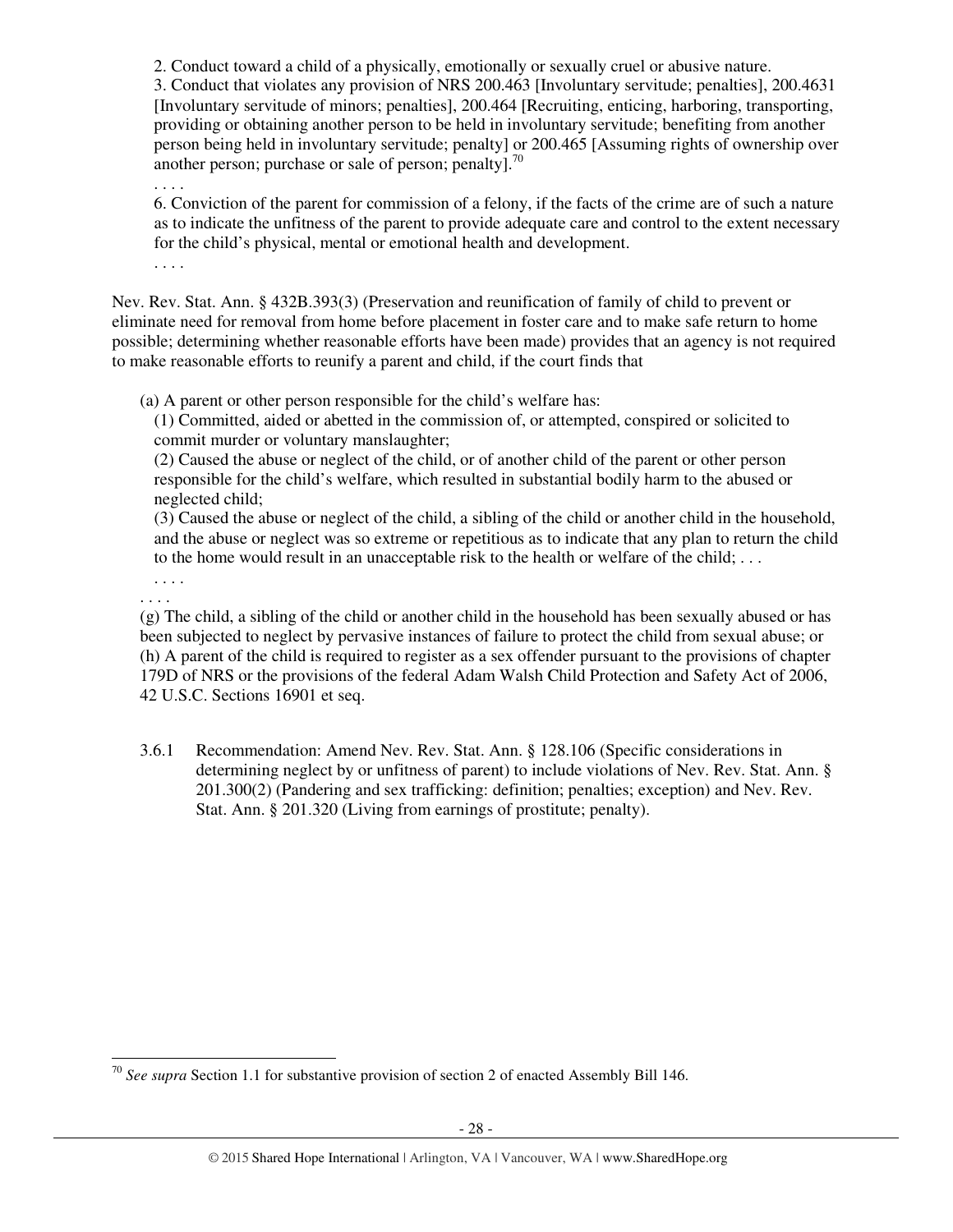#### **FRAMEWORK ISSUE 4: CRIMINAL PROVISIONS FOR FACILITATORS**

#### *Legal Components:*

- *4.1 The acts of assisting, enabling, or financially benefitting from child sex trafficking are included as criminal offenses in the state sex trafficking statute.*
- *4.2 Financial penalties, including asset forfeiture laws, are in place for those who benefit financially from or aid and assist in committing domestic minor sex trafficking.*

*\_\_\_\_\_\_\_\_\_\_\_\_\_\_\_\_\_\_\_\_\_\_\_\_\_\_\_\_\_\_\_\_\_\_\_\_\_\_\_\_\_\_\_\_\_\_\_\_\_\_\_\_\_\_\_\_\_\_\_\_\_\_\_\_\_\_\_\_\_\_\_\_\_\_\_\_\_\_\_\_\_\_\_\_\_\_\_\_\_\_\_\_\_\_* 

- *4.3 Promoting and selling child sex tourism is illegal.*
- *4.4 Promoting and selling child pornography is illegal.*

## *Legal Analysis:*

*4.1 The acts of assisting, enabling, or financially benefitting from child sex trafficking are included as criminal offenses in the state sex trafficking statute*. *71*

Nevada's sex trafficking law applies to some facilitators. Under Nev. Rev. Stat. Ann. § 201.300(2)(a)(1) (Pandering and sex trafficking: definition; penalties; exception), "A person. . . [i]s guilty of sex trafficking if the person. . . [i]nduces, causes, recruits, harbors, transports, provides, obtains or maintains a child to engage in prostitution, or to enter any place within this State in which prostitution is practiced, encouraged or allowed for the purpose of sexual conduct or prostitution." A person who is found guilty of sex trafficking a child is subject to penalties pursuant to Nev. Rev. Stat. Ann. § 201.300(2)(b)(2) which states that a person who commits sex trafficking,

 (I) If the child is less than 14 years of age when the offense is committed, is guilty of a category A felony and shall be punished by imprisonment in the state prison for life with the possibility of parole, with eligibility for parole beginning when a minimum of 15 years has been served, and may be further punished by a fine of not more than \$ 20,000.

(II) If the child is at least 14 years of age but less than 16 years of age when the offense is committed, is guilty of a category A felony and shall be punished by imprisonment in the state prison for life with the possibility of parole, with eligibility for parole beginning when a minimum of 10 years has been served, and may be further punished by a fine of not more than \$ 10,000.

(III) If the child is at least 16 years of age but less than 18 years of age when the offense is committed, is guilty of a category A felony and shall be punished by imprisonment in the state prison for life with the possibility of parole, with eligibility for parole beginning when a minimum of 5 years has been served, and may be further punished by a fine of not more than \$ 10,000.

. . . .

-

A facilitator could be convicted of living from earnings of a prostitute under Nev. Rev. Stat. Ann. § 201.320 (Living from earnings of prostitute; penalty) if the facilitator "knowingly accepts, receives, levies or appropriates any money or other valuable thing, without consideration, from the proceeds of any prostitute." Further, "[a]ny such acceptance, receipt, levy or appropriation of money or valuable thing upon any proceedings or trial for violation of this section is presumptive evidence of lack of consideration." Nev. Rev. Stat. Ann. §§ 201.320(2). A violation of Nev. Rev. Stat. Ann. § 201.320 is a

 $71$  In Nevada, counties also regulate prostitution laws and have additional offenses that could apply to facilitators of domestic minor sex trafficking. Some counties also allow for the operation of licensed houses of prostitution. *See infra* Appendix A for a list of some county and city ordinances applicable to facilitators.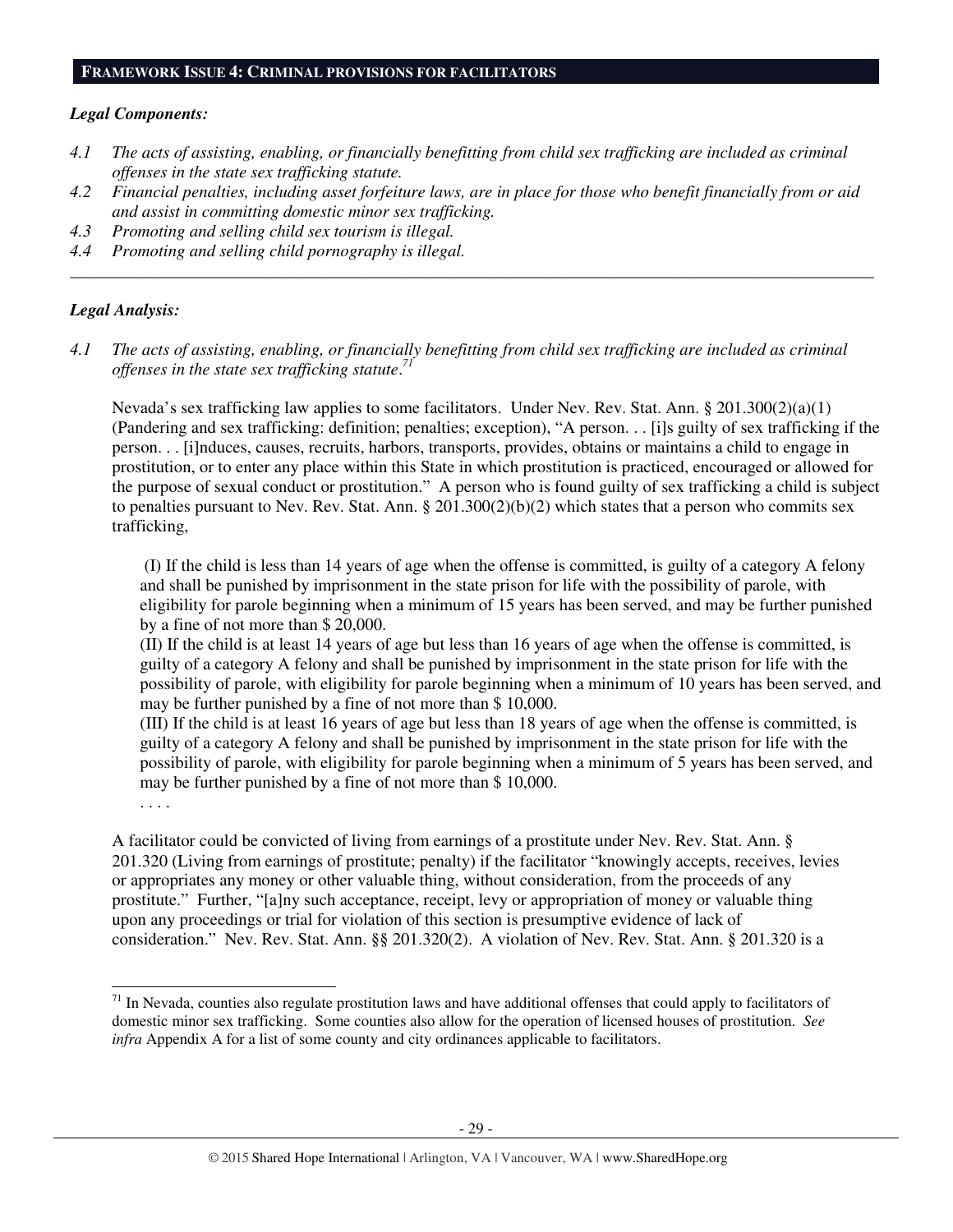Class D felony punishable by imprisonment for 1–4 years and a possible fine not to exceed \$5,000. Nev. Rev. Stat. Ann. §§ 201.320(1), 193.130(2)(d).

While not specific to sex trafficking, Nevada's involuntary servitude laws may also apply to facilitators involved in commercial sexual exploitation of minors; the laws include.<sup>72</sup>

Additionally, a facilitator could be found guilty of money laundering under Nev. Rev. Stat. Ann. § 207.195 (Use of monetary instrument proceeding or derived from unlawful activity), which states,

1. If a monetary instrument represents the proceeds of or is directly or indirectly derived from any unlawful activity, it is unlawful for a person, having knowledge of that fact:

(a) To conduct or attempt to conduct a financial transaction involving the instrument:

(1) With the intent to further any unlawful activity;

(2) With the knowledge that the transaction conceals the location, source, ownership or control of the instrument; or

(3) With the knowledge that the transaction evades any provision of federal or state law that requires the reporting of a financial transaction.

(b) To transport or attempt to transport the monetary instrument:

- (1) With the intent to further any unlawful activity;
- . . . .

A violation of Nev. Rev. Stat. Ann. § 207.195 is a Class D felony punishable by imprisonment 1–4 years and a possible fine not to exceed \$5,000. Nev. Rev. Stat. Ann. §§ 207.195(3), 193.130(2)(d).

4.1.1 Recommendation: Amend Nev. Rev. Stat. Ann. § 201.300 (Pandering and sex trafficking: definition; penalties; exception) to expressly apply to all traffickers who financially benefit or receive something of value from the commission of an offense.

# *4.2 Financial penalties, including asset forfeiture laws, are in place for those who benefit financially from or aid and assist in committing domestic minor sex trafficking.*

Facilitators convicted of minor sex trafficking under Nev. Rev. Stat. Ann. § 201.300 (Pandering and sex trafficking: definition; penalties; exception) may be punished by a fine of not more than \$20,000 if the minor is under 14 years old at the time of the offense and a fine of not more than \$10,000 if the minor is at least 14 years old but less than 18 years old at the time of the offense. Nev. Rev. Stat. Ann. § 201.300(2)(b)(2).

Persons convicted under Nev. Rev. Stat. Ann. § 207.030(1)(b) (Prohibited acts; penalty) and § 201.430 (Unlawful advertising of prostitution; penalties) can receive a fine not to exceed \$1,000. Nev. Rev. Stat. Ann. §§ 207.030(2)(a), 201.430(4)(a). Subsequent violations of Nev. Rev. Stat. Ann. § 207.030 or § 201.430 that occur within 3 years of the first violation can result in fines between \$250–\$1,000. Nev. Rev. Stat. Ann. §§ 207.030(2)(b), (c), 201.430(4)(b), (c). Lastly, a violation of Nev. Rev. Stat. Ann. § 201.390(1) (Property or principal business streets not to be rented for purposes of prostitution) can result in a fine of not more than \$500. Nev. Rev. Stat. Ann. § 201.390(2).

 Facilitators are subject to asset forfeiture for violations of sex trafficking under Nev. Rev. Stat. Ann. § 201.300 (Pandering and sex trafficking: definition; penalties; exception) and Nev. Rev. Stat. Ann. §201.320 (Living from earnings of prostitute; penalty). Pursuant to Nev. Rev. Stat. Ann. § 201.351 (Forfeiture of assets derived from or relating to pandering child; temporary restraining order to preserve property subject to forfeiture; use of proceeds derived from forfeiture), "All assets derived from or relating to any violation of NRS 201.300 (Pandering and sex

<sup>-</sup><sup>72</sup> See supra Section 1.1 for a discussion of potentially applicable involuntary servitude laws.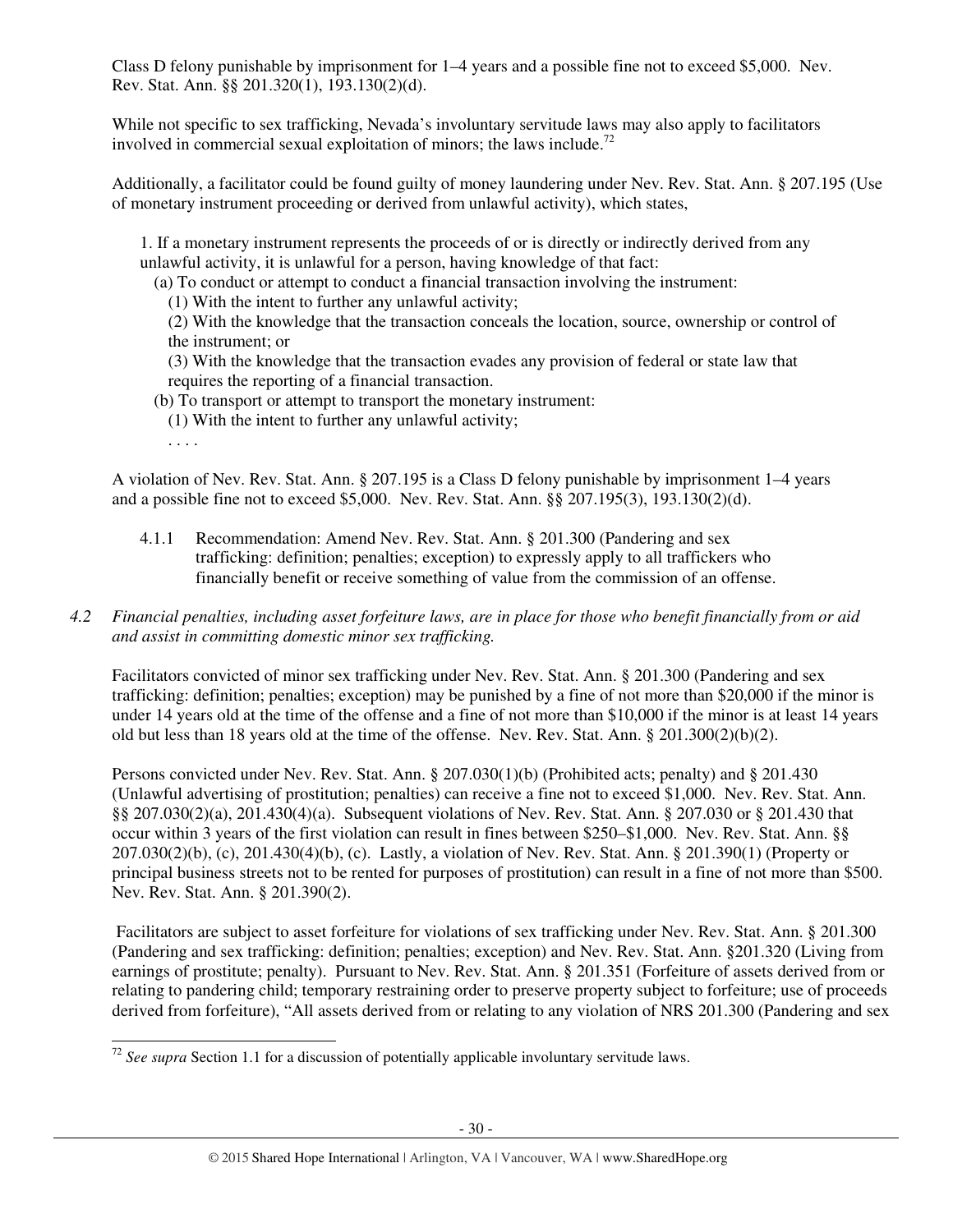trafficking: definition; penalties; exception), or 201.320 (Living from earnings of prostitute; penalty) are subject to forfeiture pursuant to NRS 179.121 (Forfeiture of personal property and conveyances used in the commission of crime) and a proceeding for their forfeiture may be brought pursuant to NRS 179.1156 to 179.121, inclusive."

Furthermore, Nev. Rev. Stat. Ann. § 179.121(e) establishes forfeiture of "[a]ll personal property, including, without limitation, any tool, substance, weapon, machine, computer, money or security, which is used as an instrumentality in any of the following crimes" which includes Nev. Rev. Stat. Ann. §§ 201.300 (Pandering: definition; penalties; exception) or 201.320 (Living from the earnings of a prostitute).Nev. Rev. Stat. Ann. § 179.121 (Forfeiture of personal property and conveyances used in the commission of crime)<sup>73</sup> also provides, with certain limited exceptions, that "all conveyances, including aircraft, vehicles or vessels, which are used or intended for use during the commission of a felony . . . are subject to forfeiture."

Additionally, pursuant to Nev. Rev. Stat. Ann. § 179.1164(1)(a) (Property subject to seizure and forfeiture; exceptions), "[a]ny proceeds attributable to the commission or attempted commission of any felony," are subject to forfeiture. "Proceeds" is defined as "any property, or that part of an item of property, derived directly or indirectly from the commission or attempted commission of a crime." Nev. Rev. Stat. Ann. § 179.1161. "Property" includes the following: "1. Real property or interest in real property. 2. Fixture or improvement to real property. 3. Personal property, whether tangible or intangible, or interest in personal property. 4. Conveyance, including any aircraft, vehicle or vessel. 5. Money, security or negotiable instrument. 6. Proceeds." Nev. Rev. Stat. Ann. § 179.1162.

Seizure of forfeitable property is governed by Nev. Rev. Stat. Ann. § 179.1165, which provides for seizure upon process issued by a magistrate or without process if

(a) The seizure is incident to:

- (1) An arrest;
- (2) A search pursuant to a search warrant; or
- (3) An inspection pursuant to a warrant for an administrative inspection;
- (b) The property is the subject of a final judgment in a proceeding for forfeiture;

(c) The law enforcement agency has probable cause to believe that the property is directly or indirectly dangerous to health or safety; or

(d) The law enforcement agency has probable cause to believe that the property is subject to forfeiture.

Following an order of forfeiture, the seizing agency may retain the property for official use, sell any of it which is neither required to be destroyed nor harmful to the public, or remove it for disposition in accordance with other statutes. Nev. Rev. Stat. Ann. § 179.1175.

Moreover, a facilitator is subject to a mandatory restitution order where appropriate. Nev. Rev. Stat. Ann. § 176.033(1)(c). Specifically, pursuant to Nev. Rev. Stat. Ann. § 176.033(1)(c) (Sentence of imprisonment

(b) Shows the court that the owner had good cause not to evict the tenant summarily pursuant to NRS 40.254,

<sup>-</sup> $^{73}$  Pursuant to Nev. Rev. Stat. Ann. § 179.1164 (Property subject to seizure and forfeiture; exceptions),

<sup>1.</sup> Except as otherwise provided in subsection 2, the following property is subject to seizure and forfeiture in a proceeding for forfeiture:

<sup>(</sup>a) Any proceeds attributable to the commission or attempted commission of any felony.

<sup>(</sup>b) Any property or proceeds otherwise subject to forfeiture pursuant to NRS 179.121, 200.760, 202.257, 370.419, 453.301 or 501.3857.

<sup>2.</sup> Property may not, to the extent of the interest of any claimant, be declared forfeited by reason of an act or omission shown to have been committed or omitted without the knowledge, consent or willful blindness of the claimant.

<sup>3.</sup> Unless the owner of real property or a mobile home:

<sup>(</sup>a) Has given the tenant notice to surrender the premises pursuant to NRS 40.254 within 90 days after the owner receives notice of a conviction pursuant to subsection 2 of NRS 453.305; or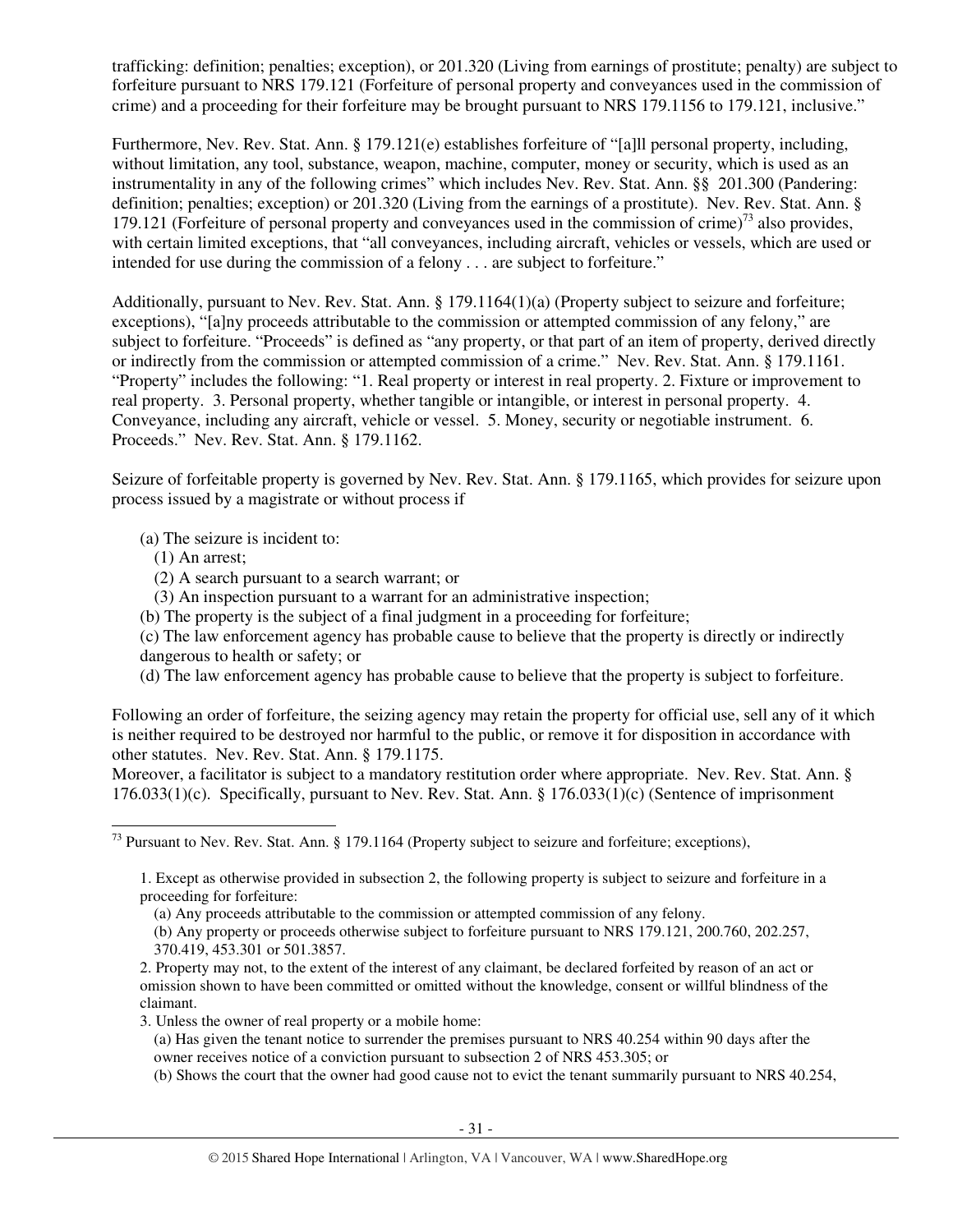required or permitted by statute: Definite period for misdemeanor or gross misdemeanor; minimum and maximum term for felony unless definite term required by statute; restitution; modification of sentence), "[i]f a sentence of imprisonment is required or permitted by statute, the court shall: . . . . [i]f restitution is appropriate, set an amount for each victim of the offense . . . ."

In addition to any other penalty, pursuant to Nev. Rev. Stat. Ann. § 201.325 (Power of court to order restitution), the court may order a facilitator convicted of a violation of Nev. Rev. Stat. Ann. §§ 201.300 (Pandering: definition; penalties; exception) or 201.320 (Living from earnings of prostitute; penalty) to pay restitution to the victim.<sup>74</sup> Nev. Rev. Stat. Ann. § 201.325 states,

[r]estitution ordered pursuant to this section may include, without limitation:

(a) The cost of medical and psychological treatment, including, without limitation, physical and occupational therapy and rehabilitation;

(b) The cost of transportation, temporary housing and child care;

(c) The return of property, the cost of repairing damaged property or the full value of the property if it is destroyed or damaged beyond repair;

(d) Expenses incurred by a victim in relocating away from the defendant or his or her associates, if the expenses are verified by law enforcement to be necessary for the personal safety of the victim;

(e) The cost of repatriation of the victim to his or her home country, if applicable; and

(f) Any and all other losses suffered by the victim as a result of the violation of any provision of 201.300 [Pandering and sex trafficking: definition; penalties; exception], or 201.320 [Living from earnings of prostitute; penalty].

*4.3 Promoting and selling child sex tourism is illegal*.

Nevada has no statute specifically related to sex tourism.

- 4.3.1 Recommendation: Enact a law prohibiting selling or offering to sell travel services that include or facilitate travel for the purpose of engaging in commercial sexual exploitation of a minor or prostitution of a minor, if occurring in Nevada.
- *4.4 Promoting and selling child pornography is illegal*.

Pursuant to Nev. Rev. Stat. Ann. § 200.720 (Promotion of sexual performance of minor unlawful), it is a category A felony to "knowingly promote[] a performance of a minor: 1. Where the minor engages in or simulates, or assists others to engage in or simulate, sexual conduct;<sup>75</sup> or 2. Where the minor is the subject of a sexual portrayal."<sup>76</sup> For the purpose of this statute, "promote" means "to produce, direct, procure, manufacture, sell, give, lend, publish, distribute, exhibit, advertise or possess for the purpose of distribution." Nev. Rev. Stat. Ann. § 200.700(2). When the minor is 14 or older, a violation is punishable by imprisonment "for life with the possibility of parole, with eligibility for parole beginning when a minimum of 5 years has been served, and shall be further punished by a fine of not more than \$100,000." Nev. Rev. Stat. Ann. § 200.750(1). When the minor is under 14, the crime is punishable by imprisonment "for life with the possibility of parole, with eligibility for parole beginning when a minimum of 10 years has been served, and shall be further punished by a fine of not more than \$100,000." Nev. Rev. Stat. Ann. § 200.750(2).

Pursuant to Nev. Rev. Stat. Ann. § 200.725 (Preparing, advertising or distributing materials depicting pornography involving minor unlawful; penalty), it is a category B felony when a person "knowingly prepares, advertises or distributes any item or material that depicts a minor engaging in, or simulating, or assisting others

<sup>-</sup><sup>74</sup> *See supra* note 41.

<sup>75</sup> *See supra* note 43.

<sup>76</sup> *See supra* note 42.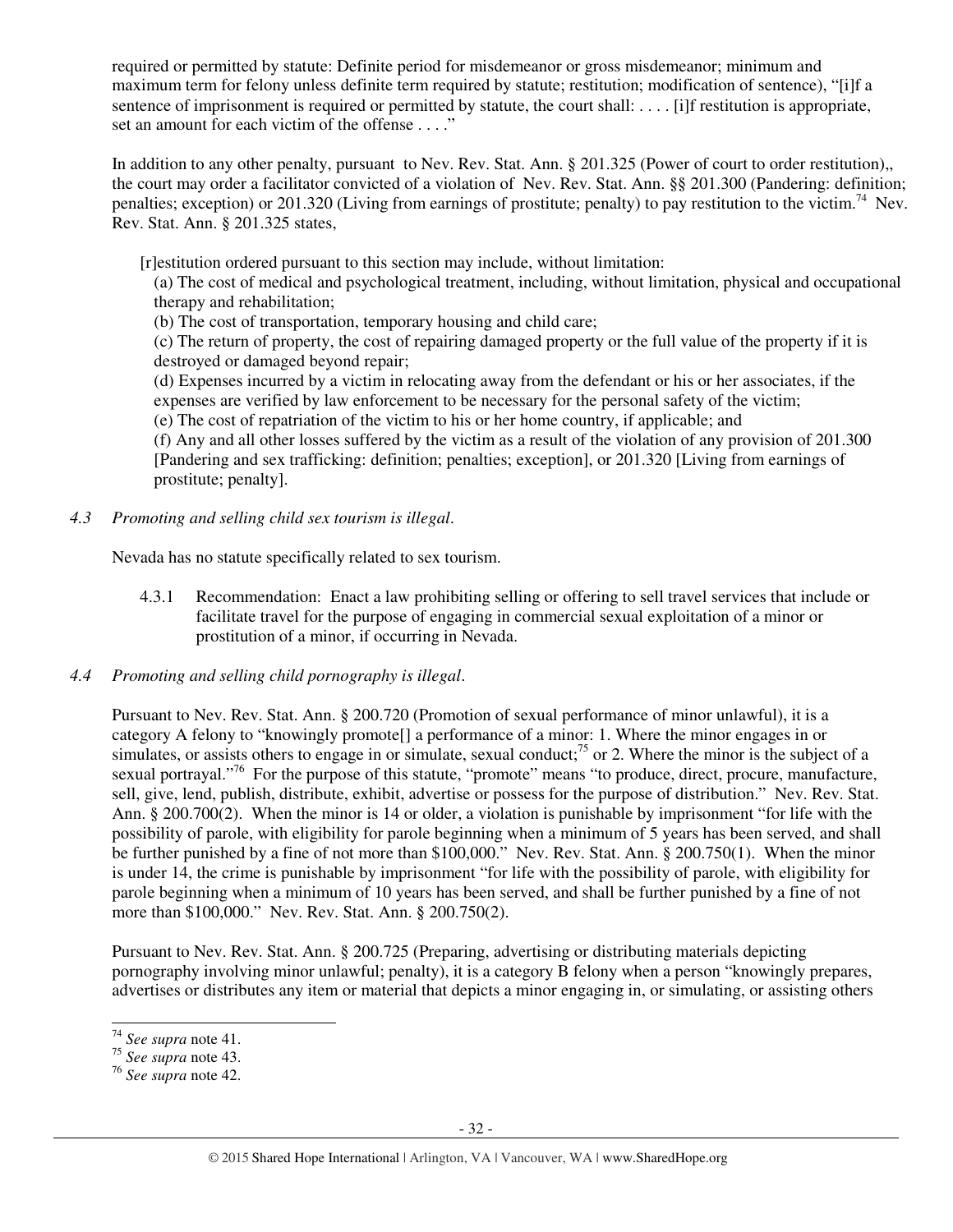to engage in or simulate, sexual conduct . . . ." The crime is punishable by imprisonment for 1–15 years, a fine not to exceed \$15,000, or both. Nev. Rev. Stat. Ann. § 200.725. Violations of either of these statutes subjects "[a]ll assets derived from or relating to any violation . . . to forfeiture." Nev. Rev. Stat. Ann. § 200.760.

Pursuant to Nev. Rev. Stat. Ann. § 41.1396(1) (Action for damages for injury suffered by victim of pornography involving minors; presumed statutory damages; attorney's fees and costs; protection of victim's identity; limitation on defenses),

1. Any person who, while under the age of 16 years, appeared in any film, photograph or other visual presentation engaging in sexual conduct<sup>77</sup> and who suffered personal or psychological injury as a result may bring an action against any person who, while over the age of 18 years, knowingly and willfully:

(a) Promoted<sup>78</sup> the film, photograph or other visual presentation;

(b) Possessed the film, photograph or other visual presentation; or

(c) Used the Internet to control the film, photograph or other visual presentation, with the specific intent to view the film, photograph or other visual presentation.

In this civil action, a successful plaintiff is entitled to "recover the plaintiff's actual damages, which shall be deemed to be at least \$150,000, plus attorney's fees and costs." Nev. Rev. Stat. Ann. § 41.1396(2).

<sup>-</sup><sup>77</sup> *See supra* note 45.

<sup>78</sup> *See supra* note 58.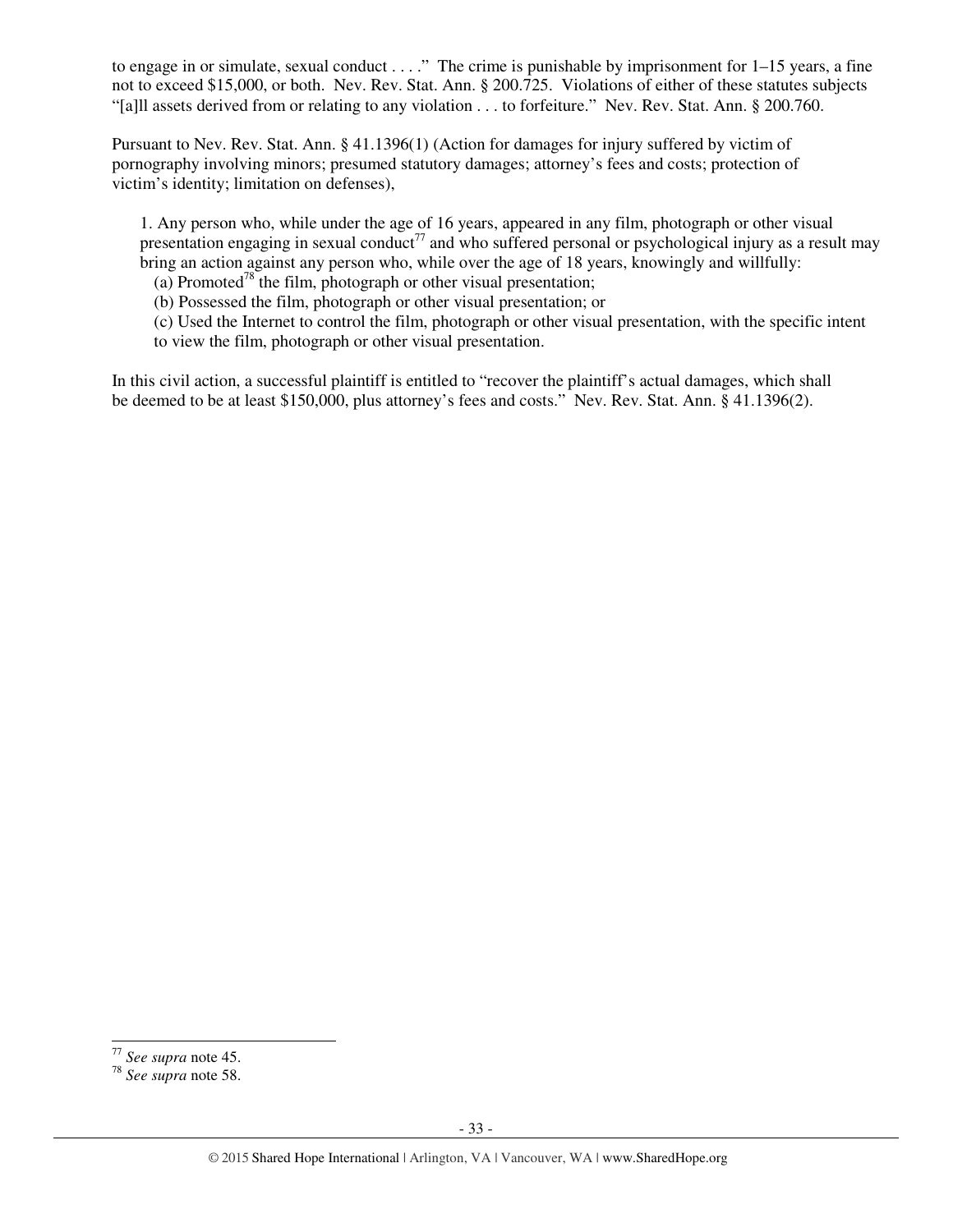#### **FRAMEWORK ISSUE 5: PROTECTIVE PROVISIONS FOR THE CHILD VICTIMS**

# *Legal Components:*

- *5.1 Statutorily-mandated victim services define "victim" to specifically include victims of domestic minor sex trafficking or commercial sexual exploitation of children (CSEC) to ensure prompt identification and access to victims' rights and services.*
- *5.2 The state sex trafficking statute expressly prohibits a defendant from raising consent of the minor to the commercial sex acts as a defense.*
- *5.3 Prostitution laws apply only to adults, preventing criminalization of minors under 18 for prostitution offenses.*
- *5.4 State law provides a non-punitive avenue to specialized services through one or more points of entry.*
- *5.5 Commercial sexual exploitation or sex trafficking is identified as a type of abuse and neglect within child protection statutes.*
- *5.6 The definition of "caregiver" or another related term in the child welfare statutes is not a barrier to a sex trafficked child accessing the protection of child welfare .*
- *5.7 Crime victims' compensation is specifically available to a child victim of sex trafficking or commercial sexual exploitation of children (CSEC) without regard to ineligibility factors.*
- *5.8 Victim-friendly procedures and protections are provided in the trial process for minors under18.*
- *5.9 Expungement or sealing of juvenile delinquency records resulting from arrests or adjudications for prostitution-related offenses committed as a result of, or in the course of, the commercial sexual exploitation of a minor is available within a reasonable time after turning 18.*
- *5.10 Victim restitution and civil remedies for victims of domestic minor sex trafficking or commercial sexual exploitation of children (CSEC) are authorized by law.*
- *5.11 Statutes of limitations for civil and criminal actions for child sex trafficking or commercial sexual exploitation of children (CSEC) offenses are eliminated or lengthened sufficiently to allow prosecutors and victims a realistic opportunity to pursue criminal action and legal remedies.*

*\_\_\_\_\_\_\_\_\_\_\_\_\_\_\_\_\_\_\_\_\_\_\_\_\_\_\_\_\_\_\_\_\_\_\_\_\_\_\_\_\_\_\_\_\_\_\_\_\_\_\_\_\_\_\_\_\_\_\_\_\_\_\_\_\_\_\_\_\_\_\_\_\_\_\_\_\_\_\_\_\_\_\_\_\_\_\_\_\_\_\_\_\_* 

# *Legal Analysis:*

*5.1 Statutorily-mandated victim services define "victim" to specifically include victims of domestic minor sex trafficking or commercial sexual exploitation of children (CSEC) to ensure prompt identification and access to victims' rights and services.* 

For the purpose crime victims compensation, pursuant to Nev. Rev. Stat. Ann. § 217.070 ("Victim" defined),

## "Victim" means:

1. A person who is physically injured or killed as the direct result of a criminal act;

2. A minor who was involved in the production of pornography in violation of NRS 200.710 [Unlawful to use minor in producing pornography or as subject of sexual portrayal in performance], 200.720 [Promotion of sexual performance of minor unlawful], 200.725 [Preparing, advertising or distributing materials depicting pornography involving minor unlawful; penalty] or 200.730 [Use of Internet to control visual presentation depicting sexual conduct of person under 16 years of age; penalties]; 3. A minor who was sexually abused, as "sexual abuse" is defined in NRS  $432B.100^{79}$ ;

. . . .

l

8. A person who is trafficked in violation of subsection 2 of NRS 201.300 [Pandering and sex trafficking: definition; penalties; exception].

 $79$  Pursuant to 432B.100 ("Sexual abuse" defined), "'Sexual abuse' includes acts upon a child constituting: . . . ; 2. Lewdness with a child under NRS 201.230; 3. Sado-masochistic abuse under NRS 201.262; 4. Sexual assault under NRS 200.366; 5. Statutory sexual seduction under NRS 200.368; 6. Open or gross lewdness under NRS 201.210; . . . ."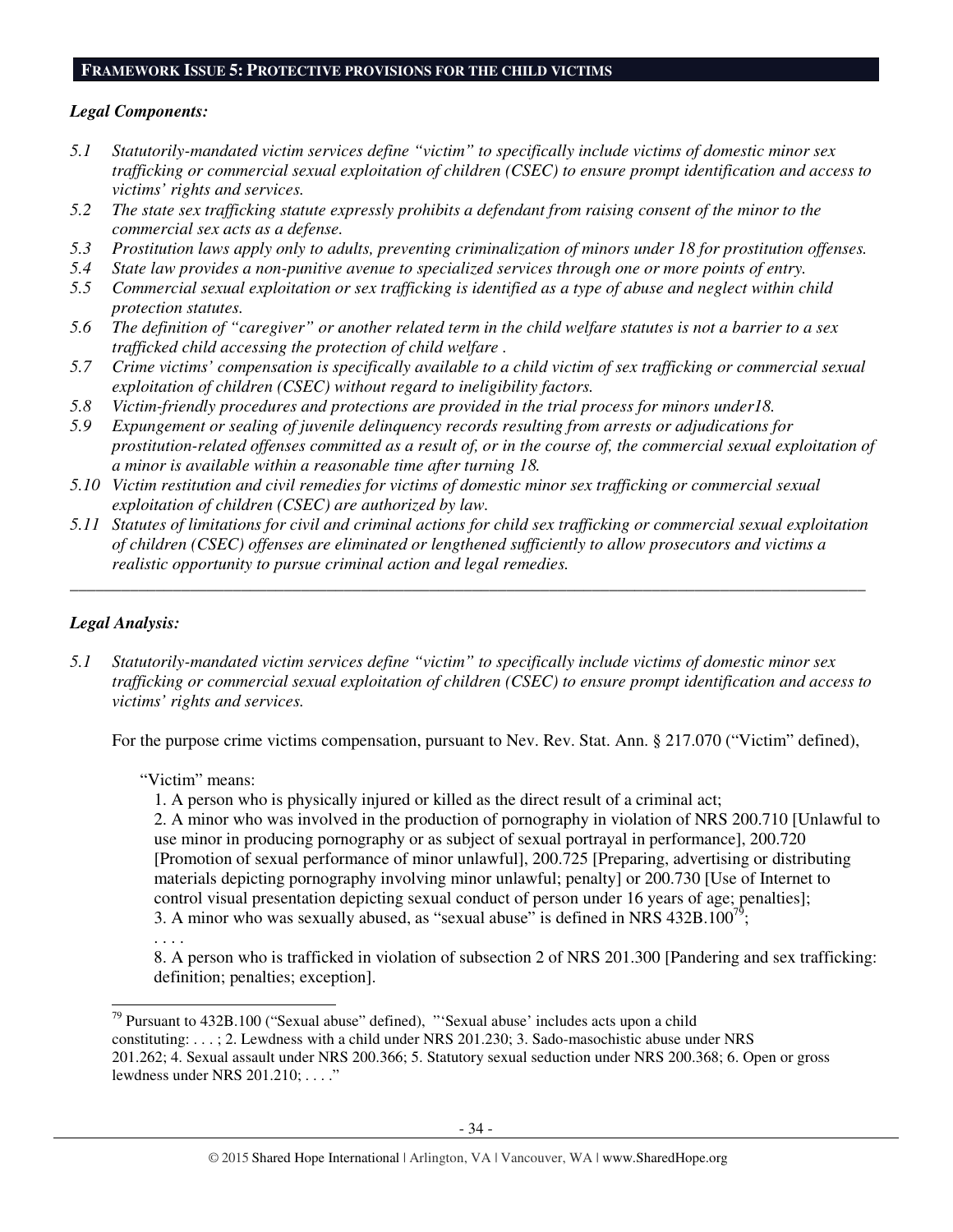# *5.2 The state sex trafficking statute expressly prohibits a defendant from raising consent of the minor to the commercial sex acts as a defense.*

. . . .

l

Nev. Rev. Stat. Ann. § 201.300 (Pandering and sex trafficking: Definitions; penalties; exception) expressly prohibits a defendant from raising a defense based on consent of the minor to the commercial sex act. Nev. Rev. Stat. Ann. § 201.300(4) states, "Consent of a victim of pandering or sex trafficking to an act of prostitution is not a defense to a prosecution for any of the acts prohibited by this section."

# *5.3 Prostitution laws apply only to adults, preventing criminalization of minors under 18 for prostitution offense.<sup>80</sup>*

Nev. Rev. Stat. Ann. § 201.354 (Engaging in prostitution or solicitation for prostitution: Penalty; exception) does not exclude minors from prosecution. The statute establishes a misdemeanor "for any person to engage in prostitution or solicitation therefor, except in a licensed house of prostitution." Nev. Rev. Stat. Ann. § 201.354(1). Similarly, Nev. Rev. Stat. Ann. § 207.030(1)(b) (Prohibited acts; penalty) does not exclude minors from prosecution and makes it a crime to "[o]ffer or agree to engage in, engage in or aid and abet any act of prostitution." The crime is a misdemeanor, with heightened penalties for subsequent violations committed within 3 years of the first violation. Nev. Rev. Stat. Ann. § 207.030(2).

However, protections are in place that may allow juvenile sex trafficking victims to avoid a delinquency adjudication. Enacted Assembly Bill 153  $\S$  6.5<sup>81</sup> states,

1. If the district attorney files a petition with the juvenile court alleging that a child who is less than 18 years of age has engaged in prostitution or the solicitation of prostitution, the juvenile court:

(a) Except as otherwise provided in paragraph (b), shall:

(1) Place the child under the supervision of the juvenile court pursuant to a supervision and consent decree, without a formal adjudication of delinquency; and

(2) Order that the terms and conditions of the supervision and consent decree include, without limitation, services to address the sexual exploitation of the child and any other needs of the child, including, without limitation, any counseling and medical treatment for victims of sexual assault in accordance with the provisions of NRS 217.280 to 217.350, inclusive.

(b) If the child originated from a jurisdiction outside this State, may return the child to the jurisdiction from which the child originated.

2. If a child is placed under a supervision and consent decree pursuant to this section, the juvenile court may issue any order authorized by chapter 62E of NRS, including, without limitation, any placement of the child that the juvenile court finds to be in the child's best interest.

3. If a child is alleged to have violated the provisions of a supervision and consent decree under this section or an order issued pursuant to this section:

(a) The district attorney must not file a petition alleging that the child has violated the decree or order and the allegation must be placed before the court pursuant to a motion or a request for judicial review. This paragraph does not prohibit the district attorney from filing a petition alleging that the child has committed a delinquent act.

(b) The juvenile court may issue any order authorized by chapter 62E of NRS, including, without limitation, any placement of the child that the juvenile court finds to be in the child's best interest.

<sup>&</sup>lt;sup>80</sup> In Nevada, counties also regulate prostitution laws and have additional offenses that could apply to victims of domestic minor sex trafficking. *See infra* Appendix A for a list of county ordinances applicable to victims.  $81$  A. B. 153, Sec. 6.5, 78th Leg., Reg. Sess. (Nev. 2015) (effective 25, 2015).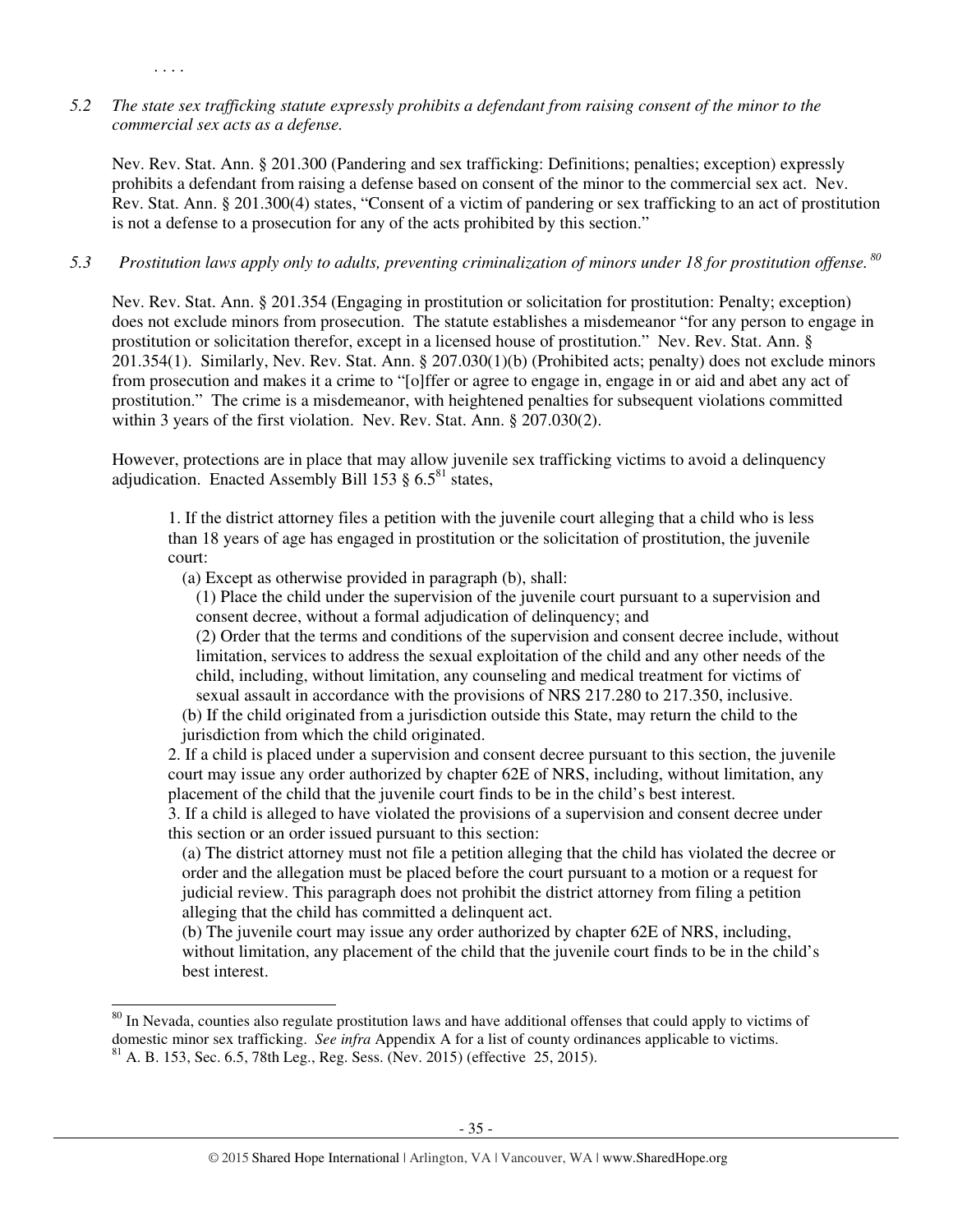- 5.3.1 Recommendation: Amend Nev. Rev. Stat. Ann. § 201.354 (Engaging in prostitution or solicitation for prostitution; Penalty; exception) and Nev. Rev. Stat. Ann. § 207.030(1)(b) (Prohibited acts; penalty) to eliminate liability for prostitution offenses for all minors under 18.
- *5.4 State law provides a non-punitive avenue to specialized services through one or more points of entry.*

# **Child Identified as In Need of Protection**

Pursuant to Nev. Rev. Stat. Ann. § 432B.330<sup>82</sup> (Circumstances under which child is or may be in need of protection),

- 1. A child is in need of protection if:
	- (a) The child has been abandoned by a person responsible for the welfare of the child; $83$

(b) The child has been subjected to abuse or neglect<sup>84</sup> by a person responsible for the welfare of the child;

(c) The child is in the care of a person responsible for the welfare of the child and another child has:

(1) Died as a result of abuse or neglect by that person; or

(2) Been subjected to abuse by that person, unless the person has successfully completed a plan for services that was recommended by an agency which provides child welfare services pursuant to NRS 432B.340 to address the abuse of the other child;

(d) The child has been placed for care or adoption in violation of law; or

(e) The child has been delivered to a provider of emergency services pursuant to NRS 432B.630 [Delivery of newborn child to provider of emergency services].

2. A child may be in need of protection if the person responsible for the welfare of the child: (a) Is unable to discharge his or her responsibilities to and for the child because of incarceration, hospitalization, or other physical or mental incapacity;

(b) Fails, although the person is financially able to do so or has been offered financial or other means to do so, to provide for the following needs of the child:

- (1) Food, clothing or shelter necessary for the child's health or safety;
- (2) Education as required by law; or
- (3) Adequate medical care; or

(c) Has been responsible for the neglect of a child who has resided with that person; or (d) Has been responsible for the abuse of another child regardless of whether that person has successfully completed a plan for services that was recommended by an agency which provides child welfare services pursuant to NRS 432B.340 to address the abuse of the other child.

. . . .

5. As used in this section:

(a) "Abuse" means:

. . . . (2) Sexual abuse or sexual exploitation, of a child caused or allowed by a person responsible for the welfare of the child under circumstances which indicate that the child's health or welfare is harmed or threatened with harm.

(b) "Allow" means to do nothing to prevent or stop the abuse or neglect of a child in circumstances where the person knows or has reason to know that a child is abused or neglected.

-

<sup>82</sup> *See supra* note 68.

<sup>&</sup>lt;sup>83</sup> See infra Section 5.6 for definition of "person responsible for the welfare of the child."

<sup>&</sup>lt;sup>84</sup> See infra Section 5.5 for definition of "abuse or neglect of a child."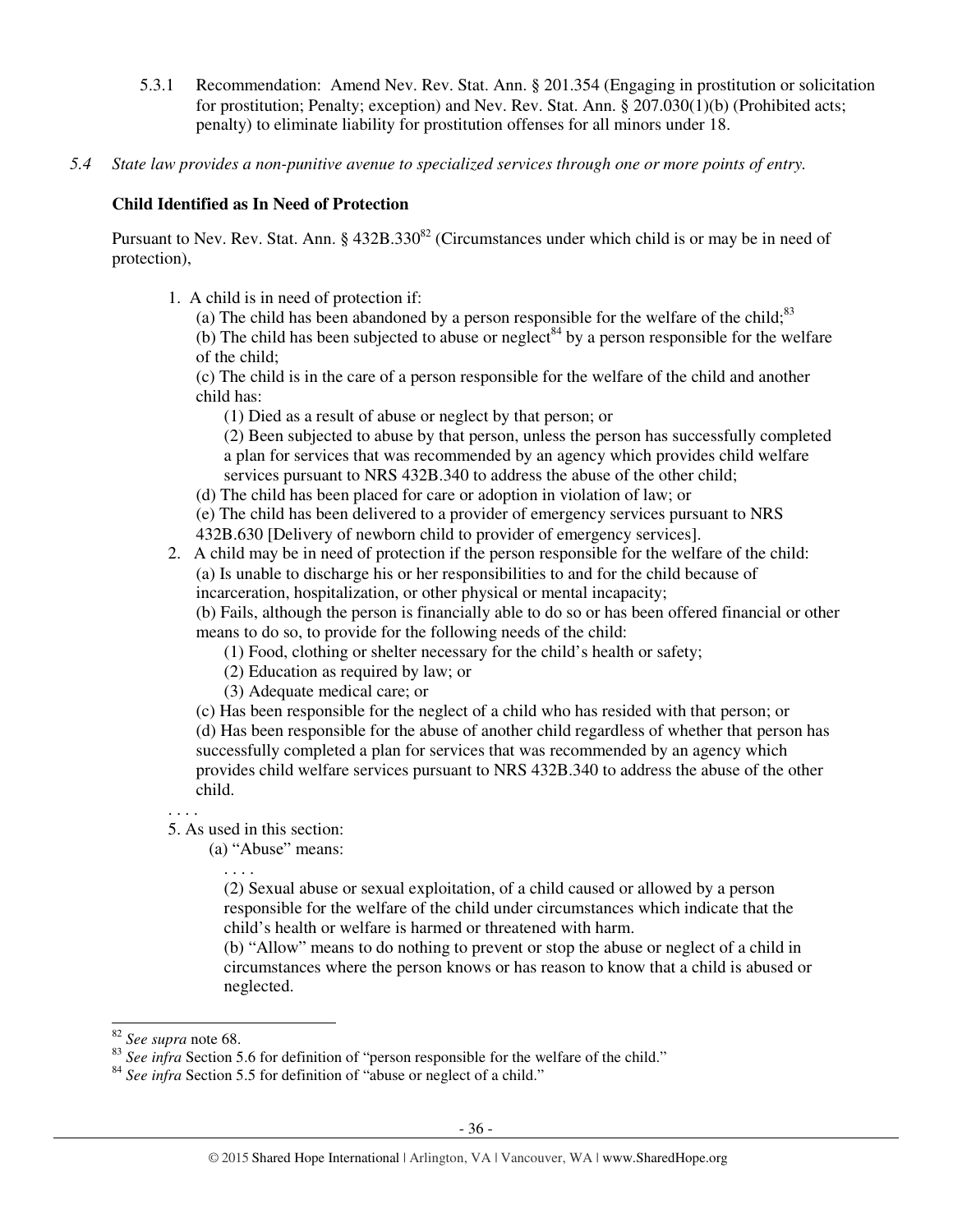## *I. Initial Custody*

a. Authority for initial custody

One way a child may come to the attention of the Department of Family and Child Services as a child in need of protection is through a mandatory report pursuant to Nev. Rev. Stat. Ann. § 432B.220, which states,

1. Any person who is described in subsection 4 [includes certain medical, religious, and educational workers] and who, in his or her professional or occupational capacity, knows or has reasonable cause to believe that a child has been abused or neglected shall:

(a) Except as otherwise provided in subsection  $2$ ,<sup>86</sup> report the abuse or neglect of the child to an agency which provides child welfare services or to a law enforcement agency; and (b) Make such a report as soon as reasonably practicable but not later than 24 hours after the person knows or has reasonable cause to believe that the child has been abused or neglected.

A trafficked child under the age of 12 may also be identified through a mandatory report of a sexual offense under Nev. Rev. Stat. Ann. § 202.882 (Duty to report violent or sexual offense against child 12 years of age or younger; penalty for failure to report; contents of report), which states,

1. Except as otherwise provided in NRS 202.885 [Limitation on prosecution or conviction for failure to report] and 202.888 [Persons exempt from duty to report], a person who knows or has reasonable cause to believe that another person has committed a violent or sexual offense against a child who is 12 years of age or younger shall:

(a) Report the commission of the violent or sexual offense against the child to a law enforcement agency; and

(b) Make such a report as soon as reasonably practicable but not later than 24 hours after the person knows or has reasonable cause to believe that the other person has committed the violent or sexual offense against the child.

Pursuant to Nev. Rev. Stat. Ann. § 202.876 ("Violent or sexual offense" defined),

refusal of the person to provide them when able to do so.

-<sup>85</sup> Nev. Rev. Stat. Ann. § 432B.330 also provides,

(c) "Neglect" means abandonment or failure to:

(1) Provide for the needs of a child set forth in paragraph(b) of subsection 2; or (2) Provide proper care, control and supervision of a child as necessary for the well-being of the child because of the faults or habits of the person responsible for the welfare of the child or the neglect or

*See supra* note 68.

<sup>86</sup> Nev. Rev. Stat. 432B.220(2) states,

2. If a person who is required to make a report pursuant to subsection 1 knows or has reasonable cause to believe that the abuse or neglect of the child involves an act or omission of:

(a) A person directly responsible or serving as a volunteer for or an employee of a public or private home, institution or facility where the child is receiving child care outside of the home for a portion of the day, the person shall make the report to a law enforcement agency.

(b) An agency which provides child welfare services or a law enforcement agency, the person shall make the report to an agency other than the one alleged to have committed the act or omission, and the investigation of the abuse or neglect of the child must be made by an agency other than the one alleged to have committed the act or omission.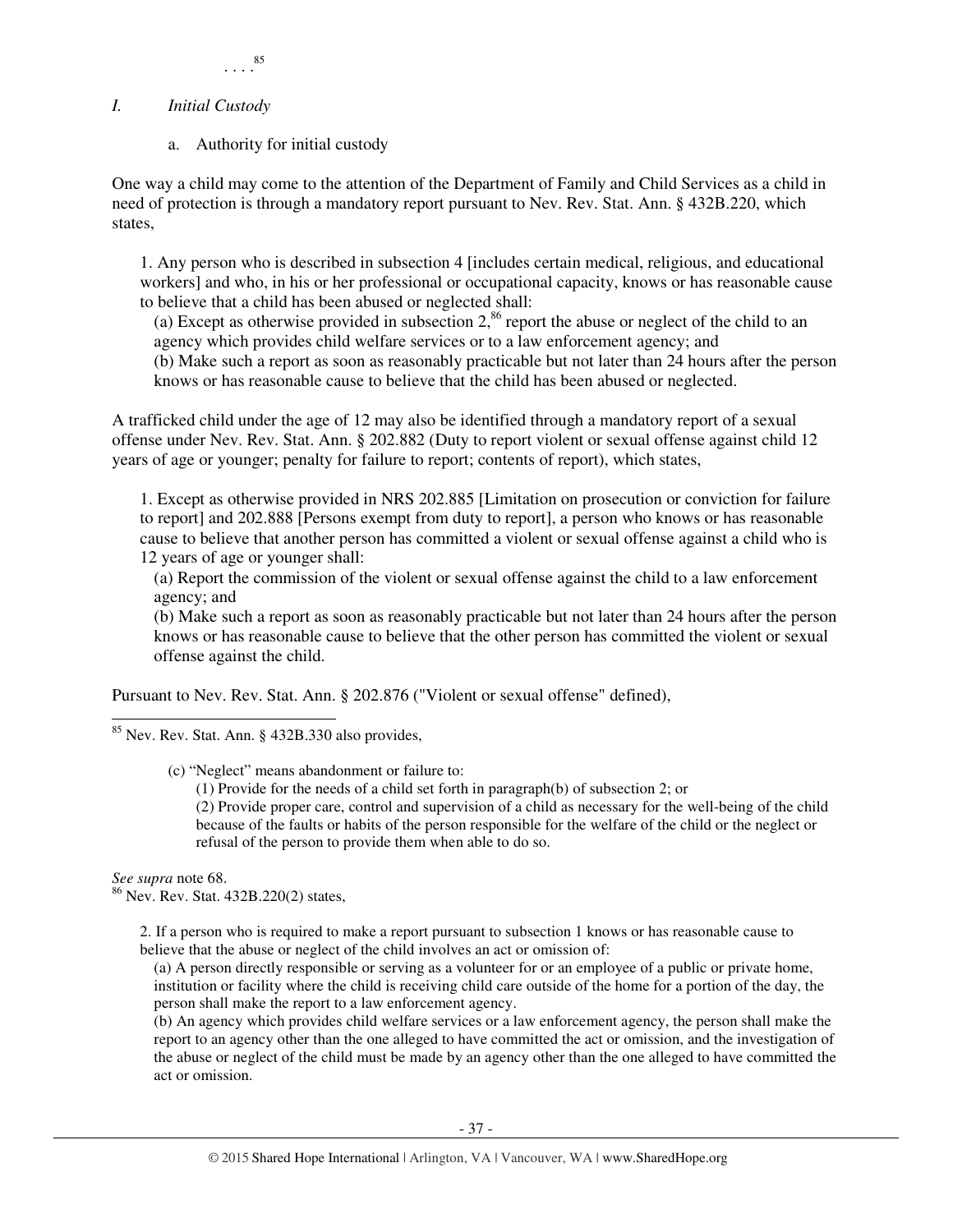"Violent or sexual offense" means any act that, if prosecuted in this State, would constitute any of the following offenses:

. . . .

3. Kidnapping pursuant to NRS 200.310 to 200.340, inclusive.

4. Sexual assault pursuant to NRS 200.366.

. . . .

. . . .

. . . .

9. False imprisonment pursuant to NRS 200.460 if the false imprisonment involves the use or threatened use of force or violence against the victim or the use or threatened use of a firearm or a deadly weapon.

12. An offense involving pornography and a minor pursuant to NRS 200.710 or 200.720.

14. Open or gross lewdness pursuant to NRS 201.210.

15. Lewdness with a child pursuant to NRS 201.230.

16. An offense involving pandering or sex trafficking in violation of NRS 201.300 [Pandering: definition; penalties; exception] or prostitution in violation of 201.320 [Living from earnings of prostitute; penalty].

. . . .

18. An attempt, conspiracy or solicitation to commit an offense listed in subsections 1 to 18, inclusive.

A child who comes under the court's jurisdiction pursuant to Chapter 432 may be taken into custody as a child in need of protection pursuant to Nev. Rev. Stat. Ann. § 432B.390 (Placement of child in protective custody), or brought within child protective services but not into custody pursuant to Nev. Rev. Stat. Ann. § 432B.340 (Determination that child needs protection but is not in imminent danger).

b. Placement

If immediate action is needed for a child to be taken into protective custody, several placement options exist. Pursuant to Nev. Rev. Stat. Ann. § 432B.390 (Placement of child in protective custody),

1. An agent or officer of a law enforcement agency, an officer of the local juvenile probation department or the local department of juvenile services, or a designee of an agency which provides child welfare services:

(a) May place a child in protective custody without the consent of the person responsible for the child's welfare if the agent, officer or designee has reasonable cause to believe that immediate action is necessary to protect the child from injury, abuse or neglect.

. . . . 6. A child placed in protective custody pending an investigation and a hearing held pursuant to NRS 432B.470 [Hearing required; notice] must be placed, except as otherwise provided in NRS 432B.3905[Limitation on transfer and placement of child who is under 6 years of age; notice; reports], in the following order of priority:

(a) In a hospital, if the child needs hospitalization.

(b) With a person who is related within the fifth degree of consanguinity or a fictive kin, and who is suitable and able to provide proper care and guidance for the child, regardless of whether the relative or fictive kin resides within this State.

(c) In a foster home that is licensed pursuant to chapter 424 of NRS.

(d) In any other licensed shelter that provides care to such children.

7. Whenever possible, a child placed pursuant to subsection 6 must be placed together with any siblings of the child. Such a child must not be placed in a jail or other place for detention, incarceration or residential care of persons convicted of a crime or children charged with delinquent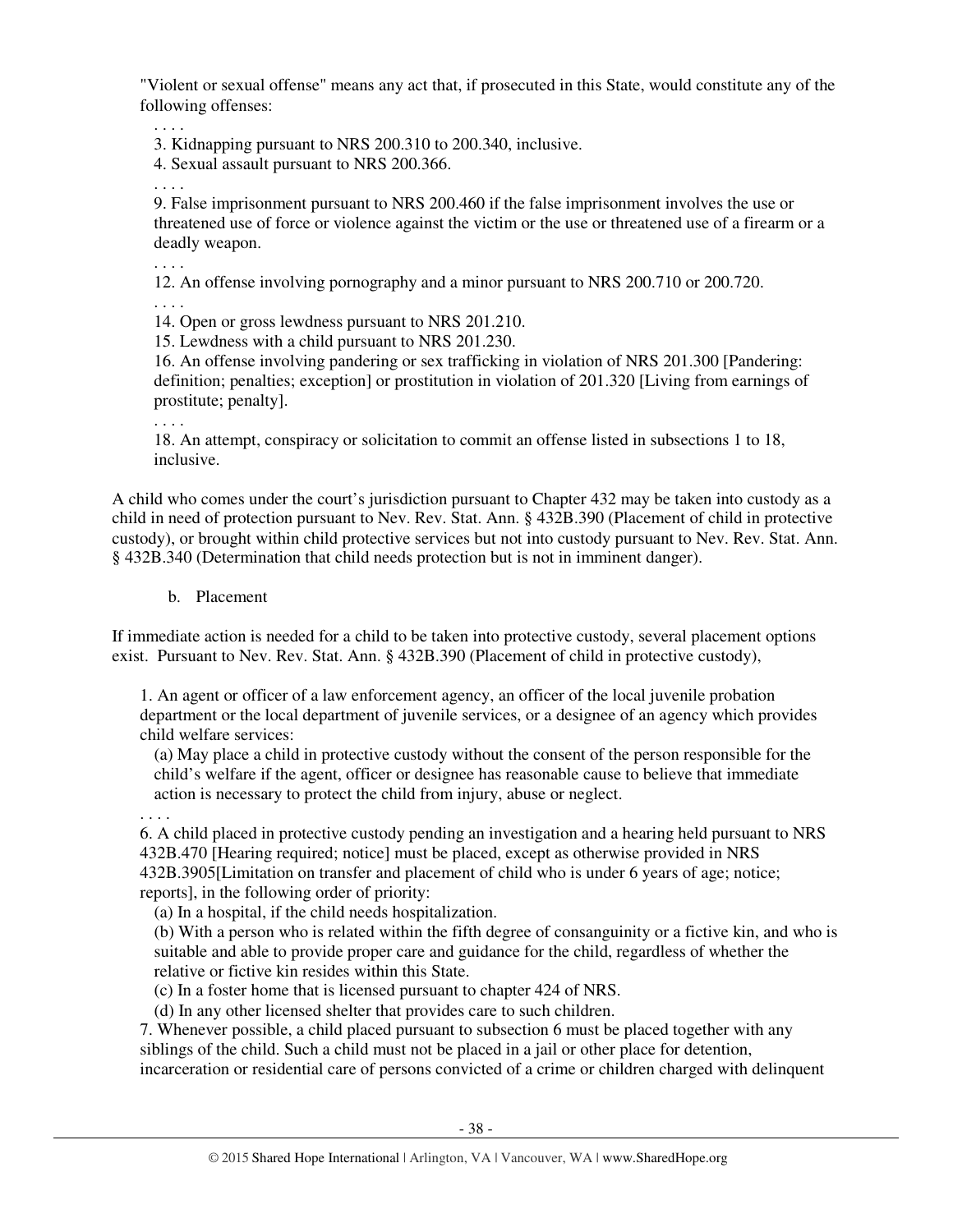acts. . . . .

# *II. Process Following Initial Custody*

Upon being taken into custody pursuant to Nev. Rev. Stat. Ann. § 432B.390, a child must be given a hearing under Nev. Rev. Stat. Ann. § 432B.470(1) (Hearing required; notice) and, pursuant to Nev. Rev. Stat. Ann. § 432B.480(1)(b) (Hearing: Court required to advise parties of rights; determinations by court; order to continue custody or release child),

The court shall determine whether there is reasonable cause to believe that it would be:

(1) Contrary to the welfare of the child for the child to reside at his or her home; or

(2) In the best interests of the child to place the child outside of his or her home.

The court shall prepare an explicit statement of the facts upon which each of its determinations is based. If the court makes an affirmative finding regarding either subparagraph (1) or (2), the court shall issue an order keeping the child in protective custody pending a disposition by the court.

If the court opts not to place the child in protective custody, "[a]n agency [that] provides child welfare services" may conduct an investigation and file a petition. Nev. Rev. Stat. Ann. § 432B.490(1)(c). If the agency fails to initiate proceedings within 10 days of the protective custody hearing, the agency must, "recommend against further action," or "file a motion to determine whether the child should be returned to the person responsible for the welfare of the child pending further action by the court." Nev. Rev. Stat. Ann.  $\S$ § 432B.490(4)(a), (b)<sup>87</sup>.

# *III. Adjudication or Referral to Alternate Process*

Pursuant to Nev. Rev. Stat. Ann. § 432B.530(1), "An adjudicatory hearing must be held within 30 days after the filing of the petition, unless good cause is shown or the hearing has been continued until a later date pursuant to NRS 432B.513."

## *IV. Outcomes*

Pursuant to Nev. Rev. Stat. Ann. § 432B.550 (Determination of custody of child by court; determination of whether agency which provides child welfare services has made reasonable efforts required) provides,

1. If the court finds that a child is in need of protection, it may, by its order, after receipt and review of the report from the agency which provides child welfare services:

(a) Permit the child to remain in the temporary or permanent custody of the parents of the child or a guardian with or without supervision by the court or a person or agency designated by the court, . . . (b) Place the child in the temporary or permanent custody of a relative, a fictive kin, or other person the court finds suitable to receive and care for the child with or without supervision, . . . ; or (c) Place the child in the temporary custody of a public agency or institution authorized to care for children, the local juvenile probation department, the local department of juvenile services or a private agency or institution licensed by the Department of Health and Human Services or a county whose population is 100,000 or more to care for such a child.

. . . .

l <sup>87</sup> *See supra* note 188.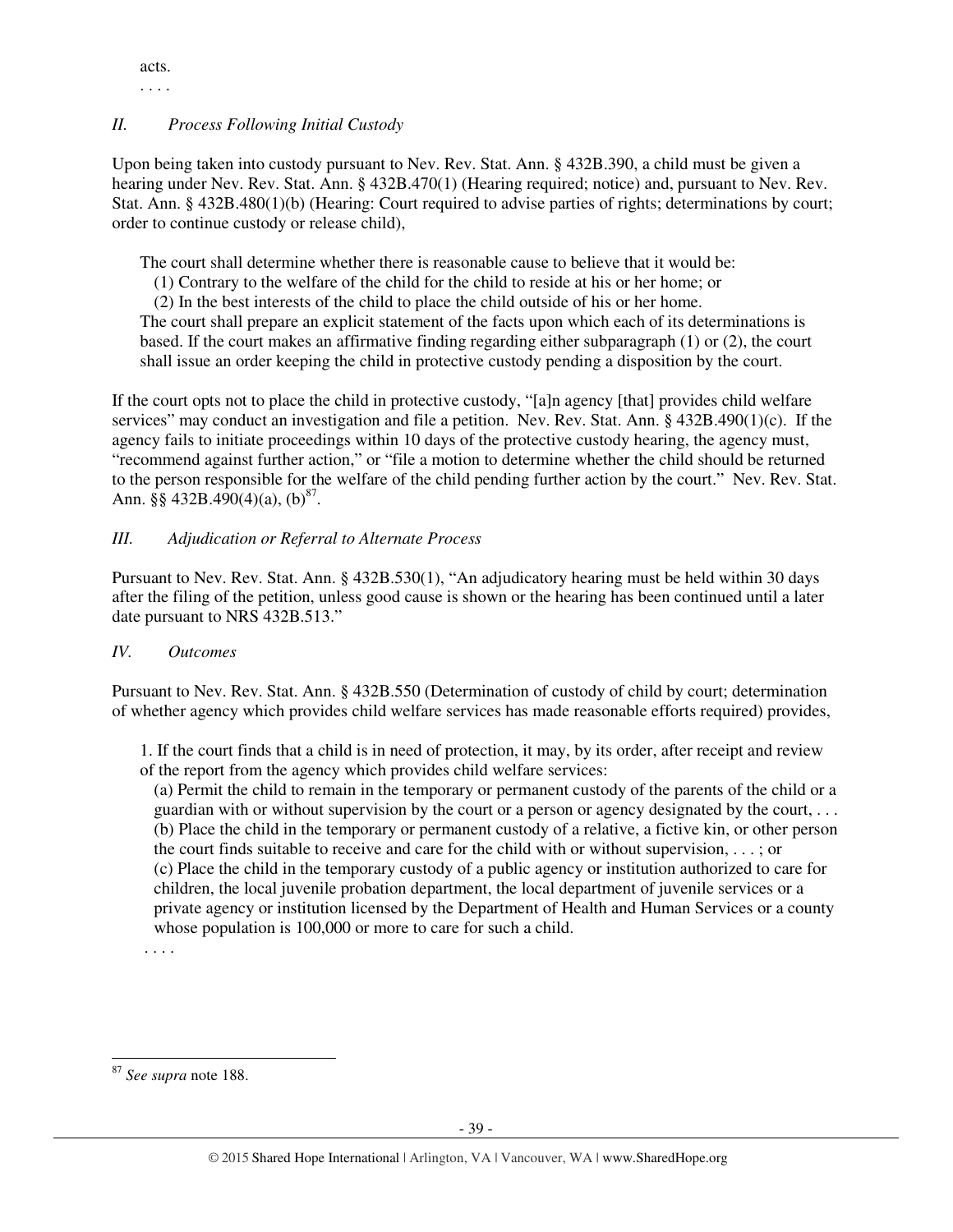#### **Child Identified as In Need of Services**

A "child in need of supervision" is defined as "a child who is adjudicated to be in need of supervision pursuant to the provisions of this title." Nev. Rev. Stat. Ann. § 62A.040. Pursuant to Nev. Rev. Stat. Ann. § 62B.320(1),

Except as otherwise provided in this title, the juvenile court has exclusive original jurisdiction in proceedings concerning any child living or found within the county who is alleged or adjudicated to be in need of supervision because the child:

(a) Is subject to compulsory school attendance and is a habitual truant from school;

(b) Habitually disobeys the reasonable and lawful demands of the parent or guardian of the child and is unmanageable;

(c) Deserts, abandons or runs away from the home or usual place of abode of the child and is in need of care or rehabilitation;

(d) Uses an electronic communication device to transmit or distribute a sexual image of himself or herself to another person or to possess a sexual image in violation of NRS 200.737;

(e)Violates a county or municipal ordinance imposing a curfew on a child; or

(f) Violates a county or municipal ordinance restricting loitering by a child.2. A child who is subject to the jurisdiction of the juvenile court pursuant to this section must not be considered a delinquent child.

3. As used in this section:

- (a) "Electronic communication device" has the meaning ascribed to it in NRS 200.737.
- (b) "Sexual image" has the meaning ascribed to it in NRS 200.737.
- . . . .

# *I. Initial Custody*

a. Authority for initial custody

The juvenile court may assume jurisdiction of a commercially sexually exploited child pursuant to Chapter 62C [Procedure before adjudication] to which Enacted Assembly Bill  $153^{88}$  § 6.5 added a new section stating,

1. If the district attorney files a petition with the juvenile court alleging that a child who is less than 18 years of age has engaged in prostitution or the solicitation of prostitution, the juvenile court:

(a) Except as otherwise provided in paragraph (b), shall:

(1) Place the child under the supervision of the juvenile court pursuant to a supervision and consent decree, without a formal adjudication of delinquency; and

(2) Order that the terms and conditions of the supervision and consent decree include, without limitation, services to address the sexual exploitation of the child and any other needs of the child, including, without limitation, any counseling and medical treatment for victims of sexual assault in accordance with the provisions of NRS 217.280 to 217.350, inclusive.

(b) If the child originated from a jurisdiction outside this State, may return the child to the jurisdiction from which the child originated.

Also, a trafficked child may be identified and taken into custody as a delinquent child or as a child in need of supervision pursuant to Nev. Rev. Stat. Ann. § 62C.010 (Grounds for taking child into custody;

l

<sup>88</sup> *See supra* note 81.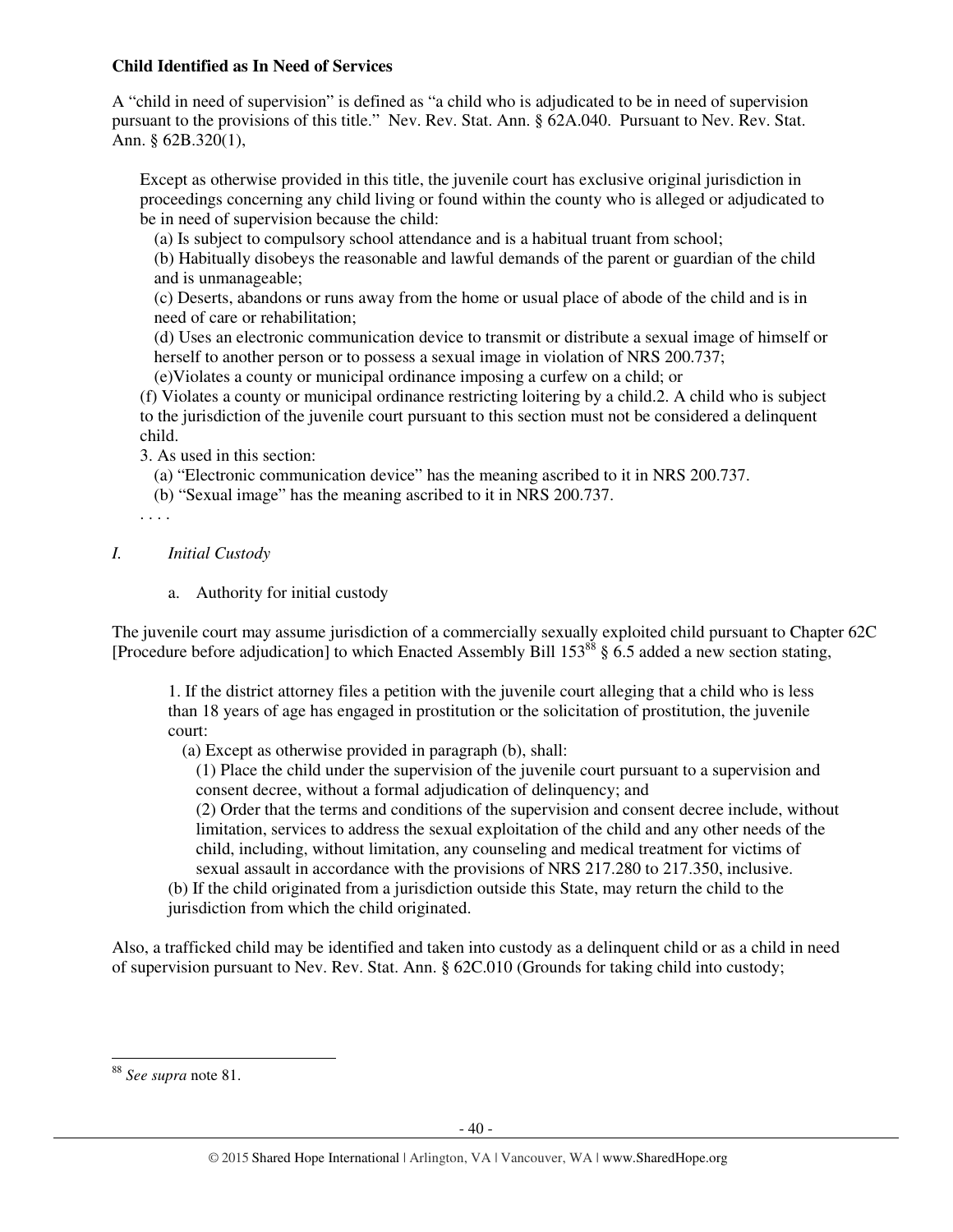notification of parent or guardian of child and probation officer; release or further detention of child).<sup>89</sup> which states,

Except as otherwise provided in this title and NRS 484C.160 [Implied consent to evidentiary test; exemption from blood test; choice of test; when blood test may be required; when other tests may be used; reasonable force authorized to obtain test in certain circumstances; notification of parent or guardian of minor directed to submit to test]:

1. A peace officer or probation officer may take into custody any child:

(a) Who the officer has probable cause to believe is violating or has violated any state or local law, ordinance, or rule or regulation having the force of law; or

(b) Whose conduct indicates that the child is in need of supervision.

### *II. Process Following Initial Custody*

l

Pursuant to Enacted Assembly Bill 153, § 6.5, a youth who is within the juvenile court's supervision because allegedly "child who is less than 18 years of age has engaged in prostitution or the solicitation of prostitution,"

2. . . . the juvenile court may issue any order authorized by chapter 62E [Disposition of cases by juvenile court] of NRS, including, without limitation, any placement of the child that the juvenile court finds to be in the child's best interest.

3. If a child is alleged to have violated the provisions of a supervision and consent decree under this section or an order issued pursuant to this section:

(a) The district attorney must not file a petition alleging that the child has violated the decree or order and the allegation must be placed before the court pursuant to a motion or a request for judicial review. This paragraph does not prohibit the district attorney from filing a petition alleging that the child has committed a delinquent act.

(b) The juvenile court may issue any order authorized by chapter 62E of NRS, including, without limitation, any placement of the child that the juvenile court finds to be in the child's best interest.

If a child is taken into custody under Nev. Rev. Stat. Ann. § 62C.010(1), subsection (2) requires the officer to notify the parent or guardian of the child taken into custody, and the facility where the child is detained must notify a probation officer and, if the officer's attempts at notification are not successful, also attempt to notify the parent or guardian of the child taken into custody. Nev. Rev. Stat. Ann. §  $62C.010(2)(a)$ , (b). The child must be released to a parent, guardian, or responsible adult that agrees in writing to bring the child to juvenile court at a stated time unless the release is "impracticable or inadvisable or has been otherwise ordered by the juvenile court." Nev. Rev. Stat. Ann. § 62C.010(2)(c). Regarding the written agreement signed by the responsible adult, subsection (c) also states in part, "If the person fails to produce the child at the time sated in the agreement or upon a summons from the juvenile court, a writ may be issued for the attachment of the person or of the child requiring that the person or child, or both, be brought before the juvenile court at a time stated in the writ." Nev. Rev. Stat. Ann. § 62C.010(2)(c).

 $89$  The juvenile court may also receive a petition that a child is in need of services, but upon an initial receipt of this petition "the juvenile court: (a) Shall admonish the child to obey the law and to refrain from repeating the acts for which the petition was filed; (b) Shall maintain a record of the admonition; (c) Shall refer the child to services available in the community for counseling, behavioral modification and social adjustment; and (d) Shall not adjudicate the child to be in need of supervision, unless a subsequent petition based upon additional facts is filed with the juvenile court after admonition and referral pursuant to this subsection." Nev. Rev. Stat. Ann. § 62E.410(1).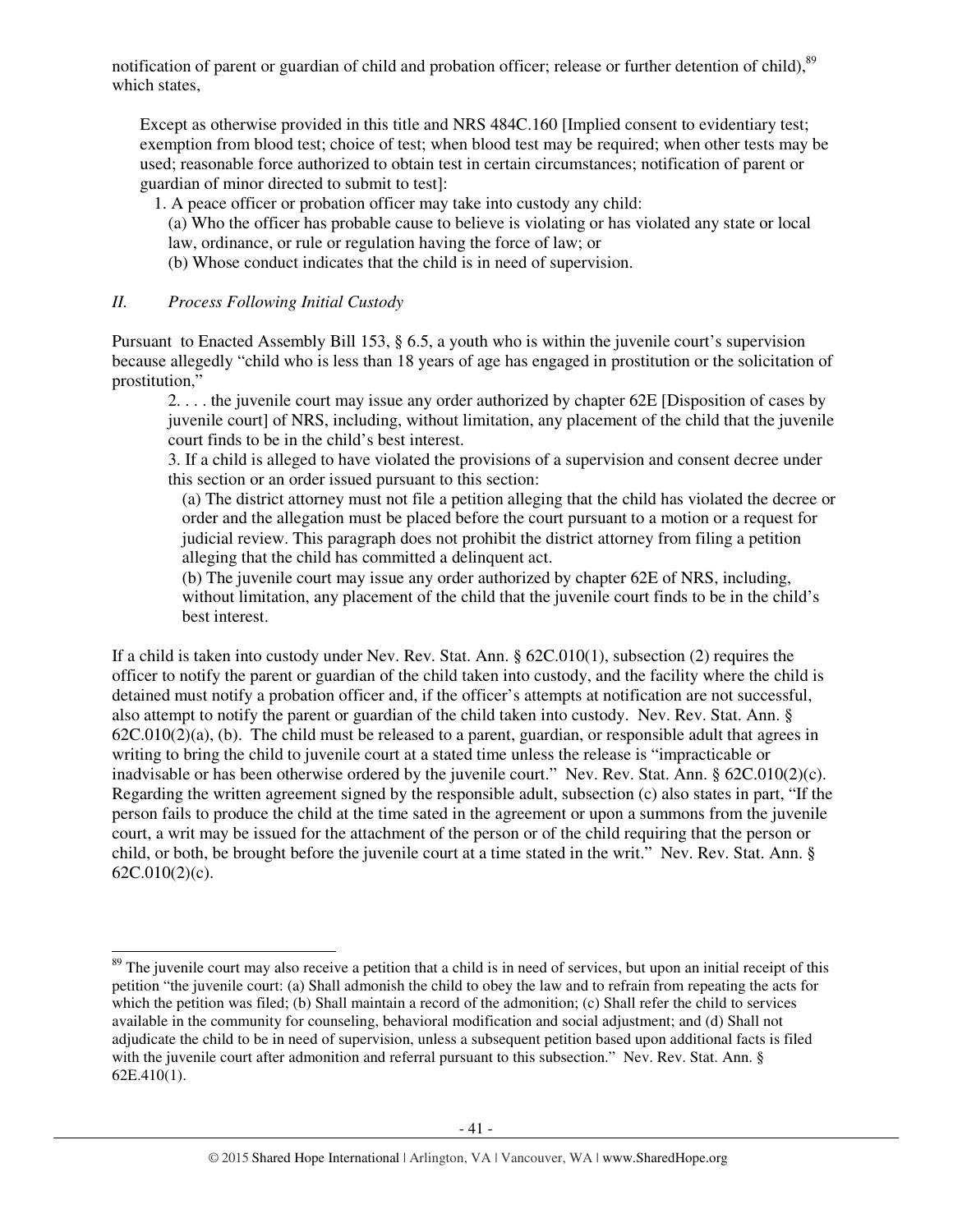If a child in custody is not released as stated above, the child must be taken to juvenile court or a "place of detention designated by the juvenile court." Nev. Rev. Stat. Ann. § 62C.010(3)(a). The juvenile court then may order the child to be released to a parent, guardian, or other appointed person, to be detained in a designated place, or to be conditionally released for supervised detention in the child's home that may include electronic surveillance. Nev. Rev. Stat. Ann. § 62C.010(3)(b).

When a child is taken into custody as an alleged child in need of supervision, Nev. Rev. Stat. Ann. § 62C.050 (Release of child alleged to be in need of supervision required within certain period; exceptions) provides,

1. Except as otherwise provided in this section, if a child who is alleged to be in need of supervision is taken into custody and detained, the child must be released not later than 24 hours, excluding Saturdays, Sundays and holidays, after the child's initial contact with a peace officer or probation officer to:

- (a) A parent or guardian of the child;
- (b) Any other person who is able to provide adequate care and supervision for the child; or
- (c) Shelter care.
- 2. A child does not have to be released pursuant to subsection 1 if the juvenile court:
	- (a) Holds a detention hearing;
	- (b) Determines that the child:
		- (1) Has threatened to run away from home or from the shelter;
		- (2) Is accused of violent behavior at home; or
		- (3) Is accused of violating the terms of a supervision and consent decree; and

(c) Determines that the child needs to be detained to make an alternative placement for the child. The child may be detained for an additional 24 hours but not more than 48 hours after the detention hearing, excluding Saturdays, Sundays and holidays.

- 3. A child does not have to be released pursuant to this section if the juvenile court:
	- (a) Holds a detention hearing; and
	- (b) Determines that the child:
		- (1) Is a ward of a federal court or held pursuant to a federal statute;

(2) Has run away from another state and a jurisdiction within that state has issued a want, warrant or request for the child; or

(3) Is accused of violating a valid court order.

The child may be detained for an additional period as necessary for the juvenile court to return the child to the jurisdiction from which the child originated or to make an alternative placement for the child.

4. For the purposes of this section, an alternative placement must be in a facility in which there are no physical restraining devices or barriers.

## *III. Outcomes*

Pursuant to Enacted Assembly Bill 153,<sup>90</sup> regarding a minor who is placed within the juvenile court's jurisdiction because it is alleged that the youth "engaged in prostitution or the solicitation of prostitution",

4the juvenile court shall dismiss the petition upon the successful completion of the terms and conditions of the supervision and consent decree or at the time the child reaches 18 years of age, whichever is earlier. A child who has reached 18 years of age may consent to remain under the supervision of the juvenile court for the purpose of receiving services provided under the supervision and consent decree.

Once a child is adjudicated pursuant to Nev. Rev. Stat. Ann. § 62D.040 to be a child in need of supervision, Nev. Rev. Stat. Ann. § 62E.420 (Placement in certain facilities prohibited) prohibits the juvenile court from placing a child in need of supervision in "a state facility for the detention of children or any other facility that

l

<sup>90</sup> *See Supra* note 88.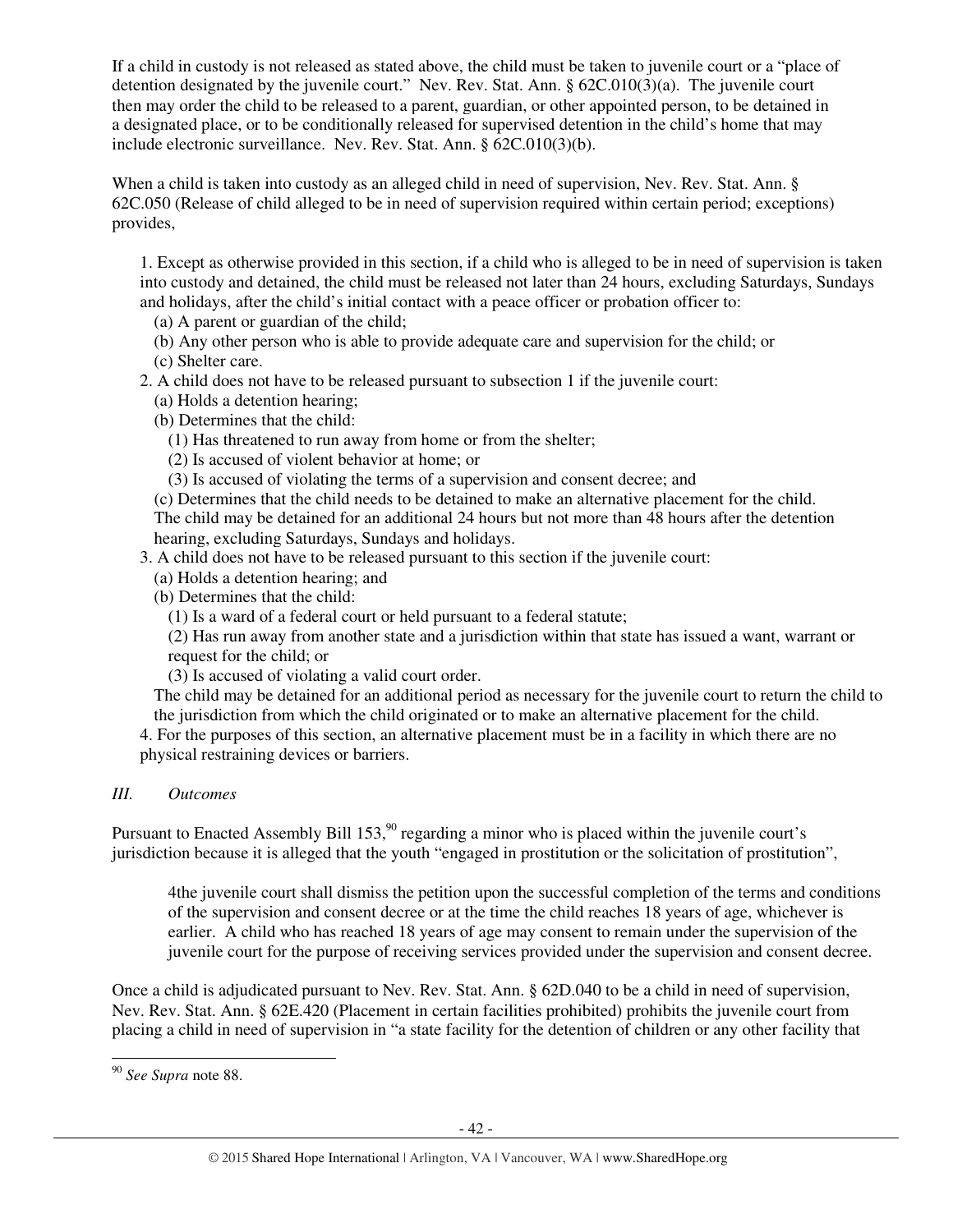provides correctional care." But, the juvenile court has several options for placement of a child through disposition. Pursuant to Nev. Rev. Stat. Ann. § 62E.110(1) (Placement of child in home; commitment of child to institution or facility),

- 1. Except as otherwise provided in this chapter, the juvenile court may:
	- (a) Place a child in the custody of a suitable person for supervision in the child's own home or in another home; or
	- (b) Commit the child to the custody of a public or private institution or agency authorized to care for children.

In addition to commitment inside or outside the home, alternative placement may be available for juveniles adjudicated delinquent or in need of supervision for the first time. Pursuant to Nev. Rev. Stat. Ann. § 62E.210(1) (When juvenile court may order completion of certain alternative programs; payment of cost of participation in such programs),

1. If a child has not previously been adjudicated delinquent or in need of supervision and the unlawful act committed by the delinquent child did not involve the use or threatened use of force or violence against a victim, the juvenile court may order a child to complete any or all of the following programs:

- (a) A program of cognitive training and human development established pursuant to NRS 62E.220.
- (b) A program for the arts as described in NRS 62E.240.
- (c) A program of sports or physical fitness as described in NRS 62E.240.

#### **Child Identified as Delinquent**

l

A child may also be adjudicated delinquent pursuant to Nev. Rev. Stat. Ann.  $\S 62D.040.<sup>91</sup>$  A "delinquent" child" is defined as "a child who is adjudicated delinquent pursuant to the provisions of this title." Nev. Rev. Stat. Ann. § 62A.070. Under Nev. Rev. Stat. Ann. § 62B.330(2), "a child commits a delinquent act if the child: (a) Violates a county or municipal ordinance other than those specified in paragraph (e) or (f) of subsection 1 of NRS 62B.320 (Loitering and curfew offenses) other than an offense related to tobacco; (b) Violates any rule or regulation having the force of law; or (c) Commits an act designated a criminal offense pursuant to the laws of the State of Nevada. . . ." Therefore, for a violation of county prostitution ordinances, Nev. Rev. Stat. Ann. § 201.354 (Engaging in prostitution or solicitation for prostitution; Penalty; exception) or Nev. Rev. Stat. Ann. § 207.030(1)(b) (Prohibited acts; penalty), the child can be considered a delinquent child. However, protections are in place that may allow juvenile sex trafficking victims to avoid a delinquency adjudication pursuant to Enacted Assembly Bill 153, Sec. 6.5.

6. If the juvenile court finds that the allegations in the petition have been established, the juvenile court shall make a proper disposition of the case.

 $91$  Nev. Rev. Stat. Ann. § 62D.040(2)–(6) (Procedure at first appearance at intake and before juvenile court; when adjudicating hearing is required; standards of proof; actions of court after determination of whether or not allegations have been established) provides,

<sup>2.</sup> If the child denies the allegations in the petition, the juvenile court shall:

<sup>(</sup>a) Conduct an adjudicatory hearing concerning the allegations; and

<sup>(</sup>b) Record its findings on whether the allegations have been established.

<sup>3.</sup> If the child is alleged to be in need of supervision, the allegations in the petition must be established by a preponderance of the evidence based upon competent, material and relevant evidence.

<sup>4.</sup> If the child is alleged to have committed a delinquent act, the allegations in the petition must be established by proof beyond a reasonable doubt based upon competent, material and relevant evidence.

<sup>5.</sup> If the juvenile court finds that the allegations in the petition have not been established, the juvenile court shall dismiss the petition and order that the child be discharged from any facility for the detention of children or temporary care, unless otherwise ordered by the juvenile court.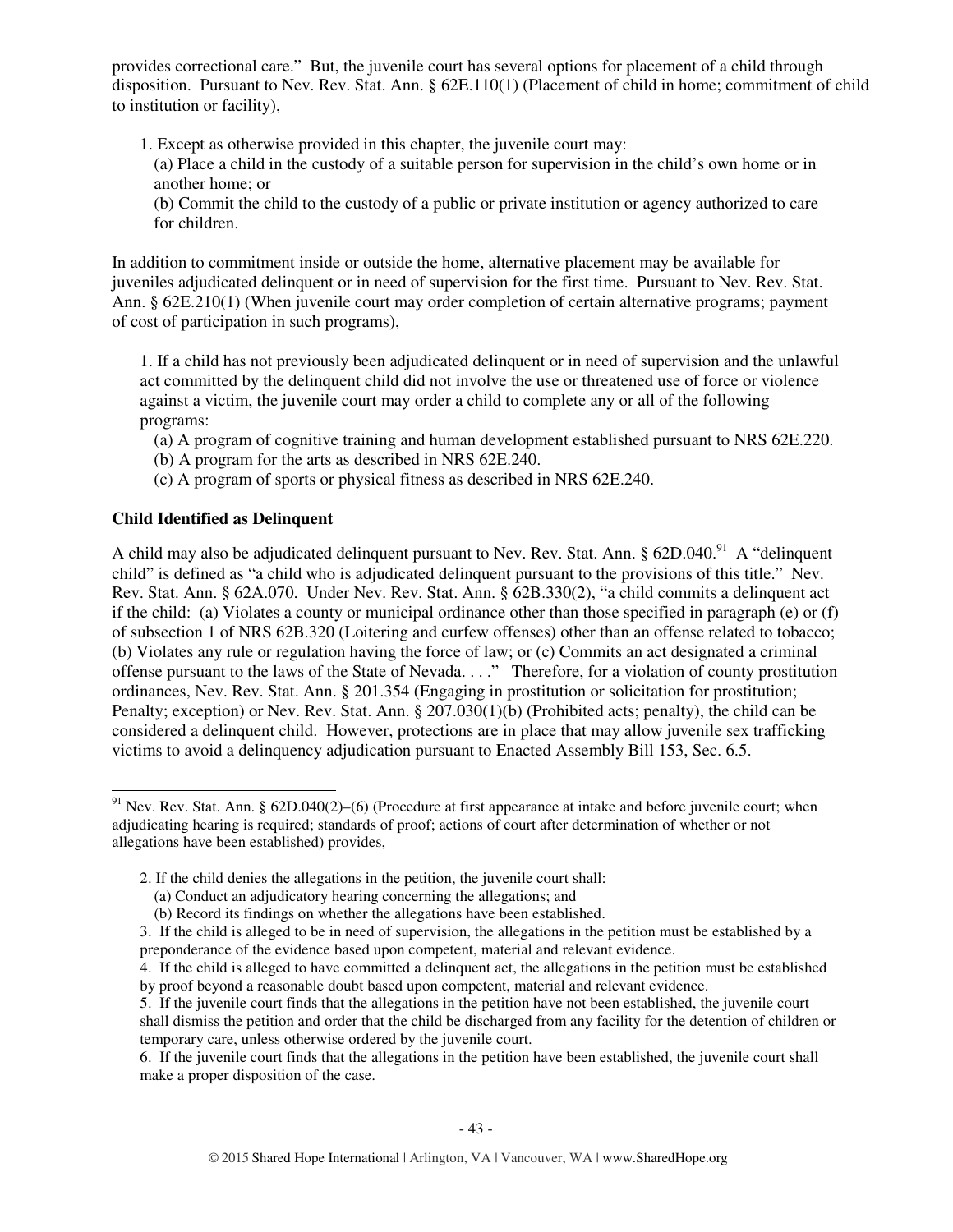## *Initial Custody*

a. Authority for initial custody

A trafficked child may be identified and taken into custody as a delinquent child or as a child in need of supervision pursuant to Nev. Rev. Stat. Ann. § 62C.010 (Grounds for taking child into custody; notification of parent or guardian of child and probation officer; release or further detention of child),<sup>92</sup> which states,

Except as otherwise provided in this title and NRS 484C.160 (Implied consent to evidentiary test; exemption from blood test; choice of test; when blood test may be required; when other tests may be used; reasonable force authorized to obtain test in certain circumstances; notification of parent or guardian of minor directed to submit to test):

1. A peace officer or probation officer may take into custody any child:

(a) Who the officer has probable cause to believe is violating or has violated any state or local law, ordinance, or rule or regulation having the force of law; or

(b) Whose conduct indicates that the child is in need of supervision.

However, for minors who are commercially sexually exploited, the juvenile court may ensure access to services and avoid a delinquency adjudication by assuming jurisdiction pursuant to Enacted Assembly Bill 153, § 6.5, adding a new section to Chapter 62C [Procedure before adjudication] stating,

1. If the district attorney files a petition with the juvenile court alleging that a child who is less than 18 years of age has engaged in prostitution or the solicitation of prostitution, the juvenile court:

(a) Except as otherwise provided in paragraph (b), shall:

(1) Place the child under the supervision of the juvenile court pursuant to a supervision and consent decree, without a formal adjudication of delinquency; and

(2) Order that the terms and conditions of the supervision and consent decree include, without limitation, services to address the sexual exploitation of the child and any other needs of the child, including, without limitation, any counseling and medical treatment for victims of sexual assault in accordance with the provisions of NRS 217.280 to 217.350, inclusive.

(b) If the child originated from a jurisdiction outside this State, may return the child to the jurisdiction from which the child originated.

## *I. Process Following Initial Custody*

For minors under a supervision and consent decree resulting from the district attorney having filed a petition regarding a minor's engagement in prostitution, " the juvenile court may issue any order authorized by chapter 62E of NRS, including, without limitation, any placement of the child that the juvenile court finds to be in the child's best interest." Enacted Assembly Bill 153, Sec. 6.5 (Nev. 2015).

Additionally, if a child is taken into custody under Nev. Rev. Stat. Ann. § 62C.010(1), subsection (2) requires the officer to notify the parent or guardian of the child taken into custody, and the facility where the child is detained must notify a probation officer and, if the officer's attempts at notification are not

l  $92$  The juvenile court may also receive a petition that a child is in need of services, but upon an initial receipt of this petition "the juvenile court: (a) Shall admonish the child to obey the law and to refrain from repeating the acts for which the petition was filed; (b) Shall maintain a record of the admonition; (c) Shall refer the child to services available in the community for counseling, behavioral modification and social adjustment; and (d) Shall not adjudicate the child to be in need of supervision, unless a subsequent petition based upon additional facts is filed with the juvenile court after admonition and referral pursuant to this subsection." Nev. Rev. Stat. Ann. § 62E.410(1).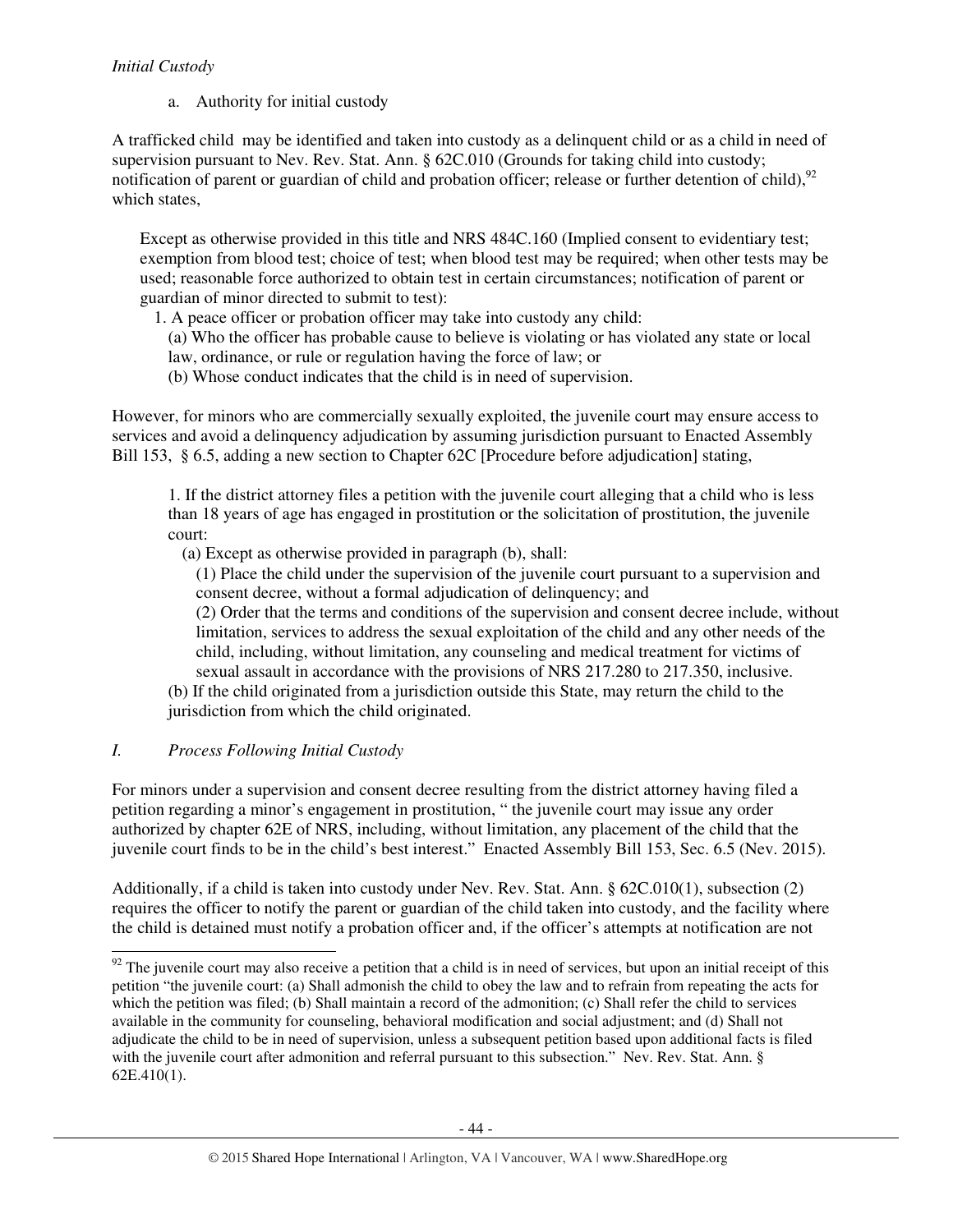successful, also attempt to notify the parent or guardian of the child taken into custody. Nev. Rev. Stat. Ann. § 62C.010(2)(a), (b). The child must be released to a parent, guardian, or responsible adult that agrees in writing to bring the child to juvenile court at a stated time unless the release is "impracticable or inadvisable or has been otherwise ordered by the juvenile court." Nev. Rev. Stat. Ann. § 62C.010(2)(c). Regarding the written agreement signed by the responsible adult, subsection (c) also states in part, "If the person fails to produce the child at the time stated in the agreement or upon a summons from the juvenile court, a writ may be issued for the attachment of the person or of the child requiring that the person or child, or both, be brought before the juvenile court at a time stated in the writ." Nev. Rev. Stat. Ann. § 62C.010(2)(c).

If a child in custody is not released as stated above, the child must be taken to juvenile court or a "place of detention designated by the juvenile court." Nev. Rev. Stat. Ann. § 62C.010(3)(a). The juvenile court then may order the child to be released to a parent, guardian, or other appointed person, to be detained in a designated place, or to be conditionally released for supervised detention in the child's home that may include electronic surveillance. Nev. Rev. Stat. Ann. § 62C.010(3)(b).

## *II. Outcomes*

Pursuant to Enacted Assembly Bill 153, Sec. 6.5, for minors under a supervision and consent decree resulting from the district attorney having filed a petition regarding a minor's engagement in prostitution,

4. Except as otherwise provided in this subsection, if a child is placed under the supervision of the juvenile court pursuant to a supervision and consent decree under this section, the juvenile court shall dismiss the petition upon the successful completion of the terms and conditions of the supervision and consent decree or at the time the child reaches 18 years of age, whichever is earlier. A child who has reached 18 years of age may consent to remain under the supervision of the juvenile court for the purpose of receiving services provided under the supervision and consent decree.

In other cases, in addition to commitment inside or outside the home, alternative placement may be available for juveniles adjudicated delinquent or in need of supervision for the first time. Pursuant to Nev. Rev. Stat. Ann. § 62E.210(1) (When juvenile court may order completion of certain alternative programs; payment of cost of participation in such programs),

1. If a child has not previously been adjudicated delinquent or in need of supervision and the unlawful act committed by the delinquent child did not involve the use or threatened use of force or violence against a victim, the juvenile court may order a child to complete any or all of the following programs:

- (a) A program of cognitive training and human development established pursuant to NRS 62E.220.
- (b) A program for the arts as described in NRS 62E.240.
- (c) A program of sports or physical fitness as described in NRS 62E.240.

A delinquent child under 12 may not be committed in "a state facility for the detention of children." Nev. Rev. Stat. Ann. § 62E.510(1). In contrast, for a child 12 or older, "the juvenile court shall not commit the child to a private institution." Nev. Rev. Stat. Ann. §62E.510(2).

Alternatively, in certain circumstances, a delinquent child may be routed into Child and Family Services for placement. Pursuant to Nev. Rev. Stat. Ann. § 62E.520(1) (Commitment of child to Division of Child and Family Services: Conditions and limitations; notice; investigation and recommendation for placement of child),

1. The juvenile court may commit a delinquent child to the custody of the Division of Child and Family Services for suitable placement if: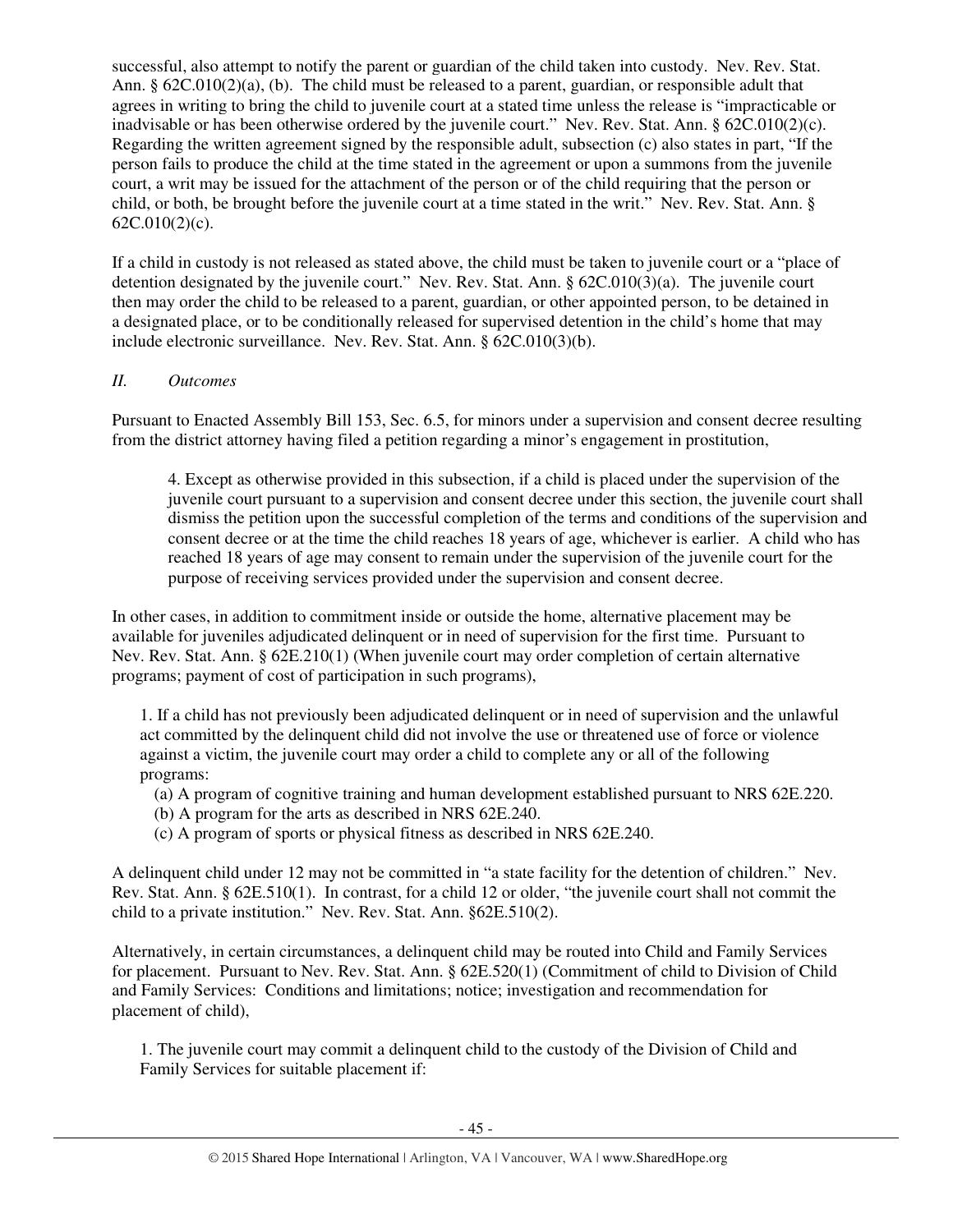(a) The child is at least 8 years of age but less than 12 years of age, and the juvenile court finds that the child is in need of placement in a correctional or institutional facility; or (b) The child is at least 12 years of age but less than 18 years of age, and the juvenile court finds

that the child:

(1) Is in need of placement in a correctional or institutional facility; and

(2) Is in need of residential psychiatric services or other residential services for the mental health of the child.

However, the court will not have jurisdiction over a child charged with a delinquent offense if the child committed "[a]ny . . . offense if, before the offense was committed, the person previously had been convicted of a criminal offense." Nev. Rev. Stat. Ann. § 62B.330(3)(f). This means that, if a child is convicted of one criminal offense in Nevada, the child will be tried as an adult if charged with any other criminal offense. Nev. Rev. Stat. Ann. § 62B.370(2)(a).

Under Nev. Rev. Stat. Ann. § 62A.380 (Use of services and facilities of agencies which provide child welfare services; duties of such agencies),

1. In carrying out the objects and purposes of this title, the juvenile court may use the services and facilities of the agency which provides child welfare services.<sup>93</sup>

2. The agency which provides child welfare services shall determine the plans, placements and services to be provided to any child pursuant to the provisions of this title, chapter 432 of NRS [Protection of Children from Abuse and Neglect], NRS 432B.010 to 432B.400, inclusive, and 432B.4681 to 432B.469, inclusive.

. . . .

-

If a child is in need of protection but is not in imminent danger, the child may be sent in various routes. Pursuant to Nev. Rev. Stat. Ann. § 432B.340 (Determination that child needs protection but is not in imminent danger),

1. If the agency which provides child welfare services determines that a child needs protection, but is not in imminent danger from abuse or neglect, it may:

(a) Offer to the parents or guardian a plan for services and inform the parents or guardian that the agency has no legal authority to compel the parents or guardian to accept the plan but that it has the authority to petition the court pursuant to NRS 432B.490 [Procedure following hearing or investigation] or to refer the case to the district attorney or a law enforcement agency; or (b) File a petition pursuant to NRS 432B.490 and, if a child is adjudicated in need of protection, request that the child be removed from the custody of the parents or guardian or that the child remain at home with or without the supervision of the court or of any person or agency designated by the court.

2. If the parent or guardian accepts the conditions of the plan offered by the agency pursuant to paragraph (a) of subsection 1, the agency may elect not to file a petition and may arrange for appropriate services, including medical care, care of the child during the day, management of the home or supervision of the child, the parents or guardian.

As used in this section, "agency which provides child welfare services" means:

 $93$  Nev. Rev. Stat. Ann. § 62A.380(3) states,

<sup>(</sup>a) In a county whose population is less than 100,000, the office of the Division of Child and Family Services; or

<sup>(</sup>b) In a county whose population is 100,000 or more, the agency of the county, which provides or arranges for necessary child welfare services.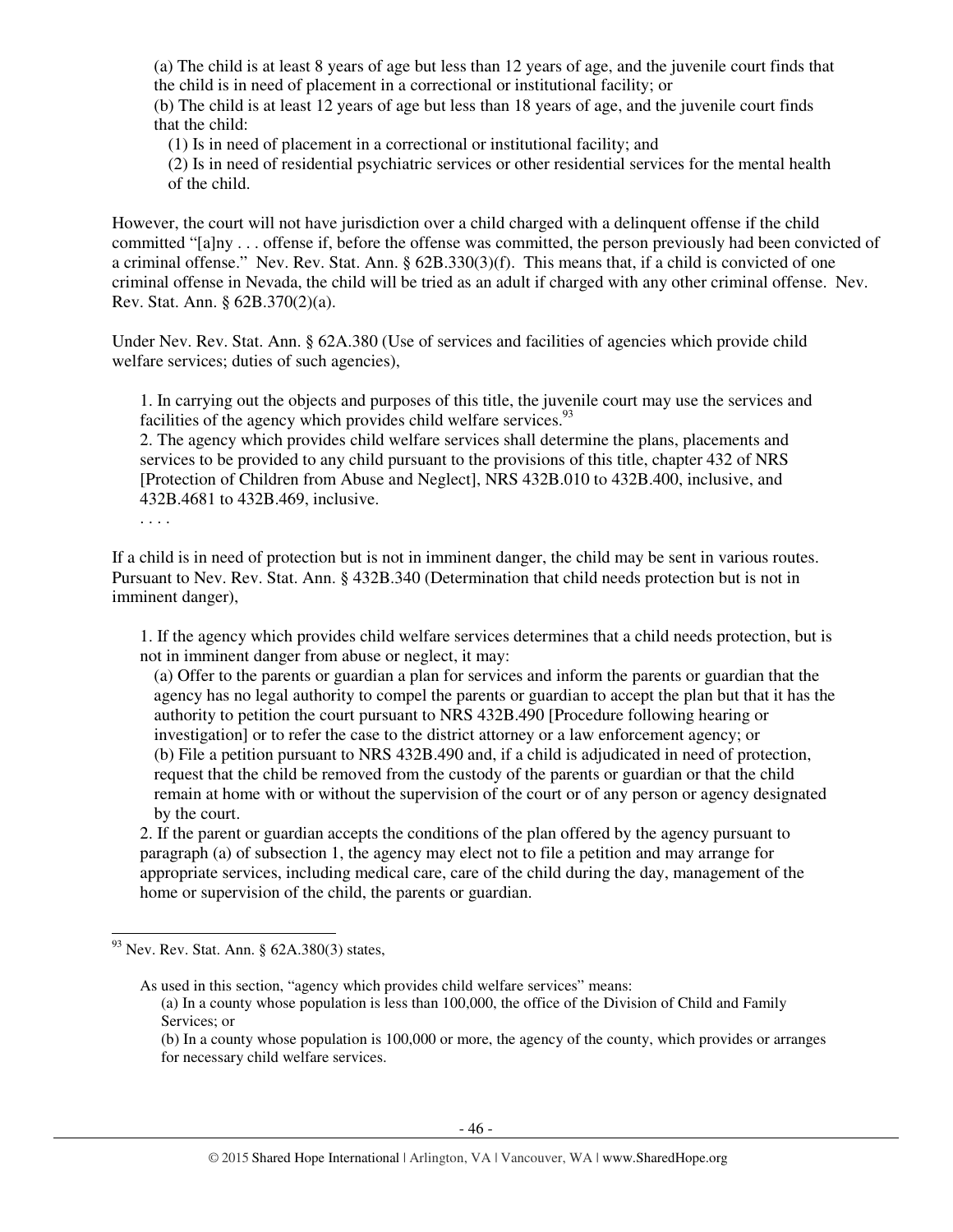*5.5 Commercial sexual exploitation or sex trafficking is identified as a type of abuse and neglect within child protection statutes.* 

Pursuant to Nev. Rev. Stat. Ann. § 432B.020(1)(b) ("Abuse or neglect of a child" defined), "abuse or neglect of a child" includes "sexual abuse or sexual exploitation . . . of a child caused or allowed by a person responsible for the welfare of the child under circumstances which indicate that the child's health or welfare is harmed or threatened with harm." Nev. Rev. Stat. Ann. § 432B.110 ("Sexual exploitation" defined) states,

"Sexual exploitation" includes forcing, allowing $94$  or encouraging a child:

1. To solicit for or engage in prostitution;

2. To view a pornographic film or literature; and

3. To engage in:

a. Filming, photographing or recording on videotape; or

b. Posing, modeling, depiction or a live performance before an audience, which involves the exhibition of a child's genitals or any sexual conduct with a child, as defined in NRS 200.700 [Definitions].

Nev. Rev. Stat. Ann. § 432B.100 ("Sexual abuse" defined) states,

"Sexual abuse" includes acts upon a child constituting:

- 1. Incest under NRS 201.180;
- 2. Lewdness with a child under NRS 201.230;
- 3. Sado-masochistic abuse under NRS 201.262;
- 4. Sexual assault under NRS 200.366;
- 5. Statutory sexual seduction under NRS 200.368;
- 6. Open or gross lewdness under NRS 201.210; and

7. Mutilation of the genitalia of a female child, aiding, abetting, encouraging or participating in the mutilation of the genitalia of a female child, or removal of a female child from this State for the purpose of mutilating the genitalia of the child under NRS 200.5083.

As a result of the inclusion of "sexual exploitation" and "sexual abuse" within the definition of "abuse or neglect of a child," domestic minor sex trafficking victims can be considered abused or neglected.

- 5.5.1 Recommendation: Amend Nev. Rev. Stat. Ann. § 432B.110 ("Sexual exploitation" defined) and Nev. Rev. Stat. Ann. § 432B.100 ("Sexual abuse" defined) to expressly include victims of Nev. Rev. Stat. Ann. § 201.300(2) (Pandering and sex trafficking: definition; penalties; exception) to ensure juvenile sex trafficking victims are identified as an abused or neglected child pursuant to Nev. Rev. Stat. Ann. § 432B.020(1)(b) ("Abuse or neglect of a child" defined).
- *5.6 The definition of "caregiver" or another related term in the child welfare statutes is not a barrier to a sex trafficked child accessing the protection of child welfare* .

Nev. Rev. Stat. Ann. §  $432B.130<sup>95</sup>$  (Persons responsible for child's welfare) states,

A person is responsible for a child's welfare under the provisions of this chapter if the person is the child's parent, guardian, a stepparent with whom the child lives, an adult person continually or regularly found in the same household as the child, a public or private home, institution or facility

<sup>-</sup><sup>94</sup> "'Allow' means to do nothing to prevent or stop the abuse or neglect of a child in circumstances where the person knows or has reason to know that a child is abused or neglected." Nev. Rev. Stat. Ann. § 432B.020(3).

<sup>&</sup>lt;sup>95</sup> The text of Nev. Rev. Stat. Ann. § 432B.130 included here and elsewhere in this report includes amendments made by the enactment of Assembly Bill 52 during the 2015 Regular Session of the 78th Nevada Legislature (effective October 1, 2015).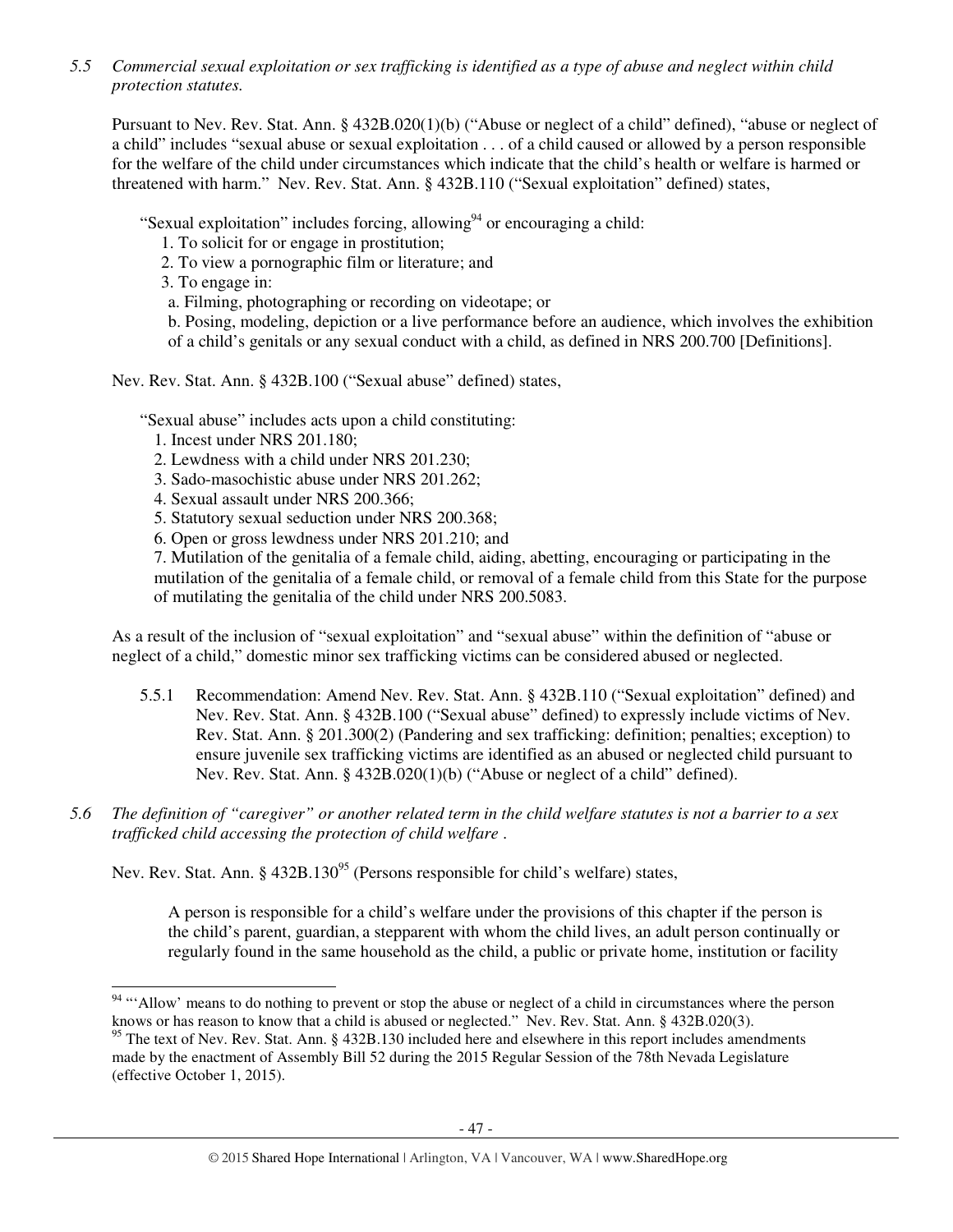where the child actually resides or is receiving care outside of the home for all or a portion of the day, or a person directly responsible or serving as a volunteer for or employed by such a home, institution or facility.

- 5.6.1 Recommendation: Amend Nev. Rev. Stat. Ann. § 432B.130 (Persons responsible for child's welfare) to allow child welfare protection for juvenile sex trafficking victims irrespective of the perpetrator of the abuse.
- *5.7 Crime victims' compensation is specifically available to a child victim of sex trafficking or commercial sexual exploitation of children (CSEC) without regard to ineligibility factors.*

Domestic minor sex trafficking victims are entitled to compensation. For "compensation for certain victims of criminal acts," pursuant to Nev. Rev. Stat. Ann. § 217.070 ("Victim" defined) a "victim" is defined as

1. A person who is physically injured or killed as the direct result of a criminal act;

2. A minor who was involved in the production of pornography in violation of NRS 200.710 [Unlawful to use minor in producing pornography or as subject of sexual portrayal in performance], 200.720 [Promotion of sexual performance of minor unlawful], 200.725 [Preparing, advertising or distributing materials depicting pornography involving minor unlawful; penalty] or 200.730 [Possession of visual presentation depicting sexual conduct of person under 16 years of age unlawful; penalties];

3. A minor who was sexually abused, as "sexual abuse" is defined in NRS 432B.100 ["Sexual abuse" defined $]$ : $^{96}$ 

. . . .

8. A person who is trafficked in violation of subsection 2 of NRS 201.300 [Pandering: definition; penalties; exception].

. . . .

Furthermore, under Nev. Rev. Stat. Ann. § 217.180(2), "If the case involves a victim of domestic violence, sexual assault, or sex trafficking,  $97$  the compensation officer shall not consider the provocation, consent or any other behavior of the victim that directly or indirectly contributed to the injury or death of the victim." In addition, Nev. Rev. Stat. Ann. § 217.180(2) states that "[a]n order for compensation may be made whether or not a person is prosecuted or convicted of an offense arising from the act on which the claim for compensation is based."

Pursuant to Nev. Rev. Stat. Ann. § 217.210(1) (Limitations on time for making order for payment of compensation; exception),

Except as otherwise provided in subsection 2, an order for the payment of compensation must not be made unless the application is made within 1 year after the date of the personal injury or death on which the claim is based, unless waived by the board of examiners or a person designated by the Board for good cause shown and the personal injury or death was the result of an incident or offense that was reported to the police within 5 days of its occurrence or, if the incident or offense could not reasonably have been reported within that period, within 5 days of the time when a report could reasonably have been made.

. . . .

-

<sup>96</sup> *See supra* note 79.

 $97$  Pursuant to Nev. Rev. Stat. Ann. § 217.180(5),

<sup>&</sup>quot;(a) 'Domestic violence' means an act described in NRS 33.018.

<sup>(</sup>c) 'Sex trafficking' means a violation of subsection 2 of NRS 201.300 [Pandering and sex trafficking: definition; penalties; exception].

<sup>(</sup>d) 'Sexual assault' has the meaning ascribed to it in NRS 200.366."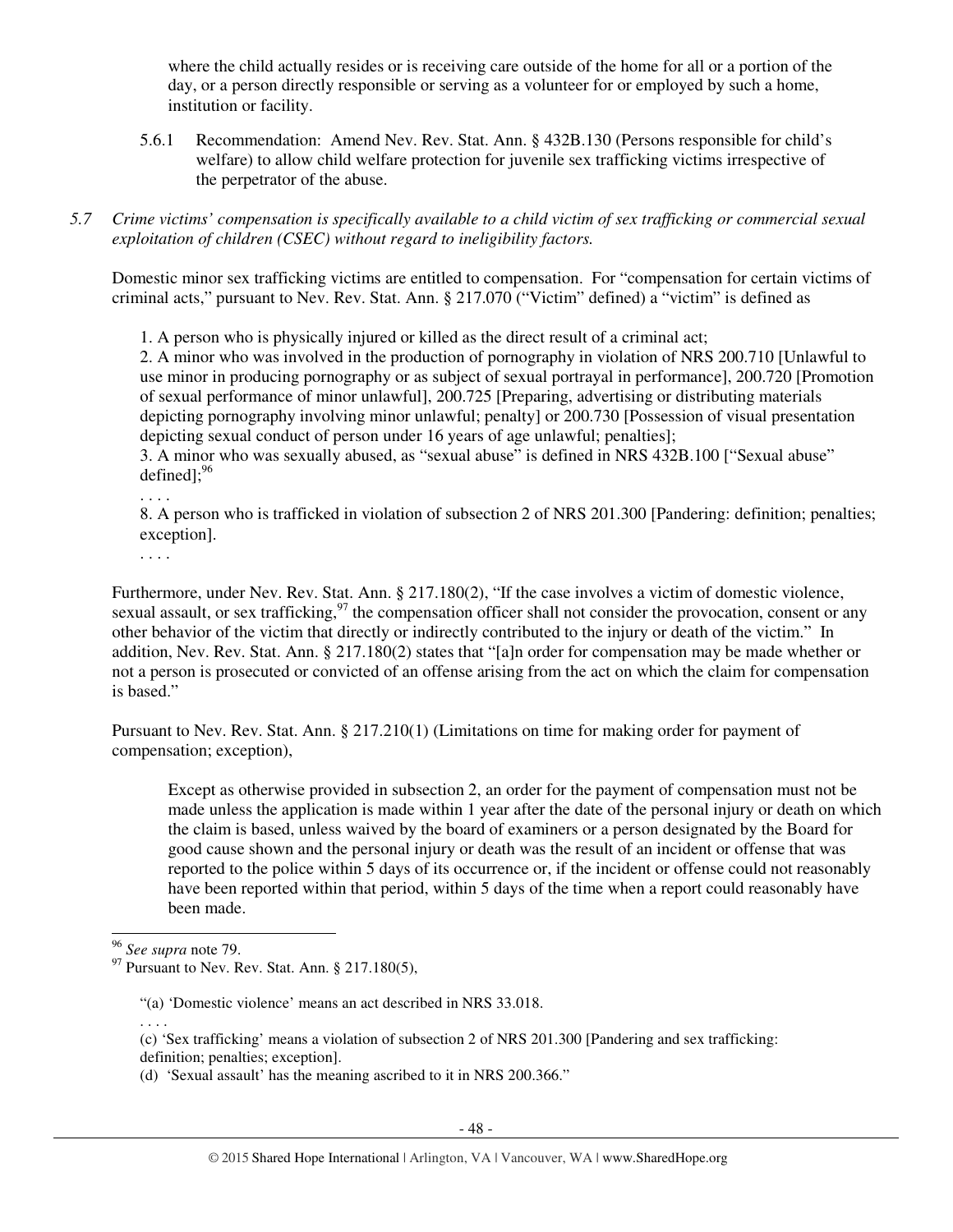However, these time limits "do not apply to a minor who is sexually abused or who is involved in the production of pornography," and "[s]uch a minor must apply for compensation before reaching 21 years of age." Nev. Rev. Stat. Ann. § 217.210(2).

Additional ineligibility factors could preclude a domestic minor sex trafficking victim from receiving compensation. If the compensation board considers the domestic minor sex trafficking victim's act of prostitution an act that makes the victim "a coconspirator, codefendant, accomplice . . . of the offender whose crime caused the victim's injuries," the victim will not receive compensation. Nev. Rev. Stat. Ann. §  $217.220(1)(c)$ . Additionally, the victim will not receive compensation if the victim "[f]ails to cooperate with law enforcement agencies." Nev. Rev. Stat. Ann. § 217.220(1)(f).

Nevada also has specialized aid to victims of sexual assault, victims of domestic violence, and victims of sexual abuse. Domestic minor sex trafficking victims will likely not be considered victims of sexual assault due to the requirement of the action occurring "against the will of the victim" or victims of domestic violence. However, some of these victims may be considered victims of sexual abuse. Nev. Rev. Stat. Ann. §§ 217.280, 200.366(1). Those domestic minor sex trafficking victims who are also considered "victims of sexual abuse" may receive counseling upon request. Nev. Rev. Stat. Ann. § 217.480(1).

### *5.8 Victim-friendly procedures and protections are provided in the trial process for minors under 18.*

Nevada provides some victim-friendly procedures and protections for victims of sex trafficking as defined by Nev. Rev. Stat. Ann. § 201.300(2) (Pandering and sex trafficking: definition; penalties; exception).<sup>98</sup> First, under Nev. Rev. Stat. Ann. § 174.227 (1),

[a] court on its own motion or on the motion of the district attorney may, for good cause shown, order the taking of a videotaped deposition of

(a) A victim of sexual abuse as that term is defined in NRS 432B.100 ["Sexual abuse" defined]; (b) A prospective witness in any criminal prosecution if the witness is less than 14 years of age; or (c) A victim of sex trafficking as that term is defined in subsection 2 of NRS 201.300 [Pandering and sex trafficking: definition; penalties; exception]. There is a rebuttable presumption that good cause exists where the district attorney seeks to take the deposition of a person alleged to be the victim of sex trafficking.

"Except as limited by NRS 174.228 [Videotaped depositions: use], the court may allow the videotaped deposition to be used at any proceeding in addition to or in lieu of the direct testimony of the deponent." Nev. Rev. Stat. Ann. § 174.227(4). However, pursuant to Nev. Rev. Stat. Ann. § 174.228,

A court may allow a videotaped deposition to be used instead of the deponent's testimony at trial only if:

1. In the case of a victim of sexual abuse, as that term is defined in NRS 432B.100:

(a) Before the deposition is taken, a hearing is held by a justice of the peace or district judge who finds that:

(1) The use of the videotaped deposition in lieu of testimony at trial is necessary to protect the welfare of the victim; and

(2) The presence of the accused at trial would inflict trauma, more than minimal in degree, upon the victim; and

<sup>-</sup><sup>98</sup> *See supra* Section 1.1 for substantive provisions of Nev. Rev. Stat. Ann. § 201.300(2) (Pandering and sex trafficking: definition; penalties; exception).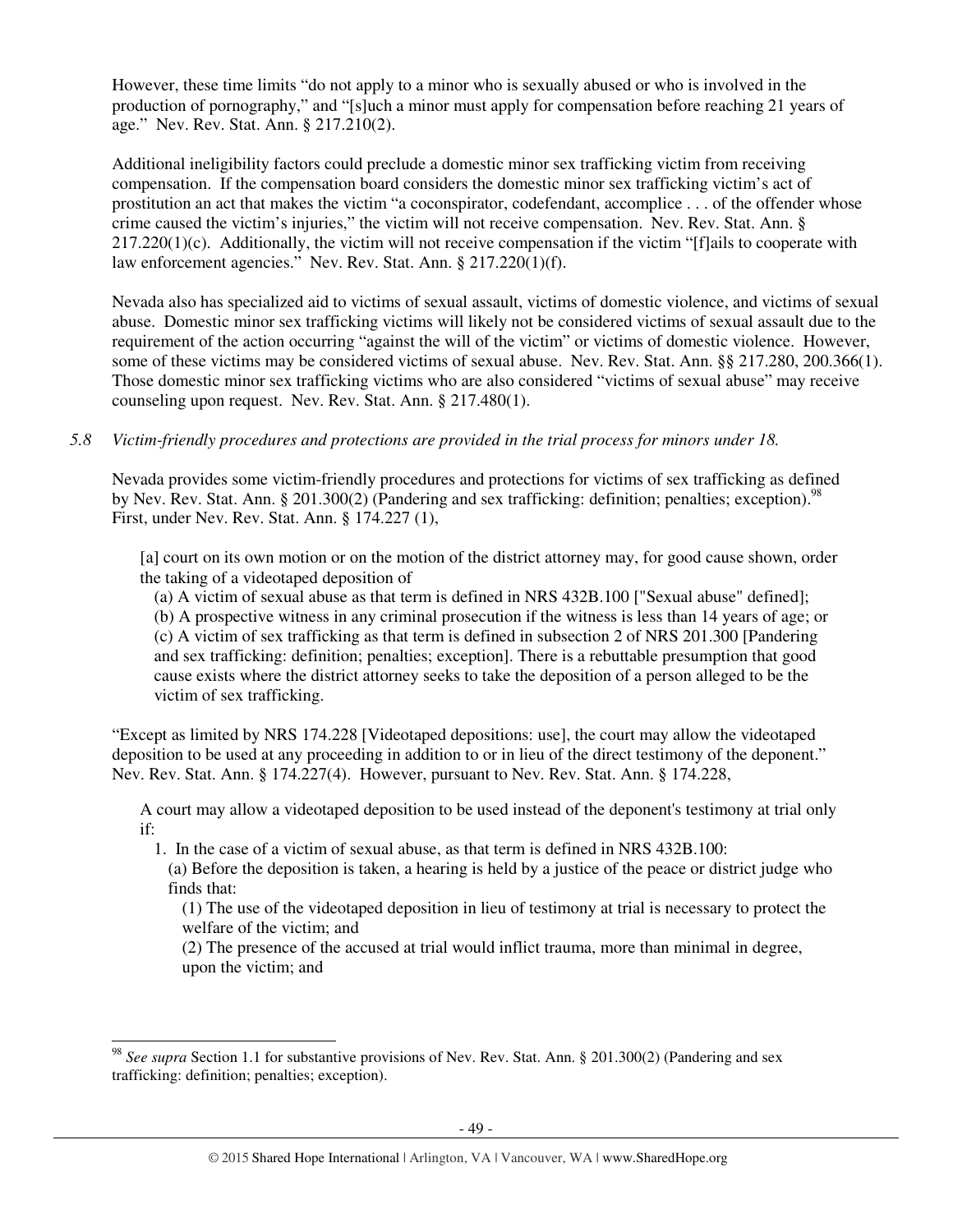(b) At the time a party seeks to use the deposition, the court determines that the conditions set forth in subparagraphs (1) and (2) of paragraph (a) continue to exist. The court may hold a hearing before the use of the deposition to make its determination.

2. In the case of a victim of sex trafficking as that term is defined in subsection 2 of NRS 201.300 (Pandering and sex trafficking: definition; penalties; exception):

(a) Before the deposition is taken, a hearing is held by a justice of the peace or district judge and the justice or judge finds that cause exists pursuant to paragraph (c) of subsection 1 of NRS 174.227; and

(b) Before allowing the videotaped deposition to be used at trial, the court finds that the victim is unavailable as a witness.

3. In all cases:

(a) A justice of the peace or district judge presides over the taking of the deposition;

(b) The accused is able to hear and see the proceedings;

(c) The accused is represented by counsel who, if physically separated from the accused, is able to communicate orally with the accused by electronic means;

(d) The accused is given an adequate opportunity to cross- examine the deponent subject to the protection of the deponent deemed necessary by the court; and

(e) The deponent testifies under oath.

Victims of human trafficking can apply for an issuance of a fictitious address, pursuant to Nev. Rev. Stat. Ann. § 217.462<sup>99</sup> which states, "An adult person, a parent or guardian acting on behalf of a child, or a guardian acting on behalf of an incompetent person may apply to the Attorney General to have a fictitious address designated by the Attorney General serve as the address of the adult, child or incompetent person." Nev. Rev. Stat. Ann. § 217.400(7) defines "victim of human trafficking" as

a person who is a victim of:

-

(a) Involuntary servitude as set forth in NRS 200.463 [Involuntary servitude; penalties] or 200.464 [Recruiting, enticing, harboring, transporting, providing or obtaining another person to be held in involuntary servitude; benefiting from another person being held in involuntary servitude; penalty]. (b) A violation of any provision of NRS 200.465 [Assuming rights of ownership over another person; purchase or sale of person; penalty].

(c) Trafficking in persons in violation of any provision of NRS 200.467 [Trafficking in persons for financial gain; penalties] or 200.468 [Trafficking in persons for illegal purposes; penalty]. (d) Sex trafficking in violation of any provision of NRS 201.300 [Pandering and sex trafficking: definition; penalties; exception].

(e) A violation of NRS 201.320 [Living from earnings of prostitute; penalty]."

Furthermore, under Nev. Rev. Stat. Ann. § 217.468(2),

The Attorney General shall not cancel the fictitious address of a participant if, before the fictitious address of the participant is cancelled, the participant shows to the satisfaction of the Attorney General that the participant remains in imminent danger of becoming a victim of domestic violence, human trafficking, sexual assault or stalking.

There are situations when a domestic minor sex trafficking victim will not be afforded the protections of Nevada's rape shield laws. Pursuant to Nev. Rev. Stat. Ann. § 50.090 (Evidence of previous sexual conduct of victim of sexual assault or statutory sexual seduction inadmissible to challenge victim's credibility; exceptions), the protections only apply to "any prosecution for sexual assault or statutory

 $99$  The text of Nev. Rev. Stat. Ann. § 217.462 included here and elsewhere in this report includes amendments made by the enactment of Assembly Bill 60 during the 2015 Regular Session of the 78th Nevada Legislature (effective May 27, 2015).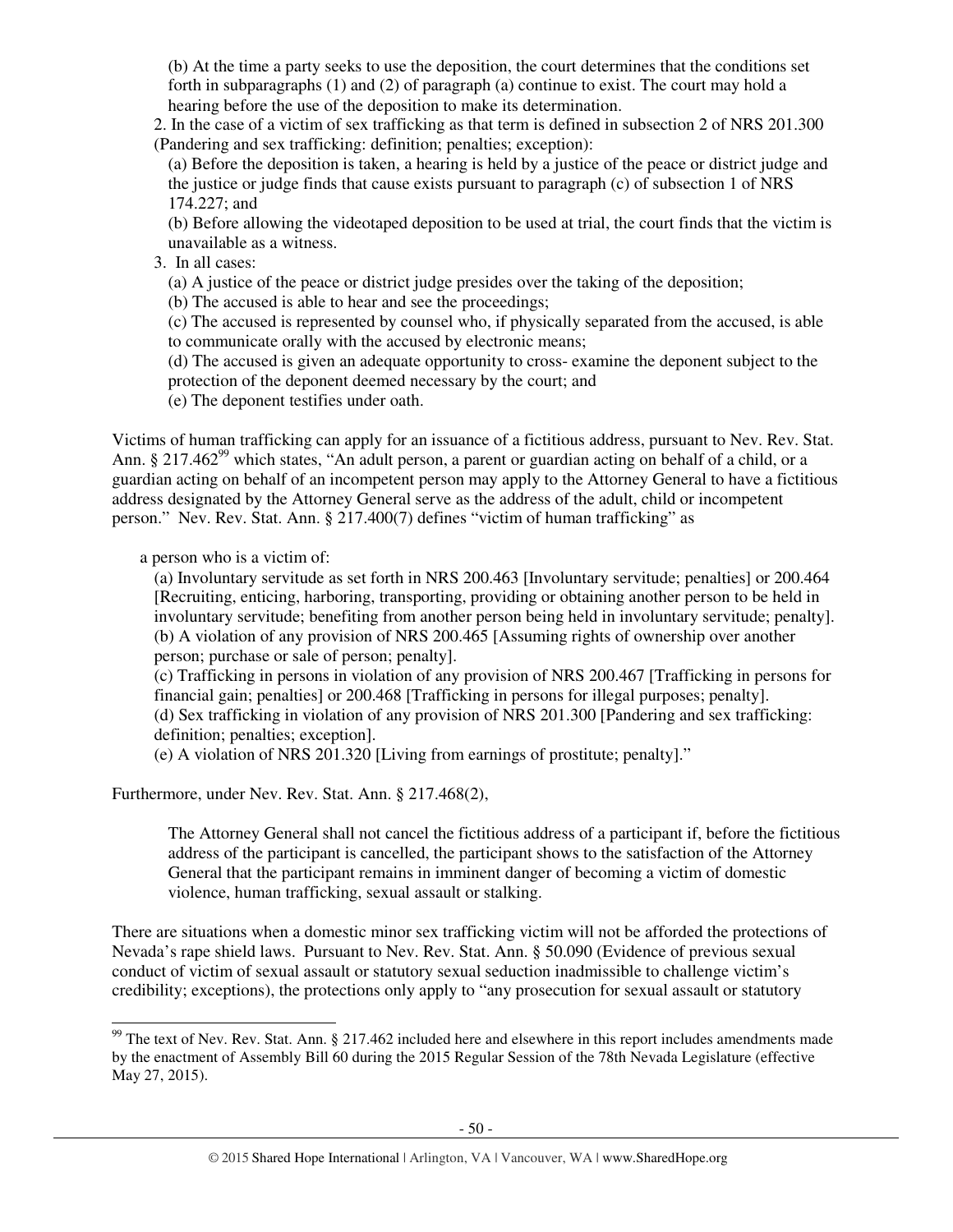sexual seduction or for attempt to commit or conspiracy to commit either crime . . . ." Similarly, the protections in Nev. Rev. Stat. Ann. § 48.069 (Previous sexual conduct of victim of sexual assault: Procedure for admission of evidence to prove victim's consent) only apply to a "prosecution for sexual assault or for attempt to commit or conspiracy to commit a sexual assault."

Pursuant to Nev. Rev. Stat. Ann. § 128.091 (Evidence of previous sexual conduct inadmissible to challenge child's credibility; exceptions) ,

In any proceeding held pursuant to this chapter 432B of NRS [Protection Of Children From Abuse And Neglect], a party may not present evidence of any previous sexual conduct of a child to challenge the child's credibility as a witness unless the attorney for the child has first presented evidence or the child has testified concerning such conduct, or the absence of such conduct, on direct examination by the district attorney or the attorney for the child, in which case the scope of the cross-examination of the child or rebuttal must be limited to the evidence presented by the child's attorney or the child.

Child witnesses, defined as "a child under the age of 14 years who has been or will be called to testify in a proceeding," may testify via an "alternative method." Nev. Rev. Stat. Ann. §§ 50.530, 50.560, 50.520. Pursuant to Nev. Rev. Stat. Ann. § 50.520 ("Alternative method" defined),

"Alternative method" means a method by which a child witness testifies which does not include all of the following:

1. Having the child testify in person in an open forum;

2. Having the child testify in the presence and full view of the finder of fact and presiding officer; and

3. Allowing all of the parties to be present, to participate and to view and be viewed by the child.

A child witness is allowed to testify via an alternative method in a criminal proceeding only if the court "finds by clear and convincing evidence that the child would suffer serious emotional trauma that would substantially impair the child's ability to communicate with the finder of fact" either due to "testifyling] in the open forum" of the court or "be[ing] confronted face-to-face by the defendant." Nev. Rev. Stat. Ann. § 50.580(1)(a), (b). Pursuant to Nev. Rev. Stat. Ann. § 50.590 (Factors for determining whether to permit alternative method), the court will consider the following factors when determining whether to allow a child to testify by an alternative method:

1. [Whether] [a]lternative methods [are] reasonably available;

2. [Whether there are] [a]vailable means for protecting the interests of or reducing emotional trauma

to the child without resorting to an alternative method;

- 3. The nature of the case;
- 4. The relative rights of the parties;
- 5. The importance of the proposed testimony of the child;

6. The nature and degree of emotional trauma that the child may suffer if an alternative method is not used; and

7. Any other relevant factor.

Pursuant to Nev. Rev. Stat. Ann. § 51.385(1), (2) (Admissibility; notice of unavailability or inability of child to testify),

1. In addition to any other provision for admissibility made by statute or rule of court, a statement made by a child under the age of 10 years describing any act of sexual conduct performed with or on the child or any act of physical abuse of the child is admissible in a criminal proceeding regarding that act of sexual conduct or physical abuse if: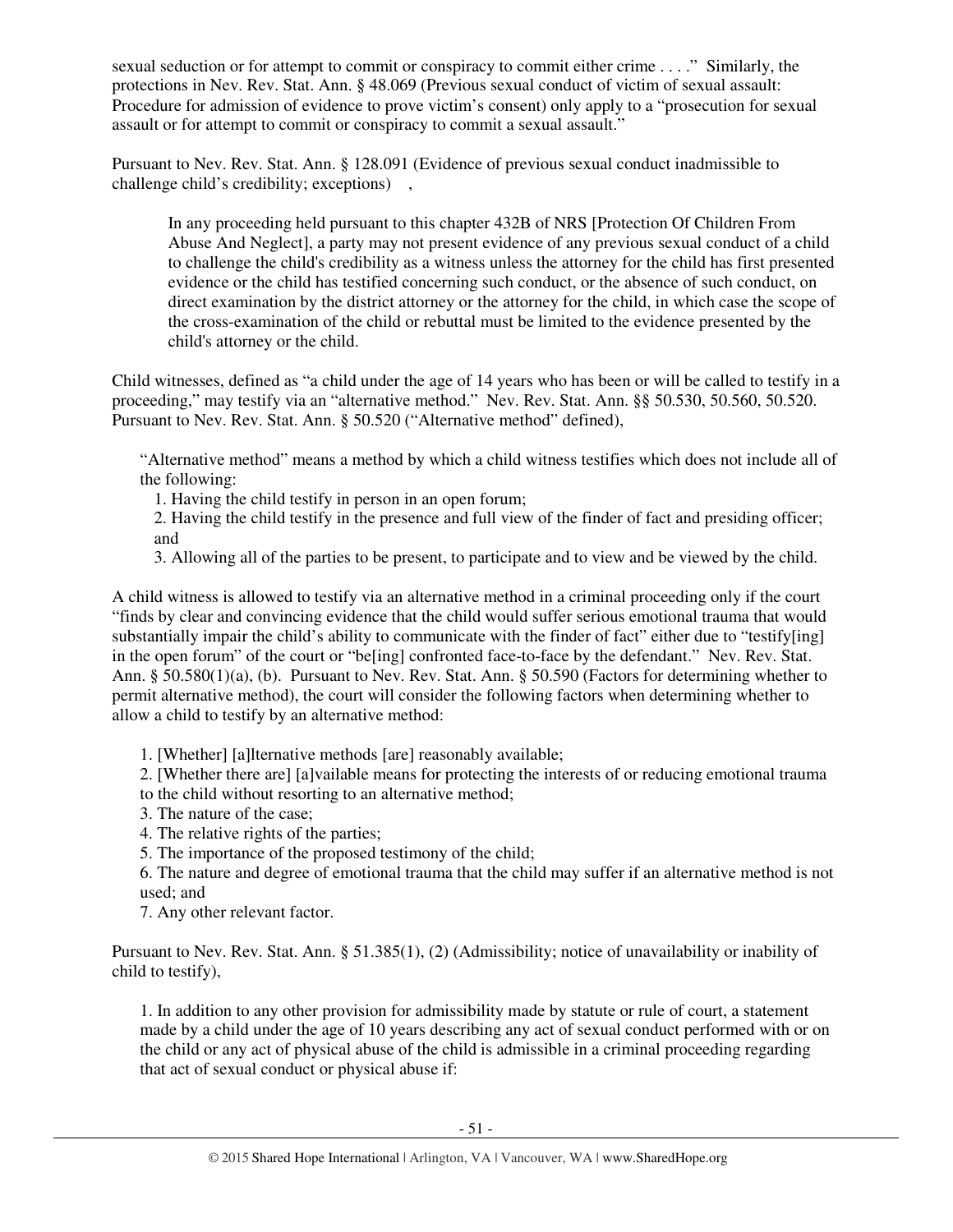(a) The court finds, in a hearing out of the presence of the jury, that the time, content and circumstances of the statement provide sufficient circumstantial guarantees of trustworthiness; and (b) The child testifies at the proceeding or is unavailable or unable to testify.

2. In determining the trustworthiness of a statement, the court shall consider, without limitation, whether:

- (a) The statement was spontaneous;
- (b) The child was subjected to repetitive questioning;
- (c) The child had a motive to fabricate;
- (d) The child used terminology unexpected of a child of similar age; and
- (e) The child was in a stable mental state.

Within the chapter on Sexual Assault and Seduction, additional protections are provided for victims<sup>100</sup> of Nev. Rev. Stat. Ann. § 200.366 (Sexual assault: Definitions; penalties), Nev. Rev. Stat. Ann. § 200.368 (Statutory sexual seduction: Penalties), and sex trafficking under Nev. Rev. Stat. Ann. § 201.300 (Pandering and sex trafficking: definition; penalties; exception). Specifically, the information in records or reports and the identities of sexual assault and sexual seduction victims are kept confidential, including through the use of pseudonyms on their files. Nev. Rev. Stat. Ann. §§ 200.3771 (Victims of certain sexual offenses: confidentiality or records and reports that reveal identity; when disclosure permitted; penalty), 200.3772 (Victims of certain sexual offenses: procedure for substituting pseudonym for name on files, records and reports; actual identity confidential; when disclosure required; immunity for unintentional disclosure), 200.3773 (Victims of certain sexual offenses: public officer or employee prohibited from disclosing identity; exceptions; penalty).<sup>101</sup>

<sup>101</sup> Nev. Rev. Stat. Ann. § 200.377 states,

The Legislature finds and declares that:

1. This State has a compelling interest in assuring that the victim of a sexual offense . . . or sex trafficking: (a) Reports the sexual offense . . . or sex trafficking to the appropriate authorities;

(b) Cooperates in the investigation and prosecution of the sexual offense . . . or sex trafficking; and (c) Testifies at the criminal trial of the person charged with committing the sexual offense . . . or sex trafficking.

2. The fear of public identification and invasion of privacy are fundamental concerns for the victims of sexual offenses, offenses involving a pupil or sex trafficking. If these concerns are not addressed and the victims are left unprotected, the victims may refrain from reporting and prosecuting sexual offenses, offenses involving a pupil or sex trafficking.

3. A victim of a sexual offense . . . or sex trafficking may be harassed, intimidated and psychologically harmed by a public report that identifies the victim. A sexual offense . . . or sex trafficking is, in many ways, a unique, distinctive and intrusive personal trauma. The consequences of identification are often additional psychological trauma and the public disclosure of private personal experiences.

5. The public has no overriding need to know the individual identity of the victim of a sexual offense, an . . . or sex trafficking.

6. The purpose of NRS 200.3771 to 200.3774, inclusive, is to protect the victims of sexual offenses, offenses involving a pupil or sex trafficking from harassment, intimidation, psychological trauma and the unwarranted invasion of their privacy by prohibiting the disclosure of their identities to the public.

<sup>-</sup><sup>100</sup> Pursuant to Nev. Rev. Stat. Ann. § 200.364(3), (4), (7), "[a]s used in NRS 200.364 to 200.3784, inclusive, ... "[v]ictim" means a person who is a victim of a sexual offense . . . or sex trafficking" where "sexual offense" means either sexual assault pursuant to Nev. Rev. Stat. Ann. § 200.366 or statutory sexual seduction pursuant to Nev. Rev. Stat. Ann. § 200.368, and "'[s]ex trafficking' means a violation of subsection 2 of NRS 201.300 (Pandering and sex trafficking: definition; penalties; exception)."

<sup>4.</sup> Recent public criminal trials have focused attention on these issues and have dramatized the need for basic protections for the victims of sexual offenses, offenses involving a pupil or sex trafficking.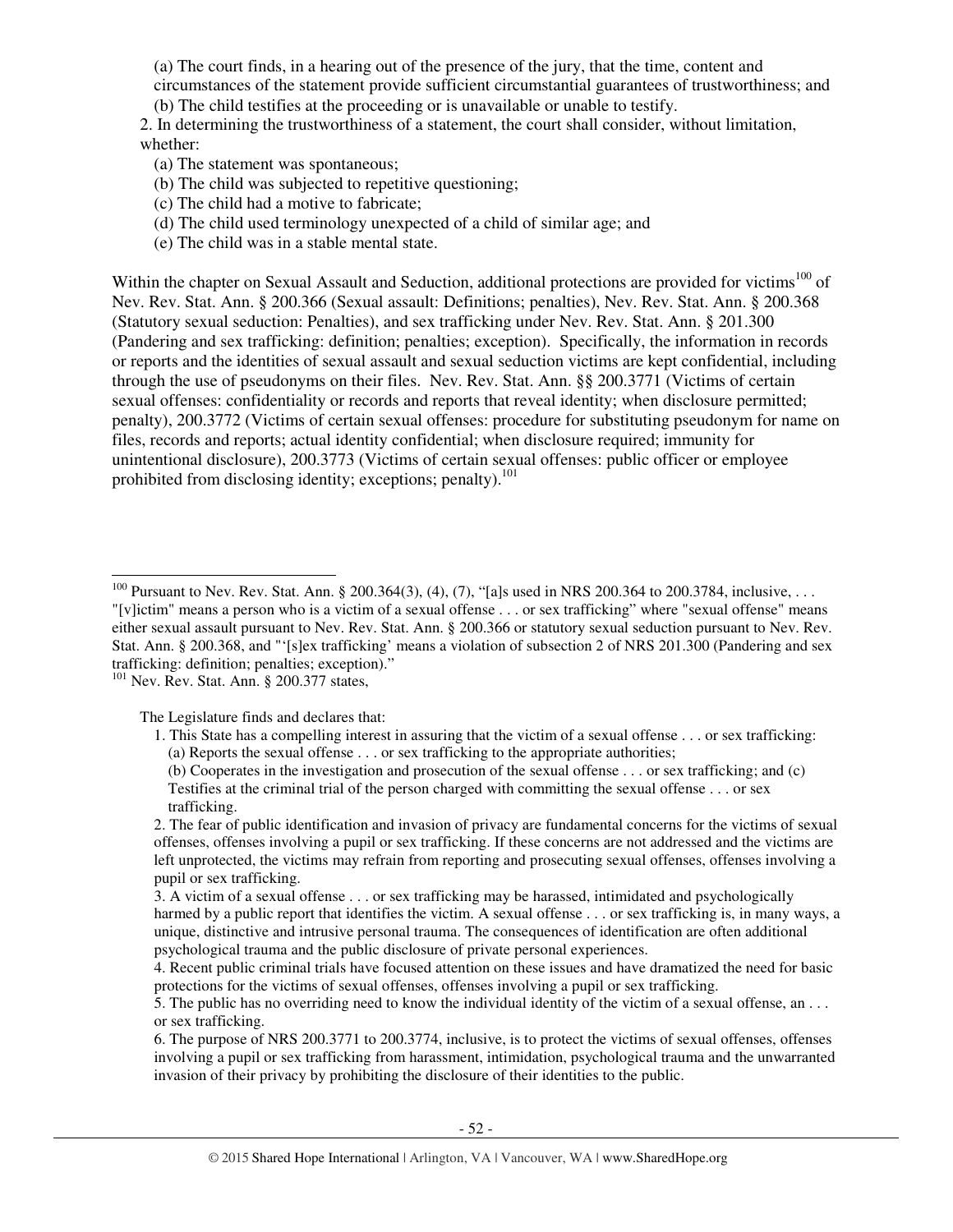Nev. Rev. Stat. Ann. Chapter 201 (Crimes against public decency and good morals) allows expert testimony regarding the grooming of child victims in prosecutions for pandering or sex trafficking pursuant to NRS  $201.300$ .<sup>102</sup>

1.The prostitution subculture, including, without limitation, the effect of physical, emotional or mental abuse on the beliefs, behavior and perception of the alleged victim of the pandering or sex trafficking that is offered by the prosecution or defense is admissible for any relevant purpose, including, without limitation, to demonstrate:

(a) The dynamics of and the manipulation and psychological control measures used in the relationship between a prostitute and a person who engages in pandering or sex trafficking in violation of NRS 201.300; and

(b) The normal behavior and language used in the prostitution subculture.

2.The effect of pandering or sex trafficking may not be offered against a defendant pursuant to subsection 1 to prove the occurrence of an act which forms the basis of a criminal charge against the defendant.

Under Nev. Rev. Stat. Ann. § 171.196(6)<sup>103</sup> (Preliminary examination: Waiver; time for conducting; postponement; introduction of evidence and cross-examination of witnesses by defendant) and under Nev. Rev. Stat. Ann. § 172.135(2)<sup>104</sup> (Evidence receivable before grand jury) hearsay statements are allowed in preliminary examinations and before grand juries from alleged victims of sexual offenses, pursuant to Nev. Rev. Stat. Ann § 179D.097 ("Sexual offense" defined ) who are under the age of 16 or from alleged child abuse victims, pursuant to Nev. Rev. Stat. Ann § 200.508 (Abuse, neglect or endangerment of child: Penalties; definitions) under the age of 16.

Nev. Rev. Stat. Ann. Chapter 50 (Witnesses) provides that "a court may not order the victim of or a witness to the sexual offense to take or submit to a psychological or psychiatric examination."<sup>105</sup>

 $105$  Enacted Assembly Bill 49. Sec. 24(6) provides,

. . .

-

As used in this section, "sexual offense" includes, without limitation:

(a) Sexual assault pursuant to NRS 200.366;

(b) Statutory sexual seduction pursuant to NRS 200.368;

. . . (d) Abuse of a child pursuant to NRS 200.508, if the abuse involved sexual abuse or sexual exploitation;

(e) An offense involving pornography and a minor pursuant to NRS 200.710 to 200.730, inclusive;

. . . (h) Indecent or obscene exposure pursuant to NRS 201.220;

(i) Lewdness with a child pursuant to NRS 201.230;

(m) Luring a child or a person with mental illness pursuant to NRS 201.560;

(n) An offense that is found to be sexually motivated pursuant to NRS 175.547 or 207.193;

(o) Pandering of a child pursuant to NRS 201.300;

(p) Any other offense that has an element involving a sexual act or sexual conduct with another person; or

<sup>&</sup>lt;sup>102</sup> The text of Nev. Rev. Stat. Ann. § 201.300 included here and elsewhere in this report includes amendments made by the enactment of Assembly Bill 49, Sec. 12 during the 2015 Regular Session of the 78th Nevada Legislature (effective October 1, 2015).

<sup>&</sup>lt;sup>103</sup> The text of Nev. Rev. Stat. Ann. § 171.196 included here and elsewhere in this report includes amendments made by the enactment of Assembly Bill 193, during the 2015 Regular Session of the 78th Nevada Legislature (effective October 1, 2015).

<sup>&</sup>lt;sup>104</sup> The text of Nev. Rev. Stat. Ann. 172.135 included here and elsewhere in this report includes amendments made by the enactment of Assembly Bill 193, during the 2015 Regular Session of the 78th Nevada Legislature (effective October 1, 2015).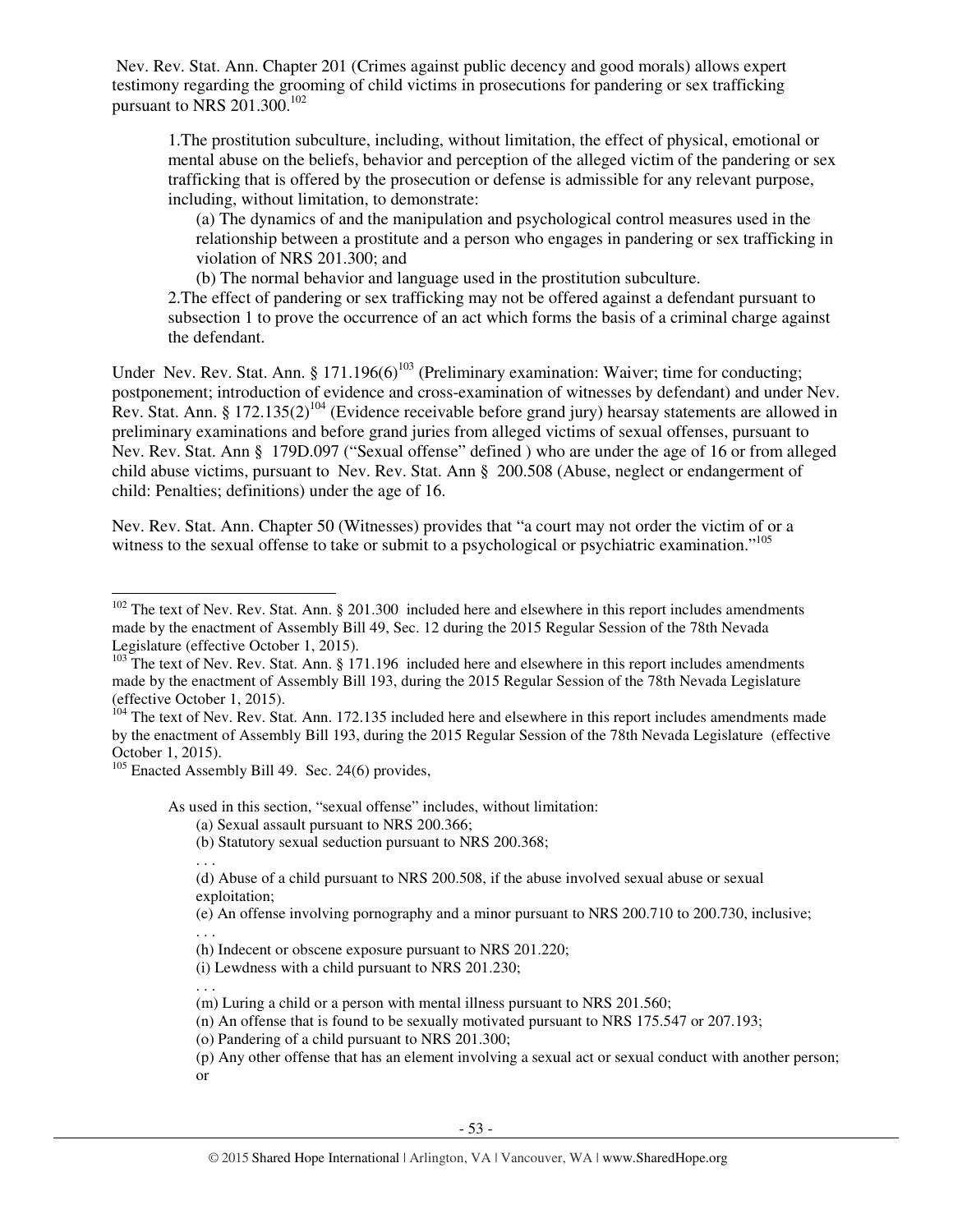Enacted Assembly Bill 8 disallows placing a child in restraints during a trial unless the judge determines that they are necessary to prevent the child from "(a) Inflicting physical harm on himself or herself or another person; or (b) Escaping from the courtroom."<sup>106</sup>

*5.9 Expungement or sealing of juvenile delinquency records resulting from arrests or adjudications for prostitution-related offenses committed as a result of, or in the course of, the commercial sexual exploitation of a minor is available within a reasonable time after turning 18.<sup>107</sup>*

Unless the child falls under the exception in Nev. Rev. Stat. Ann. § 62H.150,<sup>108</sup> once a child reaches 21 years old, "all records relating to the child must be sealed automatically." Nev. Rev. Stat. Ann. § 62H.140. If the child is less than 21, a child or a "child's probation or parole officer on behalf of the child" may petition to seal records "(a) not earlier than 3 years after the childwas last adjudicated in need of supervision, adjudicated delinquent, or placed under the supervision of the juvenile court pursuant to NRS 62C.230 [Court referral for informal supervision or court supervision pursuant to supervision and consent decree; effect of successful completion of supervision and consent decree]; and (b) If, at the time the petition is filed, the child does not have any delinquent or criminal charges pending." Nev. Rev. Stat. Ann. § 62H.130(1).<sup>109</sup> After a hearing on the petition, the court "may enter an order sealing all records relating to the child if the child is less than 18 years of age" and "the juvenile court shall enter an order sealing all records relating to the child if the child is 18 years of age or older, provided that the juvenile court finds that: during the applicable 3 year period, the child has not been convicted of a felony or of any misdemeanor involving moral turpitude and the child has been rehabilitated to the satisfaction of the juvenile court." Nev. Rev. Stat. Ann. § 62H.130(4).

*5.10 Victim restitution and civil remedies for victims of domestic minor sex trafficking or commercial sexual exploitation of children (CSEC) are authorized by law.* 

A court must consider restitution in all cases, and is required to order it where appropriate. Nev. Rev. Stat. Ann. § 176.033(1)(c). Specifically, "If a sentence of imprisonment is required or permitted by statute, the court shall: . . . . [i]f restitution is appropriate, set an amount for each victim of the offense . . .

(q) Any attempt or conspiracy to commit an offense listed in this subsection.

A. B. 49, 78th Leg., Reg. Sess., (Nev. 2015) (effective October 1, 2015).

<sup>106</sup> *See supra* note 2, Enacted Assembly Bill 8 at Section 3.5.

-

(b) The participation  $\dots$  in the offense was the result of  $\dots$  having been a victim of:

(1) Trafficking in persons as described in the Trafficking Victims Protection Act of 2000, 22 U.S.C. §§ 7101 et seq.; or

(2) Involuntary servitude as described in NRS 200.463 [Involuntary servitude; penalties] or 200.4631 [Involuntary servitude of minors; penalties]; and

(c) The defendant makes a motion under this subsection with due diligence after the defendant has ceased being a victim of trafficking or involuntary servitude or has sought services for victims of such trafficking or involuntary servitude.

<sup>109</sup> The text of Nev. Rev. Stat. Ann. § 62H.130 included here and elsewhere in this report includes amendments made by the enactment of Assembly Bill 113 during the 2015 Regular Session of the 78th Nevada Legislature (effective October 1, 2015).

<sup>&</sup>lt;sup>107</sup> For adults, Nev. Rev. Stat. Ann. § 176.515(5) (Court may grant new trial or motion to vacate judgment in certain circumstances) allows the court to vacate prostitution , trespassing, or loitering convictions of trafficking victims if ,

The text of Nev. Rev. Stat. Ann. § 176.515 included here and elsewhere in this report includes amendments made by the enactment of Assembly Bill 108 during the 2015 Regular Session of the 78th Nevada Legislature (effective October 1, 2015).

 $108$  A child's records may not be sealed until the child is 30 years old if the child committed a sexual assault, battery with intent to commit sexual assault, or lewdness with a child. Nev. Rev. Stat. 62H.150.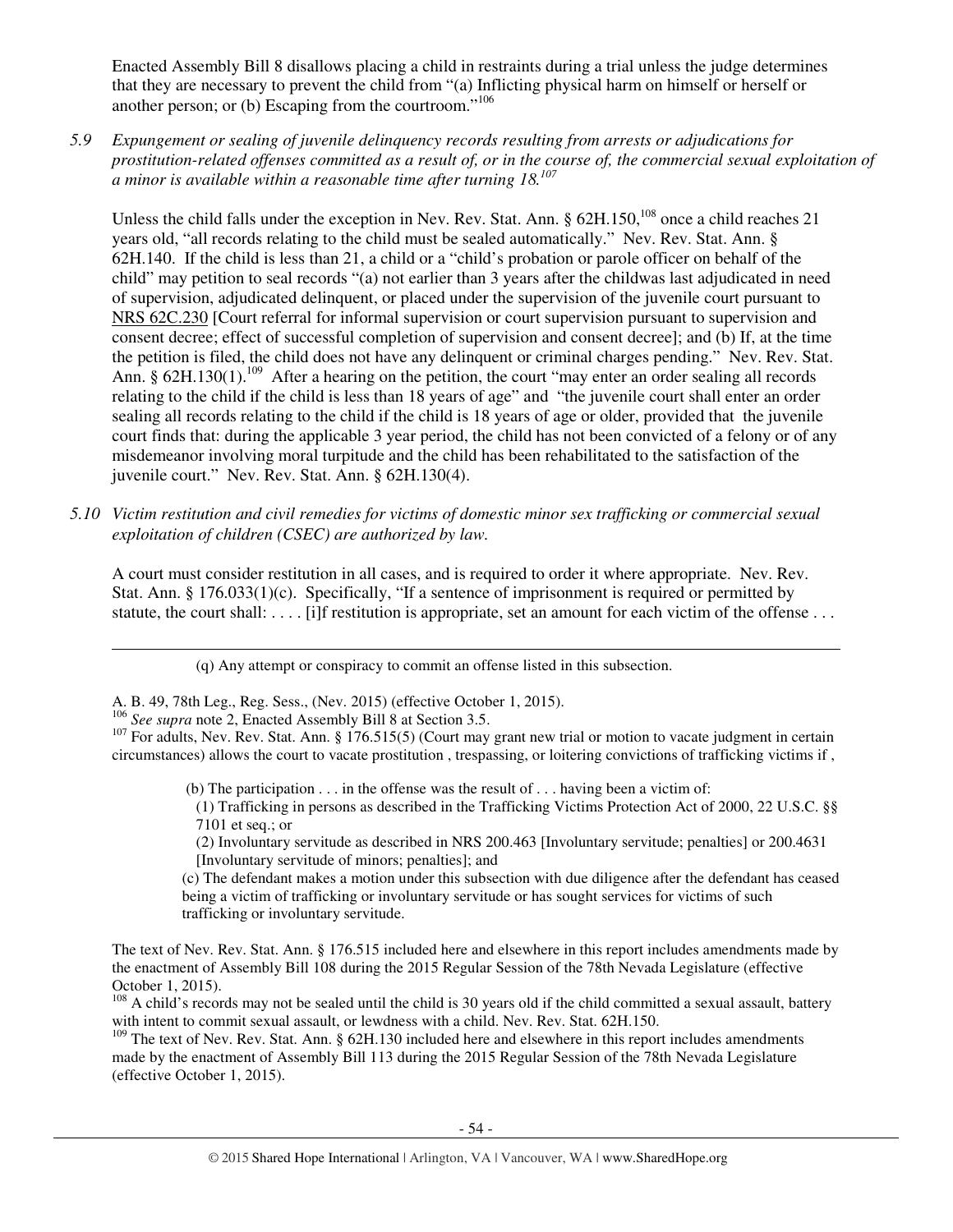." Nev. Rev. Stat. Ann. § 176.033(1)(c). Additionally, "The court shall order as a condition of probation or suspension of sentence, in appropriate circumstances, that the defendant makes full or partial restitution to the person or persons named in the order, at the times and in the amounts specified in the order unless the court finds that restitution is impracticable." Nev. Rev. Stat. Ann. § 176A.430(1).

Specifically, pursuant to Nev. Rev. Stat. Ann. § 201.325 (Power of court to order restitution), a court may order convicted buyers, traffickers, and/or facilitators to pay restitution to victims of Nev. Rev. Stat. Ann. §§ 201.300 (Pandering and sex trafficking: definition; penalties; exception) or 201.320 (Living from earnings of prostitute; penalty), in addition to any other penalty. Nev. Rev. Stat. Ann. § 201.325(2) further provides,

[r]estitution ordered pursuant to this section may include, without limitation:

(a) The cost of medical and psychological treatment, including, without limitation, physical and occupational therapy and rehabilitation;

(b) The cost of transportation, temporary housing and child care;

(c) The return of property, the cost of repairing damaged property or the full value of the property if it is destroyed or damaged beyond repair;

(d) Expenses incurred by a victim in relocating away from the defendant or his or her associates, if the expenses are verified by law enforcement to be necessary for the personal safety of the victim;

(e) The cost of repatriation of the victim to his or her home country, if applicable; and

(f) Any and all other losses suffered by the victim as a result of the violation of any provision of [Nev. Rev. Stat. Ann. §§ 201.300 (Pandering and sex trafficking: definition; penalties; exception) or 201.320 (Living from earnings of prostitute; penalty)].

Pursuant to Nev. Rev. Stat. Ann. § 41.1399 (Action by victim of human trafficking; venue; damages and other relief; attorney's fees and costs; statute of limitations; joinder of parties; limitation on defenses), "[a]ny person who is a victim of human trafficking<sup>110</sup> may bring a civil action against any person who caused, was responsible for or profited from the human trafficking."<sup>111</sup> Nev. Rev. Stat. Ann. § 41.1399 (10)(b) states, "It is not necessary that the defendant be investigated, arrested, prosecuted or convicted for a violation of any provision of NRS 200.463 to 200.468, inclusive, 201.300 [Pandering and sex trafficking: definition; penalties; exception] or 201.320 [Living from earnings of prostitute; penalty], or 18 U.S.C. Section 1589 [Forced labor], 1590 [Trafficking with respect to peonage, slavery, involuntary servitude, or forced labor] or 1591 [Sex trafficking of children or by force, fraud, or coercion] to be found liable in an action brought under this section."

Under Nev. Rev. Stat. Ann. § 41.1399 (3), "[t]he court may award such injunctive relief as the court deems appropriate." Furthermore, a victim who prevails in an action brought under Nev. Rev. Stat. Ann. § 41.1399, "may recover actual damages, compensatory damages, punitive damages or any other appropriate relief." Nev. Rev. Stat. Ann. § 41.1399 (4). In addition, if a victim recovers actual damages, the court may also award attorney's fees and costs or, when the defendant's act were willful and malicious, treble damages to the plaintiff. Nev. Rev. Stat. Ann. § 41.1399 (4).

Minor victims, under the age of 16, who "appeared in any film, photograph or other visual presentation engaging in sexual conduct and who suffered personal or psychological injury as a result," also have a civil cause of action. Nev. Rev. Stat. Ann. § 41.1396(1). Pursuant to Nev. Rev. Stat. Ann. § 41.1396(1)

<sup>-</sup><sup>110</sup> Pursuant to Nev. Rev. Stat. Ann. § 41.1399(10)(a), "a victim of human trafficking is a person against whom a violation of any provision of NRS 200.463 to 200.468, inclusive [Involuntary servitude; purchase or sale of person; trafficking in persons], 201.300 [Pandering and sex trafficking: definition; penalties; exception] or 201.320 [Living from earnings of prostitute; penalty], or 18 U.S.C. Section 1589 [Forced Labor], 1590 [Trafficking with respect to peonage, slavery, involuntary servitude, or forced labor] or 1591 [Sex trafficking of children or by force, fraud, or coercion] has been committed."

<sup>&</sup>lt;sup>111</sup> Under Nev. Rev. Stat. Ann. § 41.1399(9), "[t]he consent of a victim is not a defense to a cause of action brought under this section."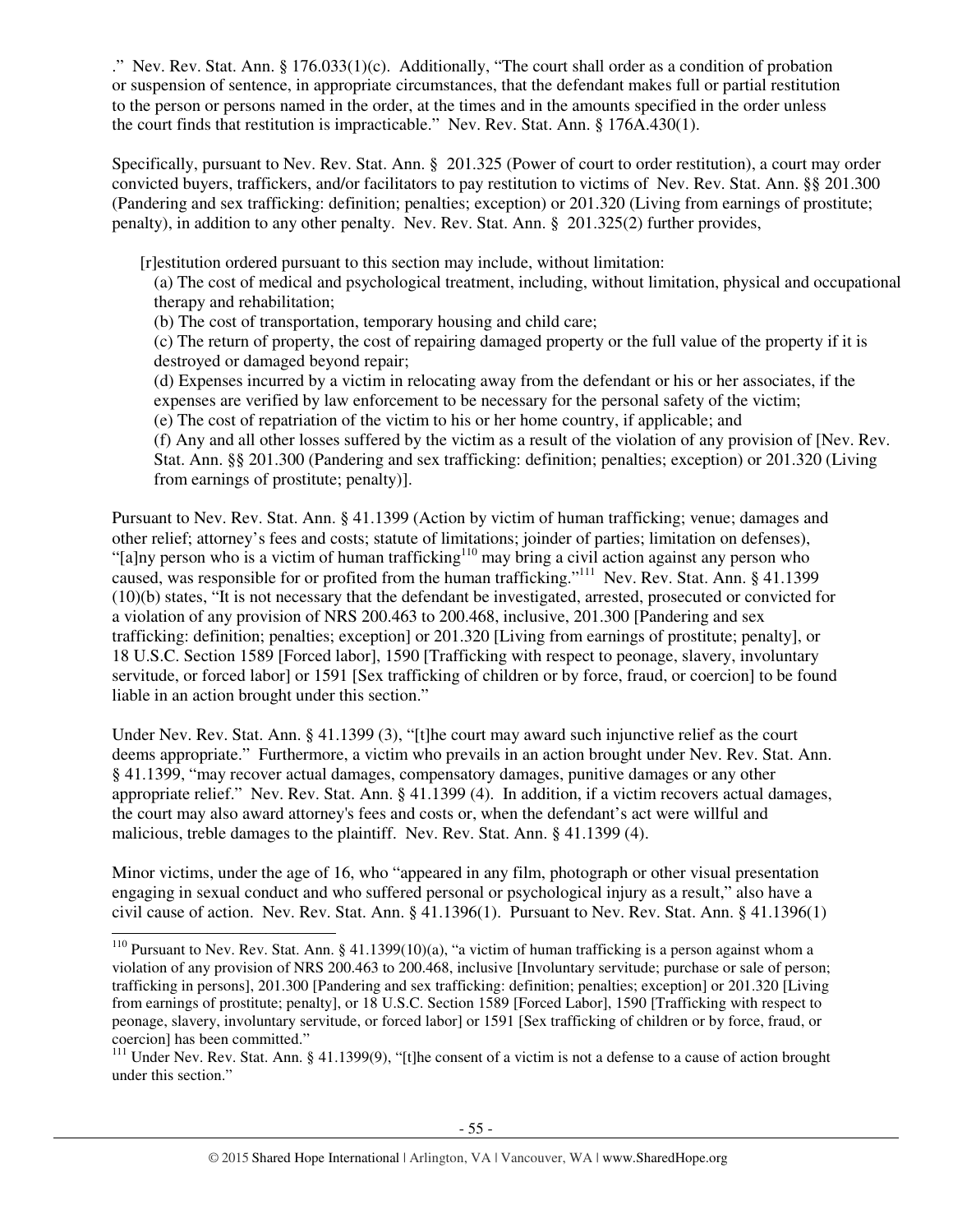(Action for damages for injury suffered by victim of pornography involving minors; presumed statutory damages; attorney's fees and costs; protection of victim's identity; limitation on defenses),

1. Any person who, while under the age of 16 years, appeared in any film, photograph or other visual presentation engaging in sexual conduct and who suffered personal or psychological injury as a result may bring an action against any person who, while over the age of 18 years, knowingly and willfully:

- (a) Promoted the film, photograph or other visual presentation;
- (b) Possessed the film, photograph or other visual presentation; or

(c) Used the Internet to control the film, photograph or other visual presentation, with the specific intent to view the film, photograph or other visual presentation.

In this civil action, a successful plaintiff is entitled to "recover the plaintiff's actual damages, which shall be deemed to be at least \$150,000, plus attorney's fees and costs." Nev. Rev. Stat. Ann. § 41.1396(2).

### *5.11 Statutes of limitations for civil and criminal actions for child sex trafficking or commercial sexual exploitation of children (CSEC) offenses are eliminated or lengthened sufficiently to allow prosecutors and victims a realistic opportunity to pursue criminal action and legal remedies.*

In Nevada, most felonies have a 3 year statute of limitations.<sup>112</sup> Nev. Rev. Stat. Ann. § 171.085(2). However, certain enumerated felonies, including sex trafficking, have a four year statute of limitations. Nev. Rev. Stat. Ann. § § 171.085(1). Gross misdemeanors generally have a two year statute of limitations, and misdemeanors have a 1 year statute of limitations. Nev. Rev. Stat. Ann. § 171.090. If a sexual assault victim or victim of sex trafficking files a written report with a law enforcement officer during the statute of limitation period,  $113$  then the statute of limitations is eliminated for that case, and an offender may be charged at any time. Nev. Rev. Stat. Ann. § 171.083(1). Similarly, if a kidnapping victim files a written report with a law enforcement officer, the statute of limitations is extended for 5 years. Nev. Rev. Stat. Ann. § 171.084(1). The statute of limitations is also extended if the crime is "committed in a secret manner." Nev. Rev. Stat. Ann. § 171.095(1). Pursuant to Nev. Rev. Stat. Ann. § 171.095(1)(b) (Limitations for offenses committed in secret manner and offenses constituting sexual abuse of child),

(b) An indictment must be found, or an information or complaint filed, for any offense constituting sexual abuse of a child, as defined in NRS  $432B.100^{114}$  or sex trafficking of a child as defined in NRS 201.300 [Pandering and sex trafficking: definition; penalties; exception], before the victim is:

(1) Thirty-six years old if the victim discovers or reasonably should have discovered that he or she was a victim of the sexual abuse or sex trafficking by the date on which the victim reaches that age; or (2) Forty-three years old if the victim does not discover and reasonably should not have discovered that he or she was a victim of the sexual abuse or sex trafficking by the date on which the victim reaches 36 years of age.

For a civil action brought by victims of human trafficking under Nev. Rev. Stat. Ann. § 41.1399, the statute of limitations does not commence until:

(a) The plaintiff discovers or reasonably should have discovered that he or she is a victim of human trafficking and that the defendant caused, was responsible for or profited from the human trafficking;

l

 $112$  Only acts of murder and terrorism automatically eliminate the statute of limitations. Nev. Rev. Stat. Ann. § 171.080.

<sup>&</sup>lt;sup>113</sup> Pursuant to Nev. Rev. Stat. Ann. § 171.085(2), the statute of limitations for sexual assault is 20 years. The text of Nev. Rev. Stat. Ann. § 171.085 included here and elsewhere in this report includes amendments made by the enactment of Senate Bill 212 during the 2015 Regular Session of the 78th Nevada Legislature (effective July 1, 2015).

<sup>114</sup> *See supra* note 79.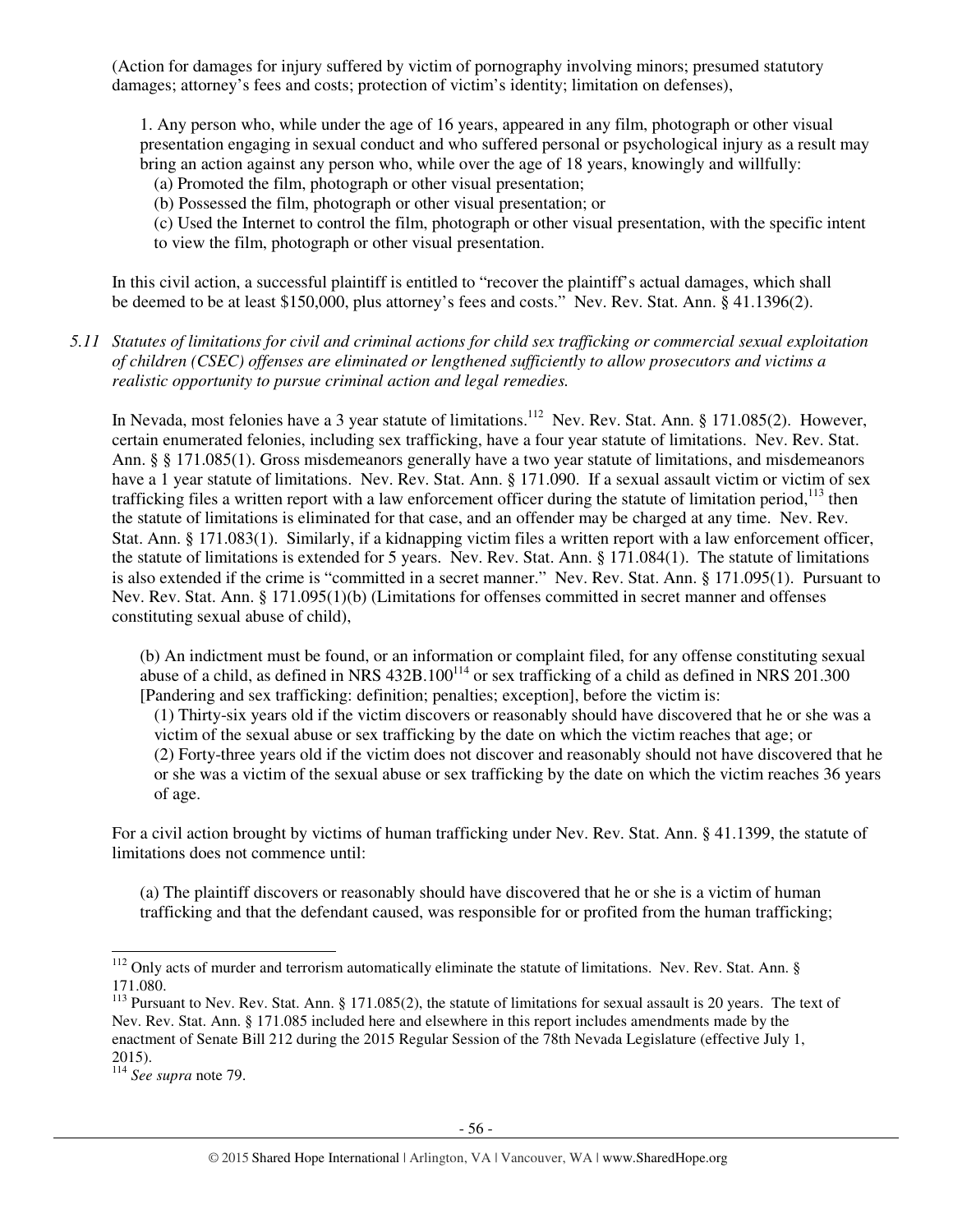(b) The plaintiff reaches 18 years of age; or

(c) If the injury to the plaintiff results from two or more acts relating to the human trafficking, the final act in the series of acts has occurred, whichever is later.

Nev. Rev. Stat. Ann. § 41.1399 (5). Furthermore, the statute of limitations "is tolled for any period during which the plaintiff was under a disability" which is when "the plaintiff is insane, a person with an intellectual disability, mentally incompetent or in a medically comatose or vegetative state." Nev. Rev. Stat. Ann. § 41.13991(6). Additionally, Nev. Rev. Stat. Ann. § 41.13991(7) provides,

[a] defendant in an action brought under this section is estopped from asserting that the action was not brought within the statute of limitations if the defendant, or any person acting on behalf of the defendant, has induced the plaintiff to delay bringing an action under this section by subjecting the plaintiff to duress, threats, intimidation, manipulation or fraud or any other conduct inducing the plaintiff to delay bringing an action under this section.

For civil actions, a plaintiff must generally bring within 3 years "[a]n action upon a liability created by statute, other than a penalty or forfeiture." Nev. Rev. Stat. Ann. § 11.190(3)(a). Actions for injuries to a person must generally be brought within 2 years, except as provided in Nev. Rev. Stat. Ann. § 11.215. Nev. Rev. Stat. Ann.  $§$  11.190(4)(e). The statute of limitations will not begin running until the plaintiff reaches the age of 18. Nev. Rev. Stat. Ann. § 11.250(1). Pursuant to Nev. Rev. Stat. Ann. § 11.215 (Actions for damages for injury arising from sexual abuse of minor; exception for actions involving injury arising from appearances of minor in pornography), an action for injuries arising from the sexual abuse of a person under 18 "must be commenced within 10 years after the plaintiff: (a) Reaches 18 years of age; or (b) Discovers or reasonably should have discovered that his or her injury was caused by sexual abuse, whichever occurs later." Nev. Rev. Stat. Ann. § 11.215(1). A claim under Nev. Rev. Stat. Ann. § 41.1396 (Action for damages for injury suffered by victim of pornography involving minors; presumed statutory damages; attorney's fees and costs; protection of victim's identity; limitation on defenses)<sup>115</sup> must be brought "within 3 years after the occurrence of the following, whichever is later: (a) The court enters a verdict in a related criminal case; or (b) The victim reaches the age of 18 years." Nev. Rev. Stat. Ann. § 11.215(2).

5.11.1 Recommendation: Amend Nev. Rev. Stat. Ann. § 171.083 to allow prosecutions for CSEC and sex trafficking offenses to be commenced at any time, regardless of whether the victim filed a report with law enforcement during the statute of limitations period.

l

<sup>&</sup>lt;sup>115</sup> The cross-reference to Nev. Rev. Stat. Ann. § 41.1396 incorrectly appears as "NRS § 41.139" in the Nevada Code on the Lexis online database. The correct language for Nev. Rev. Stat. Ann. § 11.215 can be found on the Nevada legislature's website. NEVADA LEGISLATURE, http://www.leg.state.nv.us/NRS/NRS-011.html#NRS011Sec215 (last visited November 21, 2011).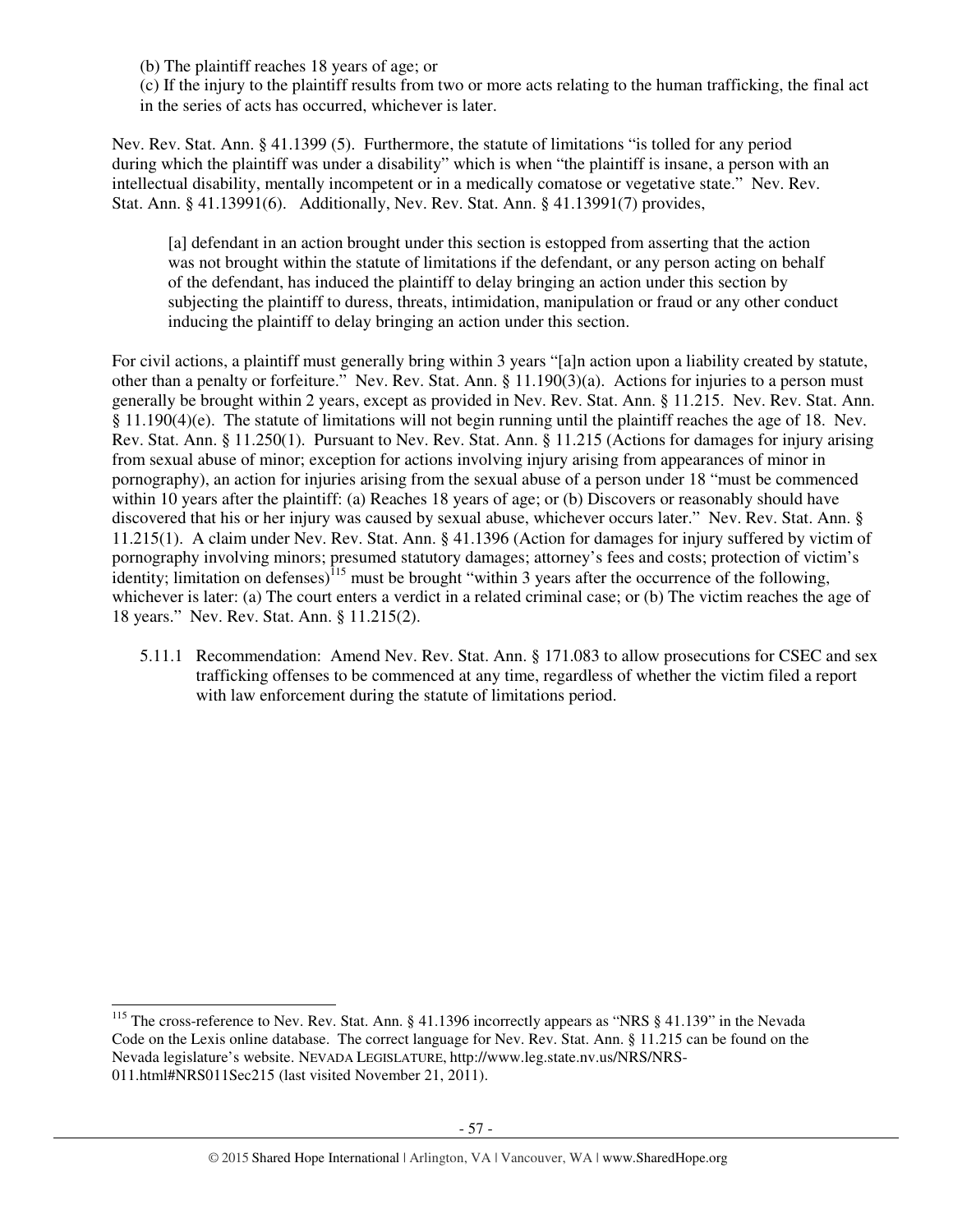#### **FRAMEWORK ISSUE 6: CRIMINAL JUSTICE TOOLS FOR INVESTIGATION AND PROSECUTIONS**

#### *Legal Components:*

- *6.1 Training on human trafficking and domestic minor sex trafficking for law enforcement is statutorily mandated or authorized.*
- *6.2 Single party consent to audio-taping is permitted in law enforcement investigations.*
- *6.3 Wiretapping is an available tool to investigate domestic minor sex trafficking.*
- *6.4 Using a law enforcement decoy posing as a minor to investigate buying or selling of commercial sex acts is not a defense to soliciting, purchasing, or selling sex with a minor.*
- *6.5 Using the Internet or electronic communications to investigate buyers and traffickers is a permissible investigative technique.*
- *6.6 Law enforcement and child welfare agencies are mandated to promptly report missing and recovered children. \_\_\_\_\_\_\_\_\_\_\_\_\_\_\_\_\_\_\_\_\_\_\_\_\_\_\_\_\_\_\_\_\_\_\_\_\_\_\_\_\_\_\_\_\_\_\_\_\_\_\_\_\_\_\_\_\_\_\_\_\_\_\_\_\_\_\_\_\_\_\_\_\_\_\_\_\_\_\_\_\_\_\_\_\_\_\_\_\_\_\_\_\_\_*

# *Legal Analysis:*

-

*6.1 Training on human trafficking and domestic minor sex trafficking for law enforcement is statutorily mandated or authorized.*

Nevada requires that all Category I peace officers<sup>116</sup> complete a program designed to train them in detecting, investigating, and responding to the sexual abuse or sexual exploitation of minors. Nev. Rev. Stat. Ann. § 432B.610(1)(a). Additionally, an officer who is regularly assigned to investigate "cases of sexual abuse or sexual exploitation of children under the age of 18 years must be certified to carry out those duties by the Peace Officers' Standards and Training Commission." Nev. Rev. Stat. Ann. § 432B.620(1). This training must be completed annually and covers "a program of training for the detection and investigation of and response to cases of sexual abuse or sexual exploitation of children under the age of 18 years." Nev. Rev. Stat. Ann. § 432B.620(2). Additionally, pursuant to Nev. Rev. Stat. Ann. § 432B.620 (Certification of peace officers who regularly investigate cases of sexual abuse or sexual exploitation of children; regulations), "[i]f a law enforcement agency does not have a peace officer who is certified to investigate cases of sexual abuse or sexual exploitation of children under the age of 18 years pursuant to Nev. Rev. Stat. Ann. § 432B.610 [Training of certain peace officers for detection and investigation of and response to cases of sexual abuse or sexual exploitation of children; regulations], it may consult with a peace officer of another law enforcement agency who is so certified." Nev. Rev. Stat. Ann. § 432B.620(3).

*6.2 Single party consent to audio-taping is permitted in law enforcement investigations.* 

Nevada case law requires both parties to consent to audio-taping over the telephone, but allows single-party consent to in-person conversations.<sup>117</sup> Pursuant to Nev. Rev. Stat. Ann. § 200.620 (Interception and attempted interception of wire communication prohibited; exceptions), applicable to audio-recording in general, "it is unlawful for any person to intercept or attempt to intercept any wire communication unless: (a) The interception or attempted interception is made with the prior consent of one of the parties to the communication; and (b) An emergency situation exists and it is impractical to obtain a court order . . . .<sup>"118</sup> Nev. Rev. Stat. Ann. §

<sup>&</sup>lt;sup>116</sup> For a complete list of Category I peace officers see Nev. Rev. Stat. Ann. § 432B.610(2).

<sup>&</sup>lt;sup>117</sup> In *Lane v. Allstate Ins. Co.*, 969 P.2d 938, 940 (Nev. 1998), the Supreme Court of Nevada held that, although the "plain language" of Nev. Rev. Stat. Ann. § 200.620 seemed to allow for single party consent, the stronger language of "'unless authorized to do so by one of the persons engaging in the conversation'" showed the legislature's intent "that intrusion upon Nevadans' privacy by nonconsensual recording of telephone conversations was a greater intrusion than the recording of conversations in person." Additionally, in *Summer v. State*, 718 P.2d 676, 680 (Nev. 1986), the Supreme Court of Nevada held that the "body bugging" of a police informant was permissible under Nev. Rev. Stat. Ann. § 600.650.

 $118$  Nev. Rev. Stat. Ann. § 200.620(3) further states,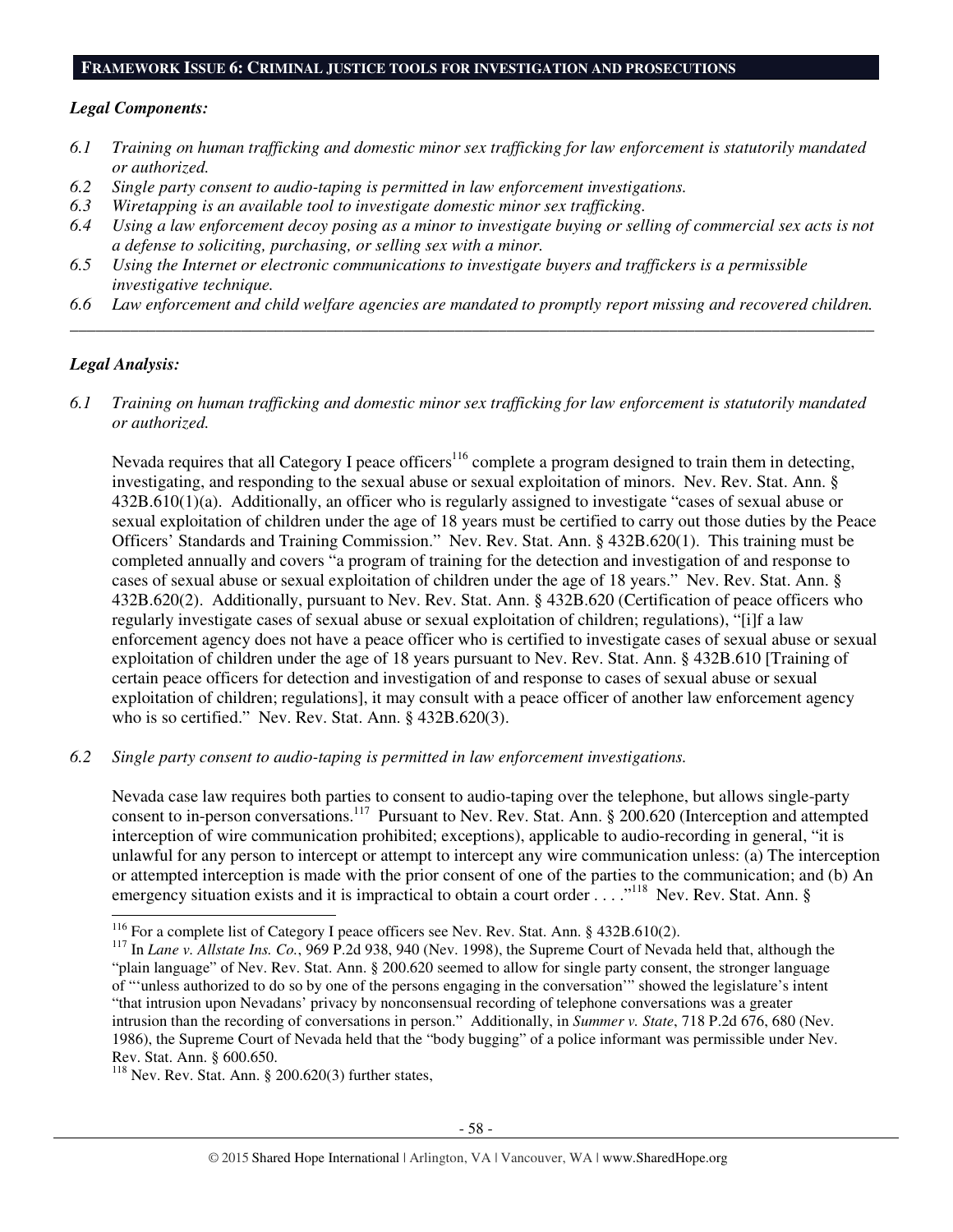200.620(1). In contrast, under Nev. Rev. Stat. Ann. § 200.650 (Unauthorized, surreptitious intrusion of privacy by listening device prohibited), "a person shall not intrude upon the privacy of other persons by surreptitiously listening to, monitoring or recording . . . any private conversation engaged in by the other persons, or disclose the existence, content, substance, purport, effect or meaning of any conversation so listened to, monitored or recorded, unless authorized to do so by one of the persons engaging in the conversation."

6.2.1 Recommendation: Amend Nev. Rev. Stat. Ann. § 200.620 (Interception and attempted interception of wire communication prohibited; exceptions) to allow for single party consent to audio-taping over the telephone during the course of law enforcement investigations of human trafficking and CSEC offenses.

#### *6.3 Wiretapping is an available tool to investigate domestic minor sex trafficking.*

Wiretapping may be authorized to investigate cases of domestic minor sex trafficking. Pursuant to Nev. Rev. Stat. Ann.  $\S 179.460(1)^{119}$  (Cases in which interception of wire or oral communications may be authorized) an application to authorize "the interception of wire, electric or oral communications" can be made "for the investigation of the offense as to which the application is made, when the interception may provide evidence of the commission of murder, kidnapping, robbery, extortion, bribery, escape of an offender in the custody of the Department of Corrections, destruction of public property by explosives, a sexual offense against a child, sex trafficking . . . ." Pursuant to Nev. Rev. Stat. Ann. § 179.460(3),

As used in this section, "sexual offense against a child" includes any act upon a child constituting:

(a) Incest pursuant to NRS 201.180;

l

- (b) Lewdness with a child pursuant to NRS 201.230;
- (c) Sado-masochistic abuse pursuant to NRS 201.262;
- (d) Sexual assault pursuant to NRS 200.366;
- (e) Statutory sexual seduction pursuant to NRS 200.368;
- (f) Open or gross lewdness pursuant to NRS 201.210; or
- (g) Luring a child or a person with mental illness pursuant to NRS 201.560, if punished as a felony.

An emergency exception is allowed to audio recording when one party consents and "[a]n emergency situation exists and it is impractical to obtain a court order as required by NRS 179.410 [Definitions] to 179.515 [Interception of Wire or Oral Communication]." Nev. Rev. Stat. Ann. § 200.620(1)(b). After making the emergency interception, within 72 hours, the supreme court or district judge must ratify the interception, and the applicant for ratification must show that: "(a) An emergency situation existed and it was impractical to obtain a court order before the interception; and (b) Except for the absence of a court order, the interception met the requirements of NRS 179.410 to 179.515, inclusive." Nev. Rev. Stat. Ann. § 200.620(3). As a result, the emergency recording may only be made for cases authorized in non-emergency situations, and thus do not include domestic minor sex trafficking cases.

Any person who has made an interception in an emergency situation as provided in paragraph (b) of subsection 1 shall, within 72 hours of the interception, make a written application to a justice of the Supreme Court or district judge for ratification of the interception. The interception must not be ratified unless the applicant shows that:

(a) An emergency situation existed and it was impractical to obtain a court order before the interception; and

(b) Except for the absence of a court order, the interception met the requirements of NRS 179.410 to 179.515, inclusive.

 $119$  The text of Nev. Rev. Stat. Ann. § 179.460 included here and elsewhere in this report includes amendments made by the enactment of Senate Bill 52 during the 2015 Regular Session of the 78th Nevada Legislature (effective June 9, 2015).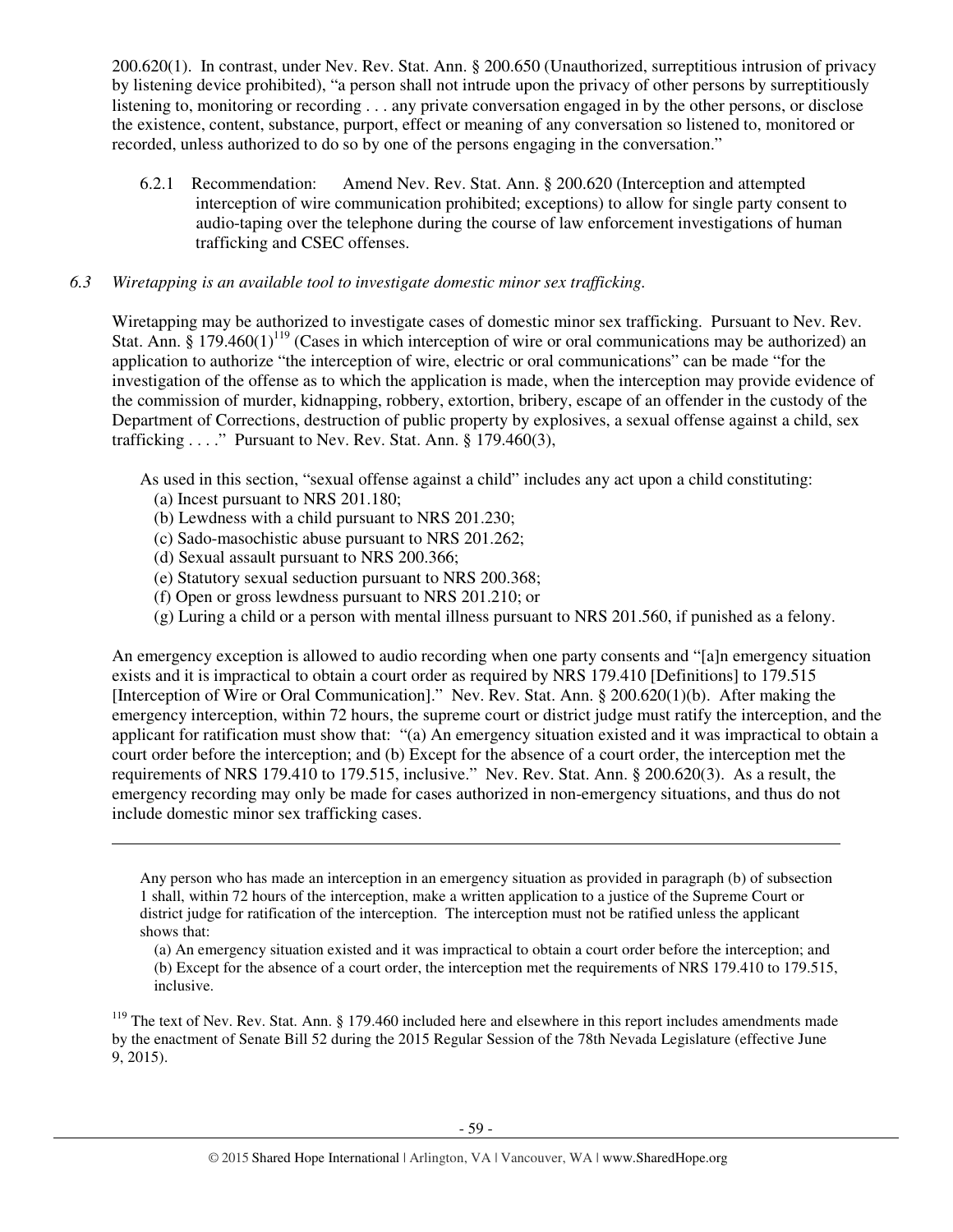*6.4 Using a law enforcement decoy posing as a minor to investigate buying or selling of commercial sex acts is not a defense to soliciting, purchasing, or selling sex with a minor.* 

There is no law in place that explicitly permits the use of a decoy by law enforcement for the purpose of investigating prostitution or sex trafficking unless it involves pornography. Under Nev. Rev. Stat. Ann. § 200.735 (Exemption for purposes of law enforcement), "The provisions of NRS 200.710 to 200.730 [Definitions; Unlawful to use minor in producing pornography or as subject of sexual portrayal in performance; Promotion of sexual performance of minor unlawful; Preparing, advertising or distributing materials depicting pornography involving minor unlawful; Use of Internet to control visual presentation depicting sexual conduct of person under 16 years of age; Possession of visual presentation depicting sexual conduct of person under 16 years of age unlawful], inclusive, do not apply to law enforcement personnel during the investigation or prosecution of a violation of the provisions of NRS 200.710 to 200.730, inclusive."

Additionally, pursuant to Nev. Stat. Ann. § 201.560(1) (Definitions; exceptions; penalties), "a person commits the crime of luring a child if the person knowingly contacts or communicates with or attempts to contact or communicate with: . . . (b) Another person whom he or she believes to be a child less than 16 years of age and at least 5 years younger than he or she is, regardless of the actual age of that other person, with the intent to solicit, persuade or lure the person to engage in sexual conduct." $120$ 

Under the chapter entitled "Motor Vehicle Drivers' Licenses (Uniform Act)", and pursuant to Nev. Rev. Stat. Ann. § 483.340(3), "The Department may issue a driver's license for purposes of identification only for use by officers of local police and sheriffs' departments, agents of the Investigation Division of the Department of Public Safety while engaged in special undercover investigations relating to narcotics or prostitution . . . ." It is unclear whether this statute can allow the officer to pose as a minor, but it is clear an officer is allowed to conduct undercover investigations related to prostitution, which could involve domestic minor sex trafficking victims.

*6.5 Using the Internet or electronic communications to investigate buyers and traffickers is a permissible investigative technique.* 

Nev. Rev. Stat. Ann. § 201.560 (Definitions; exception; penalties) allows law enforcement to utilize the internet or electronic communications to investigate domestic minor sex trafficking. Nev. Rev. Stat. Ann. § 201.560(4) makes it a crime for a person "through the use of a computer, system or network: (a) with the intent to engage in sexual conduct with the child, [or] person believed to be a child  $\ldots$  to engage in sexual conduct."<sup>121</sup> Through the inclusion of the term "believed to be a child," the statute appears to permit law enforcement to pose as minors and investigate cases of domestic minor sex trafficking online.

*6.6 Law enforcement and child welfare agencies are mandated to promptly report missing and recovered children.* 

Nevada imposes certain reporting requirements concerning missing and exploited children.<sup>122</sup> An "exploited" child" is defined as "a person under the age of 18 years who has been: (a) Used in the production of

1. The Office of Advocate for Missing or Exploited Children is hereby created within the Office of the Attorney General. The Advocate for Missing or Exploited Children may be known as the Children's Advocate. 2. The Attorney General shall appoint the Children's Advocate. The Children's Advocate is in the unclassified service of the State.

3. The Children's Advocate:

<sup>-</sup><sup>120</sup> *See supra* note 43.

<sup>121</sup> *See supra* note 43.

<sup>&</sup>lt;sup>122</sup> Pursuant to Nev. Rev. Stat. Ann. § 432.157,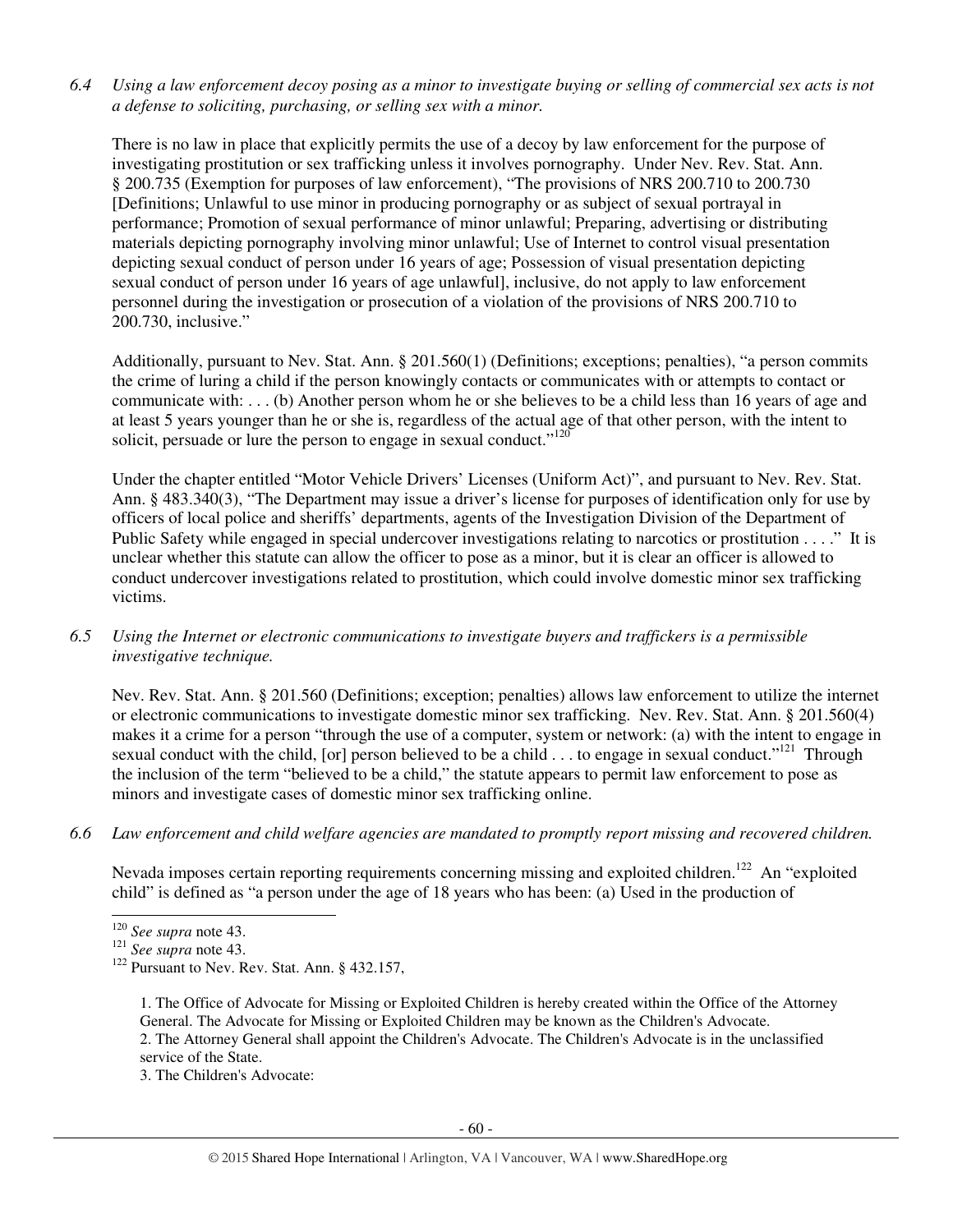pornography in violation of the provisions of NRS 200.710; (b) Subjected to sexual exploitation as defined in NRS 432B.110 ["Sexual exploitation" defined];<sup>123</sup> or (c) Employed or exhibited in any injurious, immoral or dangerous business or occupation in violation of the provisions of NRS 609.210." Nev. Rev. Stat. Ann. 432.150(3).

Pursuant to Nev. Rev. Stat. Ann. § 432.200(1) (Duties of law enforcement agency receiving report of missing child; request for and use of identifying information; notification that child is found or returned),

1. A law enforcement agency shall accept every report of a missing child which is submitted to the agency, including, but not limited to, a report made by telephone. Upon receipt of such a report, the agency shall immediately conduct a preliminary investigation and classify the cause of the disappearance of the child as "runaway," "abducted by the parent of the child," "abducted by a stranger" or "cause of disappearance unknown," and shall:

(a) Transmit all available information about the child to the Clearinghouse within 36 hours after the report is received; $124$ 

(b) Immediately notify such persons and make such inquiries concerning the missing child as the agency deems necessary;

. . .

-

(a) Must be an attorney licensed to practice law in this state;

(b) Shall advise and represent the Clearinghouse on all matters concerning missing or exploited children in this state; and

(c) Shall advocate the best interests of missing or exploited children before any public or private body. 4. The Children's Advocate may:

(a) Appear as an amicus curiae on behalf of missing or exploited children in any court in this state; (b) If requested, advise a political subdivision of this state concerning its duty to protect missing or exploited children;

(c) Recommend legislation concerning missing or exploited children; and

(d) Investigate and prosecute any alleged crime involving the exploitation of children, including, without limitation, sex trafficking in violation of subsection 2 of NRS 201.300 [Pandering and sex trafficking: definition; penalties; exception] or a violation of NRS 201.320 [Living from earnings of prostitute; penalty].

5. Upon request by the Children's Advocate, a district attorney or local law enforcement agency in this state shall provide all information and assistance necessary to assist the Children's Advocate in carrying out the provisions of this section.

6. The Children's Advocate may apply for any available grants and accept gifts, grants, bequests, appropriations or donations to assist the Children's Advocate in carrying out his or her duties pursuant to this section. Any money received by the Children's Advocate must be deposited in the Special Account for the Support of the Office of Advocate for Missing or Exploited Children, which is hereby created in the State General Fund.

7. Interest and income earned on money in the Special Account must be credited to the Special Account. 8. Money in the Special Account may only be used for the support of the Office of Advocate for Missing or Exploited Children and its activities pursuant to subsection 2 of NRS 201.300 [Pandering and sex trafficking: definition; penalties; exception], NRS 201.320 [Living from earnings of prostitute; penalty] and 432.150 to 432.220, inclusive.

9. Money in the Special Account must remain in the Special Account and must not revert to the State General Fund at the end of any fiscal year.

<sup>123</sup> Pursuant to Nev. Rev. Stat. Ann. § 432B.110 ("Sexual exploitation" defined), "sexual exploitation" is defined as "forcing, allowing or encouraging a child: 1. To solicit for or engage in prostitution; 2. To view a pornographic film or literature; and 3. To engage in: (a) Filming, photographing or recording on videotape; or (b) Posing, modeling, depiction or a life performance before an audience, which involves the exhibition of a child's genitals or any sexual conduct with a child as defined in NRS 200.700."

<sup>124</sup> "A law enforcement agency, upon receiving and verifying a report of a missing child, shall immediately transmit the full contents of the report by the fastest means available to the Clearinghouse." Nev. Rev Stat. Ann. § 432.205.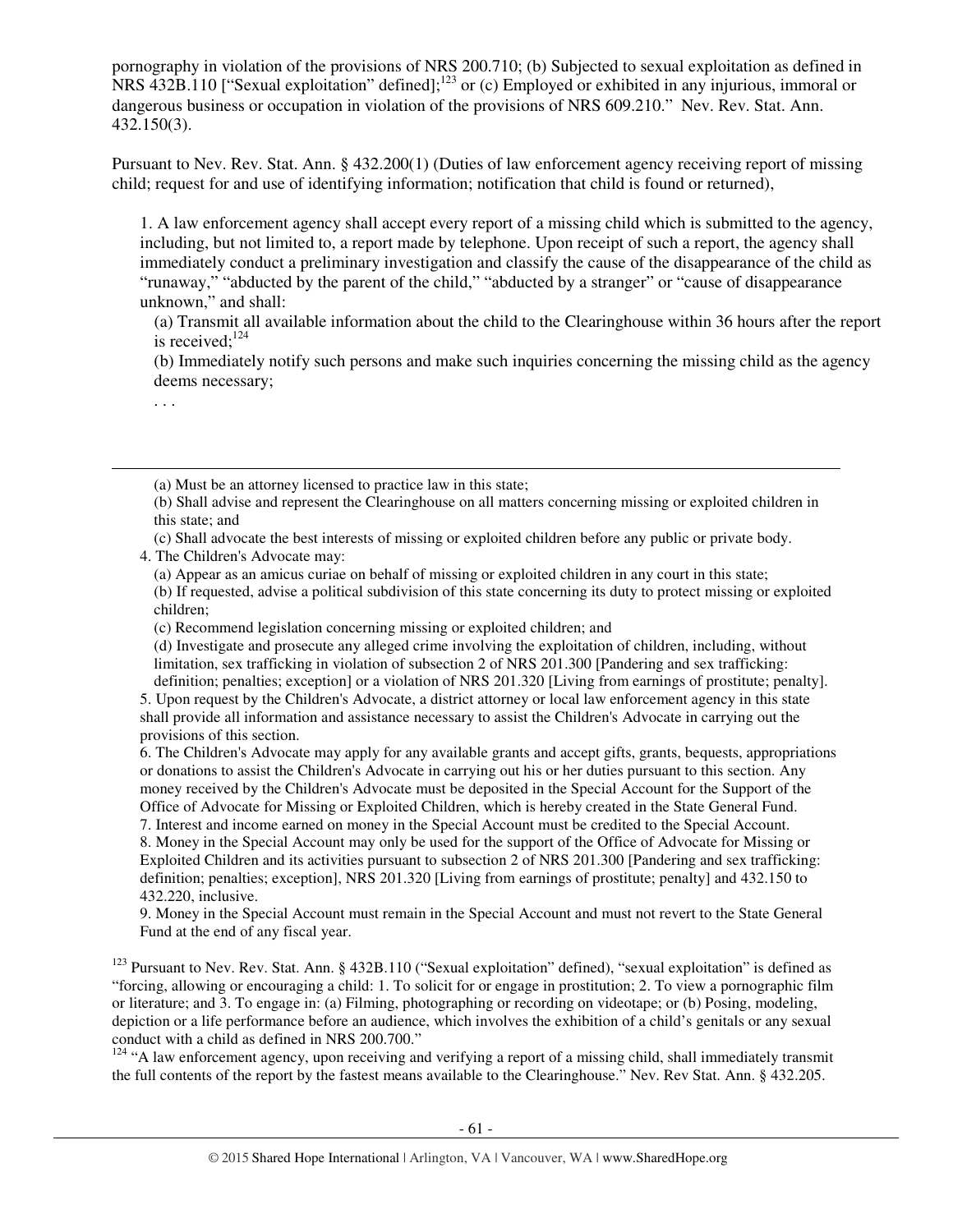(d) Enter into the National Crime Information Center's Missing Person File, as miscellaneous information, any person reasonably believed to have unlawfully abducted or detained the missing child, or aided or abetted the unlawful abduction or detention.

If the child is recovered, the law enforcement agency must transmit this information to the national Crime Information Center and Clearinghouse. Nev. Rev. Stat. Ann. § 432.200(4).

Pursuant to Nev. Rev, Stat. Ann. § 432B.165<sup>125</sup> (Authority of agency which provides child welfare services and other entities to provide information to assist in locating a missing child; information not confidential), child welfare agencies must promptly report missing children who have been in agency custody. Nev. Rev, Stat. Ann. § 432B.165 states,

An agency which provides child welfare services that receives information concerning a child who has been placed in the custody of the agency who is missing, including, without limitation, a child who has run away or has been abducted, shall report the information to the appropriate law enforcement agency as soon as practicable, but not later than 24 hours after receiving such information, for investigation pursuant to NRS 432.200.

And, pursuant to Nev. Rev. Stat. Ann. § 432B.190<sup>126</sup> (Regulations to be adopted by Division of Child and Family Services.), the Division of Child and Family Services must adopt procedures for

(a)Expeditiously locating any missing child who has been placed in the custody of an agency which provides child welfare services;

(b)Determining the primary factors that contributed to a child who has been placed in the custody of an agency which provides child welfare services running away or otherwise being absent from foster care, and to the extent possible and appropriate, responding to those factors in current and subsequent placements; and

(c) Determining the experiences of a child who has been placed in the custody of an agency which provides child welfare services during any period the child was missing, including, without limitation, determining whether the child may be a victim of sexual abuse or sexual exploitation.

j

 $125$  The text of Nev. Rev, Stat. Ann. § 432B.165 included here and elsewhere in this report includes amendments made by the enactment of Assembly Bill 324 during the 2015 Regular Session of the 78th Nevada Legislature (effective July 1, 2015).

<sup>&</sup>lt;sup>126</sup> The text of Nev. Rev. Stat. Ann. § 432B.190 included here and elsewhere in this report includes amendments made by the enactment of Assembly Bill 324 during the 2015 Regular Session of the 78th Nevada Legislature (effective July 1, 2015).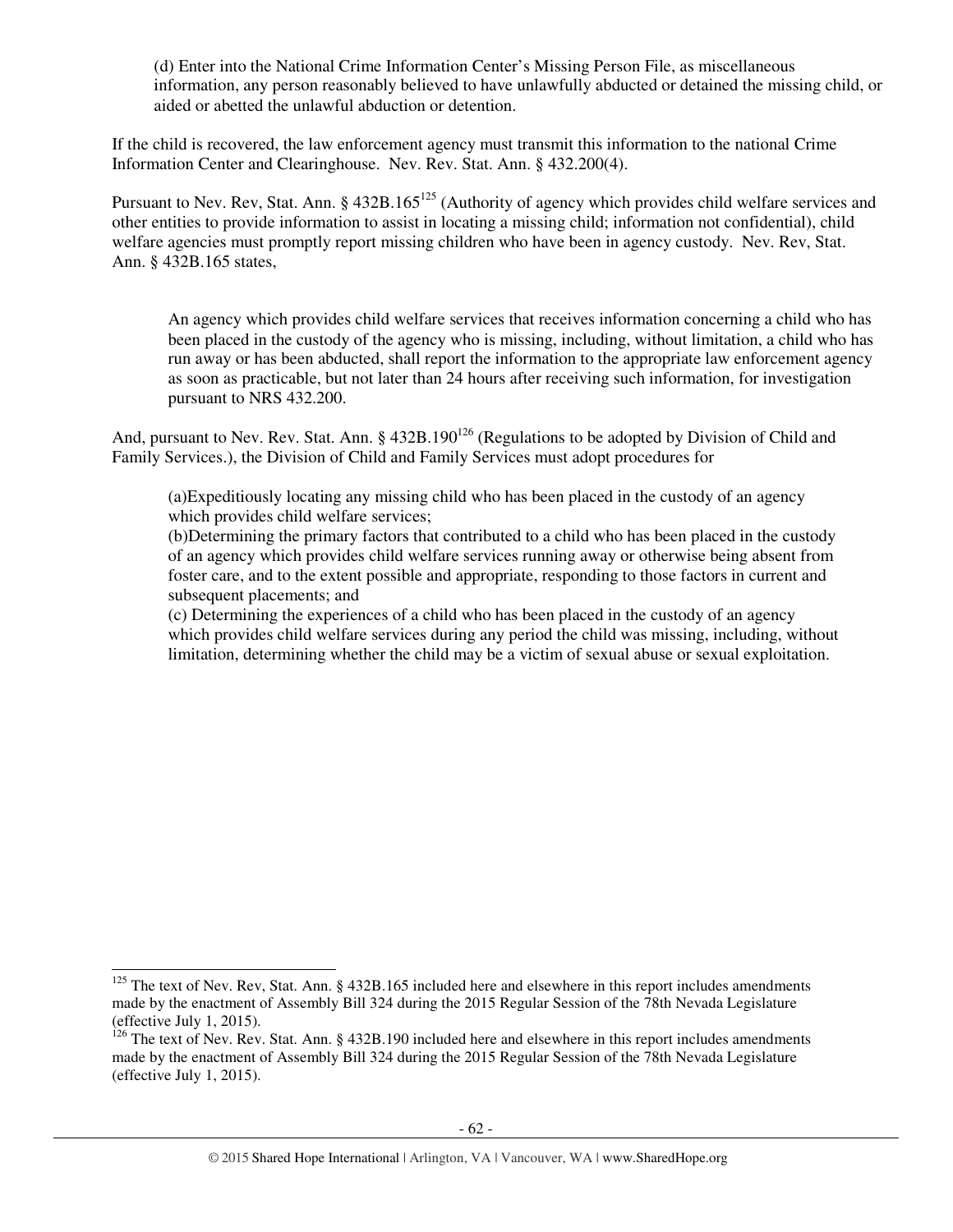# **APPENDIX A**

**Carson City:** Pursuant to Carson City, Nev., Mun. Code § 8.04.110<sup>127</sup> (Prostitution and related offenses),

It is unlawful, anywhere in Carson City, for any person:

1. To commit prostitution, or to offer to secure another for the purpose of prostitution, or for other lewd or indecent act or to induce, entice or procure a person who is in any thoroughfare or public or private place, to commit any such acts, or who, in any way, aids or abets or participates in the doing of any of the acts enumerated in this section;

2. To keep, set up, maintain, or operate, lease or rent, any place, structure, building or conveyance for the purpose of prostitution;

3. To occupy any place, structure, building or conveyance for the purpose of prostitution, or for any person to permit any place, structure, building or conveyance owned by him or under his control to be used for the purpose of prostitution, with the knowledge or reasonable cause to know that the same is, or is to be used for such purpose; or for any person to lease or rent to another person any place, structure, building or room for the purpose of prostitution;

4. To receive or to offer or agree to receive any person into any place, structure, building or conveyance for the purpose of prostitution; or to permit any person to remain there for such purpose;

5.To transport or direct any other person to any place within Carson City, when the announced purpose of such person is to be transported or directed to any such place for the purpose of prostitution, or to offer or agree so to transport or direct any such other person;

6. To advertise or publicly solicit in Carson City the availability of transportation from Carson City to some other place for the express or obvious purpose of prostitution even if such activities are not prohibited in such other place.

A violation of this ordinance is punishable by imprisonment in the city jail for up to 6 months, a fine not to exceed \$1,000, or both. Carson City, Nev., Mun. Code § 8.04.130 (Penalties).

• **Churchill County:** Pursuant to Churchill Cnty., Ney., Code § 5.20.040<sup>128</sup> (Prostitution unlawful unless licensed),

A. It is unlawful for any person to keep, own or operate any house of prostitution within the county, except as provided in this chapter.

B. It is unlawful to practice prostitution,<sup>129</sup> to allow acts of prostitution or sex for hire services, to solicit business for a prostitute or to procure any person for the purpose of prostitution within the county, except on a premises licensed under this chapter. "Out dates"<sup>130</sup> or "outcalls"<sup>131</sup> are prohibited. This chapter does not authorize operation of an escort service.

-

 $127$  All Carson City, Nevada, Municipal Code provisions, unless otherwise noted, are taken from Carson City, Nev., Mun. Code (Codified through Ord. No. 2010-15, passed December 16, 2010 (Supp. No. 41, 3-11)), *available at* http://library.municode.com/index.aspx?clientID=16249&stateID=28&statename=Nevada.

<sup>&</sup>lt;sup>128</sup> All Churchill County, Nevada, Code provisions, unless otherwise noted, are taken from Churchill Cnty., Nev., Code (Current through bill 2011-B passed April 20, 2011), *available at*

http://www.sterlingcodifiers.com/codebook/index.php?book\_id=351.

<sup>&</sup>lt;sup>129</sup> Churchill Cnty., Nev., Code § 5.20.010(B) (Applicability; definitions) defines "prostitution" as "[t]he performing of any of the following acts for hire by a prostitute with a patron, for a fee: engaging in sexual intercourse; oralgenital contact; or any touching of the sexual organs or any intimate part of the body of another person for the purpose of arousing or gratifying the sexual desire of either person. The term prostitution does not comprehend any sexually related act or activity defined as a crime pursuant to the Nevada Revised Statutes."

<sup>&</sup>lt;sup>130</sup> Churchill Cnty., Code § 5.20.010(B) defines "out date" as "[a]ny arrangement or arrangements whereby a prostitute and a patron meet at a location other than the licensed premises for the purpose of engaging in an act of prostitution."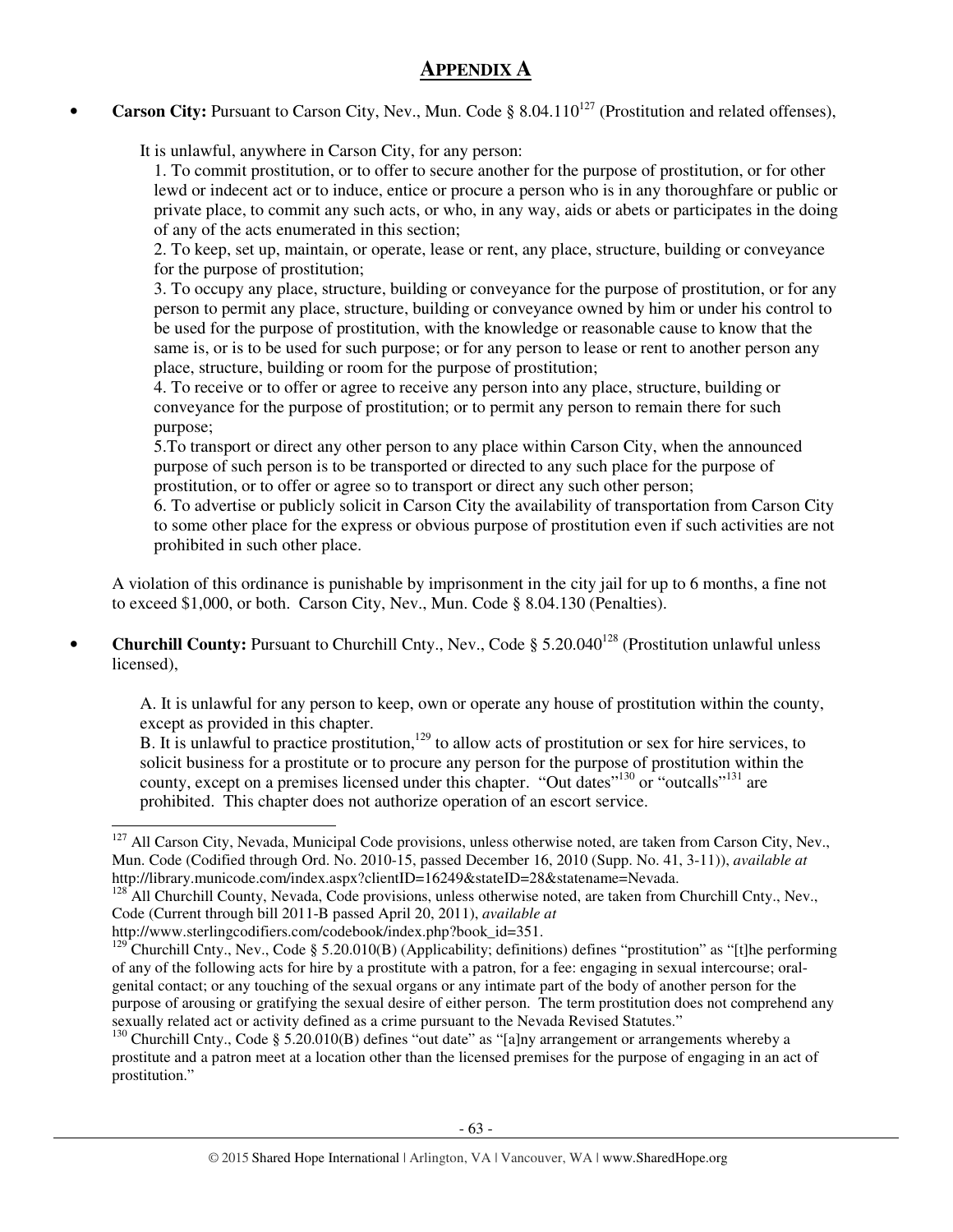. . . .

-

Pursuant to Churchill Cnty., Nev., Code § 5.20.200(D)(6) (Work permit registration required), brothels may not employ persons under 21 years of age.

A violation of Churchill Cnty., Nev., Code § 5.20.040 or Churchill Cnty., Nev., Code § 5.20.200 is a misdemeanor, punishable by imprisonment in the county jail for up to 6 months ,a fine not to exceed \$1,000, or both. Churchill Cnty., Nev., Code § 5.20.060 (Violation; criminal penalty)

• **Clark County:** Under Clark Cnty., Nev., Code § 12.08.015<sup>132</sup> (Prostitution unlawful), "It is unlawful for any person to commit an act of prostitution."<sup>133</sup> Pursuant to Clark Cnty., Nev., Code § 12.08.020 (Accosting and soliciting unlawful), "It is unlawful for any person to accost, solicit or invite another in any public place<sup>134</sup> or in or from any building or vehicle by word, gesture, publication or any other means to commit, offer, agree to afford an opportunity to commit an act of prostitution." Clark Cnty., Nev., Code § 12.08.060 (Resorting unlawful) makes it illegal for a person to "resort to any public place for the purpose of inducing, enticing, soliciting for or procuring another to commit an act of prostitution."

It is also unlawful under Clark Cnty., Nev., Code § 12.08.025 (Maintaining a place of prostitution unlawful) "for any person to own, lease, operate, maintain, reside in, visit or entice or attempt to entice another to reside in or visit any building or place with knowledge that acts of prostitution occurs [sic] therein." Clark Cnty., Nev., Code § 12.08.050 (Allowing premises to be used for prostitution unlawful) makes it illegal for any person or business enterprise to knowingly lease or rent a building or portion of a building for use in an act of prostitution.

Under Clark Cnty., Nev., Code § 12.08.030 (Loitering for the purpose of soliciting unlawful),

It is unlawful for any person to remain or wander about in a public place and repeatedly beckon to, or repeatedly stop, or repeatedly attempt to stop, or repeatedly attempt to engage passers-by in conversation, or repeatedly stop or attempt to stop motor vehicles, or repeatedly interfere with the free passage of other persons, for the purpose of prostitution, or of patronizing a prostitute.

Clark Cnty., Nev., Code § 12.08.040 (Aiding and abetting unlawful) states,

It is unlawful for any person to knowingly aid or abet any act of prostitution or to:

(a) Secure or offer to secure another for the purpose of committing an act of prostitution; or

(b) Knowingly transport a person into or within the county with the purpose to promote that person's engaging in prostitution, or procuring or paying for transportation with that purpose; or

 $131$  Churchill Cnty., Nev., Code § 5.20.010 (B) defines "outcall" as "[a]ny arrangement or arrangements whereby a prostitute and a patron agree to meet at a location other than the licensed premises for the purpose of engaging in an act of prostitution."

<sup>&</sup>lt;sup>132</sup> All Clark County, Nevada, Code provisions, unless otherwise noted, are taken from Clark Cnty, Nev., Code (Codified through Ordinance No. 3959, passed June 7, 2011 (Supplement No. 90, 6-11)), *available at*  http://library.municode.com/index.aspx?clientID=16214&stateID=28&statename=Nevada.

 $^{133}$ Clark Cnty., Nev., Code § 12.08.010(a) (Definitions) defines prostitution as "engaging in sexual intercourse, oralgenital contact, anal-genital contact, oral-anal contact, or sado-masochistic abuse as defined in NRS 201.262, or any touching of the sexual organs or female breast of a person for monetary consideration, whether by credit, cash or check except between persons who are legally married to each other."

<sup>&</sup>lt;sup>134</sup> Clark Cnty., Nev., Code § 12.08.010(e) defines public place as, "any place of business, public building, or other building open to the general public, street, sidewalk, bridge, alley or alleyway, plaza, park, driveway, parking lot or transportation facility or the doorways and entrance ways to any building which fronts on any of the aforesaid places, or a motor vehicle in or on any such place."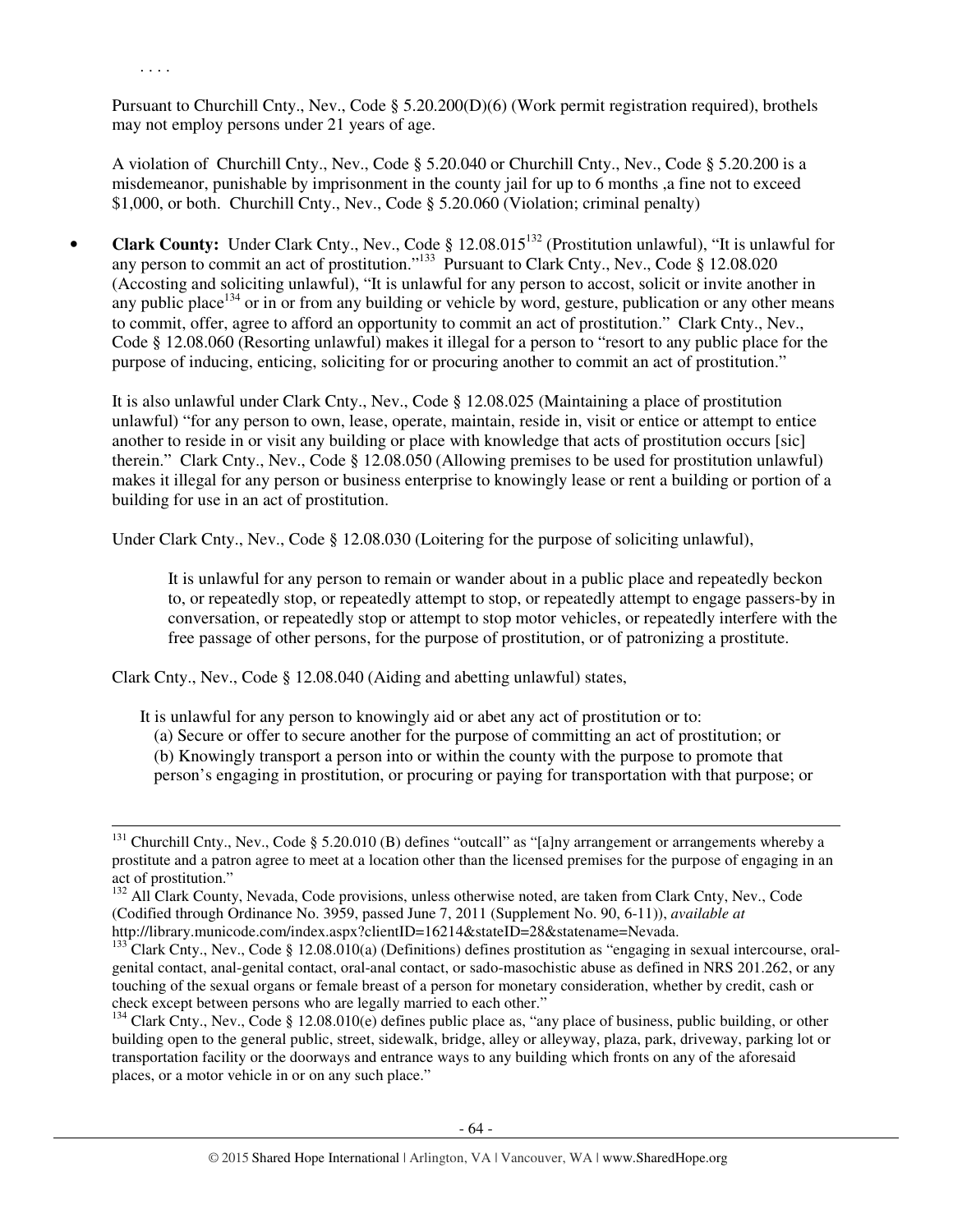(c) Knowingly receive, offer or agree to receive another into any place or building for the purpose of performing an act of prostitution, or knowingly permit another to remain there for any such purpose; or

(d) Direct another to any place for the purpose of committing an act of prostitution.

A violation of any of these ordinances is a misdemeanor, punishable by imprisonment in the county jail for up to 6 months, a fine not to exceed \$1,000, or both. Clark Cnty., Nev., Code § 12.08.090(a) (Penalties).

• **Las Vegas:** Las Vegas, Nevada is a city incorporated in Clark County, Nevada. Pursuant to Las Vegas, Nev., Mun. Code §  $10.36.020^{135}$  (Acts of prostitution or pandering),

(A) It is unlawful for anyone, other than a Peace Officer acting within the scope of his or her employment, to:

 $(1)$  Commit, engage in, institute, solicit, offer or agree to commit an act of prostitution;<sup>136</sup>

(2) Attempt to commit, engage in, or institute an act of prostitution; or

(3) Intentionally facilitate, allow, permit, encourage, procure, negotiate or provide a fee $137$  for an act of prostitution.

(B) It is unlawful for anyone, other than a Peace Officer acting within the scope of his or her employment, to:

(1) Secure or offer to secure another person for the purpose of committing a violation of Subsection (A) of this Section;

(2) Knowingly transport, offer to transport, or seek transport for a person into or within the City for the purpose of committing a violation of Subsection (A) of this Section, or to procure or pay for transportation for that purpose;

(3) Knowingly receive, offer or agree to receive another into any motor vehicle, place or building for the purpose of committing a violation of Subsection (A) of this Section;

(4) Direct another to any motor vehicle or place for the purpose of committing a violation of Subsection (A) of this Section;

(5) Attempt to detect the presence or identity of a Police Officer, Peace Officer, or other law enforcement officer for the purpose of attempting to avoid or escape criminal liability for violating, or attempting to violate this Chapter, by:

(a) Exposing or touching or seeking to expose or touch an intimate body part of another or one's self, or asking, soliciting, encouraging or attempting to procure another to do the same; or

(b) Inquiring, in any manner, as to whether another person is a Peace Officer, Police Officer, or other law enforcement officer;

(6) Possess or acquire a prescription or non-prescription controlled substance for the purposes of facilitating a violation of this Chapter or a benefit therefrom, including acquiring or possessing such substance to:

(b) Enhance sexual performance or sexual gratification; or

<sup>(</sup>a) Complete a barter, trade or exchange;

<sup>-</sup><sup>135</sup> All Las Vegas, Nevada, Municipal Code provisions, unless otherwise noted, are taken from Las Vegas, Nev., Mun. Code (Codified through Ordinance No. 6149, passed May 4, 2011 (Supp. No. 7)), *available at*  http://library.municode.com/index.aspx?clientID=14787&stateID=28&statename=Nevada.

<sup>&</sup>lt;sup>136</sup> Las Vegas, Nev., Mun. Code § 10.36.010 (Definitions) defines prostitution as, "an act, by any person, for a fee, of engaging in an act of lewdness, sexual intercourse, oral-genital contact or any touching of the sexual organs or other intimate parts of another person, clothed or unclothed, for the purpose of arousing or gratifying the sexual desire of either person or a third person."

<sup>&</sup>lt;sup>137</sup> Las Vegas, Nev., Mun. Code § 10.36.010 defines fee, regardless of whether it is "quantified", as "anything of monetary value, service, consideration, trade, barter, exchange, accommodation, or other compensation, whether agreed to, received, offered, solicited, promised, suggested, or expected by any party to a transaction."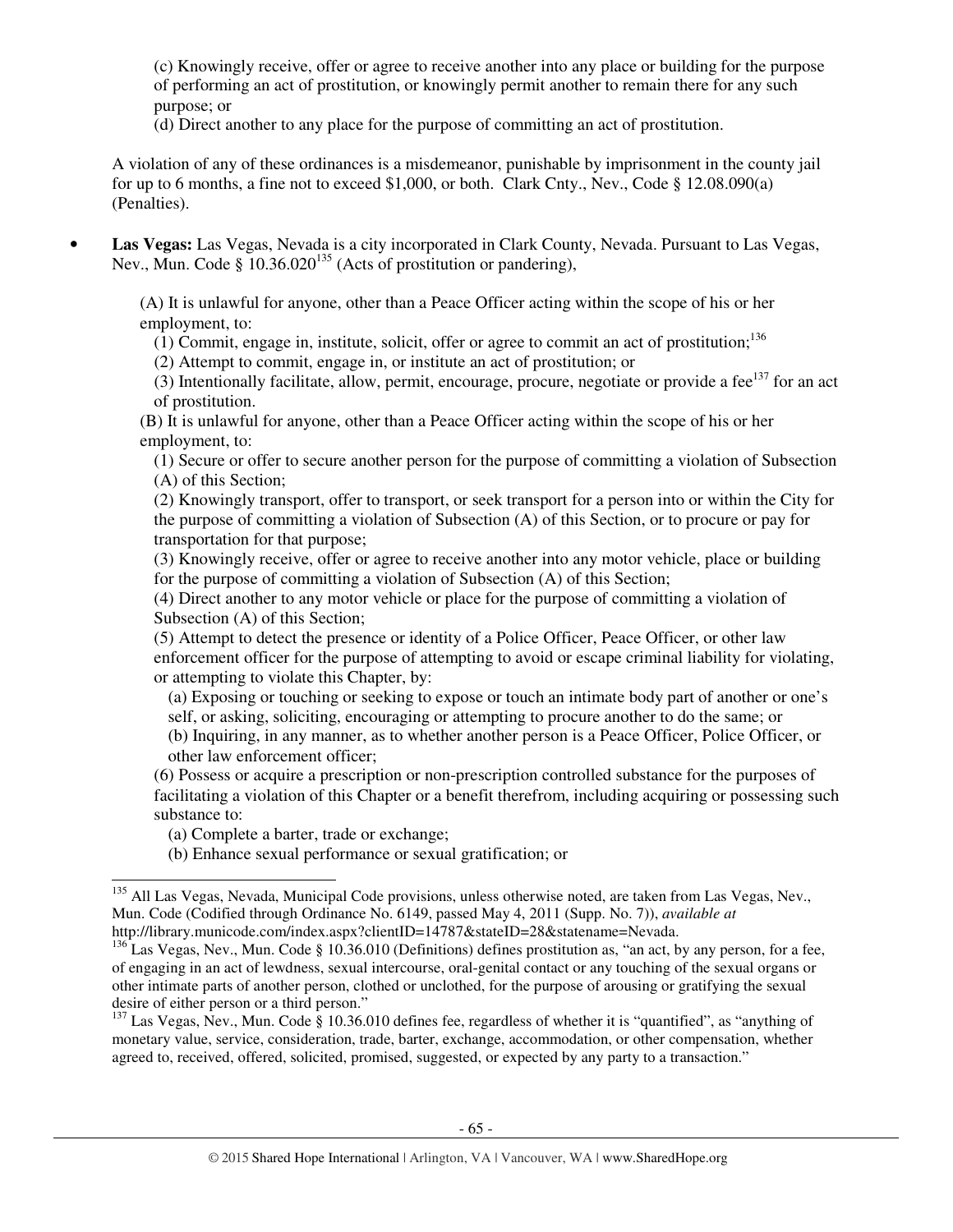(c) Incapacitate another so as to steal a thing of value from such other person; or (7) Knowingly, in any other way, aid, abet or participate in an act of prostitution or pandering. (C) It is not a defense to a charge of offering or agreeing to an act of prostitution that there was an absence of an intent to institute, commit, engage in, procure, facilitate or carry through with an act of prostitution.

Under Las Vegas, Nev., Mun. Code § 10.36.030 (Loitering for prostitution), It is unlawful for anyone, other than a Peace Officer acting within the scope of his or her employment, to do the following:

(A) Remain or wander about in a public place and repeatedly beckon to, or repeatedly stop, or repeatedly attempt to stop, or repeatedly attempt to engage passers-by in conversation, or repeatedly stop or attempt to stop motor vehicles, or repeatedly interfere with the free passage of other persons, for the purpose of committing a violation of Section  $10.36.020^{138}$ ; or

(B) Remain or wander about in or upon private property after having been warned against trespassing on such property and repeatedly beckon to, or repeatedly stop, or repeatedly attempt to stop, or repeatedly attempt to engage passers-by in conversation, or repeatedly stop or attempt to stop motor vehicles, or repeatedly interfere with the free passage of other persons, for the purpose of committing a violation of Section  $10.36.020$ .<sup>139</sup>

A first violation of Las Vegas, Nev., Mun. Code § 10.36.020 or Las Vegas, Nev., Mun. Code § 10.36.030 is a misdemeanor, punishable by up to six months imprisonment, a \$1000 fine, or both. Las Vegas, Nev., Mun. Code §§ 10.36.050(A) (Violation—penalty), 1.24.010 (Designated). A second offense of either ordinance committed within 3 years of the first offense of either ordinance is punishable by at least 30 days in jail and a fine not less than \$250. Las Vegas, Nev., Mun. Code § 10.36.050(A)(1). Any subsequent offense of either ordinance committed within 3years of a second offense of either ordinance is punishable by imprisonment of at least 6months and a fine not less than \$250. Las Vegas, Nev., Mun. Code § 10.36.050(A)(2).

• **Douglas County:** Pursuant to Douglas Cnty., Nev., Code, § 9.20.020<sup>140</sup> (Solicitation of prostitution— Unlawful),

A. It is unlawful in Douglas County for any person to accost, solicit<sup> $141$ </sup> or invite another in any public place, or in or from any building or vehicle by word, gesture or any other means to commit, offer, agree, or afford an opportunity to commit an act of prostitution.<sup>142</sup>

B. It is unlawful for any person to resort to an [sic] public place for the purpose of inducing, enticing, procuring or soliciting another to commit an act of prostitution.

Under Douglas Cnty., Nev., Code, § 9.20.030 (Loitering for the purposes of prostitution—unlawful),

A. It is unlawful for any person to loiter in or near any public place, quasi-public place or thoroughfare in a manner and under circumstances manifesting the purpose of inducing, enticing or soliciting another to commit an act of prostitution.

l

<sup>&</sup>lt;sup>138</sup> Las Vegas, Nev., Mun. Code § 10.36.020 (Acts of prostitution or pandering).

<sup>&</sup>lt;sup>139</sup> Las Vegas, Nev., Mun. Code § 10.36.020 (Acts of Prostitution or Pandering).

<sup>&</sup>lt;sup>140</sup> All Douglas County, Nevada, Code provisions, unless otherwise indicated, are taken from Douglas Cnty., Nev., Code, *available at* http://www.douglascountynv.gov/sites/County\_Code/ (last visited Aug. 31, 2011).

<sup>&</sup>lt;sup>141</sup> Douglas Cnty., Nev., Code § 9.20.010(B) (Definitions) defines solicitation of an act of prostitution as, "asking, appealing, entreating, inviting, imploring, luring, pleading, tempting, or otherwise importuning another to commit an act of prostitution."

 $142$  Douglas Cnty., Nev., Code § 9.20.010(A) defines prostitution as, "engaging in any sexual activity, including but not limited to, sexual intercourse, masturbation, fellatio, cunnilingus, sodomy, or other infamous crime against nature, or other sexual activity or conduct of a deviate nature, for compensation of any kind."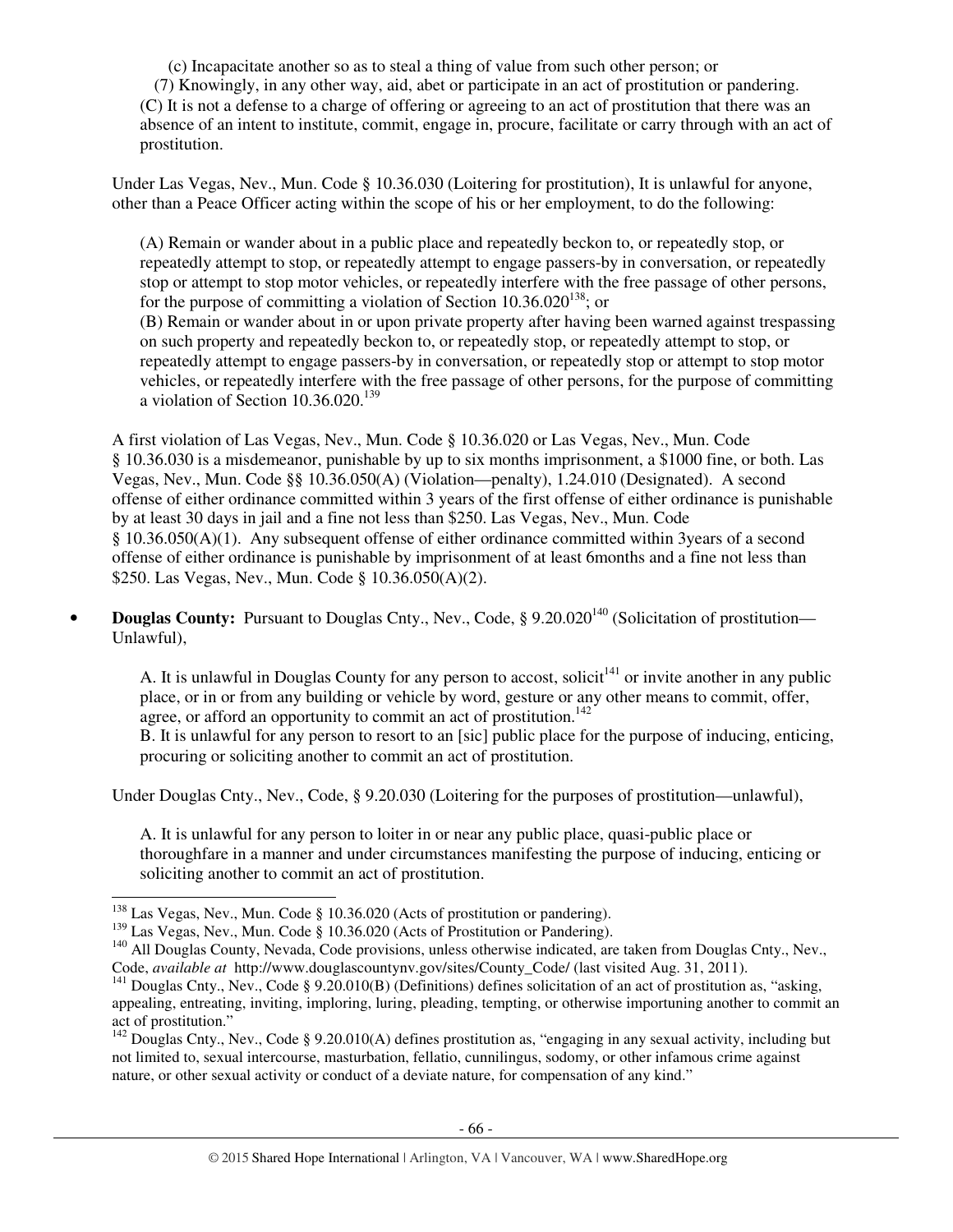B. Among the circumstances which may be considered in determining whether the purpose is manifested is that the person repeatedly beckons to, stops, attempts to stop or repeatedly engages persons passing in conversation, or repeatedly stops or attempts to stop motor vehicle operators by hailing, waving of arms or any other bodily gesture, or any combination of this chapter. C. No arrest shall be made for violation of this subsection unless the arresting party first affords the person an opportunity to explain his or her conduct. No one shall be convicted of violating this subsection if it appears at trial that the explanation given was true and disclosed a lawful purpose.

Pursuant to Douglas Cnty., Nev., Code § 9.20.040 (Abetting prostitution—unlawful),

A. It is unlawful for any person to knowingly in any manner aid or abet any act of prostitution, which includes, but is not limited to:

1. Securing or offering to secure another for the purpose of committing an act of prostitution; or

2. Knowingly transport a person into or within the county with the purpose to promote that person's engaging in prostitution, or procuring or paying for transportation with that purpose; or

3. Knowingly receive, offer or agree to receive another into any place or building for the purpose of performing an act of prostitution, or to knowingly permit another to remain there for any such purpose; or

4. Direct another to any place in the county for the purpose of committing an act of prostitution. B. It is unlawful for any person, partnership, firm, association or corporation to knowingly lease or rent any hotel, motel, building, house, apartment, office, room, premises or portion thereof to any person, partnership, firm, association or corporation to be used as, or for the purpose of using the premises for a place of prostitution or to knowingly suffer or permit the same to be used for prostitution.

A violation of any of these ordinances is a misdemeanor, punishable by imprisonment in the county jail for up to 6 months, a fine not to exceed \$1,000, or both. Douglas Cnty., Nev., Code §§ 9.20.050 (Penalties), 1.08.010(A) (Designated).

- **Elko County:** Pursuant to Elko Cnty., Nev., Code § 7-1-6(A)<sup>143</sup> (Prostitution), prostitution is unlawful in unincorporated areas of the county. The "unincorporated area" of the county does not include, "those areas of Elko County that are incorporated pursuant to the laws of the state: the cities of Elko, Carlin and Wells." Elko Cnty., Nev., Code § 7-1-6(F). A violation of this ordinance is a misdemeanor, punishable by imprisonment in the county jail for up to 6 months, a fine not exceeding \$500.00, or both. Elko Cnty., Nev., Code § 7-1-6(B).
	- **Carlin, Elko County:** Carlin is a city incorporated in Elko County, Nevada. Pursuant to Carlin, Nev., City Code § 5-9-4<sup>144</sup> (Prostitution; unlawful under certain conditions),

(A) It is unlawful for any person, firm or corporation to keep or operate any house of prostitution, house of ill fame or bawdyhouse of any description within the city, except as herein provided in [Carlin, Nev., Mun. Code, Title 5, Chapter 9, Carlin Brothel Code]. (B) It is unlawful for any person to practice prostitution, to solicit business for a prostitute or to procure any person for the purpose of prostitution within the city, except as herein provided in [Carlin, Nev., Mun. Code, Title 5, Chapter 9, Carlin Brothel Code].

j <sup>143</sup> Unless otherwise stated, all Elko County, Nevada, Code provisions are taken from Elko Cnty., Nev., Code (codified through Ord. No. 06-2010, passed August 5, 2010), *available at*  http://www.sterlingcodifiers.com/codebook/index.php?book\_id=569.

<sup>&</sup>lt;sup>144</sup> Unless otherwise stated, all Carlin, Nevada Code provisions are taken from Carlin., Nev., City Code (codified through Ord. No. 234, passed December 8, 2010), *available at* 

http://www.sterlingcodifiers.com/codebook/index.php?book\_id=677.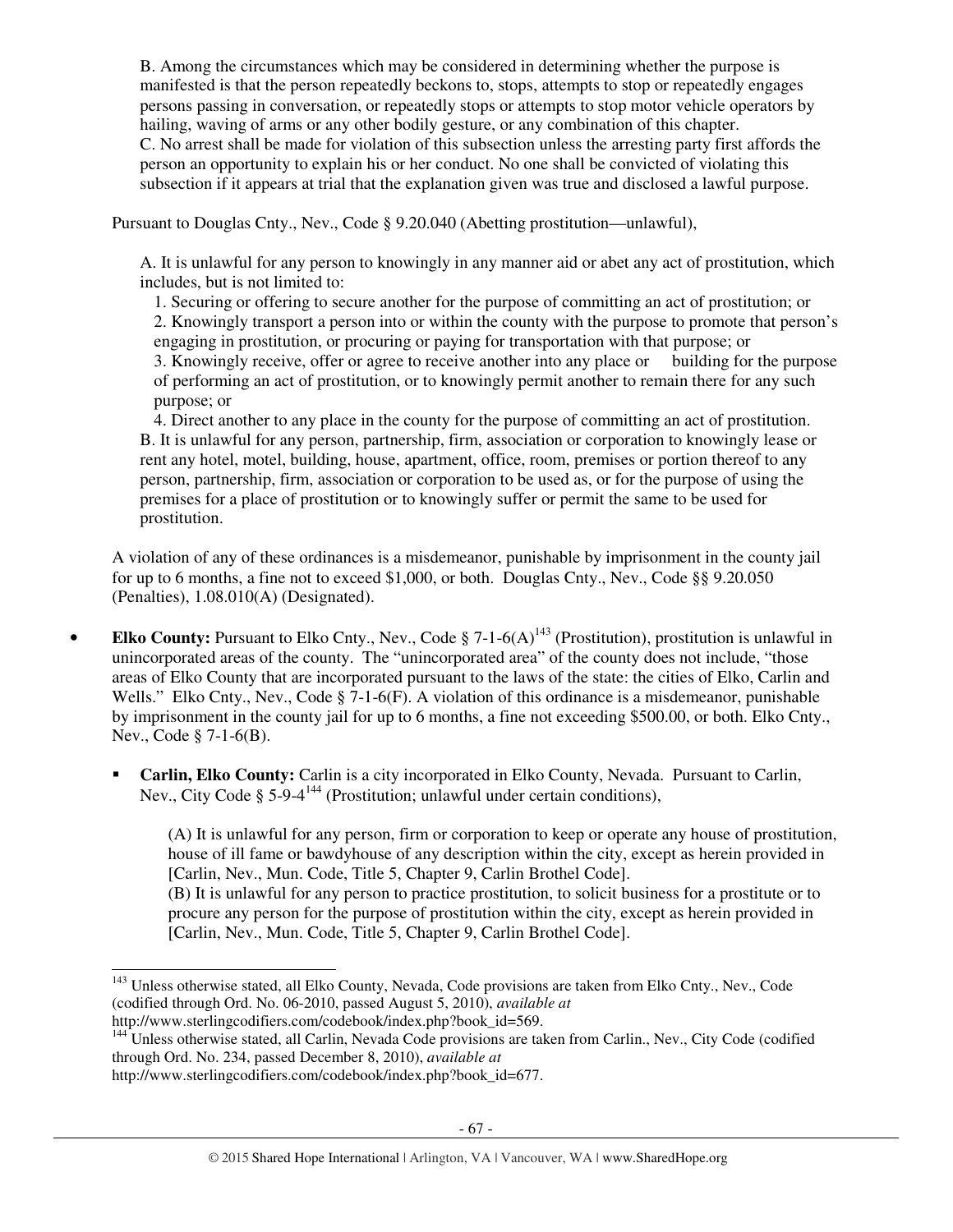No prostitute below the age of 21 can be given a work card. Carlin, Nev., City Code  $\S$  5-9-14(C)(8) (Prostitute Registration and work card).

A violation of Carlin, Nev., City Code § 5-9-4 or Carlin, Nev., City Code § 5-9-14 is a misdemeanor, punishable by imprisonment in the city or county jail for up to 6 months, a fine not exceeding \$1,000, or both. Carlin, Nev., City Code § 1-4-1 (General Penalty).

 **Elko, Elko County:** Elko is a city incorporated in Elko County, Nevada. Pursuant to Elko, Nev., City Code  $\frac{1}{2}$  4-9-3<sup>145</sup> (Unlawful under certain conditions).

A. It is unlawful for any person, firm or corporation to keep, own or operate any house of prostitution<sup>146</sup>, house of ill fame or bawdy house of any description within the city, except as herein provided in [Elko, Nev., Mun. Code, Title 4, Chapter 9, Prostitution]. B. It is unlawful for any owner or bartender/manager of a licensed brothel<sup> $1\bar{4}7$ </sup> to allow any person to practice prostitution or to solicit business for a prostitute or to procure any person for the

purpose of prostitution within the city, except within the premises of a licensed brothel and within the boundaries of the restricted commercial district as set forth in the city zoning code. There will be no "out dates." That is, prostitutes shall not be hired from a brothel for the purpose of prostitution to accompany a customer outside the brothel from which the prostitute is employed. All soliciting of prostitution and acts of prostitution must take place inside the premises of a licensed brothel.

C. In the trial of any case arising under the provisions of subsection A or B of this section, evidence of general reputation shall be competent evidence as to the question of the ill fame of any house of prostitution and to the question of the ill fame of any person alleged to be practicing prostitution.

Pursuant to Elko, Nev., City Code § 4-9-13(D)(7) (Work permit registration requirements), no prostitute can be younger than 21 years of age.

A violation of Elko, Nev., City Code § 4-9-3 or Elko, Nev., City Code § 4-9-13 is a misdemeanor, punishable by imprisonment for up to 6 months, a fine not exceeding \$1,000, or both. Elko, Nev., City Code § 4-9-20 (Criminal penalty).

 **West Wendover, Elko County:** West Wendover is a city incorporated in Elko County, Nevada. Pursuant to West Wendover, Nev., City Code  $\S$  4-2-7<sup>148</sup> (Prostitution),

B. Prostitution<sup>149</sup> Prohibited: It shall be unlawful for any person to engage in prostitution or solicitation within the city.

http://www.sterlingcodifiers.com/codebook/index.php?book\_id=393.

l

<sup>149</sup> West Wendover, Nev., City Code § 4-2-7(A) defines prostitution as "[t]he act or practice of offering the body for sexual relations for hire, by males or females."

<sup>&</sup>lt;sup>145</sup> Unless otherwise stated, all Elko, Nevada Code provisions are taken from Elko, Nev., City Code (codified through Ord. No. 735, passed May 10, 2011), *available at* 

http://www.sterlingcodifiers.com/codebook/index.php?book\_id=316http://www.sterlingcodifiers.com/codebook/ind ex.php?book\_id=569.

<sup>&</sup>lt;sup>146</sup> Elko, Nev., City Code § 4-9-4 (Definitions) defines a house of prostitution as, "any building in which sexual acts are provided or performed for a fee."

 $147$  Elko, Nev., City Code § 4-9-4 defines a brothel as, "a duly licensed house of prostitution operated in accordance with the provisions of [Elko, Nev., Mun. Code Title 4 Ch. 9 Prostitution]."

<sup>&</sup>lt;sup>148</sup> Unless otherwise stated, all West Wendover, Nevada Code provisions are taken from West Wendover, Nev., City Code (codified through Ord. No. 2011-05, passed July 5, 2011), *available at*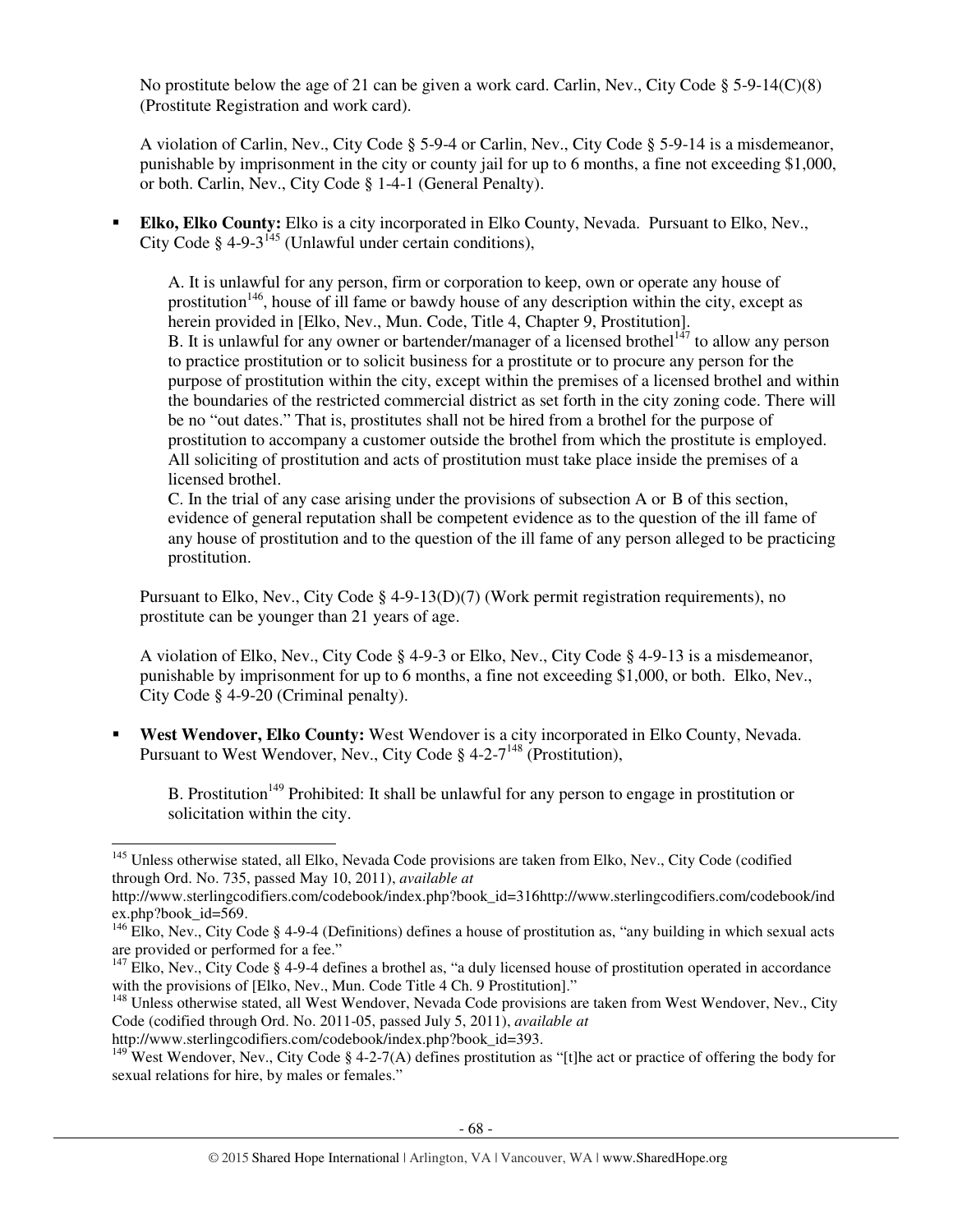C. House Of Ill Fame Prohibited: It shall be unlawful for any person to establish, maintain or operate a house of ill fame or repute or any other business employing any male or female for the purpose of prostitution within the city.

. . . .

Violation of this ordinance is a misdemeanor, punishable by imprisonment in the city or county jail for up to 6 months, a fine not exceeding \$1,000, or both. West Wendover, Nev., City Code §§ 4-2- 7(D), 1-4-1(A) (General Penalty).

## • **Humboldt County:**

. . .

j

 **Winnemucca, Humboldt County:** Winnemucca is a city incorporated in Humboldt County, Nevada. Pursuant to Winnemucca, Nev., Mun. Code § 9.12.030<sup>150</sup> (Prostitution and pandering–exceptions),

A. Except as provided in subsection C of this section, it is unlawful for any person:

1. To aid, offer or agree to commit any lewd or indecent act or any act of prostitution; 2. To offer to secure or secure another for the purpose of committing any act of prostitution, fornication, assignation or any other lewd or indecent act with any other person 3. To be in or near any thoroughfare or public place for the purpose of inducing, enticing or procuring another to commit an act of lewdness, fornication or unlawful sexual intercourse; 4. Knowingly to receive, offer or agree to receive any person into any place or building for the purpose of assignation or of performing any act of lewdness or fornication or knowingly to permit any person to remain there for any such purposes;

5. In any way to aid, abet or participate in the doing of any of these acts prohibited by this subsection.

C. Notwithstanding the provisions of subsections A and B of this section, prostitution may be engaged in within any structure or building which is situated in Block 40 or Block 41 of the Riverside Addition to the city, provided that such premises has been issued a valid city brothel business license and each employee or independent contractor therein holds a valid city brothel work and valid health card, if applicable.

A violation of this ordinance is a misdemeanor punishable by imprisonment for up to 6 months, a fine not to exceed \$1,000, or both. Winnemucca, Nev., Mun. Code §§ 9.12.050 (Prostitution and Pandering—exceptions), 1.16.020 (Punishment for misdemeanors).

**Lincoln County:** Pursuant to Lincoln Cnty., Nev., Code § 7-2-1<sup>151</sup> (Prostitution prohibited),

It shall be unlawful, as an act of prostitution, for any person within the county to engage in sexual intercourse for any money or thing of value with a person to whom he or she is not married, or to solicit a person to whom he or she is not married to have sexual intercourse for any money or thing of value with the person so soliciting.

Under Lincoln Cnty., Nev., Code, § 7-2-2 (Sexual intercourse for hire and lewd acts),

<sup>&</sup>lt;sup>150</sup> All Winnemucca, Nevada, Code provisions, unless otherwise noted, are taken from Winnemucca, Nev., Mun. Code (Codified through Ordinance 767, enacted October 6, 2009 (Supplement No. 6), *available at*  http://library.municode.com/index.aspx?clientID=16703&stateID=28&statename=Nevada.

<sup>&</sup>lt;sup>151</sup> All Lincoln County, Nevada, Code provisions, unless otherwise noted, are taken from Lincoln Cnty., Nev., Code (Codified through Ordinance 2010-03, enacted August 2, 2010), *available at*  http://www.sterlingcodifiers.com/codebook/index.php?book\_id=612.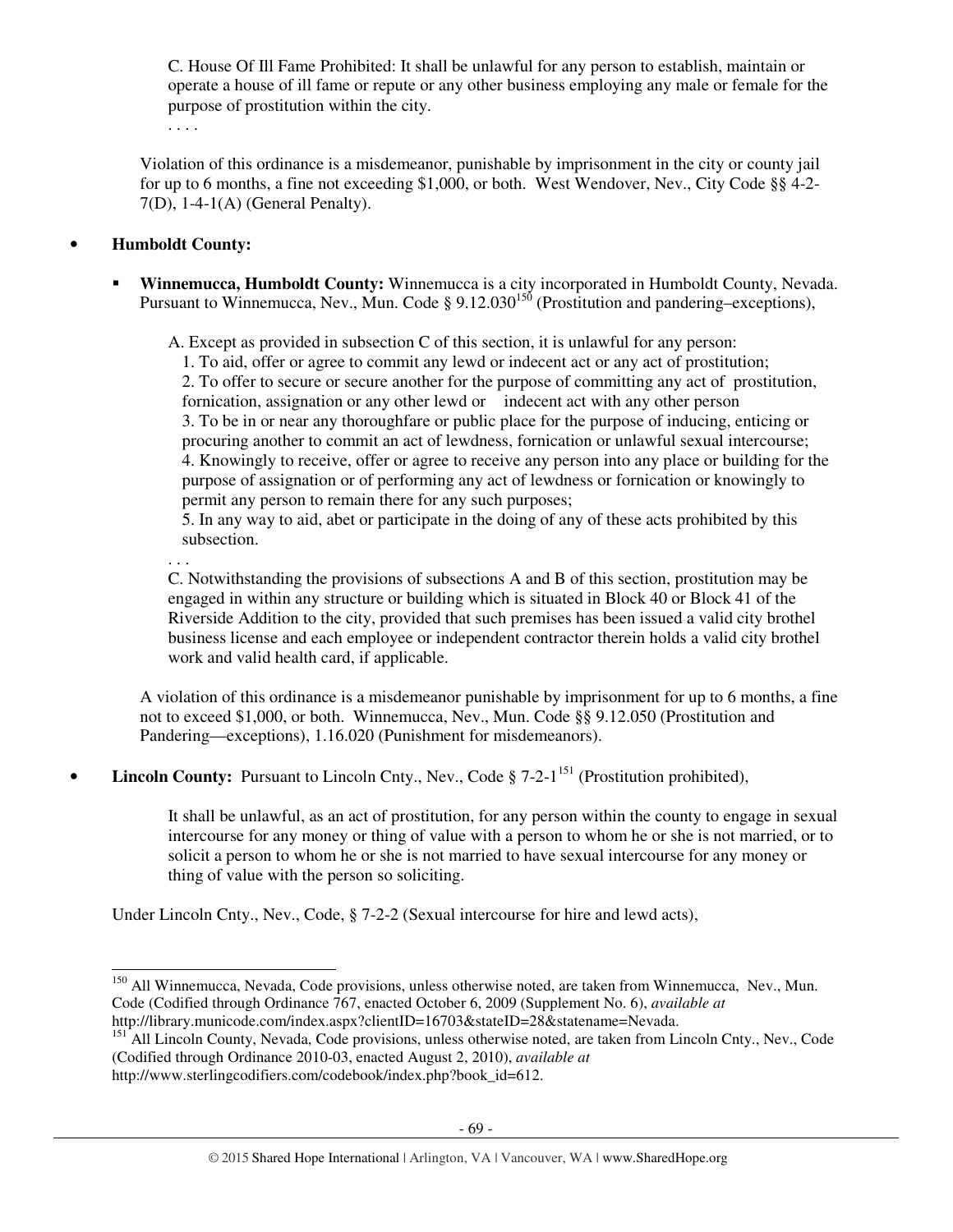It shall be unlawful for any person to:

A. Receive money or other thing of value in exchange for another person committing a lewd act or an act of sexual intercourse.

B. Pay or offer or agree to pay another person to commit a lewd act or an act of sexual intercourse.

C. Commit or offer or agree to commit any lewd act.

D. Secure or offer another person for the purpose of committing a lewd act or an act of sexual intercourse for hire.

E. Induce, entice or procure, or attempt to induce, entice or procure another person, in or near any place frequented by the public or any public place, to commit a lewd act or an act of sexual intercourse for hire.

F. Knowingly transport any person to any place for the purpose of committing a lewd act or any act of sexual intercourse for hire.

G. Knowingly transport any person to any place for the purpose of offering or agreeing to pay another person to commit a lewd act or an act of sexual intercourse.

H. Knowingly receive, or offer or agree to receive, any person into any place or building for the purpose of performing a lewd act, or an act of sexual intercourse for hire, or to knowingly permit any person to remain in any place or building for such purpose.

I. Aid, abet, allow, permit or participate in the commission of any of the acts prohibited in subsections A through H of this section.

A violation of any of these ordinances is a misdemeanor, punishable by imprisonment in the county jail for up to 6 months, a fine not to exceed \$1,000, or both. Lincoln Cnty., Nev., Code §§ 7-2-5 (Violation a misdemeanor), 1-4-1(B) (General penalty).

Lincoln Cnty., Nev., Code § 7-2-4 (Exception) creates an exception to these ordinances for activities "in a licensed house of prostitution pursuant to Nevada Revised Statutes section 201.354 et seq. (2003 Code). "<sup>152</sup> However, Lincoln County no longer licenses houses of prostitution.<sup>153</sup>

• Lyon County: Pursuant to Lyon Cnty. Nev., Code § 5.03.04<sup>154</sup> (Prostitution permitted; compliance with provisions),

A. Prostitution Permitted: The operation of a house of prostitution within the County in accordance with the provisions of this Chapter does not constitute a public nuisance or an offense to public decency.

B. Compliance with Provisions:

l

<sup>1.</sup> Chapter Provisions:

<sup>&</sup>lt;sup>152</sup> Nev. Rev. Stat. 201.354 (Engaging in prostitution or solicitation for prostitution: penalty; exception) (2015). 1. It is unlawful for any person to engage in prostitution or solicitation therefor, except in a licensed house of prostitution.

<sup>2.</sup> Except as otherwise provided in subsection 3, a person who violates subsection 1 is guilty of a misdemeanor. 3. A person who violates subsection 1 by soliciting a child for prostitution :

<sup>(</sup>a) For a first offense, is guilty of a category E felony and shall be punished as provided in NRS 193.130 [.] , and by a fine of not more than \$5,000.

<sup>(</sup>b) For a second offense, is guilty of a category D felony and shall be punished as provided in NRS 193.130. (c) For a third or subsequent offense, is guilty of a category C felony and shall be punished as provided in NRS

<sup>193.130.</sup> The court shall not grant probation to or suspend the sentence of a person punished pursuant to this paragraph.

<sup>153</sup> *See* Kuban v. McGinsey, 65 P.2d 623, 624 (Nev. 1980).

<sup>&</sup>lt;sup>154</sup> All Lyon County, Nevada, Code provisions, unless otherwise noted, are taken from Lyon Cnty., Nev., Code (Codified through Ordinance 551, enacted May 19, 2011), *available at*  http://www.sterlingcodifiers.com/codebook/index.php?book\_id=536.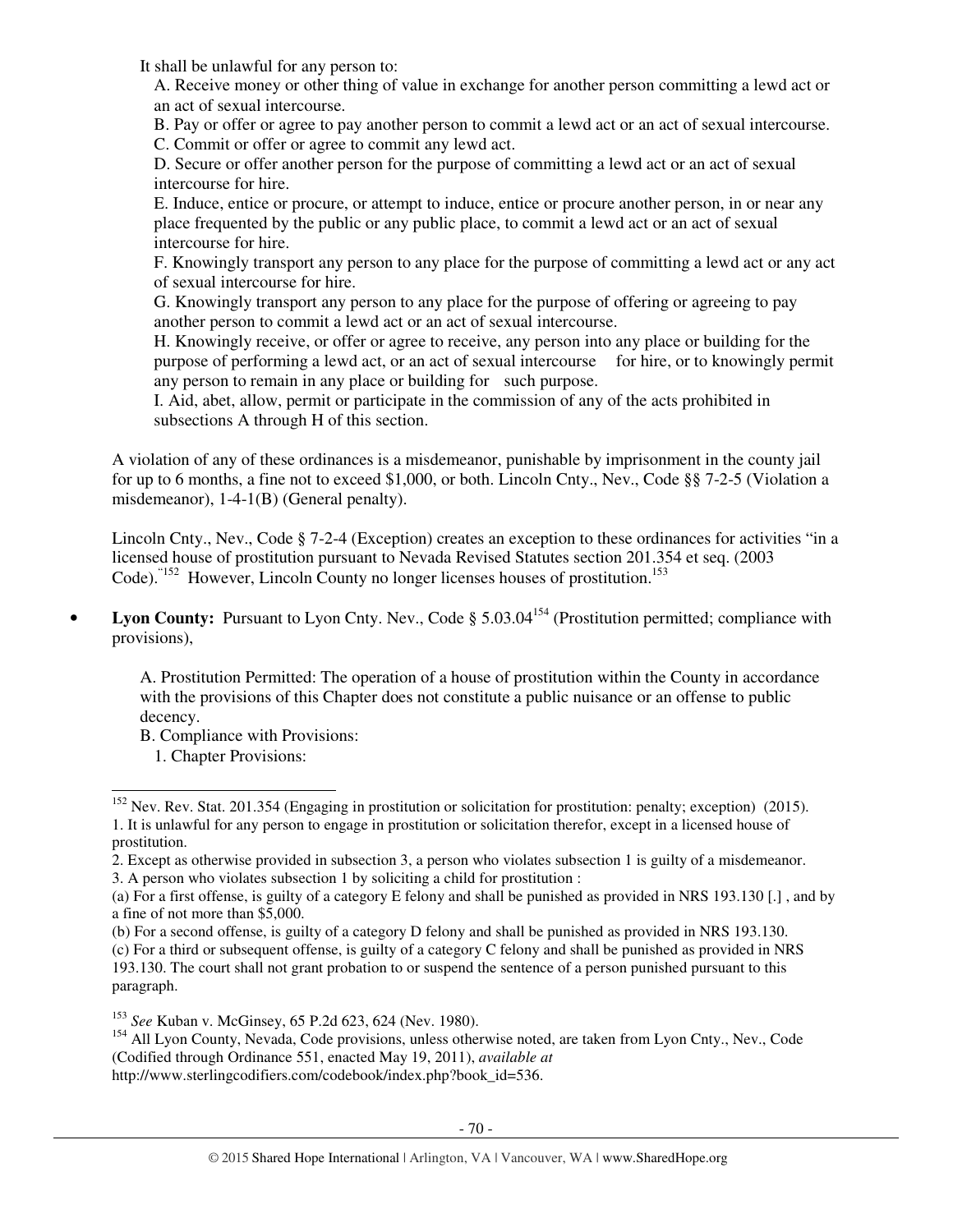a. It is unlawful for any person to keep or operate any house of prostitution, house of ill fame or bawdy house of any description within the County except as provided in this Chapter. b. It is unlawful for any person to practice prostitution, to solicit business for a prostitute or to procure any person for the purpose of prostitution within the County except as provided in this Chapter.

2. Zoning: No licenses shall be issued without the prospective licensee first obtaining proper zoning for the proposed operation.

Violation of this ordinance is a misdemeanor. Lyon Cnty. Nev., Code § 1.04.01 (General penalty). Pursuant to Lyon Cnty., Nev., Code § 1.04.01 (General Penalty), misdemeanors are "punishable as provided in the [Nevada Revised Statutes] for misdemeanor violations." The Nevada Revised Statutes punish misdemeanors by either imprisonment for not more than 6 months, a fine not exceeding \$1,000, or both or a period of community service. Nev. Rev. Stat. 193.150 (Punishment of misdemeanors).

**Nve County:** Pursuant to Nye Cnty., Nev., Code § 9.20.160<sup>155</sup> (General prohibitions),

It is unlawful:

l

A. For any person under the age of twenty one (21) years to enter or be a patron of any house of prostitution;

B. For a licensee of any licensed house of prostitution, or for any employee of such licensee, to compel, entice, encourage, permit or suffer any person under the age of twenty one (21) years to enter or be a patron of any licensed house of prostitution;

D. For any person to engage in prostitution<sup>156</sup> or solicitation<sup>157</sup> therefor, except in a house of prostitution<sup>158</sup> licensed under this chapter.

A violation of this ordinance is a misdemeanor, punishable by imprisonment for up to 6 months, a fine not to exceed \$1,000, or both. Nye Cnty., Nev., Code §§ 9.20.250 (Violation; penalty), 1.01.180 (General penalty).

• **Pershing County:** Under Pershing Cnty., Nev., Code § 9.08.020<sup>159</sup> (Prostitution), "Any person who engages in or accepts an offer to engage in any act of prostitution shall be guilty of prostitution under this chapter."

<sup>&</sup>lt;sup>155</sup> All Nye County, Nevada, Code provisions, unless otherwise noted, are taken from Nye Cnty., Nev., Code (Codified through Ordinance 434, enacted 2012), *available at* 

http://www.sterlingcodifiers.com/codebook/index.php?book\_id=648

<sup>&</sup>lt;sup>156</sup> Nye Cnty., Nev., Code § 9.20.020 (Definitions) states prostitution occurs when a "male or female person who for a fee engages in sexual intercourse, oral-genital contact or any touching of the sexual organs or other intimate parts of a person for the purpose of arousing or gratifying the sexual desire of either person."

 $157$  Nye Cnty., Nev., Code § 9.20.020 states that solicitation occurs when a person, "Induces, persuades, encourages, inveigles or compels a person to engage in 'sexual conduct' as defined in this section" or "Offers to engage in 'sexual conduct' as defined in this section." Nye Cnty., Nev., Code § 9.20.020 defines sexual conduct as "Any of the acts defined in the definition of prostitution in this section." The acts listed in the definition of prostitution are "sexual intercourse, oral-genital contact or any touching of the sexual organs or other intimate parts of a person for the purpose of arousing or gratifying the sexual desire of either person." Nye Cnty., Nev., Code § 9.20.020.

 $158$  Nye Cnty., Nev., Code § 9.20.020 defines a house of prostitution as "Any house, building, trailer (with or without wheels), vehicle, tent or other structure or "premises" as defined in this section wherein or whereon acts of prostitution are committed, or offered to be committed."

<sup>&</sup>lt;sup>159</sup> All Pershing County, Nevada, Code provisions, unless otherwise noted, are taken from Pershing Cnty., Nev., Code (Codified through Ordinance 279 enacted February 3, 2011), *available at* http://www.sterlingcodifiers.com/codebook/index.php?book\_id=640.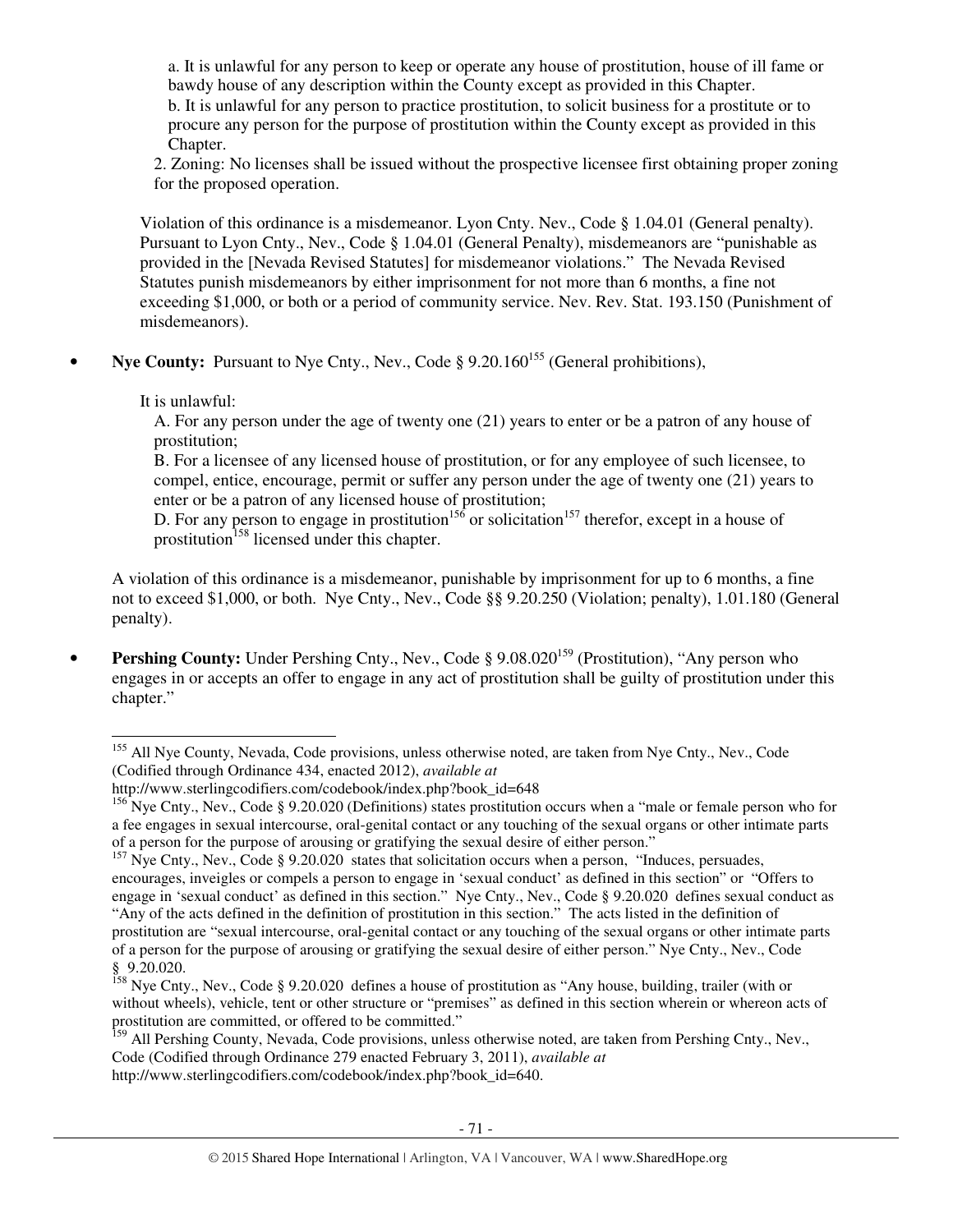Pursuant to Pershing Cnty., Nev., Code 9.08.030 (Solicitation),

A. Any person who solicits, engages in, or accepts an offer to engage in any act of prostitution shall be guilty of solicitation under the provisions of this Chapter.

B. Any person who solicits, engages in, or accepts an offer to engage in any lewd or dissolute conduct shall be guilty of solicitation under the provisions of this Chapter.

C. Any person who directs any person to any place for the purpose of committing any lewd or indecent act, or any act of prostitution or fornication shall be guilty of solicitation under the provisions of this Chapter.

D. Any peace officer while functioning in the scope of his duty shall be exempt from the provisions of this Section.

Pershing Cnty., Nev., Code § 9.08.010 (Pandering), makes it illegal for

A. Any person who shall induce, persuade, encourage, inveigle, entice, force, or cause another person, including a spouse, to become a prostitute or an inmate of a house of prostitution shall be guilty of pandering.

B. Any person who shall knowingly accept, receive, levy or appropriate any money or valuable thing without consideration from the proceeds of any person engaged in prostitution or detain any person for purposes of prostitution because of any debt, shall be guilty of pandering.

C. Any person who shall knowingly transport any other person for the purpose of prostitution shall be guilty of pandering.

D. Any person who is a pimp, panderer, or procurer or who commits any such acts or who lives in a house of prostitution shall be guilty of pandering.

Pursuant to Pershing Cnty., Nev., Code § 9.08.040 (Houses of ill fame),

A. Any person who shall keep or rent any house, trailer, vehicle, boat or other place for the purpose of carrying on prostitution shall be guilty of keeping a house of ill fame under the provisions of this Chapter.

B. In the trial of all cases arising under the provisions of subsection A of this Section, evidence of general reputation shall be deemed competent evidence as to the question of the ill fame of any house alleged to be so kept.

A violation of any of these ordinances is a misdemeanor, punishable by imprisonment in the County jail for up to 6 months, a fine not to exceed \$1,000, or both. Pershing Cnty., Nev., Code, §§ 9.080.050 (Criminal penalties), 1.08.010 (Violations; penalty).

**Washoe County:** Pursuant to Washoe Cnty., Nev., Code, § 50.238<sup>160</sup> (Unlawful acts),

It is unlawful in any unincorporated area of the county for any person to:

l

1. Commit prostitution, or to offer to secure another for the purpose of prostitution or for any other lewd or indecent act, or to induce, entice or procure a person who is in any thoroughfare or public or private place to commit any such acts, or who in any way aids or abets or participates in the doing of any of the acts enumerated in sections  $50.238$  to  $50.242^{161}$ , inclusive.

<sup>&</sup>lt;sup>160</sup> All Washoe County, Nevada, Code provisions, unless otherwise noted, are taken from Washoe Cnty., Nev., Code *available at* http://cityofsparks.us/municode/index (last visited Aug. 31, 2011).

<sup>&</sup>lt;sup>161</sup> Washoe Cnty., Nev., Code § 50.240 (Evidence) and Washoe Cnty., Nev., Code § 50.242 (Penalty) do not contain any criminal violations.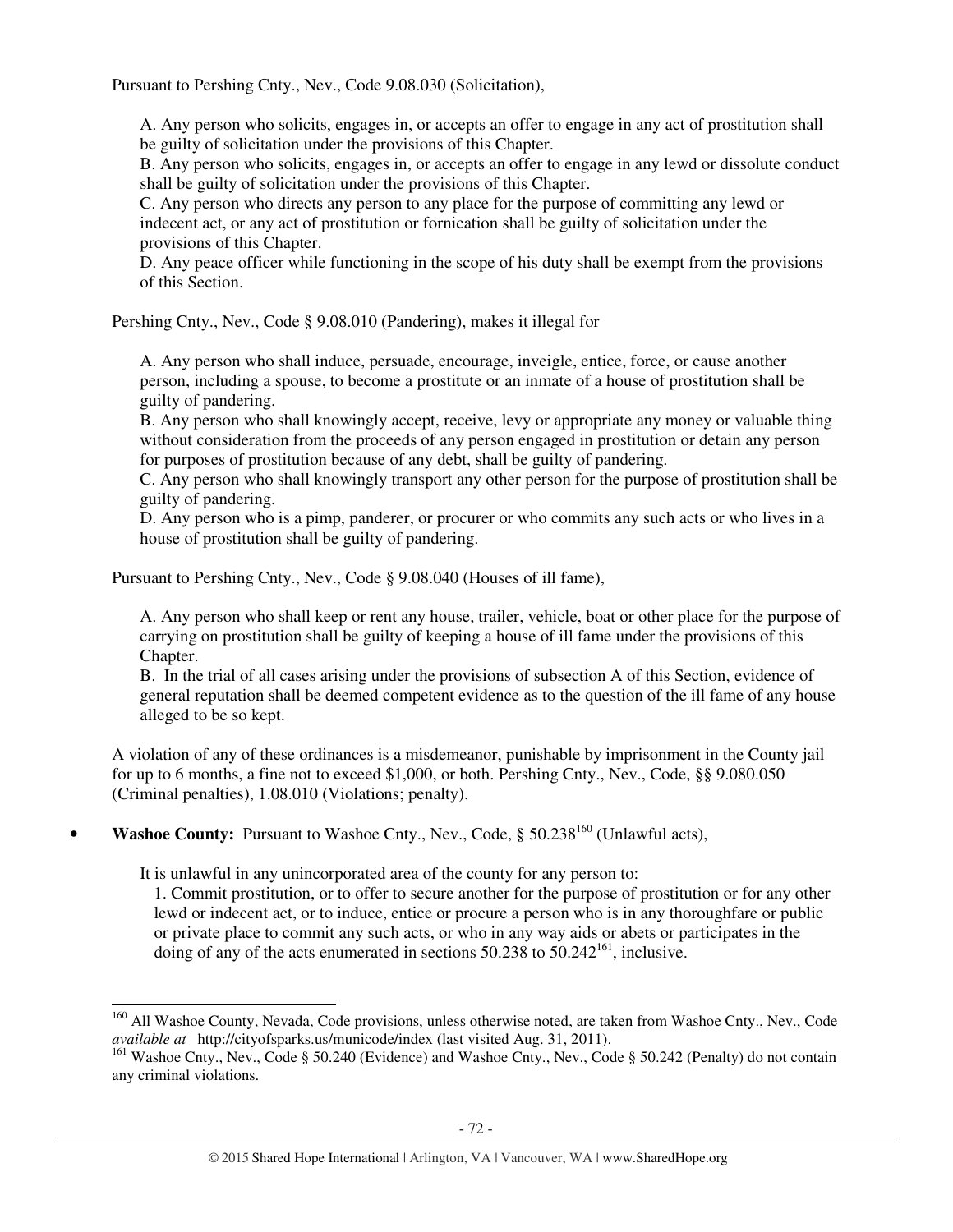2. Keep, set up, maintain or operate, lease or rent any place, structure, building or conveyance for the purpose of prostitution.

3. Occupy any place, structure, building or conveyance for the purpose of prostitution, or for any person to permit any place, structure, building or conveyance owned by him or under his control to be used for the purpose of prostitution, with the knowledge or reasonable cause to know that the same is, or is to be used for, such purpose, or for any person to lease or rent to another person any place, structure, building or room for the purpose of prostitution.

4. Receive or to offer or agree to receive any person into any place, structure, building or conveyance for the purpose of prostitution, or to permit any person to remain there for such purpose.

5. Transport or direct any other person to any place within the county, when the announced purpose of such person is to be transported or directed to any such place for the purpose of prostitution, or to offer or agree so to transport or direct any such other person.

A violation is a misdemeanor punishable by imprisonment in the county jail for up to 6 months, a fine between \$100 and \$1,000, or both. Washoe Cnty., Nev., Code § 50.242 (Penalty).

 **Sparks, Washoe County:** Sparks is a city incorporated in Washoe County, Nevada. Pursuant to Sparks, Nev., Mun. Code §  $9.24.030^{162}$  (Prostitution—solicitation),

A. It is unlawful for any person to loiter in or near any public place or thoroughfare in a manner and under circumstances manifesting the purpose of offering or soliciting to commit an act of prostitution<sup>163</sup>, or offering to procure another to commit an act of prostitution.

B. Among the circumstances which may be considered in determining whether such purpose is manifested are that such person repeatedly beckons to, stops, attempts to stop or engages persons passing by in conversation, repeatedly stops or attempts to stop motor vehicle operators by hailing, waving of arms, or any other bodily gesture.

C. No arrest shall be made for a violation of this section unless the arresting officer first affords such person an opportunity to explain such conduct, and no one shall be convicted of violating this section if it appears at trial that the explanation given was true and disclosed a lawful purpose.

Pursuant to Sparks, Nev., Mun. Code § 9.24.020 (Prostitution), "It is unlawful for any person in the city to commit, offer to commit, or agree to commit an act of prostitution. This section does not apply to the customer of a prostitute."

A violation of this ordinance is a misdemeanor, punishable by up to 6 months imprisonment, a \$1,000 fine, or both. Sparks, Nev., Mun. Code §§ 9.75.010 (Violation—penalty), 1.12.010 (Violation penalty).

• White Pine County: Pursuant to White Pine Cnty., Nev., Code § 10.36.010<sup>164</sup> (Prohibited),

<sup>-</sup><sup>162</sup> All Sparks, Nevada, Code provisions, unless otherwise noted, are taken from Sparks, Nev., Mun. Code, *available at* http://cityofsparks.us/municode/index (last visited Sep. 8, 2011).

<sup>&</sup>lt;sup>163</sup>Sparks, Nev., Mun. Code § 9.24.010 defines prostitution as, "engaging in sexual intercourse, masturbation, fellatio, cunnilingus, sodomy, an infamous crime against nature, or other sexual activity for compensation of any kind."

<sup>&</sup>lt;sup>164</sup> All White Pine County, Nevada, Code provisions, unless otherwise noted, are taken from White Pine Cnty., Nev., Code (Codified through Ordinance 437 enacted February 24, 2010), *available at* http://www.sterlingcodifiers.com/NV/White%20Pine%20County/index.htm.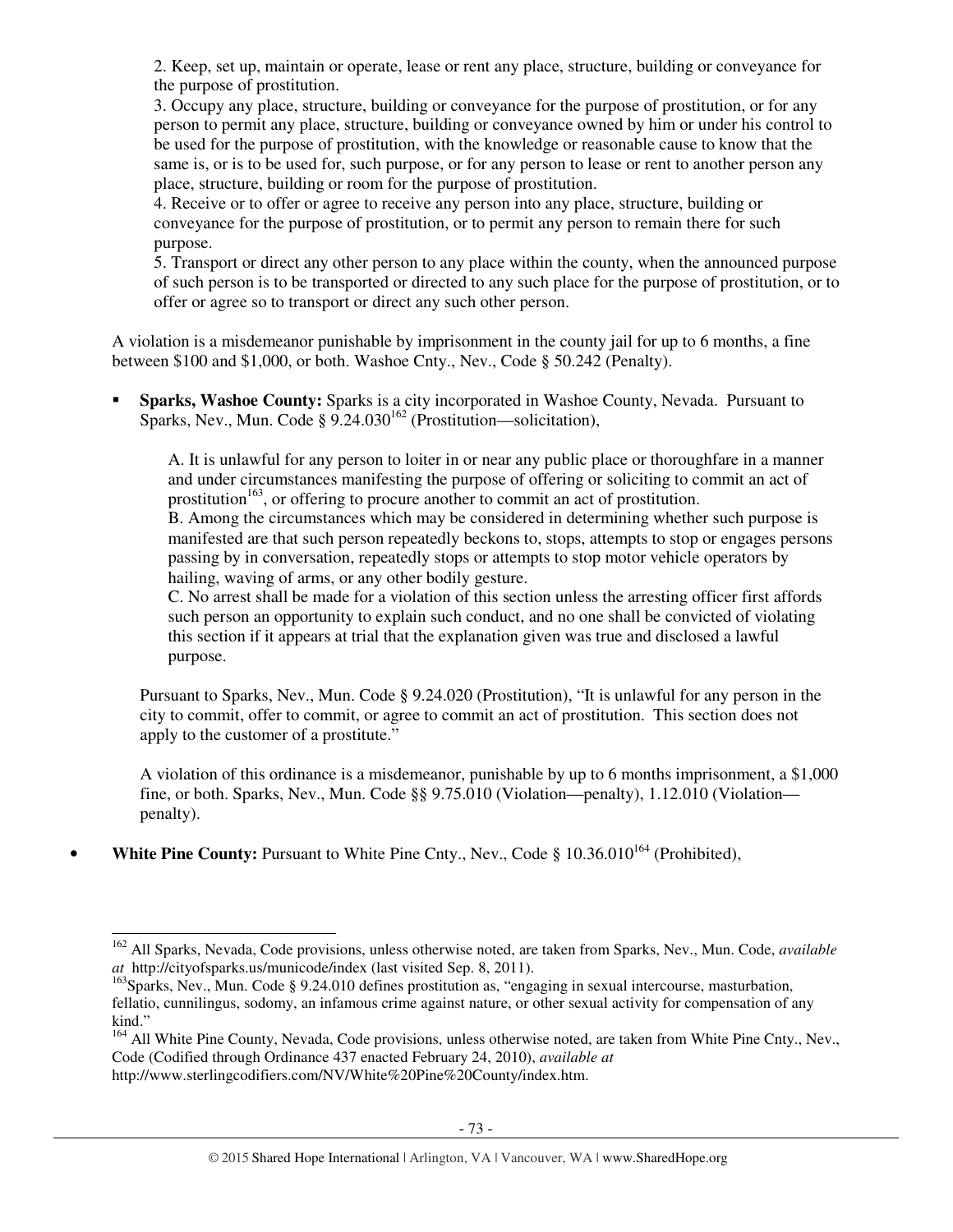It is unlawful, as an act of prostitution, for any person, within the unincorporated areas of the county of White Pine, state of Nevada, to engage in sexual intercourse, for any money or thing of value, with a person to whom he or she is not married, or to solicit a person, to whom he or she is not married, to have sexual intercourse, for any money or thing of value, with the person so soliciting.

Under White Pine Cnty., Nev., Code § 10.36.020 (Sexual intercourse for hire and lewd acts prohibited),

In the unincorporated areas of the county of White Pine, state of Nevada, it is unlawful for any person to:

(1) Receive money or other thing of value in exchange for another person committing an act of sexual intercourse or an act of moral perversion;

(2) Pay or offer or agree to pay another person to commit a lewd act or an act of sexual intercourse;

(3) Commit or offer or agree to commit any act of moral perversion;

(4) Secure or offer another person for the purpose of committing a lewd act or an act of sexual intercourse for hire or of moral perversion;

(5) Induce, entice or procure, or attempt to induce, entice or procure, another person, in or near any place frequented by the public or any public place, to commit a lewd act or an act of sexual intercourse for hire or of moral perversion;

(6) Knowingly transport any person to any place in the unincorporated areas of the county of White Pine, state of Nevada, for the purpose of committing a lewd act or an act of sexual intercourse for hire or moral perversion;

(7) Knowingly transport any person to any place in the unincorporated areas of the county of White Pine, state of Nevada, for the purpose of offering or agreeing to pay another person to commit a lewd act or an act of sexual intercourse;

(8) Knowingly receive, or offer to agree to receive, any person into any place or building in the unincorporated areas of the county of White Pine, state of Nevada, for the purpose of performing a lewd act, or an act of sexual intercourse for hire or of moral perversion, or to knowingly permit any person to remain in any place or building in the unincorporated areas of the county of White Pine, state of Nevada, for any such purpose;

(9) Aid, abet, allow, permit or participate in the commission of any of the acts prohibited in subsections (1) through (8) above.

White Pine Cnty., Nev., Code § 10.36.030 (Operation of a house of prostitution prohibited) makes it illegal for

a person in the unincorporated areas of the county of White Pine, state of Nevada, to keep, set up, maintain, operate, lease or rent any person or place, structure, building or conveyance for the purpose of having therein sexual intercourse for any money or thing of value between persons not married to each other, knowing that said persons are not married to each other.

A violation of any of these ordinances is a misdemeanor, punishable by imprisonment in the county jail for up to 6 months, a fine not to exceed \$1,000, or both. White Pine Cnty., Nev., Code §§ 10.36.040 (Penalty), 1.01.140 (Violations—penalty).